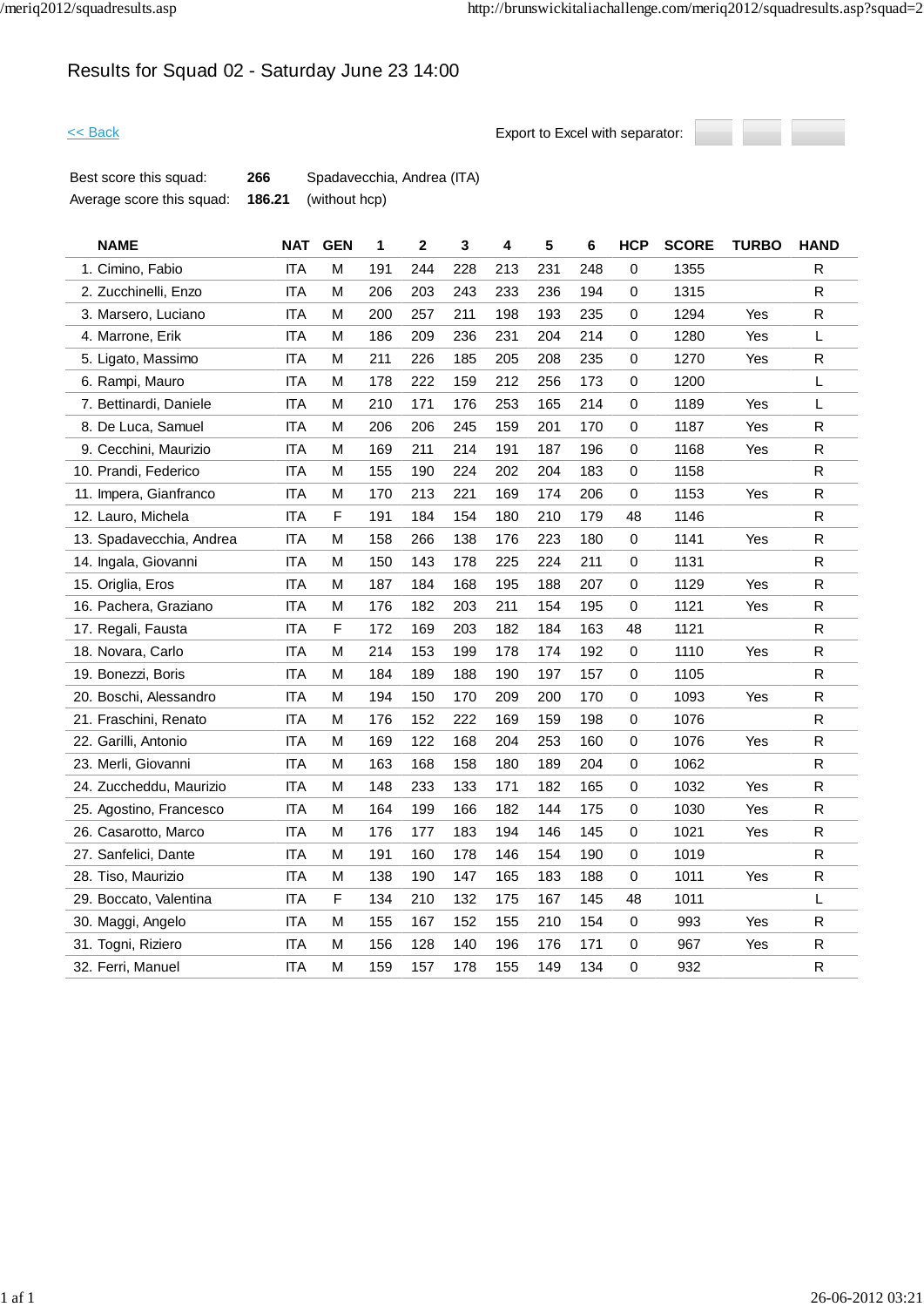# Results for Squad 03 - Saturday June 23 18:00



| Best score this squad:    | 288 | Bortolon, Renato (ITA)      |
|---------------------------|-----|-----------------------------|
| Average score this squad: |     | <b>184.78</b> (without hcp) |

| <b>NAME</b>              | <b>NAT</b> | <b>GEN</b> | 1   | $\overline{2}$ | 3   | 4   | 5   | 6   | <b>HCP</b>  | <b>SCORE</b> | <b>TURBO</b> | <b>HAND</b> |     |
|--------------------------|------------|------------|-----|----------------|-----|-----|-----|-----|-------------|--------------|--------------|-------------|-----|
| 1. Origlia, Eros         | <b>ITA</b> | M          | 223 | 264            | 245 | 200 | 188 | 165 | $\Omega$    | 1285         | Yes          | R           | (R) |
| 2. Celli, Maurizio       | ITA        | M          | 222 | 217            | 212 | 218 | 203 | 201 | $\mathbf 0$ | 1273         | Yes          | R           |     |
| 3. Bortolon, Renato      | <b>ITA</b> | M          | 288 | 167            | 188 | 221 | 195 | 203 | $\mathbf 0$ | 1262         | Yes          | R           |     |
| 4. Vercellino, Mario     | ITA        | M          | 277 | 196            | 232 | 200 | 157 | 171 | $\mathbf 0$ | 1233         |              | R           |     |
| 5. Marsero, Luciano      | <b>ITA</b> | M          | 227 | 168            | 201 | 230 | 173 | 170 | $\mathbf 0$ | 1169         |              | R           | (R) |
| 6. Boschi, Alessandro    | <b>ITA</b> | M          | 226 | 180            | 214 | 189 | 200 | 156 | 0           | 1165         | Yes          | R           | (R) |
| 7. Alleluia, Giuseppe    | <b>ITA</b> | М          | 158 | 164            | 181 | 225 | 193 | 236 | $\mathbf 0$ | 1157         |              | R           |     |
| 8. De Luca, Samuel       | <b>ITA</b> | M          | 179 | 197            | 196 | 178 | 203 | 192 | 0           | 1145         | Yes          | R           | (R) |
| 9. Pacella, Daniele      | <b>ITA</b> | М          | 175 | 206            | 199 | 226 | 160 | 170 | $\mathbf 0$ | 1136         | Yes          | R           |     |
| 10. Regali, Fausta       | <b>ITA</b> | F          | 190 | 174            | 191 | 172 | 166 | 179 | 48          | 1120         |              | R           | (R) |
| 11. Bettinardi, Daniele  | <b>ITA</b> | M          | 171 | 213            | 194 | 213 | 149 | 176 | 0           | 1116         | Yes          | L           | (R) |
| 12. Nota, Stefano        | <b>ITA</b> | M          | 202 | 151            | 183 | 161 | 221 | 196 | 0           | 1114         | Yes          | R           |     |
| 13. Chiulli, Luca        | <b>ITA</b> | M          | 189 | 156            | 162 | 194 | 224 | 170 | 0           | 1095         | Yes          | R.          |     |
| 14. Pilotti, Roberto     | <b>ITA</b> | M          | 213 | 178            | 156 | 153 | 217 | 177 | $\mathbf 0$ | 1094         | Yes          | R.          |     |
| 15. Ligato, Massimo      | <b>ITA</b> | M          | 189 | 179            | 145 | 165 | 202 | 201 | $\mathbf 0$ | 1081         | Yes          | R           | (R) |
| 16. Prandi, Federico     | <b>ITA</b> | M          | 200 | 155            | 159 | 169 | 204 | 175 | $\pmb{0}$   | 1062         |              | R           | (R) |
| 17. Salvagno, Geremia    | <b>ITA</b> | М          | 176 | 145            | 247 | 175 | 186 | 126 | 0           | 1055         | Yes          | R.          |     |
| 18. Mancuso, Salvatore   | <b>ITA</b> | M          | 192 | 185            | 200 | 179 | 143 | 146 | $\pmb{0}$   | 1045         |              | R           |     |
| 19. Mancuso, Luciano     | <b>ITA</b> | M          | 167 | 172            | 152 | 208 | 179 | 164 | $\mathbf 0$ | 1042         |              | R           |     |
| 20. Lauro, Michela       | <b>ITA</b> | F          | 155 | 178            | 152 | 163 | 174 | 167 | 48          | 1037         |              | R.          | (R) |
| 21. Togni, Riziero       | <b>ITA</b> | M          | 174 | 148            | 152 | 167 | 192 | 202 | $\mathbf 0$ | 1035         | Yes          | R           | (R) |
| 22. Ingala, Giovanni     | <b>ITA</b> | M          | 141 | 169            | 192 | 179 | 161 | 161 | $\mathbf 0$ | 1003         | Yes          | R.          | (R) |
| 23. Gasti, Giorgio       | <b>ITA</b> | M          | 140 | 157            | 181 | 170 | 191 | 157 | 0           | 996          | Yes          | R           |     |
| 24. Steffenino, Giuseppe | <b>ITA</b> | M          | 148 | 174            | 181 | 169 | 130 | 183 | $\mathbf 0$ | 985          | Yes          | R           |     |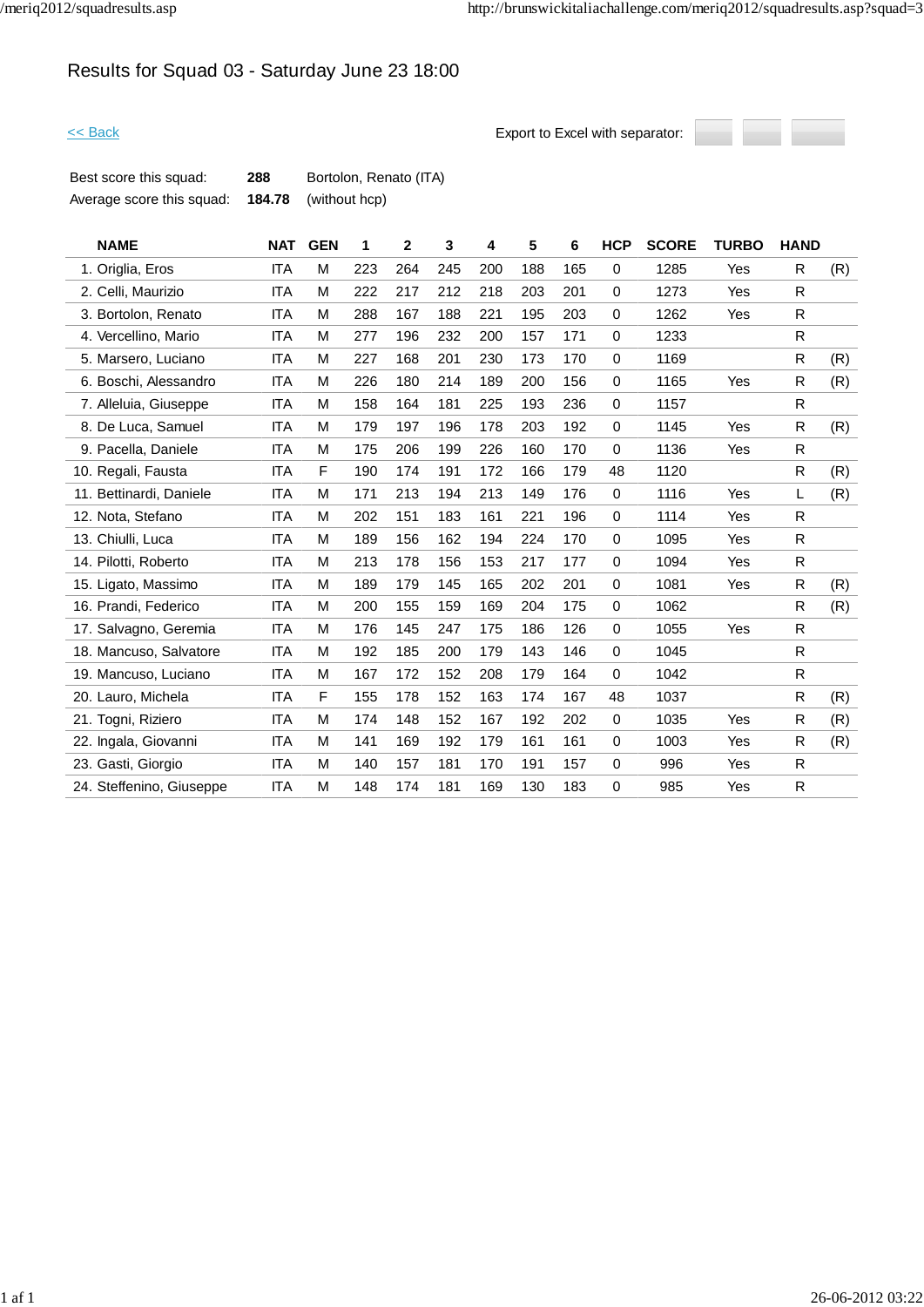# Results for Squad 04 - Sunday June 24 10:00



| Best score this squad:    | 279 | Bortolon, Renato (ITA)      |
|---------------------------|-----|-----------------------------|
| Average score this squad: |     | <b>196.39</b> (without hcp) |

| <b>NAME</b>             | NAT        | <b>GEN</b> |     | 2   | 3   | 4   | 5   | 6   | <b>HCP</b> | <b>SCORE</b> | <b>TURBO</b> | <b>HAND</b> |     |
|-------------------------|------------|------------|-----|-----|-----|-----|-----|-----|------------|--------------|--------------|-------------|-----|
| 1. Bortolon, Renato     | ITA        | M          | 234 | 178 | 202 | 279 | 247 | 216 | 0          | 1356         | Yes          | R           | (R) |
| 2. Bellini, Sergio      | ITA        | М          | 207 | 257 | 222 | 214 | 226 | 195 | 0          | 1321         |              | R           |     |
| 3. Celli, Maurizio      | ITA        | М          | 171 | 184 | 201 | 246 | 258 | 241 | 0          | 1301         | Yes          | R           | (R) |
| 4. Marrone, Erik        | ITA        | М          | 216 | 157 | 180 | 210 | 268 | 175 | 0          | 1206         | Yes          |             | (R) |
| 5. Salvagno, Geremia    | ITA        | м          | 181 | 201 | 232 | 190 | 192 | 205 | 0          | 1201         | Yes          | R           | (R) |
| 6. Panero, Roberto      | <b>ITA</b> | M          | 203 | 247 | 186 | 176 | 180 | 190 | $\Omega$   | 1182         |              | R           |     |
| 7. Cimino, Fabio        | <b>ITA</b> | M          | 187 | 215 | 182 | 196 | 175 | 155 | 0          | 1110         |              | R           | (R) |
| 8. Piunti, Riccardo     | <b>ITA</b> | M          | 174 | 153 | 162 | 144 | 163 | 175 | 0          | 971          |              | R           |     |
| 9. Rambaudi, Sebastiano | ITA        | M          | 168 | 144 | 180 | 158 | 148 | 159 | $\Omega$   | 957          |              | R           |     |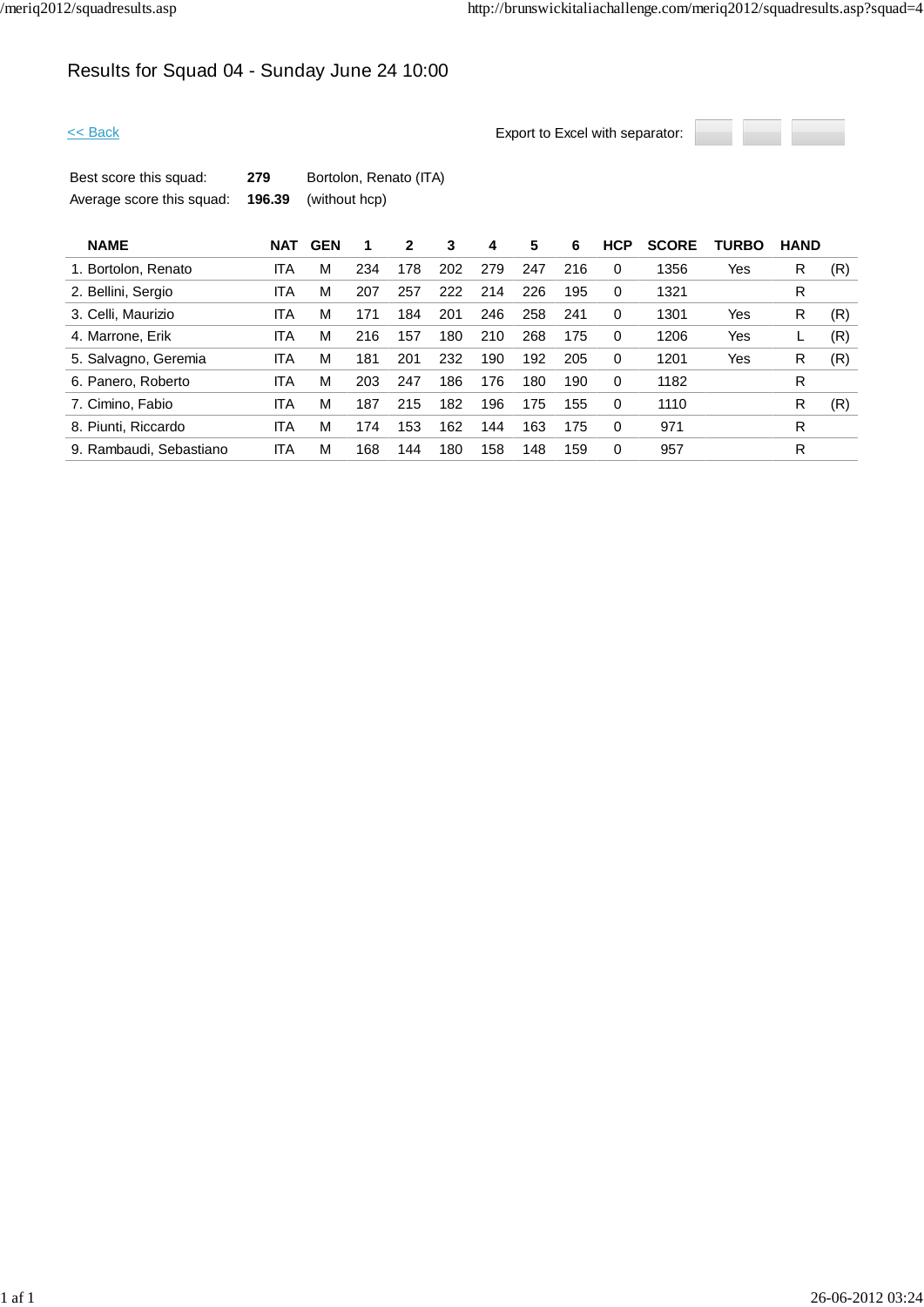# Results for Squad 05 - Sunday June 24 14:00



| Best score this squad:    | 264 | Cimino, Fabio (ITA)         |
|---------------------------|-----|-----------------------------|
| Average score this squad: |     | <b>181.44</b> (without hcp) |

| <b>NAME</b>            | <b>NAT</b> | <b>GEN</b> | 1   | $\overline{2}$ | 3   | 4   | 5   | 6   | <b>HCP</b>  | <b>SCORE</b> | <b>TURBO</b> | <b>HAND</b>  |     |
|------------------------|------------|------------|-----|----------------|-----|-----|-----|-----|-------------|--------------|--------------|--------------|-----|
| 1. Spagnoli, Davide    | <b>ITA</b> | M          | 179 | 201            | 216 | 247 | 243 | 184 | $\mathbf 0$ | 1270         | Yes          | R.           |     |
| 2. Dell'Amico, Massimo | ITA        | м          | 135 | 234            | 179 | 224 | 226 | 215 | 0           | 1213         | Yes          | R            |     |
| 3. Bortolon, Renato    | <b>ITA</b> | M          | 204 | 227            | 168 | 212 | 179 | 216 | 0           | 1206         |              | R            | (R) |
| 4. Marrone, Erik       | <b>ITA</b> | M          | 203 | 159            | 201 | 229 | 208 | 197 | 0           | 1197         |              | L            | (R) |
| 5. Olini, Franco       | <b>ITA</b> | M          | 225 | 206            | 186 | 191 | 177 | 178 | 0           | 1163         | Yes          | R.           |     |
| 6. De Paris, Marco     | <b>ITA</b> | м          | 186 | 170            | 197 | 202 | 159 | 245 | $\mathbf 0$ | 1159         |              | R.           |     |
| 7. Polato, Marco       | <b>ITA</b> | M          | 190 | 196            | 203 | 152 | 213 | 204 | 0           | 1158         | Yes          | R            |     |
| 8. Prato, Sandro       | <b>ITA</b> | м          | 157 | 212            | 213 | 256 | 147 | 172 | 0           | 1157         | Yes          | R            |     |
| 9. Salvagno, Geremia   | <b>ITA</b> | M          | 169 | 215            | 222 | 228 | 170 | 150 | 0           | 1154         | Yes          | R            | (R) |
| 10. Tiso, Maurizio     | <b>ITA</b> | M          | 203 | 182            | 149 | 186 | 181 | 187 | $\mathbf 0$ | 1088         | Yes          | R            | (R) |
| 11. Cimino, Fabio      | <b>ITA</b> | м          | 157 | 152            | 149 | 185 | 165 | 264 | 0           | 1072         |              | R            | (R) |
| 12. Garilli, Antonio   | <b>ITA</b> | м          | 181 | 180            | 148 | 190 | 180 | 160 | 0           | 1039         | Yes          | R            | (R) |
| 13. Agrati, Manuel     | <b>ITA</b> | M          | 179 | 190            | 185 | 148 | 203 | 133 | 0           | 1038         | Yes          | R            |     |
| 14. Balsano, Gianluca  | ITA        | M          | 155 | 202            | 183 | 180 | 189 | 121 | $\mathbf 0$ | 1030         | Yes          | $\mathsf{R}$ |     |
| 15. Giuffrida, Alfio   | <b>ITA</b> | M          | 149 | 175            | 170 | 188 | 157 | 135 | 0           | 974          |              | R            |     |
| 16. Tomaselli, Mauro   | <b>ITA</b> | M          | 154 | 130            | 149 | 158 | 149 | 212 | $\mathbf 0$ | 952          | Yes          | R            |     |
| 17. Spoto, Walter Dino | ITA        | м          | 168 | 143            | 175 | 139 | 178 | 145 | $\mathbf 0$ | 948          |              | R.           |     |
| 18. Giuliano, Antonio  | ITA        | м          | 165 | 146            | 155 | 157 | 142 | 166 | 0           | 931          | Yes          | $\mathsf{R}$ |     |
| 19. Grieco, Eugenio    | ITA        | M          | 138 | 149            | 199 | 133 | 179 | 129 | 0           | 927          | Yes          | $\mathsf{R}$ |     |
| 20. Primavera, Roberto | <b>ITA</b> | M          | 172 | 212            | 169 |     |     |     | 0           | 553          | Yes          | R            |     |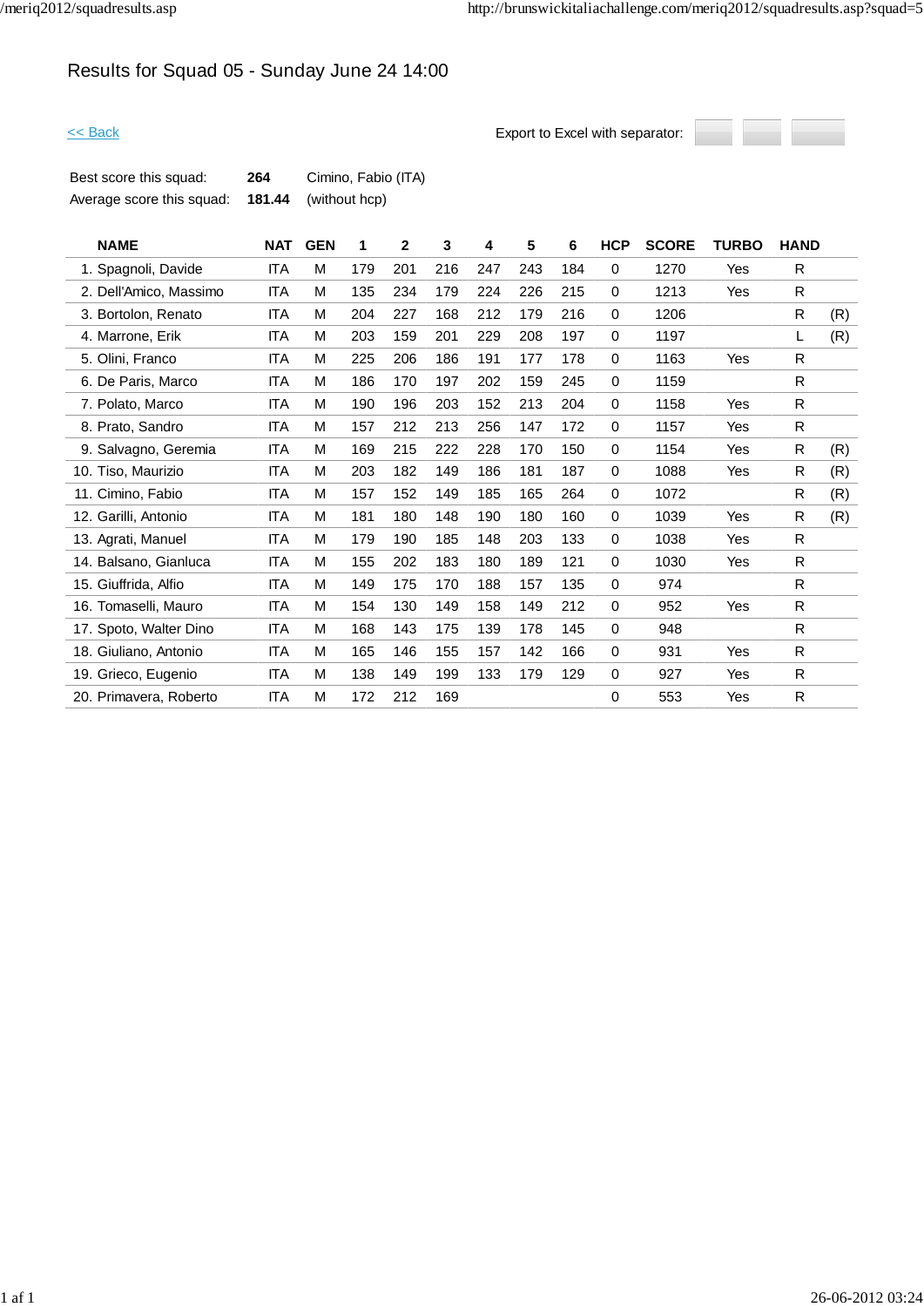# Results for Squad 06 - Sunday June 24 18:00



| Best score this squad:    | 256 | Spagnoli, Davide (ITA)      |
|---------------------------|-----|-----------------------------|
| Average score this squad: |     | <b>191.45</b> (without hcp) |

| <b>NAME</b>            | <b>NAT</b> | <b>GEN</b> | 1   | 2   | 3   | 4   | 5   | 6   | <b>HCP</b> | <b>SCORE</b> | <b>TURBO</b> | <b>HAND</b> |     |
|------------------------|------------|------------|-----|-----|-----|-----|-----|-----|------------|--------------|--------------|-------------|-----|
| 1. Dell'Amico, Massimo | <b>ITA</b> | М          | 223 | 200 | 214 | 177 | 210 | 228 | $\Omega$   | 1252         | Yes          | R           | (R) |
| 2. Spagnoli, Davide    | ITA        | М          | 162 | 234 | 203 | 174 | 256 | 205 | 0          | 1234         | Yes          | R           | (R) |
| 3. Boccato, Marco      | ITA        | М          | 202 | 211 | 211 | 211 | 243 | 149 | 0          | 1227         | Yes          | R           |     |
| 4. Endrizzi, Massimo   | <b>ITA</b> | М          | 204 | 234 | 203 | 222 | 172 | 185 | 0          | 1220         |              | R           |     |
| 5. Knijff, Dennis      | <b>NED</b> | M          | 191 | 196 | 195 | 200 | 213 | 210 | 0          | 1205         |              | R           |     |
| 6. Gonella, Fabio      | ITA        | М          | 206 | 214 | 192 | 161 | 245 | 161 | $\Omega$   | 1179         |              | R           |     |
| 7. Prato, Sandro       | ITA        | М          | 180 | 171 | 201 | 213 | 195 | 191 | $\Omega$   | 1151         | Yes          | R           | (R) |
| 8. Polato, Marco       | ITA        | М          | 230 | 168 | 160 | 168 | 210 | 182 | $\Omega$   | 1118         | Yes          | R           | (R) |
| 9. Santamaria, Lara    | ITA        | F          | 134 | 183 | 164 | 159 | 210 | 166 | 48         | 1064         |              | R           |     |
| 10. Colijn, Michael    | <b>NED</b> | М          | 151 | 195 | 192 | 149 | 162 | 176 | 0          | 1025         | Yes          |             |     |
| 11. Giuliano. Antonio  | ITA        | М          | 145 | 179 | 166 | 139 | 188 | 192 | $\Omega$   | 1009         | Yes          | R           | (R) |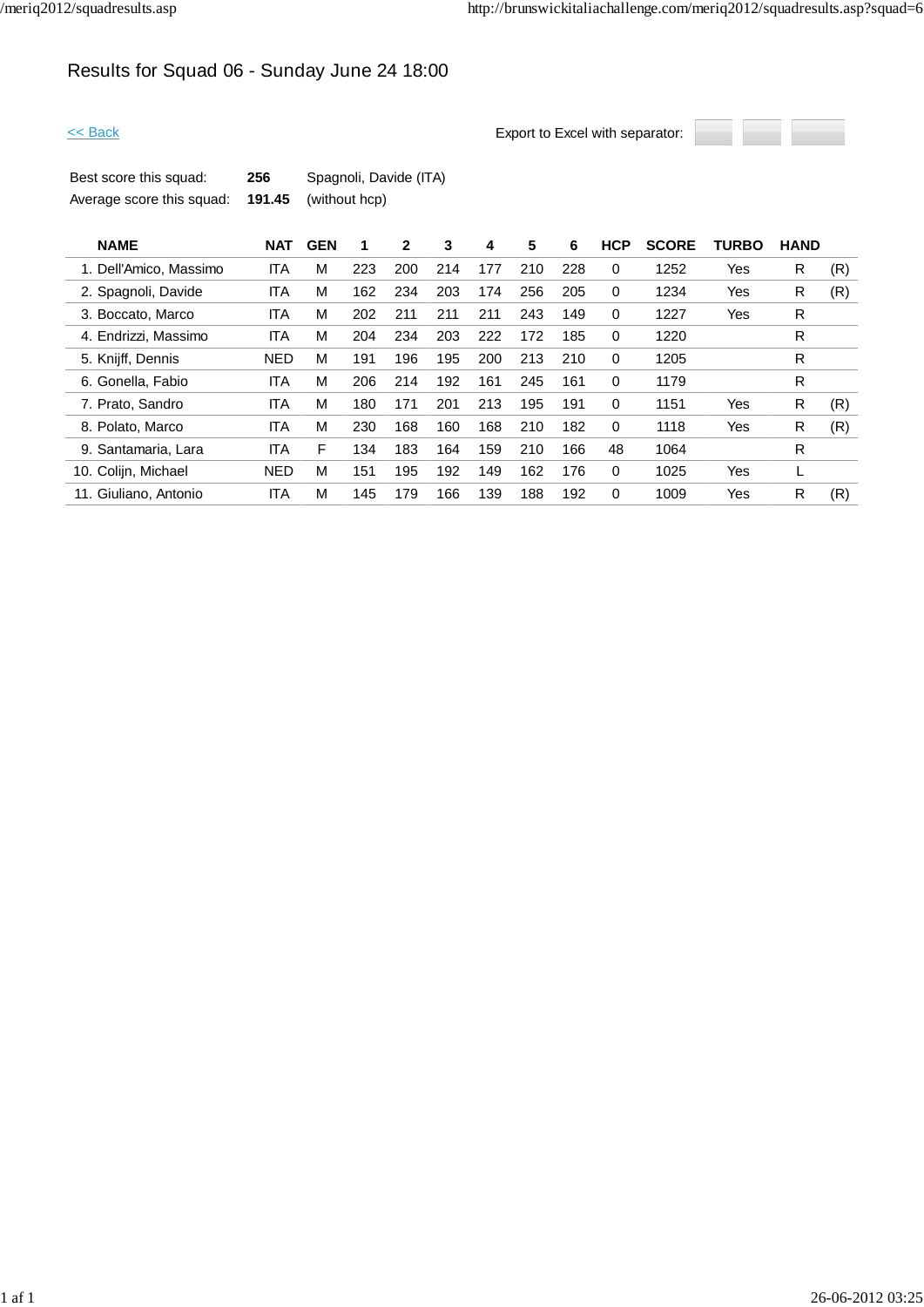# Results for Squad 08 - Monday June 25 16:00



| Best score this squad:    | 284 | Pirozzi, Massimo (ITA)     |
|---------------------------|-----|----------------------------|
| Average score this squad: |     | <b>191.3</b> (without hcp) |

| <b>NAME</b>            | <b>NAT</b> | <b>GEN</b> |     | 2   | 3   | 4   | 5   | 6   | <b>HCP</b> | <b>SCORE</b> | <b>TURBO</b> | <b>HAND</b> |  |
|------------------------|------------|------------|-----|-----|-----|-----|-----|-----|------------|--------------|--------------|-------------|--|
| 1. Pirozzi, Massimo    | ITA        | М          | 171 | 193 | 284 | 226 | 246 | 268 | $\Omega$   | 1388         | Yes          | R           |  |
| 2. Valenta, Brian      | USA        | М          | 222 | 257 | 167 | 203 | 230 | 226 | $\Omega$   | 1305         |              | R           |  |
| 3. Ronconi, Giuseppe   | ITA        | М          | 177 | 189 | 192 | 203 | 243 | 234 | $\Omega$   | 1238         |              | R           |  |
| 4. Martinelli, Massimo | ITA        | M          | 166 | 183 | 225 | 192 | 187 | 178 | $\Omega$   | 1131         |              | R           |  |
| 5. Haest, Michael      | <b>BEL</b> | М          | 156 | 159 | 125 | 178 | 224 | 258 | $\Omega$   | 1100         |              | R           |  |
| 6. Bencardino, Alberto | ITA        | М          | 179 | 162 | 202 | 187 | 171 | 189 | $\Omega$   | 1090         |              | R           |  |
| 7. Moschini, Oscar     | <b>ITA</b> | М          | 190 | 158 | 164 | 201 | 199 | 169 | $\Omega$   | 1081         | Yes          | R           |  |
| 8. Farina, Eleonora    | ITA        | F          | 155 | 148 | 166 | 168 | 178 | 162 | 48         | 1025         |              | R           |  |
| 9. Votta, Ivan         | ITA        | М          | 151 | 119 | 203 | 200 | 165 | 182 | 0          | 1020         |              | R           |  |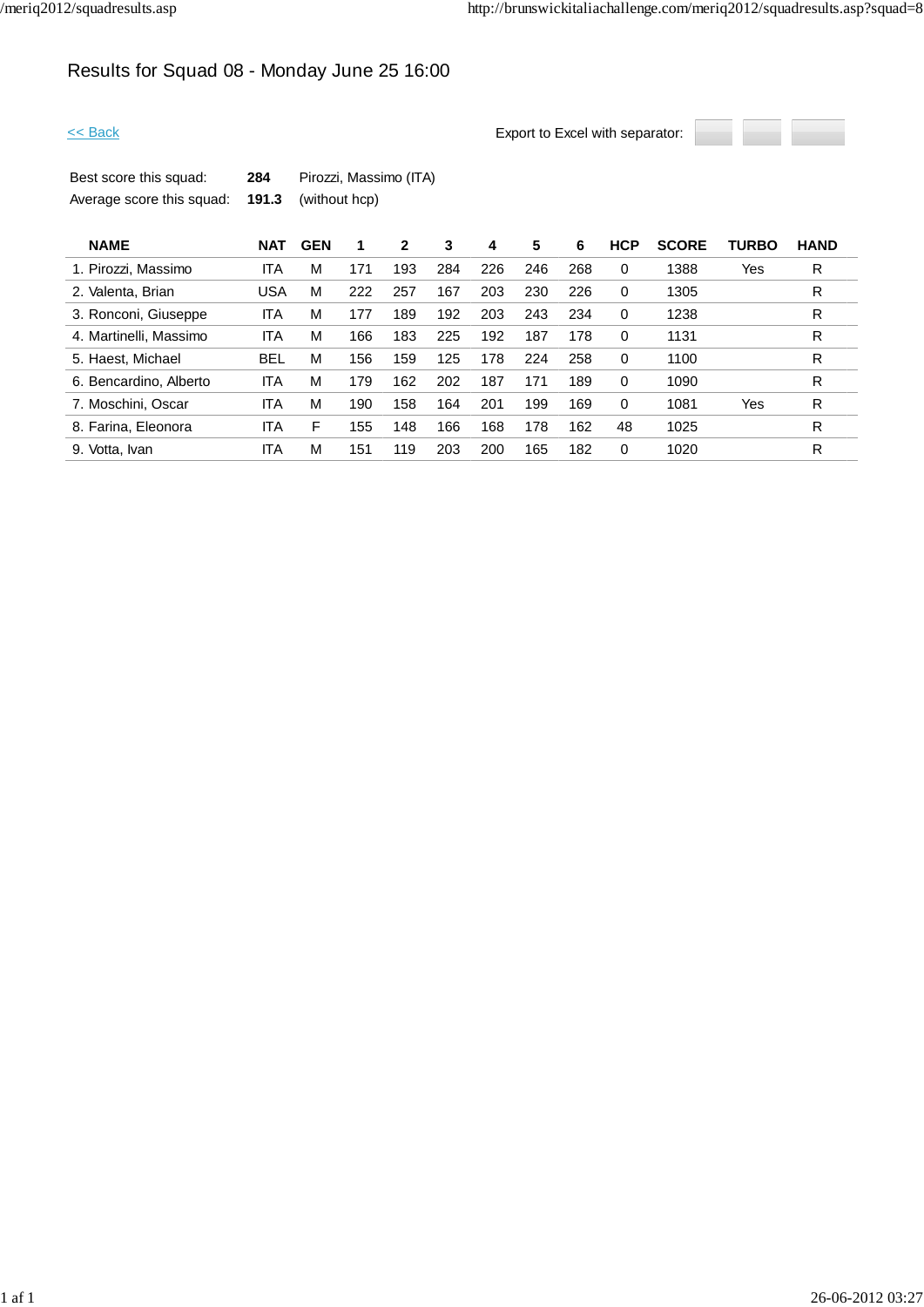# Results for Squad 09 - Monday June 25 20:00



| Best score this squad:    | 267    | Santu, Alessandro (ITA) |
|---------------------------|--------|-------------------------|
|                           |        | Tome', Diego (ITA)      |
| Average score this squad: | 184.46 | (without hcp)           |

| <b>NAME</b>                | <b>NAT</b> | <b>GEN</b> | 1      | 2                        | 3      | 4             | 5              | 6              | <b>HCP</b>     | <b>SCORE</b>         | <b>TURBO</b> | <b>HAND</b>              |     |
|----------------------------|------------|------------|--------|--------------------------|--------|---------------|----------------|----------------|----------------|----------------------|--------------|--------------------------|-----|
| 1. Osella, Luca            | <b>ITA</b> | M          | 211    | 224                      | 214    | 236           | 186            | 256            | 0              | 1327                 | Yes          | R                        |     |
| 2. Santu, Alessandro       | <b>ITA</b> | M          | 173    | 188                      | 224    | 194           | 236            | 267            | 0              | 1282                 |              | R                        |     |
| 3. Ponti, Francesco        | <b>ITA</b> | M          | 189    | 223                      | 196    | 225           | 225            | 202            | 0              | 1260                 |              | ${\sf R}$                |     |
| 4. Volpert, Nati           | <b>ISR</b> | M          | 153    | 256                      | 155    | 257           | 210            | 220            | 0              | 1251                 |              | R                        |     |
| 5. Mozzone, Alessandro     | <b>ITA</b> | M          | 234    | 174                      | 198    | 202           | 257            | 182            | 0              | 1247                 |              | ${\sf R}$                |     |
| 6. Baravaglio, Luca        | <b>ITA</b> | М          | 209    | 169                      | 196    | 215           | 201            | 255            | 0              | 1245                 | Yes          | R                        |     |
| 7. Facchino, Desiderio     | <b>ITA</b> | M          | 234    | 201                      | 185    | 224           | 193            | 205            | 0              | 1242                 | Yes          | R                        |     |
| 8. Favero, Alessandro      | <b>ITA</b> | M          | 213    | 202                      | 186    | 159           | 225            | 244            | 0              | 1229                 |              | R                        |     |
| 9. Tosin, Marco            | <b>ITA</b> | M          | 170    | 189                      | 213    | 207           | 244            | 196            | 0              | 1219                 |              | R                        |     |
| 10. Marsero, Luciano       | <b>ITA</b> | M          | 221    | 221                      | 212    | 163           | 200            | 194            | 0              | 1211                 |              | ${\sf R}$                | (R) |
| 11. Origlia, Eros          | <b>ITA</b> | M          | 199    | 181                      | 191    | 183           | 264            | 161            | 0              | 1179                 | Yes          | R                        | (R) |
| 12. Delcarmine, Alessandro | <b>ITA</b> | M          | 171    | 176                      | 177    | 246           | 190            | 202            | 0              | 1162                 | Yes          | R                        |     |
| 13. Farina, Eleonora       | <b>ITA</b> | F          | 210    | 145                      | 172    | 172           | 201            | 209            | 48             | 1157                 |              | R                        | (R) |
| 14. Fanizza, Pierfranco    | <b>ITA</b> | M          | 227    | 207                      | 184    | 203           | 162            | 167            | 0              | 1150                 |              | L                        |     |
| 15. Pirozzi, Massimo       | <b>ITA</b> | M          | 200    | 187                      | 206    | 191           | 165            | 199            | 0              | 1148                 |              | R                        | (R) |
| 16. Reverdito, Roberto     | <b>ITA</b> | M          | 172    | 158                      | 199    | 204           | 210            | 200            | 0              | 1143                 |              | L                        |     |
| 17. Tomatis, Daniele       | <b>ITA</b> | M          | 163    | 232                      | 162    | 186           | 161            | 229            | 0              | 1133                 | Yes          | R                        |     |
| 18. Boccato, Corrado       | <b>ITA</b> | M          | 191    | 193                      | 196    | 188           | 167            | 192            | 0              | 1127                 |              | R                        |     |
| 19. Moschini, Oscar        | <b>ITA</b> | M          | 195    | 190                      | 169    | 195           | 171            | 201            | 0              | 1121                 |              | R                        | (R) |
| 20. Spadavecchia, Renato   | <b>ITA</b> | M          | 200    | 181                      | 179    | 163           | 199            | 191            | 0              | 1113                 |              | R                        |     |
| 21. Genchi, Silvio         | <b>ITA</b> | M          | 160    | 183                      | 212    | 197           | 158            | 200            | 0              | 1110                 |              | R                        |     |
| 22. Ferina, Roberta        | <b>ITA</b> | F          | 176    | 188                      | 216    | 168           | 166            | 147            | 48             | 1109                 |              | R                        |     |
| 23. Sias, Tiziano          | <b>ITA</b> | М          | 180    | 200                      | 205    | 172           | 180            | 166            | 0              | 1103                 |              | R                        |     |
| 24. Baravaglio, Bruno      | <b>ITA</b> | M          | 202    | 162                      | 177    | 179           | 202            | 168            | 0              | 1090                 |              | $\mathsf{R}$             |     |
| 25. Farina, Maurizio       | <b>ITA</b> | M          | 214    | 159                      | 180    | 176           | 169            | 184            | 0              | 1082                 | Yes          | R                        |     |
| 26. Ogliari, Daniele       | <b>ITA</b> | M          | 147    | 139                      | 201    | 171           | 243            | 174            | 0              | 1075                 |              | R                        |     |
| 27. Rizzo, Marzia          | <b>ITA</b> | F          | 167    | 173                      | 184    | 173           | 135            | 192            | 48             | 1072                 |              | R                        |     |
| 28. Spadavecchia, Andrea   | <b>ITA</b> | M          | 177    | 177                      | 161    | 154           | 216            | 175            | 0              | 1060                 | Yes          | R                        | (R) |
| 29. Aicardi, Giorgio       | <b>ITA</b> | M          | 168    | 160                      | 188    | 213           | 142            | 186            | 0              | 1057                 |              | R                        |     |
| 30. Girani, Sandro         | <b>ITA</b> | М          | 135    | 203                      | 175    | 207           | 164            | 172            | 0              | 1056                 |              | R                        |     |
| 31. Martinelli, Massimo    | <b>ITA</b> | M          | 170    | 143                      | 173    | 202           | 169            | 192            | 0              | 1049                 | Yes          | ${\sf R}$                | (R) |
| 32. Bissini, Danilo        | <b>ITA</b> | M          | 116    | 197                      | 198    | 172           | 156            | 198            | 0              | 1037                 |              | R                        |     |
| 33. Vitale, Mauro          | ITA        | М          | 163    | 179                      | 166    | 198           | 146            | 178            | 0              | 1030                 |              | L                        |     |
| 34. Chiulli, Luca          | <b>ITA</b> | M          | 195    | 148                      | 148    | 191           | 212            | 134            | 0              | 1028                 | Yes          | R                        | (R) |
| 35. Fasulo, Roberta        | ITA        | F          | 179    | 133                      | 148    | 179           | 168            | 168            | 48             | 1023                 |              | R                        |     |
| 36. Volpert, Yossi         | <b>ISR</b> | M          | 140    | 181                      | 145    | 164           | 195            | 194            | 0              | 1019                 |              | R                        |     |
| 37. Falciola, Carlo        | ITA        | М          | 158    | 181                      | 139    | 187           | 168            | 186            | 0              | 1019                 |              | R                        |     |
| 38. Votta, Ivan            | <b>ITA</b> | М          | 171    | 160                      | 174    | 178           | 168            | 168            | 0              | 1019                 |              | R                        | (R) |
| 39. Oliaro, Luigino        | ITA        | M          | 160    | 159                      | 179    | 199           | 151            | 170            | 0              | 1018                 | Yes          | R                        |     |
| 40. Siriban, Manuel Ibalio | ITA        | M          | 177    | 172                      | 181    | 140           | 191            | 143            | 0              | 1004                 |              | R                        |     |
| 41. Steffenino, Giuseppe   | <b>ITA</b> | М          | 158    | 157                      | 190    | 156           | 158            | 179            | 0              | 998                  |              | ${\sf R}$                | (R) |
| 42. Sascau, Laura          | ITA        | F          | 140    | 140                      | 177    | 150           | 153            | 179            | 48             | 987                  | Yes          | R                        |     |
| 43. Nastasi, Giuseppe      | <b>ITA</b> | М          | 156    | 183                      | 155    | 152           | 161            | 169            | 0              | 976                  |              | ${\sf R}$                |     |
| $\mathbf{r}$<br>$\cdots$   | $-$        | . .        | $\sim$ | $\overline{\phantom{a}}$ | $\sim$ | $\sim$ $\sim$ | $\overline{1}$ | $\overline{1}$ | $\overline{a}$ | $\sim$ $\sim$ $\sim$ |              | $\overline{\phantom{0}}$ |     |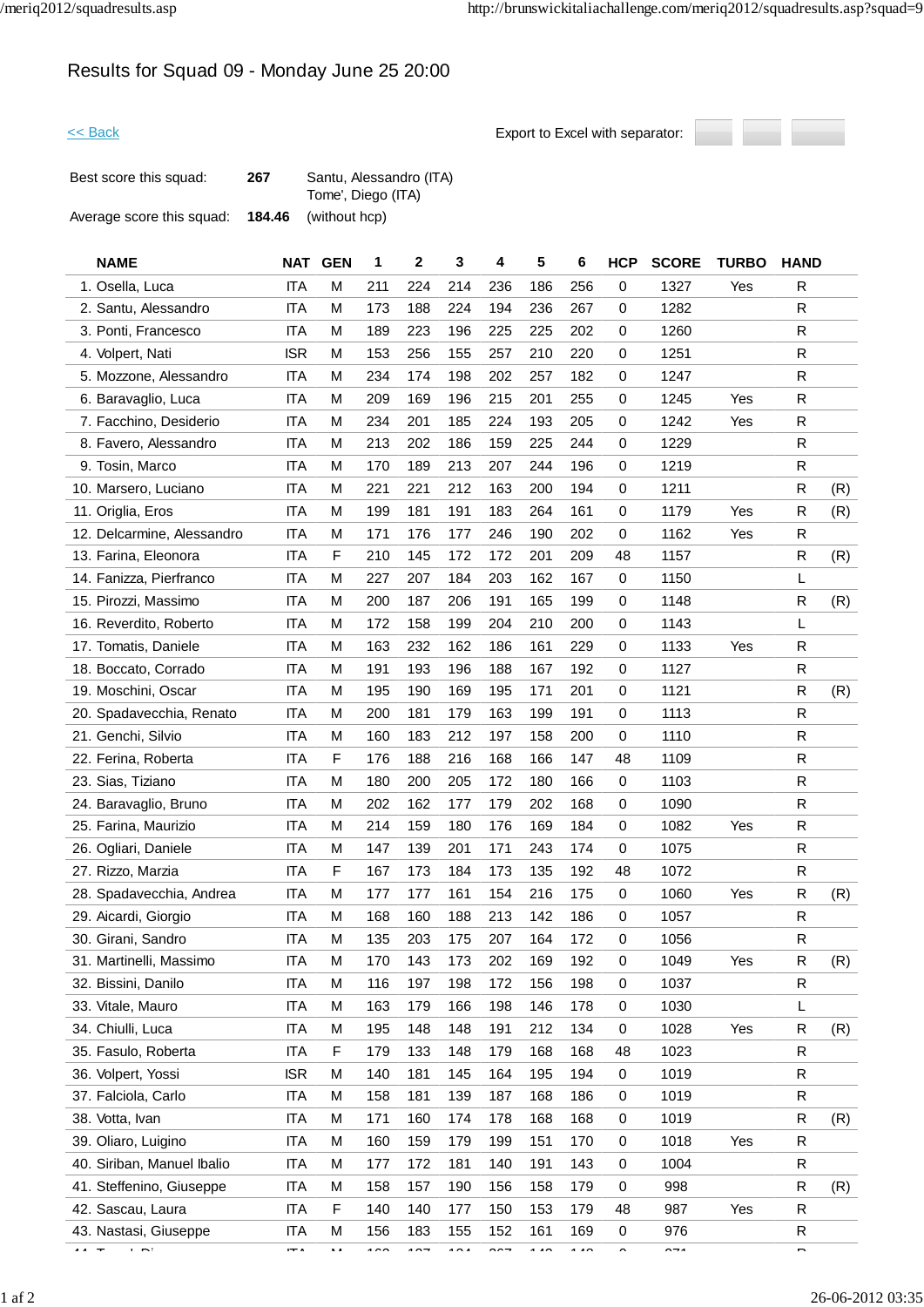| 44<br>Dieao<br>Tome | M | 16ა |  | 74 | 267 | 142 | 14.X |  | $\mathbf{u}$<br>- 21 |  |
|---------------------|---|-----|--|----|-----|-----|------|--|----------------------|--|
|---------------------|---|-----|--|----|-----|-----|------|--|----------------------|--|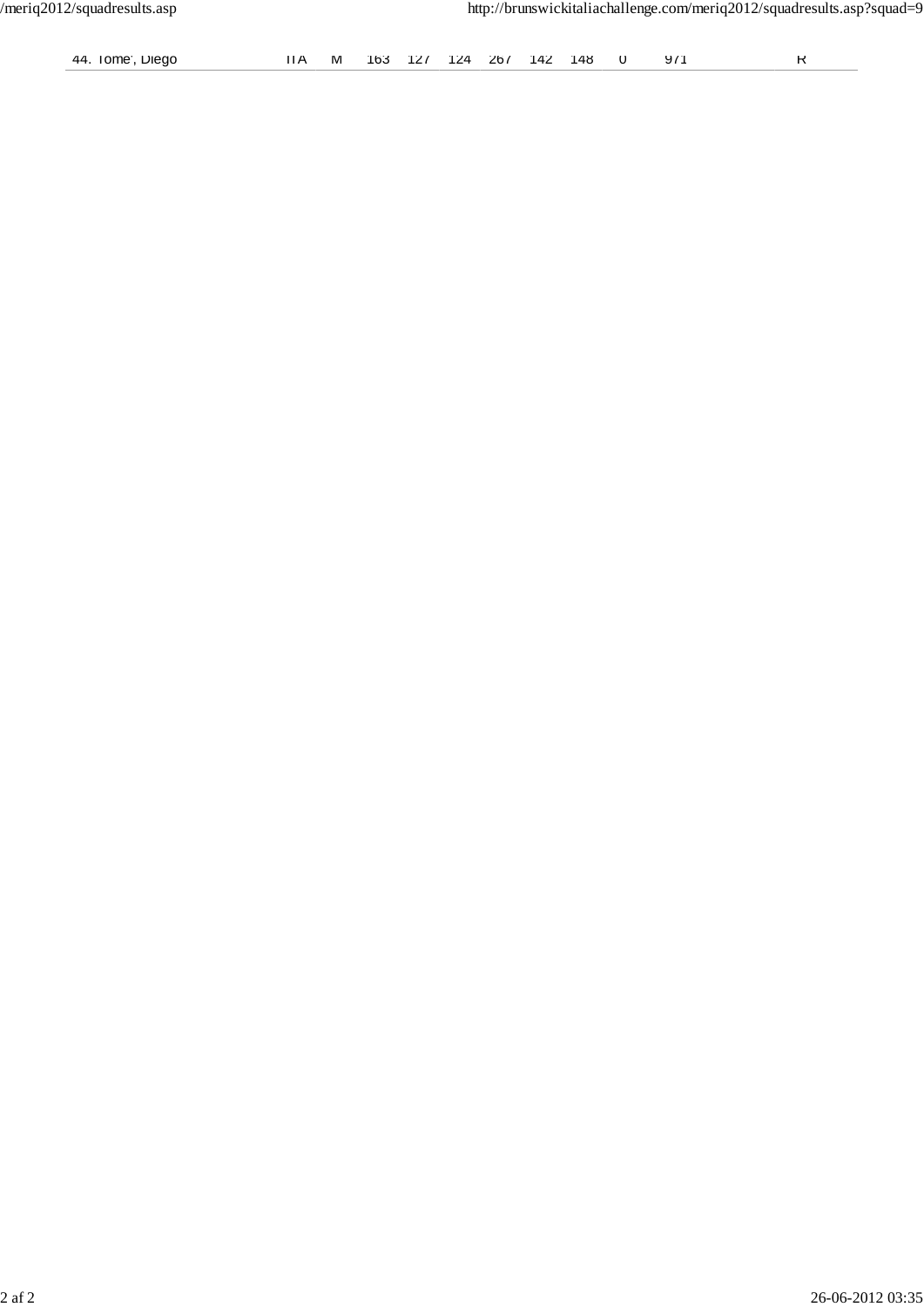# Results for Squad 11 - Tuesday June 26 16:00



| Best score this squad:    | 268 | Rash, Sean (USA)            |
|---------------------------|-----|-----------------------------|
| Average score this squad: |     | <b>195.24</b> (without hcp) |

| <b>NAME</b>               | <b>NAT</b> | <b>GEN</b> | 1   | 2   | 3   | 4   | 5   | 6   | <b>HCP</b>  | <b>SCORE</b> | <b>TURBO</b> | <b>HAND</b>  |     |
|---------------------------|------------|------------|-----|-----|-----|-----|-----|-----|-------------|--------------|--------------|--------------|-----|
| 1. Rash, Sean             | <b>USA</b> | M          | 248 | 259 | 256 | 205 | 268 | 206 | $\Omega$    | 1442         |              | R            |     |
| 2. Ciminelli, Ryan        | <b>USA</b> | M          | 264 | 190 | 198 | 177 | 224 | 254 | 0           | 1307         |              | $\mathsf{R}$ |     |
| 3. Boccato, Marco         | <b>ITA</b> | M          | 223 | 181 | 217 | 183 | 215 | 266 | 0           | 1285         | Yes          | R            | (R) |
| 4. Volpert, Yossi         | <b>ISR</b> | M          | 179 | 220 | 243 | 194 | 210 | 204 | $\Omega$    | 1250         |              | R            | (R) |
| 5. Rossi, Federico        | <b>ITA</b> | M          | 177 | 202 | 234 | 191 | 228 | 201 | 0           | 1233         | Yes          | R            |     |
| 6. Pinardi, Igor          | <b>ITA</b> | M          | 235 | 172 | 178 | 238 | 174 | 213 | 0           | 1210         | Yes          | R            |     |
| 7. Mozzone, Alessandro    | <b>ITA</b> | M          | 181 | 190 | 194 | 236 | 166 | 213 | $\mathbf 0$ | 1180         | Yes          | R            | (R) |
| 8. Zavalloni, Giorgio     | <b>ITA</b> | M          | 244 | 170 | 218 | 182 | 186 | 179 | $\Omega$    | 1179         | Yes          | R            |     |
| 9. Di Donfrancesco, Dante | <b>ITA</b> | M          | 208 | 222 | 194 | 194 | 135 | 208 | $\Omega$    | 1161         |              | R            |     |
| 10. Colijn, Michael       | NED        | M          | 151 | 197 | 167 | 232 | 231 | 179 | 0           | 1157         |              | L            | (R) |
| 11. Donini, Fabrizio      | <b>ITA</b> | M          | 233 | 196 | 196 | 201 | 151 | 176 | $\mathbf 0$ | 1153         |              | R            |     |
| 12. Balsano, Gianluca     | <b>ITA</b> | M          | 183 | 209 | 244 | 149 | 170 | 166 | 0           | 1121         | Yes          | R            | (R) |
| 13. Zampieri, Avellino    | <b>ITA</b> | M          | 178 | 154 | 207 | 213 | 204 | 153 | 0           | 1109         |              | R            |     |
| 14. Knijff, Dennis        | <b>NED</b> | M          | 208 | 145 | 149 | 190 | 205 | 194 | 0           | 1091         |              | R            | (R) |
| 15. Presti, Mirko         | <b>ITA</b> | M          | 190 | 123 | 225 | 182 | 206 | 161 | 0           | 1087         | Yes          | R            |     |
| 16. Giusti, Fabio         | <b>ITA</b> | M          | 161 | 138 | 190 | 155 | 190 | 222 | 0           | 1056         | Yes          | R            |     |
| 17. Mattera, Roberto      | <b>ITA</b> | M          | 188 | 135 | 198 | 202 | 154 | 177 | 0           | 1054         | Yes          | R            |     |
| 18. Mori, Giulio          | <b>ITA</b> | M          | 148 | 167 | 186 | 164 | 186 | 160 | 0           | 1011         | Yes          | R            |     |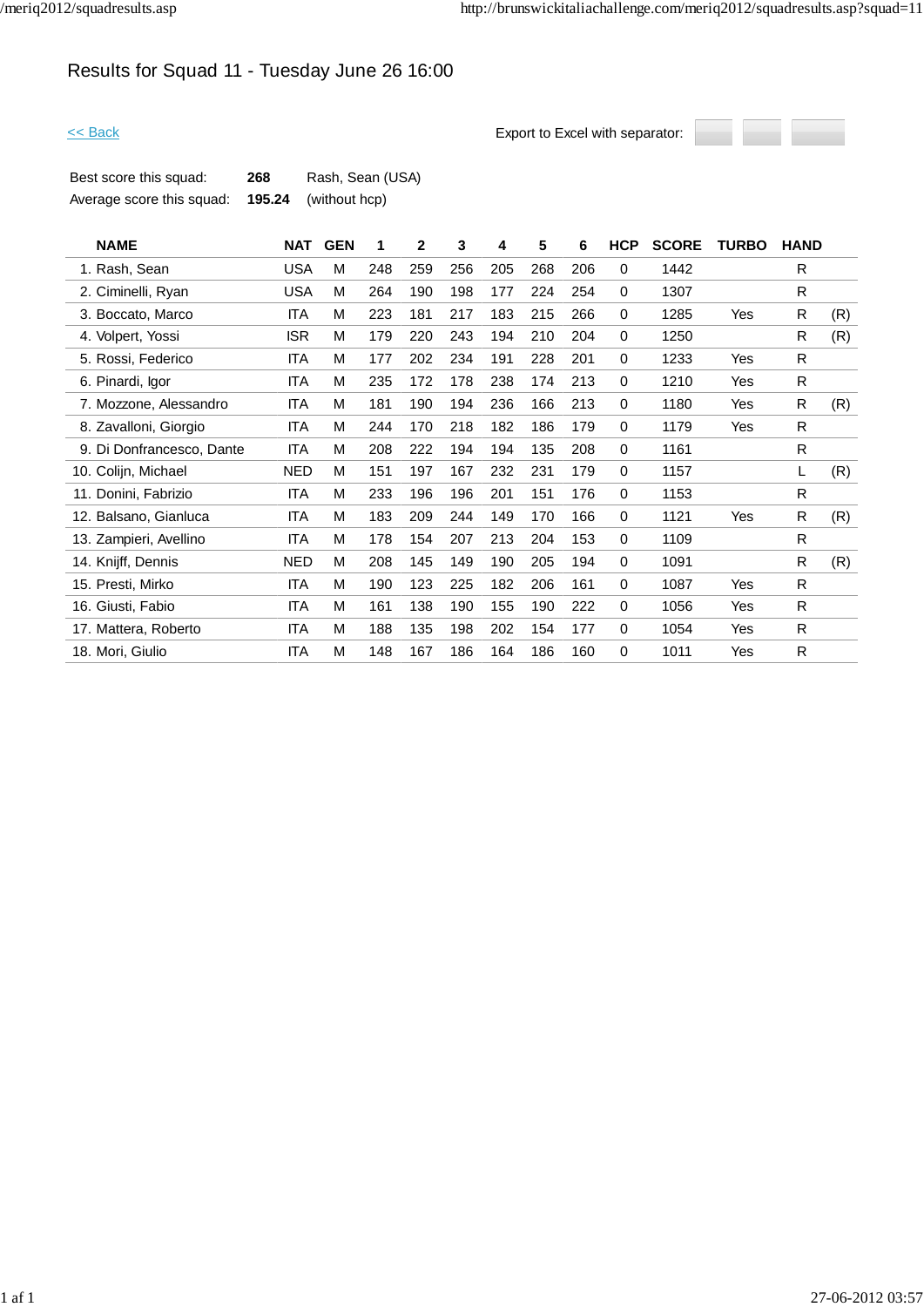# Results for Squad 12 - Tuesday June 26 20:00



| Best score this squad:    | 299    | Origlia, Eros (ITA) |
|---------------------------|--------|---------------------|
| Average score this squad: | 184.19 | (without hcp)       |

| <b>NAME</b>              | NAT        | <b>GEN</b> | 1   | 2   | 3   | 4   | 5   | 6   | <b>HCP</b>  | <b>SCORE</b> | <b>TURBO</b> | <b>HAND</b>  |     |
|--------------------------|------------|------------|-----|-----|-----|-----|-----|-----|-------------|--------------|--------------|--------------|-----|
| 1. Volpert, Nati         | <b>ISR</b> | М          | 264 | 257 | 178 | 249 | 205 | 202 | $\mathbf 0$ | 1355         |              | R            | (R) |
| 2. Origlia, Eros         | <b>ITA</b> | М          | 165 | 206 | 217 | 213 | 213 | 299 | 0           | 1313         | Yes          | R            | (R) |
| 3. Vercellino, Mario     | <b>ITA</b> | М          | 180 | 237 | 258 | 233 | 195 | 193 | 0           | 1296         | Yes          | R            | (R) |
| 4. Caselli, Gianluca     | <b>ITA</b> | М          | 194 | 212 | 257 | 207 | 198 | 206 | 0           | 1274         |              | R            |     |
| 5. Marrone, Erik         | <b>ITA</b> | M          | 171 | 216 | 226 | 212 | 212 | 224 | 0           | 1261         | Yes          | L            | (R) |
| 6. Fanizza, Pierfranco   | <b>ITA</b> | М          | 174 | 198 | 256 | 218 | 192 | 201 | 0           | 1239         |              | L            | (R) |
| 7. Novara, Carlo         | <b>ITA</b> | М          | 223 | 183 | 227 | 216 | 245 | 138 | 0           | 1232         |              | R            | (R) |
| 8. Spadavecchia, Andrea  | ITA        | М          | 235 | 194 | 234 | 205 | 191 | 169 | 0           | 1228         | Yes          | R            | (R) |
| 9. Oliaro, Luigino       | <b>ITA</b> | M          | 183 | 224 | 210 | 220 | 183 | 186 | 0           | 1206         | Yes          | R            | (R) |
| 10. Panchenko, Alexandr  | KAZ        | М          | 156 | 224 | 190 | 207 | 241 | 163 | 0           | 1181         |              | R.           |     |
| 11. Endrizzi, Massimo    | <b>ITA</b> | М          | 170 | 233 | 192 | 157 | 192 | 236 | 0           | 1180         |              | R            | (R) |
| 12. Andreello, Paola     | <b>ITA</b> | F          | 181 | 178 | 197 | 209 | 195 | 172 | 48          | 1180         |              | ${\sf R}$    |     |
| 13. Zampieri, Avellino   | <b>ITA</b> | M          | 213 | 192 | 177 | 168 | 197 | 223 | 0           | 1170         |              | R            | (R) |
| 14. Spadavecchia, Renato | <b>ITA</b> | М          | 201 | 159 | 219 | 202 | 166 | 208 | 0           | 1155         |              | R            | (R) |
| 15. Rossi, Federico      | <b>ITA</b> | М          | 165 | 183 | 217 | 204 | 182 | 172 | 0           | 1123         | Yes          | R            | (R) |
| 16. Volpert, Yossi       | <b>ISR</b> | Μ          | 163 | 208 | 212 | 162 | 206 | 163 | 0           | 1114         |              | R            | (R) |
| 17. Ceccarel, Renzo      | <b>ITA</b> | М          | 187 | 185 | 203 | 178 | 185 | 169 | 0           | 1107         |              | $\mathsf{R}$ |     |
| 18. Kuzovkin, Dmitriy    | KAZ        | М          | 162 | 213 | 225 | 158 | 152 | 190 | 0           | 1100         |              | R            |     |
| 19. Antonello, Roberto   | <b>ITA</b> | М          | 170 | 154 | 167 | 195 | 189 | 202 | 0           | 1077         |              | L            |     |
| 20. Pacella, Daniele     | <b>ITA</b> | М          | 160 | 164 | 152 | 192 | 223 | 179 | 0           | 1070         | Yes          | R            | (R) |
| 21. Mattera, Roberto     | <b>ITA</b> | Μ          | 177 | 212 | 182 | 153 | 159 | 181 | 0           | 1064         | Yes          | R            | (R) |
| 22. Cillo, Alessandro    | <b>ITA</b> | М          | 169 | 136 | 166 | 203 | 180 | 201 | 0           | 1055         | Yes          | R            |     |
| 23. Grieco, Eugenio      | <b>ITA</b> | М          | 202 | 152 | 174 | 205 | 159 | 160 | 0           | 1052         | Yes          | R            | (R) |
| 24. Vignola, Marcello    | <b>ITA</b> | M          | 193 | 176 | 176 | 195 | 155 | 155 | 0           | 1050         |              | $\mathsf{R}$ |     |
| 25. Panero, Roberto      | <b>ITA</b> | М          | 192 | 139 | 200 | 162 | 182 | 174 | 0           | 1049         |              | R            | (R) |
| 26. Zuccheddu, Maurizio  | <b>ITA</b> | М          | 154 | 192 | 178 | 128 | 198 | 185 | 0           | 1035         |              | R            | (R) |
| 27. Mancuso, Luciano     | <b>ITA</b> | М          | 170 | 185 | 198 | 140 | 158 | 168 | 0           | 1019         |              | R            | (R) |
| 28. Frontini, Emanuele   | <b>ITA</b> | M          | 156 | 160 | 181 | 182 | 153 | 164 | 0           | 996          | Yes          | R            |     |
| 29. Sias, Tiziano        | <b>ITA</b> | M          | 161 | 138 | 154 | 135 | 213 | 191 | 0           | 992          | Yes          | R            | (R) |
| 30. Mori, Giulio         | <b>ITA</b> | М          | 189 | 138 | 143 | 167 | 214 | 140 | 0           | 991          | Yes          | R            | (R) |
| 31. Spoto, Walter Dino   | <b>ITA</b> | М          | 203 | 129 | 162 | 162 | 185 | 130 | 0           | 971          |              | R            | (R) |
| 32. Astegiano, Livio     | <b>ITA</b> | M          | 127 | 220 | 159 | 153 | 146 | 158 | 0           | 963          |              | ${\sf R}$    |     |
| 33. Bartalotta, Luigia   | <b>ITA</b> | F          | 139 | 149 | 140 | 170 | 166 | 141 | 48          | 953          |              | R            |     |
| 34. Cavallero, Davide    | <b>ITA</b> | M          | 143 | 150 | 171 | 137 | 180 | 168 | $\pmb{0}$   | 949          |              | R            |     |
| 35. Viglino, Alessandro  | <b>ITA</b> | М          | 130 | 166 | 136 | 166 | 156 | 187 | 0           | 941          |              | R            |     |
| 36. Mancuso, Salvatore   | <b>ITA</b> | M          | 160 | 134 | 159 | 148 | 176 | 164 | $\pmb{0}$   | 941          |              | $\mathsf{R}$ | (R) |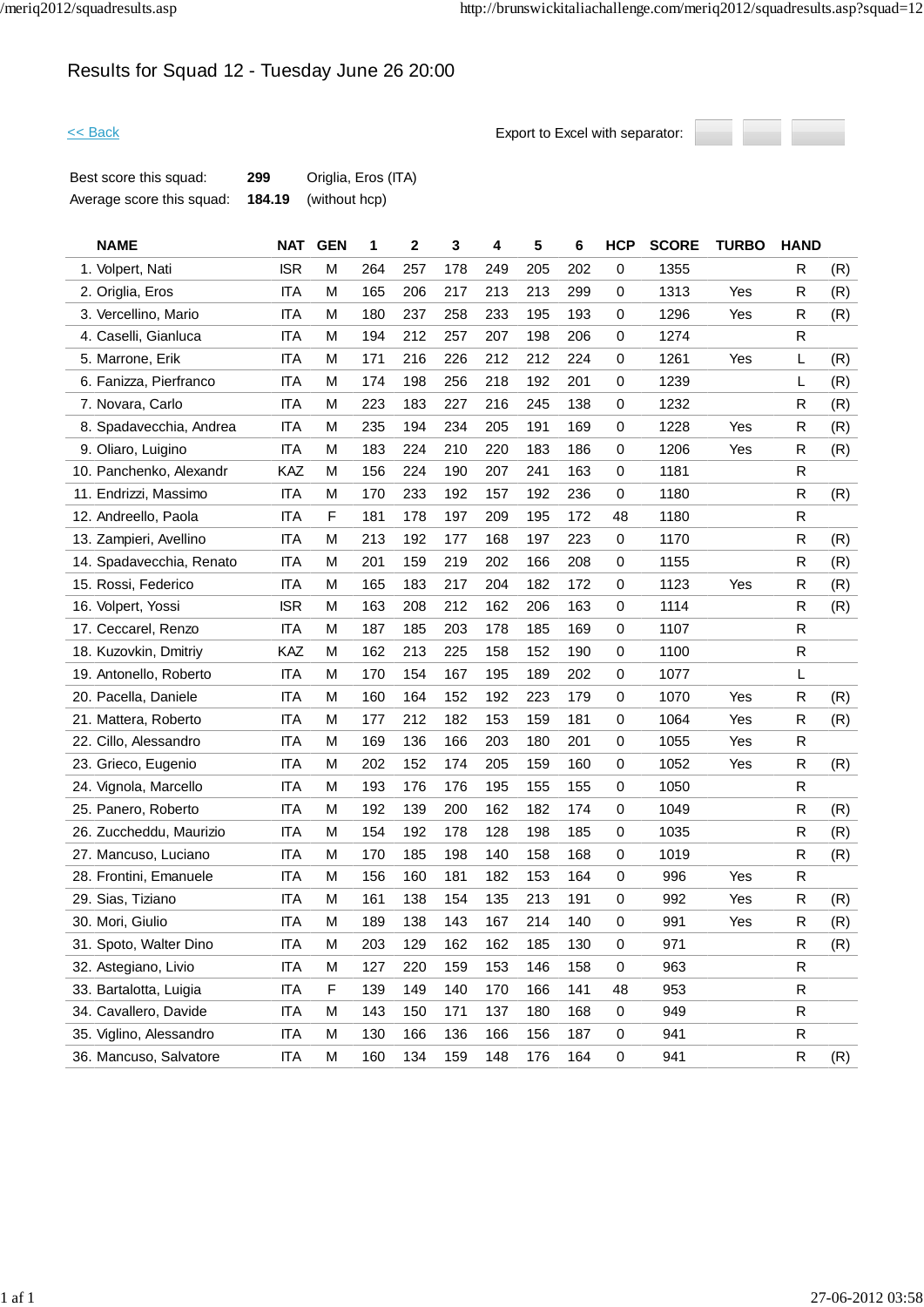# Results for Squad 13 - Wednesday June 27 12:00



| Best score this squad:    | 278    | Ciminelli, Ryan (USA)<br>Andersson, Kim (SWE) |
|---------------------------|--------|-----------------------------------------------|
| Average score this squad: | 197.02 | (without hcp)                                 |

| <b>NAME</b>               | <b>NAT</b> | <b>GEN</b> | 1   | $\mathbf{2}$ | 3   | 4   | 5   | 6   | <b>HCP</b>  | <b>SCORE</b> | <b>TURBO</b> | <b>HAND</b>  |     |
|---------------------------|------------|------------|-----|--------------|-----|-----|-----|-----|-------------|--------------|--------------|--------------|-----|
| 1. Ciminelli, Ryan        | <b>USA</b> | M          | 258 | 223          | 225 | 278 | 223 | 276 | 0           | 1483         |              | L            | (R) |
| 2. Andersson, Kim         | <b>SWE</b> | M          | 253 | 233          | 217 | 278 | 246 | 226 | 0           | 1453         | Yes          | R            |     |
| 3. Valenta, Brian         | <b>USA</b> | M          | 224 | 264          | 212 | 249 | 259 | 166 | 0           | 1374         | Yes          | R            | (R) |
| 4. Andersson, Andreas     | <b>SWE</b> | M          | 224 | 202          | 228 | 246 | 190 | 206 | 0           | 1296         | Yes          | ${\sf R}$    |     |
| 5. Donini, Fabrizio       | <b>ITA</b> | M          | 211 | 230          | 222 | 225 | 199 | 195 | 0           | 1282         |              | R            | (R) |
| 6. Wetterberg, Mattias    | <b>SWE</b> | M          | 208 | 182          | 216 | 194 | 226 | 234 | $\mathbf 0$ | 1260         | Yes          | R            |     |
| 7. Mattsson, John         | <b>SWE</b> | M          | 209 | 200          | 227 | 225 | 214 | 173 | 0           | 1248         | Yes          | R            |     |
| 8. Rossi, Federico        | <b>ITA</b> | M          | 220 | 205          | 195 | 257 | 190 | 175 | 0           | 1242         | Yes          | R.           | (R) |
| 9. Di Donfrancesco, Dante | <b>ITA</b> | M          | 194 | 205          | 183 | 234 | 211 | 203 | 0           | 1230         |              | R            | (R) |
| 10. Boccato, Marco        | ITA        | M          | 213 | 192          | 196 | 216 | 186 | 204 | 0           | 1207         | Yes          | R            | (R) |
| 11. Panchenko, Alexandr   | KAZ        | M          | 204 | 215          | 221 | 182 | 173 | 195 | 0           | 1190         | Yes          | R            | (R) |
| 12. Gonella, Fabio        | <b>ITA</b> | M          | 159 | 201          | 236 | 199 | 205 | 180 | 0           | 1180         |              | R            | (R) |
| 13. Ur Rehman, ljaz       | <b>PAK</b> | M          | 186 | 184          | 182 | 215 | 180 | 215 | 0           | 1162         | Yes          | R            |     |
| 14. Magri, Stefano        | <b>ITA</b> | M          | 158 | 207          | 200 | 194 | 179 | 191 | 0           | 1129         | Yes          | R            |     |
| 15. Chattha, M.hussain    | <b>PAK</b> | M          | 207 | 213          | 153 | 190 | 161 | 163 | 0           | 1087         | Yes          | R            |     |
| 16. Valentini, Stefania   | <b>ITA</b> | F          | 159 | 205          | 148 | 154 | 155 | 132 | 48          | 1001         |              | R.           |     |
| 17. Giusti, Fabio         | <b>ITA</b> | M          | 176 | 137          | 170 | 148 | 202 | 165 | $\mathbf 0$ | 998          | Yes          | R            | (R) |
| 18. Mori, Giulio          | <b>ITA</b> | M          | 179 | 170          | 136 | 157 | 173 | 179 | 0           | 994          |              | $\mathsf{R}$ | (R) |
| 19. Senna, Giuseppe       | <b>ITA</b> | M          | 149 | 168          | 161 | 158 | 166 | 168 | $\mathbf 0$ | 970          | Yes          | L            |     |
| 20. Atta, Muhammad        | <b>PAK</b> | M          | 127 | 135          | 147 | 177 | 159 | 160 | 0           | 905          | Yes          | $\mathsf{R}$ |     |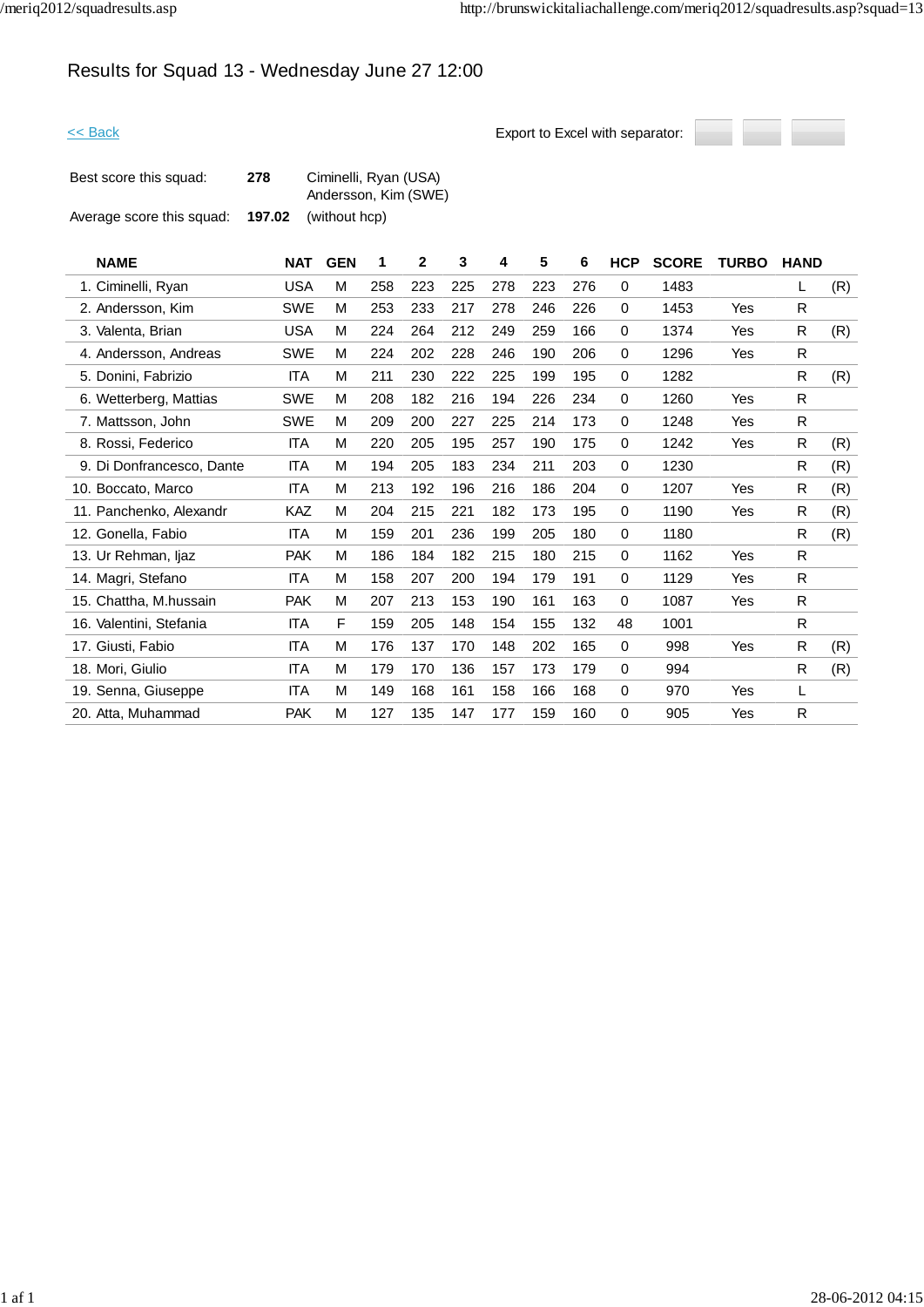# Results for Squad 14 - Wednesday June 27 16:00



| Best score this squad:    | 268 | Ponti, Francesco (ITA)      |
|---------------------------|-----|-----------------------------|
| Average score this squad: |     | <b>179.93</b> (without hcp) |

| <b>NAME</b>                | <b>NAT</b> | <b>GEN</b> | 1   | 2   | 3   | 4   | 5   | 6   | <b>HCP</b>  | <b>SCORE</b> | <b>TURBO</b> | <b>HAND</b>  |     |
|----------------------------|------------|------------|-----|-----|-----|-----|-----|-----|-------------|--------------|--------------|--------------|-----|
| 1. Zampieri, Avellino      | <b>ITA</b> | M          | 227 | 216 | 221 | 265 | 191 | 184 | $\mathbf 0$ | 1304         |              | R            | (R) |
| 2. Ponti, Francesco        | <b>ITA</b> | M          | 178 | 205 | 192 | 204 | 177 | 268 | 0           | 1224         |              | R            | (R) |
| 3. D'Achille, Nico         | <b>ITA</b> | M          | 184 | 224 | 214 | 257 | 169 | 167 | $\Omega$    | 1215         |              | R.           |     |
| 4. Grimsen, Peder          | <b>SWE</b> | М          | 190 | 258 | 192 | 180 | 188 | 153 | 0           | 1161         | <b>Yes</b>   | R            |     |
| 5. Battagli, Giovanni      | <b>ITA</b> | M          | 196 | 214 | 169 | 192 | 192 | 188 | $\mathbf 0$ | 1151         | Yes          | L            |     |
| 6. Vercellino, Mario       | <b>ITA</b> | M          | 167 | 192 | 231 | 194 | 194 | 171 | $\mathbf 0$ | 1149         |              | R            | (R) |
| 7. Pinardi, Igor           | <b>ITA</b> | M          | 177 | 181 | 203 | 180 | 186 | 185 | $\mathbf 0$ | 1112         | Yes          | R            | (R) |
| 8. Olini, Franco           | <b>ITA</b> | M          | 171 | 181 | 194 | 166 | 195 | 200 | $\Omega$    | 1107         | Yes          | R            | (R) |
| 9. Medveditskov, Alexander | <b>RUS</b> | M          | 181 | 233 | 173 | 170 | 167 | 180 | $\mathbf 0$ | 1104         | Yes          | R            |     |
| 10. Presti, Mirko          | <b>ITA</b> | M          | 160 | 168 | 226 | 195 | 146 | 208 | $\mathbf 0$ | 1103         | Yes          | $\mathsf{R}$ | (R) |
| 11. Iskhakov, Makhmut      | <b>KAZ</b> | M          | 150 | 182 | 201 | 177 | 191 | 199 | $\mathbf 0$ | 1100         | Yes          | R            |     |
| 12. Corelli, Elisabetta    | <b>ITA</b> | F          | 163 | 200 | 175 | 163 | 142 | 193 | 48          | 1084         |              | R            |     |
| 13. Boccato, Corrado       | <b>ITA</b> | M          | 191 | 212 | 132 | 201 | 170 | 178 | $\mathbf 0$ | 1084         |              | R            | (R) |
| 14. Merli, Giovanni        | <b>ITA</b> | М          | 182 | 161 | 187 | 169 | 202 | 178 | $\mathbf 0$ | 1079         |              | R            | (R) |
| 15. Medveditskov, Yuri     | <b>RUS</b> | M          | 164 | 189 | 179 | 203 | 188 | 154 | 0           | 1077         |              | $\mathsf R$  |     |
| 16. Chattha, M.hussain     | <b>PAK</b> | M          | 181 | 189 | 154 | 148 | 176 | 222 | $\mathbf 0$ | 1070         |              | R            | (R) |
| 17. Malchiodi, Mauro       | <b>ITA</b> | M          | 188 | 120 | 115 | 237 | 214 | 191 | $\mathbf 0$ | 1065         |              | R            |     |
| 18. Bencardino, Alberto    | <b>ITA</b> | M          | 179 | 178 | 157 | 184 | 165 | 196 | $\mathbf 0$ | 1059         |              | R            | (R) |
| 19. Nieminen, Kari         | <b>FIN</b> | M          | 151 | 160 | 185 | 220 | 200 | 136 | 0           | 1052         |              | R            |     |
| 20. Nota, Stefano          | <b>ITA</b> | M          | 216 | 157 | 135 | 180 | 182 | 181 | $\mathbf 0$ | 1051         | Yes          | $\mathsf R$  | (R) |
| 21. Ciro, Fabrizio         | <b>ITA</b> | M          | 161 | 180 | 184 | 170 | 191 | 158 | $\mathbf 0$ | 1044         |              | $\mathsf{R}$ |     |
| 22. Origlia, Eros          | <b>ITA</b> | M          | 137 | 182 | 133 | 172 | 196 | 195 | $\mathbf 0$ | 1015         |              | R            | (R) |
| 23. Miotti, Marco          | <b>ITA</b> | M          | 146 | 172 | 179 | 179 | 158 | 166 | $\mathbf 0$ | 1000         | Yes          | R            |     |
| 24. Kuzovkin, Dmitriy      | KAZ        | M          | 149 | 168 | 174 | 166 | 178 | 163 | 0           | 998          | Yes          | $\mathsf R$  | (R) |
| 25. Atta, Muhammad         | <b>PAK</b> | M          | 146 | 156 | 179 | 162 | 178 | 173 | $\mathbf 0$ | 994          |              | $\mathsf{R}$ | (R) |
| 26. Lindahl, Sven          | <b>SWE</b> | M          | 205 | 160 | 177 | 165 | 127 | 158 | $\mathbf 0$ | 992          | Yes          | $\mathsf{R}$ |     |
| 27. Ur Rehman, ljaz        | <b>PAK</b> | М          | 138 | 181 | 157 | 177 | 157 | 172 | $\mathbf 0$ | 982          |              | R            | (R) |
| 28. Gasti, Giorgio         | <b>ITA</b> | M          | 138 | 150 | 138 | 178 | 140 | 157 | $\Omega$    | 901          | Yes          | R            | (R) |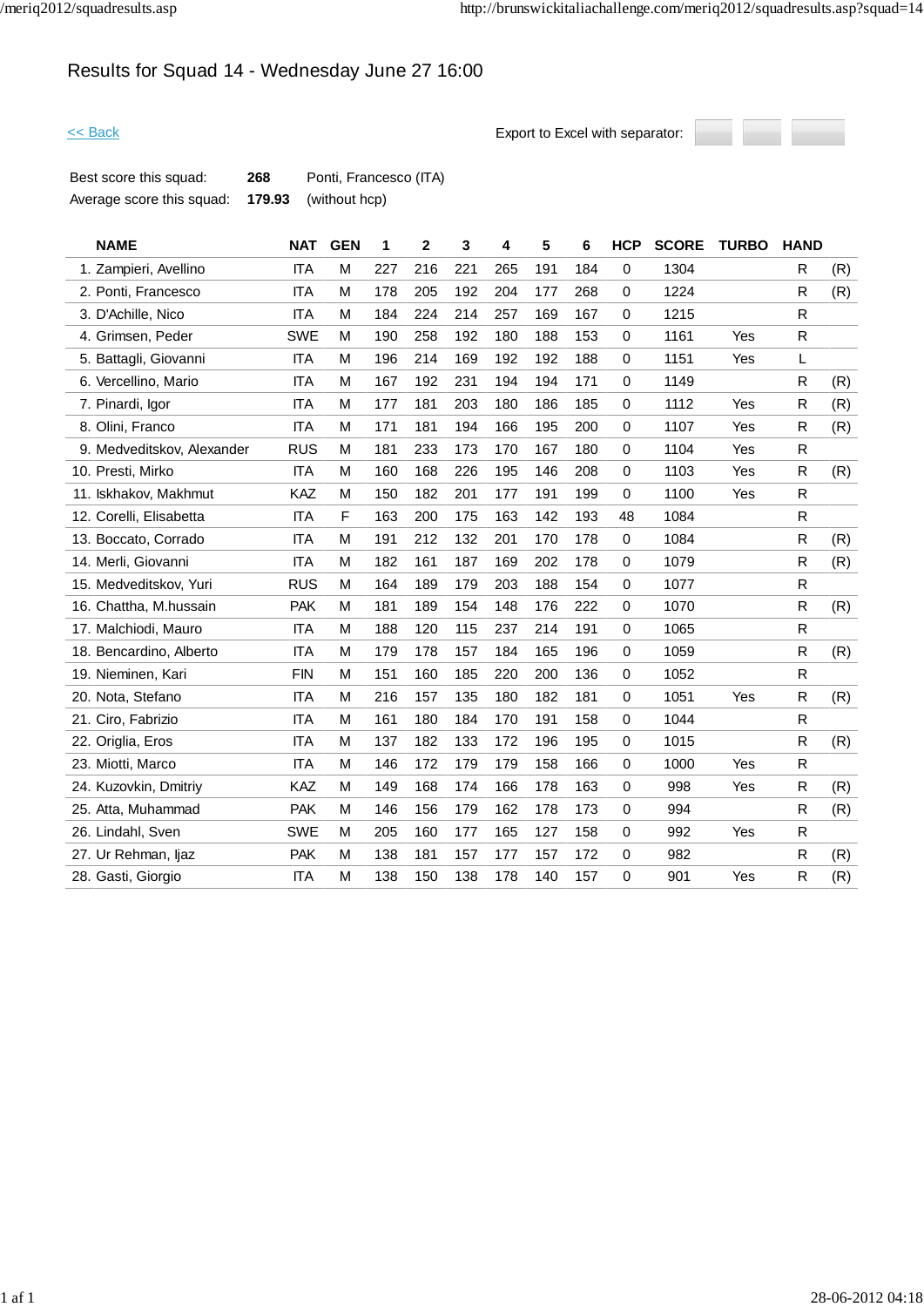# Results for Squad 15 - Wednesday June 27 20:00



| Best score this squad:    | 263 | Prato, Sandro (ITA)         |
|---------------------------|-----|-----------------------------|
| Average score this squad: |     | <b>183.62</b> (without hcp) |

|     | <b>NAME</b>                | <b>NAT</b> | <b>GEN</b> | 1   | 2   | 3   | 4   | 5   | 6   | <b>HCP</b> | <b>SCORE</b> | <b>TURBO</b> | <b>HAND</b>  |     |
|-----|----------------------------|------------|------------|-----|-----|-----|-----|-----|-----|------------|--------------|--------------|--------------|-----|
|     | 1. Reverdito, Roberto      | <b>ITA</b> | M          | 191 | 220 | 183 | 213 | 256 | 221 | 0          | 1284         | Yes          | L            | (R) |
|     | 2. Baravaglio, Bruno       | <b>ITA</b> | М          | 186 | 215 | 225 | 212 | 225 | 203 | 0          | 1266         |              | R            | (R) |
|     | 3. Tomatis, Daniele        | <b>ITA</b> | М          | 170 | 233 | 214 | 202 | 218 | 224 | 0          | 1261         |              | R            | (R) |
|     | 4. Baravaglio, Luca        | <b>ITA</b> | М          | 224 | 210 | 200 | 253 | 161 | 205 | 0          | 1253         | Yes          | R            | (R) |
|     | 5. D'Achille, Nico         | <b>ITA</b> | M          | 242 | 210 | 190 | 246 | 155 | 192 | 0          | 1235         | Yes          | R            | (R) |
|     | 6. Marrone, Erik           | <b>ITA</b> | М          | 204 | 180 | 242 | 227 | 176 | 197 | 0          | 1226         | Yes          | L            | (R) |
|     | 7. Falciola, Carlo         | <b>ITA</b> | М          | 220 | 234 | 181 | 182 | 211 | 186 | 0          | 1214         |              | R            | (R) |
|     | 8. Ferina, Roberta         | <b>ITA</b> | F          | 202 | 179 | 177 | 200 | 203 | 197 | 48         | 1206         |              | R            | (R) |
|     | 9. Delcarmine, Alessandro  | <b>ITA</b> | М          | 181 | 137 | 244 | 204 | 235 | 192 | 0          | 1193         | Yes          | R            | (R) |
|     | 10. Genchi, Silvio         | <b>ITA</b> | М          | 211 | 193 | 214 | 163 | 188 | 223 | 0          | 1192         |              | R            | (R) |
|     | 11. Elena, Grazia          | <b>ITA</b> | F          | 198 | 164 | 193 | 183 | 173 | 232 | 48         | 1191         |              | R            |     |
|     | 12. Battagli, Giovanni     | <b>ITA</b> | M          | 211 | 212 | 212 | 180 | 172 | 203 | 0          | 1190         | Yes          | L            | (R) |
|     | 13. Tosin, Marco           | <b>ITA</b> | М          | 218 | 209 | 165 | 169 | 165 | 258 | 0          | 1184         |              | R            | (R) |
|     | 14. Miotti, Marco          | <b>ITA</b> | M          | 196 | 152 | 153 | 212 | 228 | 239 | 0          | 1180         | Yes          | R            | (R) |
|     | 15. Fasulo, Roberta        | <b>ITA</b> | F          | 182 | 223 | 157 | 232 | 184 | 152 | 48         | 1178         |              | R            | (R) |
|     | 16. Borsari, Elena         | <b>ITA</b> | F          | 188 | 207 | 193 | 173 | 174 | 191 | 48         | 1174         |              | R            |     |
|     | 17. Novara, Carlo          | <b>ITA</b> | M          | 197 | 209 | 202 | 151 | 201 | 211 | 0          | 1171         |              | R            | (R) |
|     | 18. Nota, Stefano          | <b>ITA</b> | М          | 146 | 246 | 225 | 197 | 183 | 172 | 0          | 1169         |              | R            | (R) |
|     | 19. Reviglio, Marco        | <b>ITA</b> | M          | 166 | 191 | 202 | 243 | 201 | 157 | 0          | 1160         | Yes          | L            |     |
|     | 20. De Paris, Marco        | <b>ITA</b> | M          | 137 | 206 | 202 | 165 | 224 | 206 | 0          | 1140         |              | R            | (R) |
|     | 21. Prato, Sandro          | <b>ITA</b> | М          | 182 | 158 | 172 | 263 | 184 | 175 | 0          | 1134         | Yes          | R            | (R) |
|     | 22. Impera, Gianfranco     | <b>ITA</b> | М          | 168 | 215 | 193 | 171 | 211 | 169 | 0          | 1127         | Yes          | R            | (R) |
|     | 23. Agostino, Francesco    | <b>ITA</b> | М          | 141 | 222 | 179 | 191 | 178 | 212 | 0          | 1123         | Yes          | R            | (R) |
|     | 24. Fanizza, Pierfranco    | <b>ITA</b> | М          | 179 | 162 | 189 | 191 | 202 | 198 | 0          | 1121         | Yes          | L            | (R) |
|     | 25. Guastavigna, Giorgio   | <b>ITA</b> | М          | 164 | 158 | 201 | 224 | 188 | 179 | 0          | 1114         |              | R            |     |
|     | 26. Pilotti, Roberto       | <b>ITA</b> | М          | 154 | 177 | 206 | 188 | 194 | 181 | 0          | 1100         | Yes          | R            | (R) |
| 27. | Boccato, Valentina         | <b>ITA</b> | F          | 151 | 160 | 186 | 159 | 231 | 163 | 48         | 1098         |              | L            | (R) |
|     | 28. Morra, Alessandra      | <b>ITA</b> | F          | 178 | 158 | 156 | 191 | 169 | 177 | 48         | 1077         |              | R            |     |
|     | 29. Maggi, Angelo          | <b>ITA</b> | М          | 140 | 167 | 158 | 222 | 200 | 181 | 0          | 1068         | Yes          | R            | (R) |
|     | 30. Sferruzzi, Roberto     | <b>ITA</b> | M          | 184 | 146 | 206 | 134 | 175 | 222 | 0          | 1067         |              | $\mathsf{R}$ |     |
|     | 31. Tomaselli, Mauro       | <b>ITA</b> | М          | 185 | 144 | 150 | 169 | 212 | 202 | 0          | 1062         | Yes          | R            | (R) |
|     | 32. Astegiano, Livio       | <b>ITA</b> | М          | 151 | 225 | 146 | 145 | 218 | 171 | 0          | 1056         |              | R            | (R) |
|     | 33. Sias, Tiziano          | <b>ITA</b> | M          | 176 | 194 | 115 | 183 | 164 | 222 | 0          | 1054         | Yes          | R            | (R) |
|     | 34. Schillaci, Calogero    | <b>ITA</b> | М          | 180 | 170 | 168 | 167 | 198 | 166 | 0          | 1049         | Yes          | R            |     |
|     | 35. Rambaudi, Sebastiano   | ITA        | М          | 151 | 189 | 168 | 158 | 209 | 167 | 0          | 1042         |              | R            | (R) |
|     | 36. Kuzovkin, Dmitriy      | KAZ        | M          | 181 | 116 | 170 | 173 | 198 | 186 | 0          | 1024         | Yes          | R            | (R) |
|     | 37. Rossetti, Massimiliano | ITA        | M          | 115 | 172 | 193 | 174 | 205 | 160 | 0          | 1019         |              | R            |     |
|     | 38. Tiso, Maurizio         | ITA        | M          | 181 | 174 | 173 | 177 | 133 | 175 | 0          | 1013         | Yes          | R            | (R) |
|     | 39. Gambetta, Giorgio      | <b>ITA</b> | М          | 178 | 145 | 168 | 191 | 146 | 184 | 0          | 1012         |              | R            |     |
|     | 40. Pionna, Carla          | ITA        | М          | 171 | 168 | 144 | 173 | 155 | 199 | 0          | 1010         |              | R            |     |
|     | 41. Sascau, Laura          | <b>ITA</b> | F          | 137 | 157 | 177 | 194 | 158 | 131 | 48         | 1002         | Yes          | R            | (R) |
|     | 42. Viglino, Alessandro    | ITA        | М          | 188 | 145 | 133 | 174 | 213 | 136 | 0          | 989          |              | R            | (R) |
|     | 43. Ferrazzi, Attilio      | <b>ITA</b> | М          | 145 | 181 | 184 | 154 | 153 | 168 | 0          | 985          | Yes          | R            |     |
|     | 44. Chiale, Michelangelo   | <b>ITA</b> | М          | 186 | 147 | 106 | 168 | 158 | 157 | 0          | 922          | Yes          | L            |     |
|     |                            |            |            |     |     |     |     |     |     |            |              |              |              |     |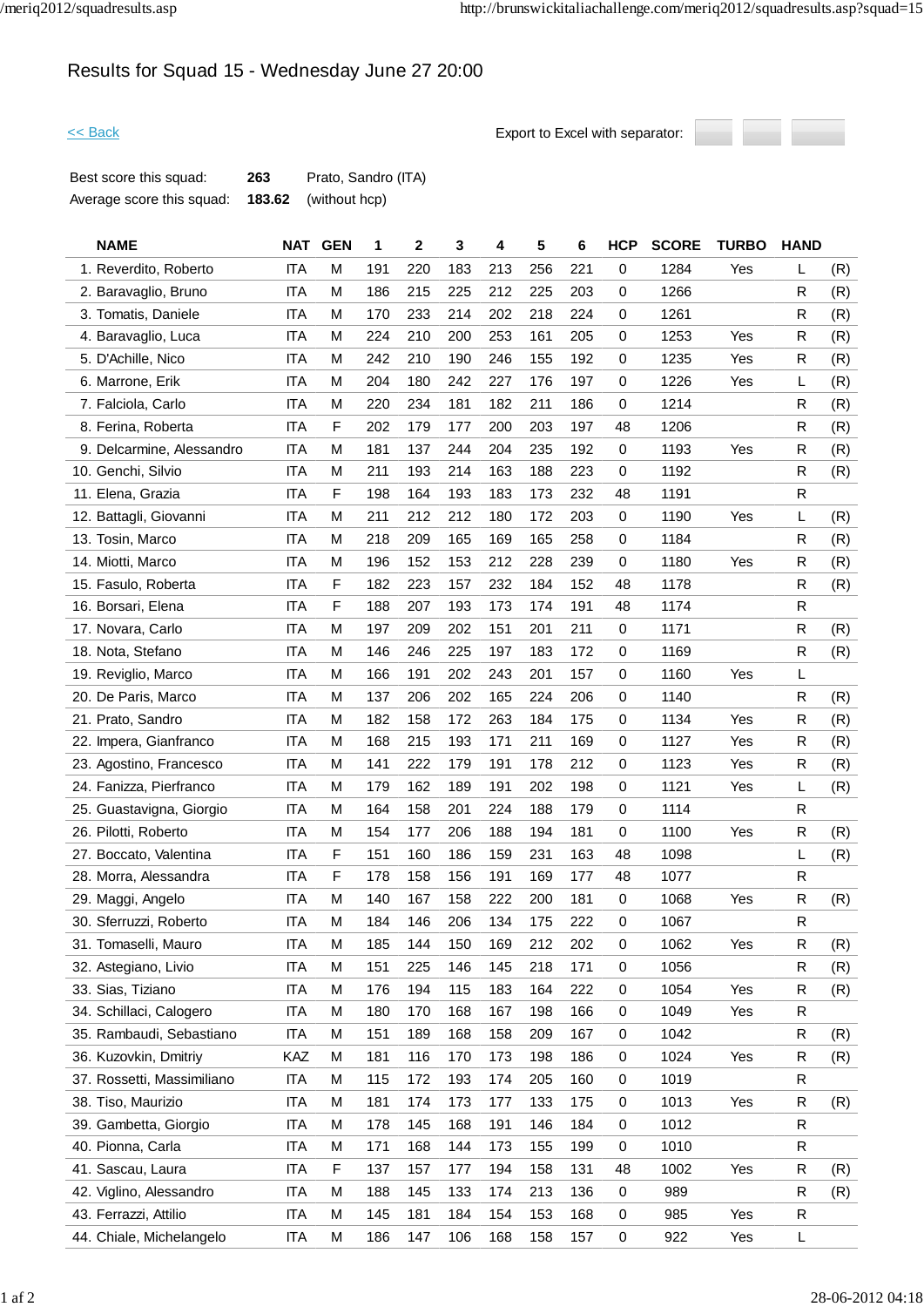| 45. Gasti, Giorgio   |     | м | 126 | 142 | 178 | 177 | 190 | 89  | 902 |  | (R |
|----------------------|-----|---|-----|-----|-----|-----|-----|-----|-----|--|----|
| 46. Braghini, Simone | IΤA | м | 164 | 140 | 111 | 178 | 154 | 107 | 854 |  |    |
| 47. Malchiodi, Mauro | ITA | м | 146 | 168 | 152 | 192 |     |     | 658 |  | (R |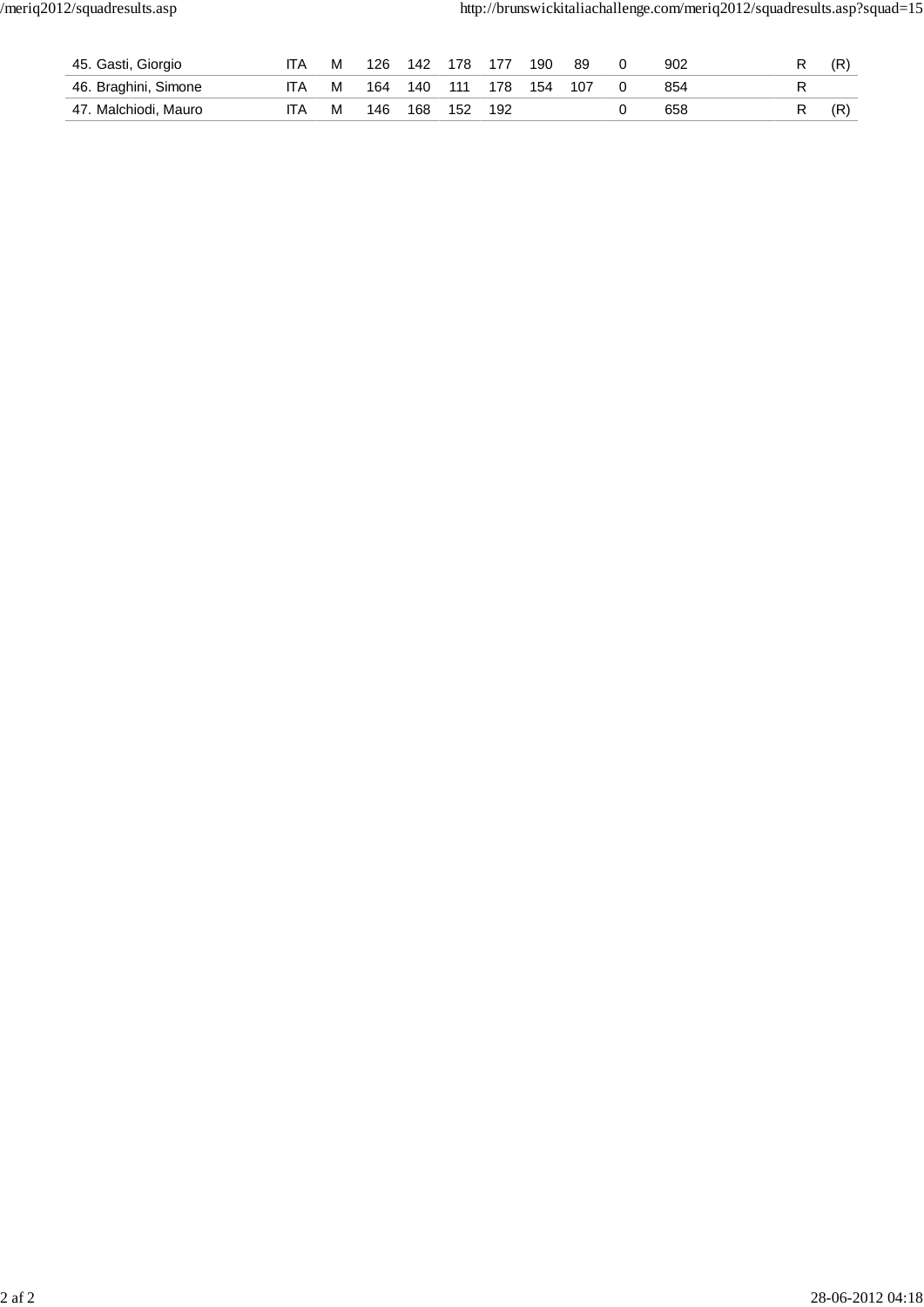# Results for Squad 16 - Thursday June 28 12:00



| Best score this squad:                                | 280 | Stathatos, Yiannis (CYP) |
|-------------------------------------------------------|-----|--------------------------|
| Average score this squad: <b>205.21</b> (without hcp) |     |                          |

| <b>NAME</b>            | <b>NAT</b> | <b>GEN</b> | 1   | $\mathbf{2}$ | 3   | 4   | 5   | 6   | <b>HCP</b>  | <b>SCORE</b> | <b>TURBO</b> | <b>HAND</b> |     |
|------------------------|------------|------------|-----|--------------|-----|-----|-----|-----|-------------|--------------|--------------|-------------|-----|
| 1. Jähi, Joonas        | <b>FIN</b> | M          | 244 | 225          | 226 | 226 | 213 | 227 | 0           | 1361         |              | R           |     |
| 2. Stathatos, Yiannis  | <b>CYP</b> | M          | 280 | 258          | 167 | 184 | 203 | 246 | 0           | 1338         |              | R           |     |
| 3. Sadeharju, Arttu    | <b>FIN</b> | M          | 252 | 194          | 197 | 227 | 233 | 234 | 0           | 1337         | Yes          | R           |     |
| 4. Bódis, Giorgio      | <b>HUN</b> | M          | 227 | 188          | 205 | 223 | 248 | 236 | 0           | 1327         |              | R.          |     |
| 5. Wetterberg, Mattias | <b>SWE</b> | м          | 214 | 221          | 165 | 247 | 259 | 211 | 0           | 1317         | Yes          | R           | (R) |
| 6. Andersson, Andreas  | SWE        | M          | 205 | 232          | 201 | 212 | 213 | 178 | 0           | 1241         |              | R           | (R) |
| 7. Colijn, Michael     | <b>NED</b> | M          | 208 | 180          | 222 | 203 | 203 | 216 | 0           | 1232         |              |             | (R) |
| 8. Mattsson, John      | <b>SWE</b> | M          | 165 | 259          | 184 | 195 | 231 | 195 | 0           | 1229         |              | R           | (R) |
| 9. Panchenko, Alexandr | <b>KAZ</b> | M          | 235 | 214          | 205 | 184 | 219 | 153 | 0           | 1210         | Yes          | R           | (R) |
| 10. Grimsen, Peder     | <b>SWE</b> | M          | 171 | 214          | 214 | 227 | 215 | 158 | 0           | 1199         | Yes          | R           | (R) |
| 11. Kuzovkin, Dmitriy  | KAZ        | М          | 210 | 234          | 164 | 220 | 208 | 139 | 0           | 1175         | Yes          | R           | (R) |
| 12. Lindahl, Sven      | <b>SWE</b> | M          | 187 | 203          | 182 | 205 | 215 | 180 | 0           | 1172         | Yes          | R.          | (R) |
| 13. Nieminen, Kari     | <b>FIN</b> | M          | 186 | 189          | 188 | 169 | 199 | 231 | 0           | 1162         |              | R           | (R) |
| 14. Knijff, Dennis     | <b>NED</b> | М          | 212 | 192          | 193 | 175 | 176 | 203 | 0           | 1151         |              | R           | (R) |
| 15. Panayiotou, Charis | <b>CYP</b> | M          | 226 | 208          | 170 | 179 | 183 | 159 | $\mathbf 0$ | 1125         | Yes          | R.          |     |
| 16. Kyriakou, Kostas   | <b>CYP</b> | М          | 202 | 198          | 183 | 188 | 174 | 179 | 0           | 1124         |              | R           |     |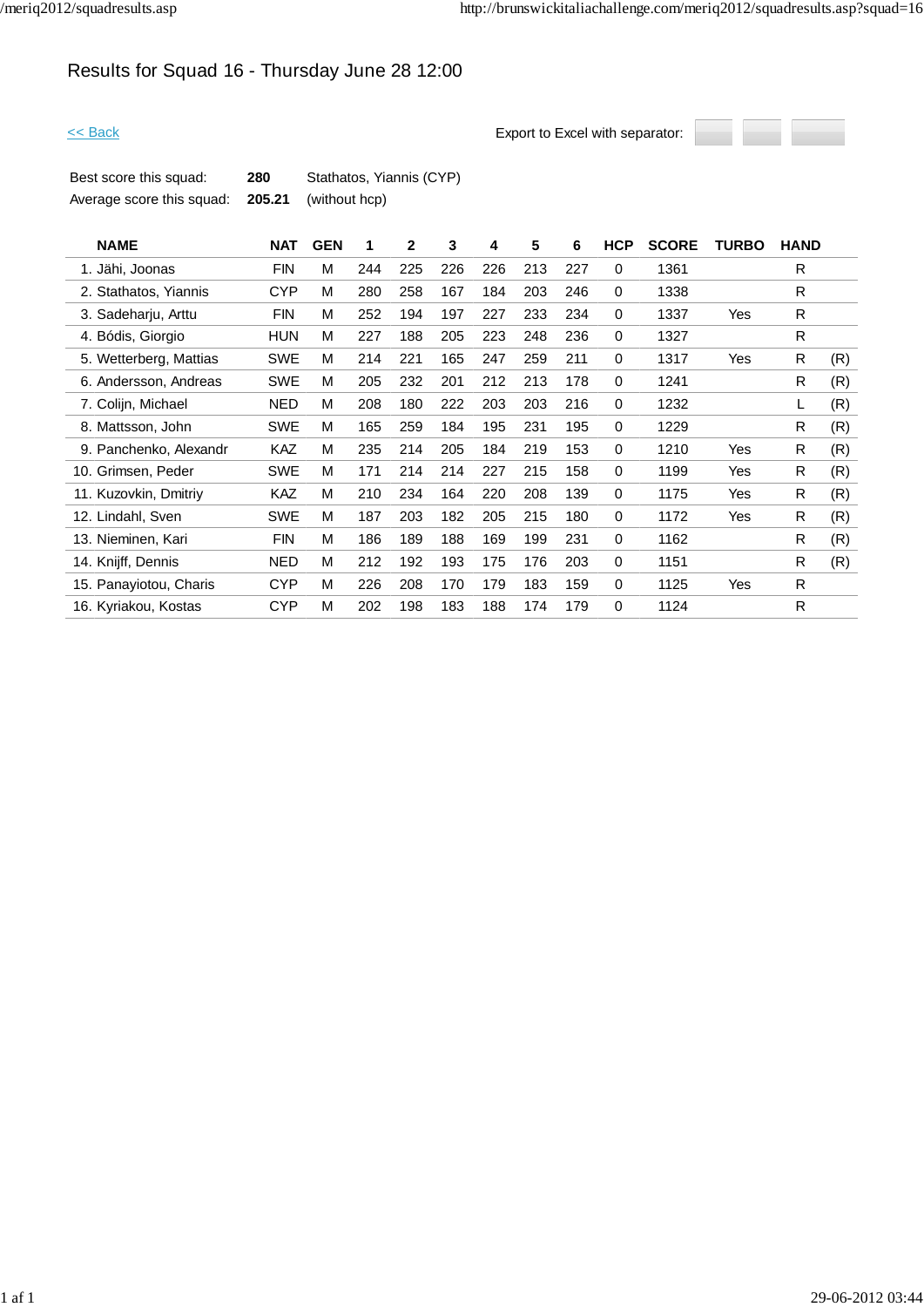# Results for Squad 17 - Thursday June 28 16:00

<< Back Export to Excel with separator:



Best score this squad: **279** Medveditskov, Alexander (RUS) Average score this squad: **193.75** (without hcp)

| <b>NAME</b>                  | <b>NAT</b> | <b>GEN</b> | 1   | 2   | 3   | 4   | 5   | 6   | <b>HCP</b>  | <b>SCORE</b> | <b>TURBO</b> | <b>HAND</b> |     |
|------------------------------|------------|------------|-----|-----|-----|-----|-----|-----|-------------|--------------|--------------|-------------|-----|
| 1. Larsen, Thomas            | <b>DEN</b> | М          | 254 | 193 | 202 | 213 | 246 | 255 | 0           | 1363         |              | R           |     |
| 2. Larsen, Martin            | <b>SWE</b> | М          | 246 | 203 | 218 | 232 | 226 | 229 | 0           | 1354         | Yes          | R           |     |
| 3. Raatikainen, Teemu        | <b>FIN</b> | M          | 213 | 233 | 211 | 234 | 223 | 234 | 0           | 1348         | Yes          | ${\sf R}$   |     |
| 4. Grabrijan, Anže           | <b>SLO</b> | M          | 255 | 219 | 202 | 255 | 245 | 167 | 0           | 1343         |              | L           |     |
| 5. Arup, Mathias             | <b>SWE</b> | M          | 241 | 221 | 196 | 184 | 241 | 256 | $\mathbf 0$ | 1339         |              | ${\sf R}$   |     |
| 6. Olsson, Mattias           | <b>SWE</b> | M          | 217 | 208 | 228 | 215 | 256 | 215 | 0           | 1339         | Yes          | L           |     |
| 7. Ljung, Peter              | <b>SWE</b> | M          | 200 | 201 | 226 | 225 | 244 | 237 | 0           | 1333         | Yes          | L           |     |
| 8. Salonen, Petteri          | <b>FIN</b> | M          | 267 | 199 | 262 | 199 | 201 | 192 | 0           | 1320         | Yes          | ${\sf R}$   |     |
| 9. Kallio, Jesse             | <b>FIN</b> | M          | 180 | 236 | 233 | 199 | 213 | 212 | 0           | 1273         | Yes          | L           |     |
| 10. Volpert, Nati            | <b>ISR</b> | M          | 193 | 211 | 167 | 192 | 256 | 227 | 0           | 1246         |              | R           | (R) |
| 11. Flack, Nina              | <b>SWE</b> | F          | 217 | 181 | 223 | 193 | 193 | 189 | 48          | 1244         | Yes          | R           |     |
| 12. Asplund, Teemu           | <b>FIN</b> | M          | 225 | 218 | 175 | 183 | 206 | 208 | 0           | 1215         | Yes          | R           |     |
| 13. D'Achille, Nico          | <b>ITA</b> | M          | 211 | 218 | 172 | 222 | 200 | 191 | 0           | 1214         | Yes          | R           | (R) |
| 14. Senna, Giuseppe          | <b>ITA</b> | M          | 185 | 197 | 202 | 176 | 198 | 242 | 0           | 1200         |              | L           | (R) |
| 15. Bódis, Giorgio           | <b>HUN</b> | M          | 233 | 205 | 171 | 152 | 159 | 275 | 0           | 1195         |              | R           | (R) |
| 16. Medveditskov, Alexander  | <b>RUS</b> | M          | 211 | 279 | 204 | 155 | 185 | 158 | 0           | 1192         | Yes          | R           | (R) |
| 17. Palermaa, Osku           | <b>FIN</b> | М          | 215 | 181 | 227 | 222 | 183 | 159 | 0           | 1187         |              | R           |     |
| 18. Panchenko, Alexandr      | KAZ        | M          | 179 | 136 | 266 | 213 | 205 | 168 | 0           | 1167         | Yes          | ${\sf R}$   | (R) |
| 19. Ragusa, Giancarlo        | <b>BEL</b> | M          | 204 | 210 | 212 | 173 | 188 | 174 | 0           | 1161         | Yes          | ${\sf R}$   |     |
| 20. Abrate, Fabio            | <b>ITA</b> | M          | 155 | 184 | 173 | 217 | 175 | 254 | 0           | 1158         | Yes          | R           |     |
| 21. Palestre, Alfonso        | <b>ITA</b> | M          | 185 | 150 | 194 | 177 | 256 | 176 | 0           | 1138         |              | R           |     |
| 22. Kemps, Jell              | <b>BEL</b> | M          | 174 | 180 | 219 | 193 | 177 | 191 | 0           | 1134         | Yes          | ${\sf R}$   |     |
| 23. Anker, Sam               | <b>FIN</b> | M          | 214 | 136 | 212 | 224 | 158 | 185 | 0           | 1129         | Yes          | R           |     |
| 24. Stavrou, Loizos          | <b>CYP</b> | M          | 170 | 194 | 175 | 216 | 200 | 163 | 0           | 1118         |              | ${\sf R}$   |     |
| 25. Palazzotto, Andrea       | <b>ITA</b> | М          | 147 | 170 | 193 | 235 | 190 | 171 | 0           | 1106         | Yes          | R           |     |
| 26. Morabito, Francesco      | <b>ITA</b> | М          | 199 | 168 | 185 | 205 | 156 | 184 | 0           | 1097         |              | R           |     |
| 27. Evripidou, Loukas        | <b>CYP</b> | M          | 188 | 133 | 179 | 181 | 158 | 236 | 0           | 1075         |              | ${\sf R}$   |     |
| 28. Petersen, Tommy          | <b>GRE</b> | M          | 166 | 203 | 190 | 149 | 189 | 164 | 0           | 1061         |              | $\mathsf R$ |     |
| 29. Armefths, Mattheos       | <b>CYP</b> | M          | 153 | 226 | 161 | 122 | 190 | 191 | 0           | 1043         |              | ${\sf R}$   |     |
| 30. Lajovic, Dušan           | <b>SLO</b> | M          | 179 | 165 | 175 | 172 | 180 | 158 | 0           | 1029         |              | ${\sf R}$   |     |
| 31. Lanzafame, Salvatore     | <b>ITA</b> | M          | 155 | 184 | 146 | 189 | 166 | 159 | 0           | 999          | Yes          | R           |     |
| 32. Panayiotou, Giorgos      | <b>CYP</b> | M          | 161 | 127 | 205 | 168 | 201 | 127 | 0           | 989          | Yes          | R           |     |
| 33. Medveditskov, Yuri       | <b>RUS</b> | M          | 181 | 155 | 168 | 179 | 138 | 153 | 0           | 974          |              | $\mathsf R$ | (R) |
| 34. Kuzovkin, Dmitriy        | KAZ        | M          | 168 | 194 | 142 | 161 | 142 | 164 | 0           | 971          | Yes          | R           | (R) |
| 35. Basile, Filippo Antonino | ITA        | М          | 160 | 168 | 148 | 168 | 158 | 158 | 0           | 960          | Yes          | R           |     |
| 36. Valentini, Stefania      | ITA        | F          | 160 | 145 | 179 | 147 | 111 | 143 | 48          | 933          |              | R           | (R) |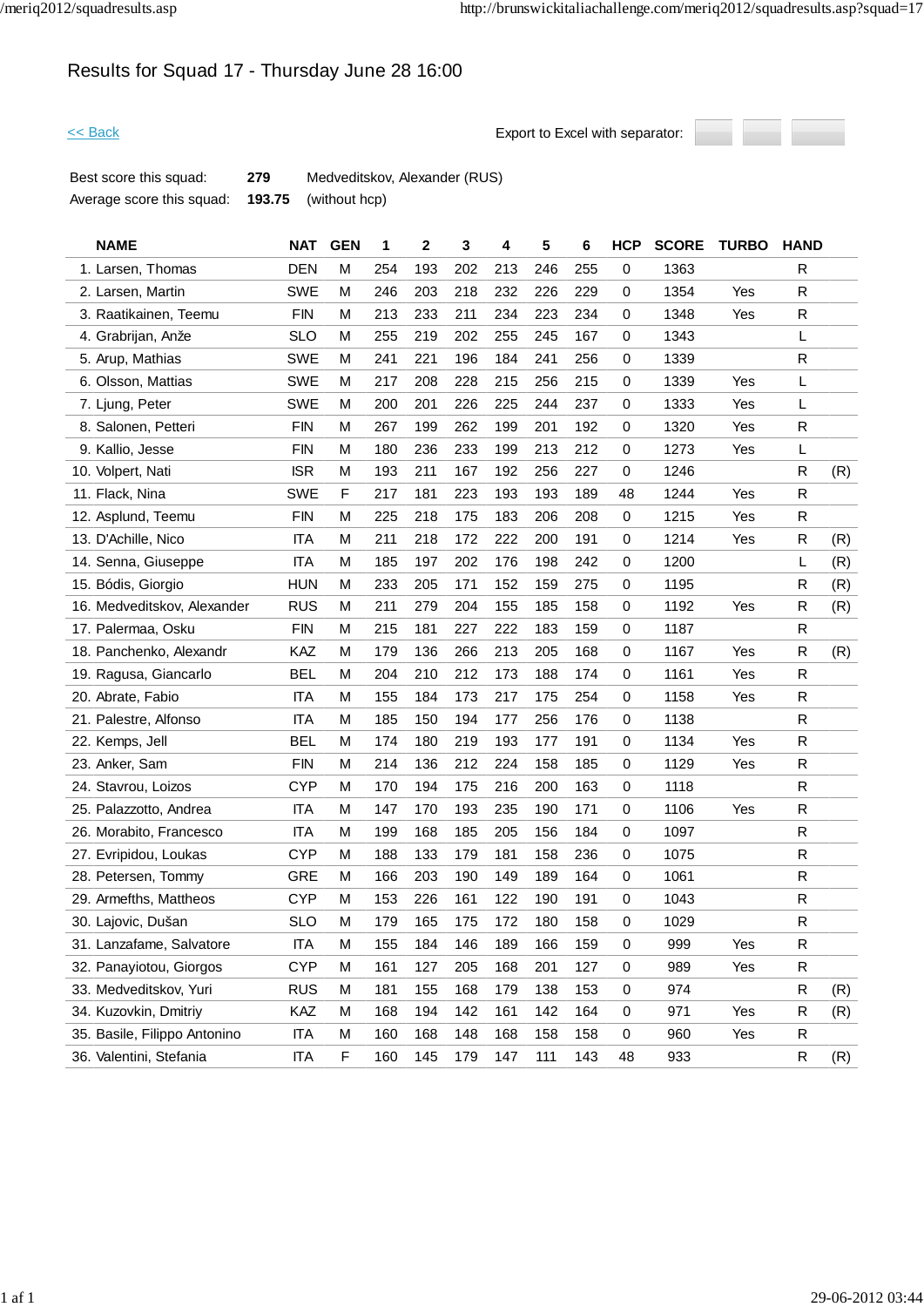# Results for Squad 18 - Thursday June 28 20:00



| Best score this squad:    | 266 | Galeone, Nicola (ITA)       |
|---------------------------|-----|-----------------------------|
| Average score this squad: |     | <b>179.05</b> (without hcp) |

| <b>NAME</b>              | <b>NAT</b> | <b>GEN</b>   | 1   | $\mathbf{2}$ | 3   | 4   | 5   | 6   | <b>HCP</b> | <b>SCORE</b> | <b>TURBO</b> | <b>HAND</b>  |     |
|--------------------------|------------|--------------|-----|--------------|-----|-----|-----|-----|------------|--------------|--------------|--------------|-----|
| 1. Moor, Paul            | <b>ENG</b> | M            | 201 | 237          | 222 | 248 | 224 | 224 | $\pmb{0}$  | 1356         |              | L.           |     |
| 2. Loschetter, Chris     | <b>USA</b> | M            | 209 | 231          | 214 | 227 | 221 | 216 | 0          | 1318         |              | $\mathsf{R}$ |     |
| 3. Thurlby, Rob          | <b>ENG</b> | М            | 225 | 235          | 183 | 226 | 216 | 226 | 0          | 1311         | Yes          | R            |     |
| 4. Barrett, Dominic      | <b>ENG</b> | М            | 214 | 247          | 211 | 187 | 206 | 236 | 0          | 1301         |              | R            |     |
| 5. Zucchinelli, Enzo     | <b>ITA</b> | M            | 176 | 206          | 202 | 180 | 238 | 210 | $\pmb{0}$  | 1212         |              | $\mathsf{R}$ | (R) |
| 6. Galeone, Nicola       | <b>ITA</b> | М            | 190 | 180          | 266 | 176 | 192 | 184 | 0          | 1188         | Yes          | R            |     |
| 7. Stott Jnr, Paul       | <b>IRL</b> | М            | 162 | 211          | 180 | 210 | 171 | 217 | 0          | 1151         |              | R            |     |
| 8. Sturt, Jonathan       | <b>ENG</b> | M            | 213 | 175          | 232 | 177 | 192 | 162 | 0          | 1151         | Yes          | R            |     |
| 9. Russell, Ronnie       | <b>USA</b> | М            | 141 | 203          | 190 | 214 | 218 | 177 | 0          | 1143         |              | $\mathsf{R}$ |     |
| 10. Cocker, Lee          | <b>ENG</b> | М            | 159 | 189          | 194 | 178 | 207 | 202 | $\pmb{0}$  | 1129         | Yes          | R            |     |
| 11. Marsero, Luciano     | <b>ITA</b> | M            | 161 | 182          | 215 | 186 | 183 | 189 | 0          | 1116         |              | $\mathsf{R}$ | (R) |
| 12. Gonella, Fabio       | <b>ITA</b> | M            | 161 | 176          | 187 | 167 | 234 | 167 | 0          | 1092         |              | $\mathsf{R}$ | (R) |
| 13. Palestre, Alfonso    | <b>ITA</b> | M            | 165 | 204          | 168 | 185 | 215 | 152 | 0          | 1089         | Yes          | ${\sf R}$    | (R) |
| 14. Williams, Stuart     | <b>ENG</b> | М            | 148 | 195          | 182 | 165 | 210 | 181 | 0          | 1081         |              | R            |     |
| 15. Romellini, Daniela   | <b>ITA</b> | $\mathsf{F}$ | 148 | 203          | 203 | 142 | 122 | 201 | 48         | 1067         |              | R            |     |
| 16. Santamaria, Lara     | <b>ITA</b> | F            | 209 | 167          | 147 | 170 | 136 | 190 | 48         | 1067         |              | R            | (R) |
| 17. Panchenko, Alexandr  | KAZ        | М            | 186 | 183          | 242 | 135 | 162 | 154 | 0          | 1062         |              | R            | (R) |
| 18. Kuzovkin, Dmitriy    | KAZ        | М            | 158 | 159          | 144 | 200 | 193 | 204 | 0          | 1058         | Yes          | R            | (R) |
| 19. Panero, Roberto      | <b>ITA</b> | M            | 176 | 183          | 171 | 175 | 183 | 168 | 0          | 1056         |              | R            | (R) |
| 20. Reverdito, Roberto   | <b>ITA</b> | M            | 137 | 224          | 208 | 186 | 155 | 139 | 0          | 1049         | Yes          | L            | (R) |
| 21. Lochhead, Matthew    | <b>ENG</b> | М            | 156 | 166          | 157 | 175 | 209 | 183 | 0          | 1046         | Yes          | R            |     |
| 22. Chiulli, Luca        | <b>ITA</b> | M            | 159 | 160          | 188 | 181 | 161 | 148 | $\pmb{0}$  | 997          |              | $\mathsf{R}$ | (R) |
| 23. Abrate, Fabio        | <b>ITA</b> | M            | 143 | 195          | 191 | 189 | 119 | 158 | 0          | 995          | Yes          | ${\sf R}$    | (R) |
| 24. Pisana, Fabio        | <b>ITA</b> | M            | 186 | 139          | 195 | 184 | 107 | 176 | $\pmb{0}$  | 987          |              | $\mathsf R$  |     |
| 25. Astegiano, Livio     | <b>ITA</b> | М            | 170 | 177          | 159 | 194 | 124 | 148 | 0          | 972          |              | R            | (R) |
| 26. Ciccone, Generoso    | <b>ITA</b> | M            | 234 | 136          | 168 | 143 | 162 | 129 | 0          | 972          |              | R            |     |
| 27. Suslov, Andrey       | <b>RUS</b> | M            | 173 | 177          | 145 | 159 | 154 | 154 | 0          | 962          | Yes          | $\mathsf{R}$ |     |
| 28. Farina, Maurizio     | <b>ITA</b> | М            | 190 | 181          | 159 | 137 | 150 | 136 | $\pmb{0}$  | 953          | Yes          | R            | (R) |
| 29. Pisana, Gianni       | <b>ITA</b> | М            | 147 | 140          | 151 | 167 | 159 | 164 | $\pmb{0}$  | 928          |              | R.           |     |
| 30. latteri, Achille     | <b>ITA</b> | M            | 124 | 171          | 155 | 149 | 138 | 161 | 0          | 898          | Yes          | L            |     |
| 31. Spoto, Walter Dino   | <b>ITA</b> | M            | 142 | 173          | 168 | 137 | 113 | 152 | $\pmb{0}$  | 885          |              | R            | (R) |
| 32. Steffenino, Giuseppe | <b>ITA</b> | M            | 137 | 129          | 159 | 141 | 150 | 165 | 0          | 881          |              | R            | (R) |
|                          |            |              |     |              |     |     |     |     |            |              |              |              |     |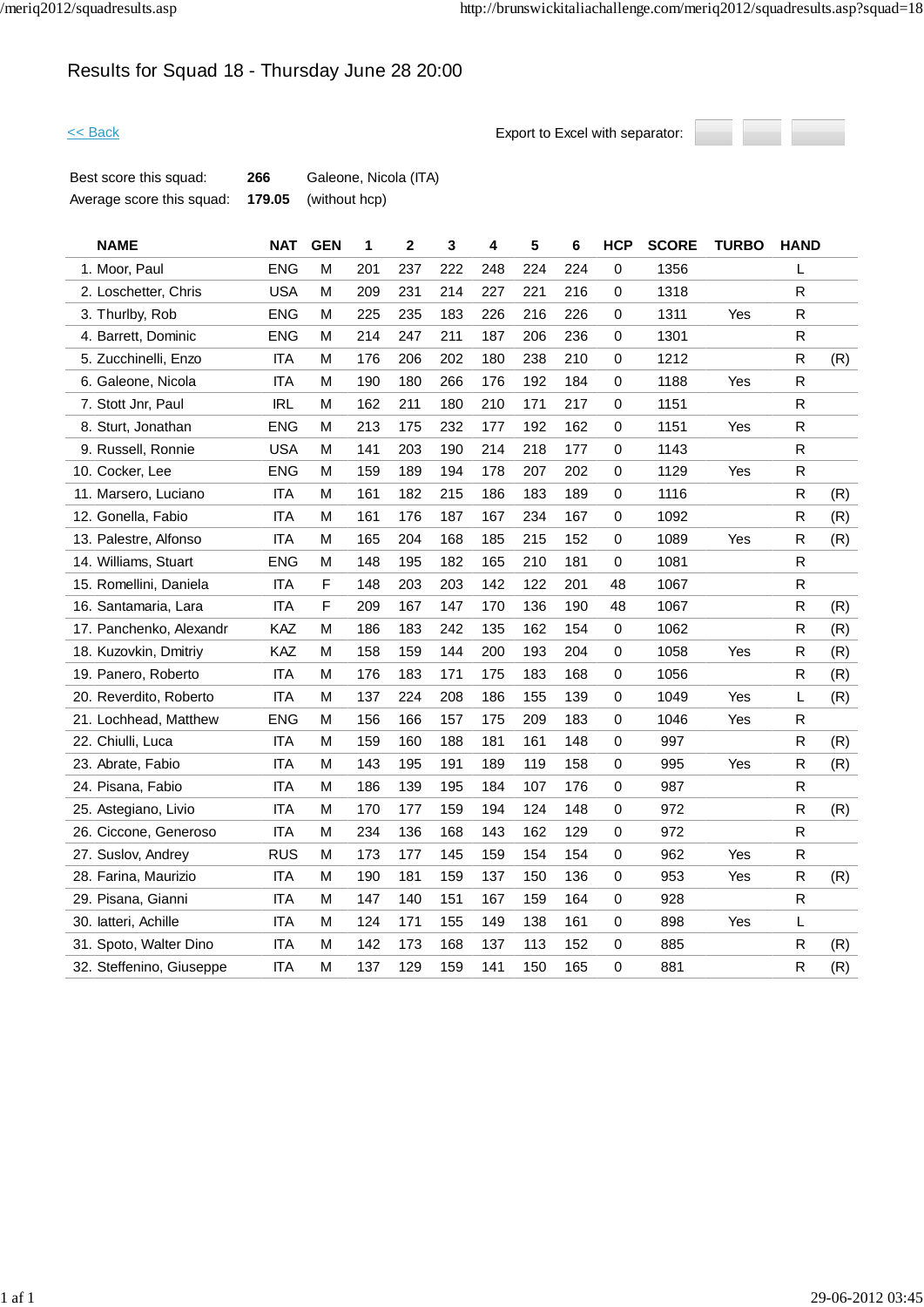# Results for Squad 19 - Friday June 29 12:00



| Best score this squad:    | 280    | Lindahl, Sven (SWE) |
|---------------------------|--------|---------------------|
| Average score this squad: | 199.37 | (without hcp)       |

| <b>NAME</b>                  | <b>NAT</b> | <b>GEN</b> | 1   | 2   | 3   | 4   | 5   | 6   | <b>HCP</b>  | <b>SCORE</b> | <b>TURBO</b> | <b>HAND</b> |     |
|------------------------------|------------|------------|-----|-----|-----|-----|-----|-----|-------------|--------------|--------------|-------------|-----|
| 1. Williams, Stuart          | <b>ENG</b> | M          | 268 | 242 | 278 | 227 | 279 | 198 | 0           | 1492         |              | R           | (R) |
| 2. Larsen, Martin            | <b>SWE</b> | M          | 237 | 219 | 262 | 243 | 233 | 233 | 0           | 1427         |              | R           | (R) |
| 3. Valenta, Brian            | <b>USA</b> | М          | 247 | 234 | 183 | 243 | 258 | 258 | 0           | 1423         |              | R           | (R) |
| 4. D'Achille, Nico           | ITA        | M          | 230 | 261 | 270 | 174 | 212 | 228 | 0           | 1375         | Yes          | R           | (R) |
| 5. Stott Jnr, Paul           | <b>IRL</b> | M          | 239 | 241 | 169 | 237 | 226 | 224 | 0           | 1336         |              | $\mathsf R$ | (R) |
| 6. Salonen, Petteri          | <b>FIN</b> | M          | 206 | 188 | 245 | 268 | 226 | 203 | 0           | 1336         | Yes          | R           | (R) |
| 7. Ljung, Peter              | <b>SWE</b> | M          | 247 | 215 | 226 | 196 | 224 | 225 | 0           | 1333         | Yes          | L           | (R) |
| 8. Barrett, Dominic          | <b>ENG</b> | M          | 223 | 255 | 258 | 186 | 237 | 162 | 0           | 1321         |              | R           | (R) |
| 9. Rash, Sean                | <b>USA</b> | M          | 212 | 171 | 229 | 204 | 243 | 258 | 0           | 1317         |              | R           | (R) |
| 10. Olsson, Mattias          | <b>SWE</b> | M          | 249 | 153 | 213 | 236 | 238 | 212 | $\mathbf 0$ | 1301         |              | L           | (R) |
| 11. Glendert, Malin          | <b>SWE</b> | F          | 223 | 203 | 232 | 189 | 215 | 191 | 48          | 1301         |              | R           |     |
| 12. Russell, Ronnie          | <b>USA</b> | M          | 214 | 156 | 209 | 231 | 229 | 247 | 0           | 1286         |              | ${\sf R}$   | (R) |
| 13. Troiani, Marco           | <b>ITA</b> | M          | 202 | 165 | 224 | 198 | 255 | 220 | 0           | 1264         | Yes          | L           |     |
| 14. Kallio, Jesse            | <b>FIN</b> | M          | 258 | 186 | 236 | 192 | 210 | 182 | 0           | 1264         |              | L           | (R) |
| 15. Arup, Mathias            | <b>SWE</b> | M          | 195 | 222 | 245 | 184 | 244 | 163 | $\mathbf 0$ | 1253         |              | R           | (R) |
| 16. Talpa, Marek             | CZE        | M          | 181 | 222 | 186 | 241 | 238 | 179 | 0           | 1247         |              | R           |     |
| 17. Loschetter, Chris        | <b>USA</b> | М          | 178 | 216 | 189 | 244 | 188 | 226 | 0           | 1241         |              | R           | (R) |
| 18. Loos, Michael            | <b>AUT</b> | M          | 217 | 205 | 223 | 177 | 186 | 226 | 0           | 1234         |              | ${\sf R}$   |     |
| 19. Gross, Thomas            | <b>AUT</b> | M          | 213 | 244 | 233 | 169 | 193 | 175 | 0           | 1227         |              | R           |     |
| 20. Kyriakou, Kostas         | <b>CYP</b> | M          | 233 | 213 | 184 | 185 | 224 | 183 | 0           | 1222         |              | R           | (R) |
| 21. Rauscher, Michael        | <b>AUT</b> | M          | 213 | 211 | 211 | 190 | 196 | 187 | 0           | 1208         |              | R           |     |
| 22. Kuzovkin, Dmitriy        | KAZ        | М          | 212 | 230 | 187 | 204 | 216 | 159 | 0           | 1208         | Yes          | R           | (R) |
| 23. Oliaro, Luigino          | <b>ITA</b> | M          | 178 | 193 | 210 | 235 | 196 | 191 | 0           | 1203         |              | R           | (R) |
| 24. Lindahl, Sven            | <b>SWE</b> | M          | 280 | 155 | 186 | 174 | 215 | 189 | $\mathbf 0$ | 1199         | Yes          | R           | (R) |
| 25. Grimsen, Peder           | <b>SWE</b> | M          | 203 | 241 | 202 | 193 | 178 | 179 | 0           | 1196         | Yes          | R           | (R) |
| 26. Rodriguez, Paco          | <b>ESP</b> | M          | 182 | 222 | 259 | 213 | 159 | 154 | 0           | 1189         |              | R           |     |
| 27. Sturt, Jonathan          | <b>ENG</b> | M          | 163 | 207 | 201 | 190 | 224 | 203 | 0           | 1188         | Yes          | R           | (R) |
| 28. Senna, Giuseppe          | ITA        | M          | 191 | 169 | 157 | 221 | 235 | 189 | 0           | 1162         |              | L           | (R) |
| 29. Basile, Filippo Antonino | <b>ITA</b> | М          | 169 | 201 | 184 | 181 | 206 | 218 | $\mathbf 0$ | 1159         |              | R           | (R) |
| 30. Petersen, Tommy          | <b>GRE</b> | M          | 180 | 174 | 217 | 177 | 180 | 225 | 0           | 1153         |              | ${\sf R}$   | (R) |
| 31. Gatti, Roberto           | <b>ITA</b> | M          | 191 | 246 | 185 | 200 | 172 | 156 | 0           | 1150         |              | $\mathsf R$ |     |
| 32. Cocker, Lee              | <b>ENG</b> | M          | 181 | 161 | 246 | 214 | 195 | 145 | 0           | 1142         | Yes          | R           | (R) |
| 33. Press, Ryan              | <b>NIR</b> | M          | 192 | 187 | 153 | 214 | 202 | 192 | 0           | 1140         | Yes          | R           |     |
| 34. Palazzotto, Andrea       | <b>ITA</b> | M          | 200 | 146 | 258 | 138 | 207 | 189 | $\mathbf 0$ | 1138         | Yes          | R           | (R) |
| 35. Stathatos, Yiannis       | <b>CYP</b> | M          | 226 | 176 | 215 | 162 | 170 | 184 | 0           | 1133         |              | R           | (R) |
| 36. Moschini, Oscar          | <b>ITA</b> | M          | 188 | 187 | 215 | 200 | 160 | 183 | $\mathbf 0$ | 1133         | Yes          | R           | (R) |
| 37. Nagode, Božo             | <b>SLO</b> | M          | 177 | 186 | 213 | 218 | 166 | 171 | 0           | 1131         | Yes          | R           |     |
| 38. Panayiotou, Charis       | <b>CYP</b> | M          | 185 | 183 | 173 | 202 | 199 | 177 | 0           | 1119         | Yes          | R           | (R) |
| 39. Asplund, Teemu           | <b>FIN</b> | M          | 174 | 206 | 194 | 175 | 179 | 186 | 0           | 1114         |              | $\mathsf R$ | (R) |
| 40. Vezis, Daniel            | LAT        | M          | 178 | 181 | 187 | 178 | 197 | 181 | 0           | 1102         |              | L           |     |
| 41. Rossi, Melania           | <b>ITA</b> | F          | 183 | 162 | 170 | 172 | 158 | 204 | 48          | 1097         | Yes          | R           |     |
| 42. Lanzafame, Salvatore     | ITA        | M          | 148 | 163 | 197 | 246 | 192 | 144 | 0           | 1090         | Yes          | R           | (R) |
| 43. Marsero, Luciano         | <b>ITA</b> | M          | 228 | 208 | 171 | 186 | 145 | 129 | 0           | 1067         |              | R           | (R) |
| 44. Kubalek, Benjamin        | AUT        | M          | 143 | 222 | 252 | 140 | 159 | 147 | 0           | 1063         |              | L           |     |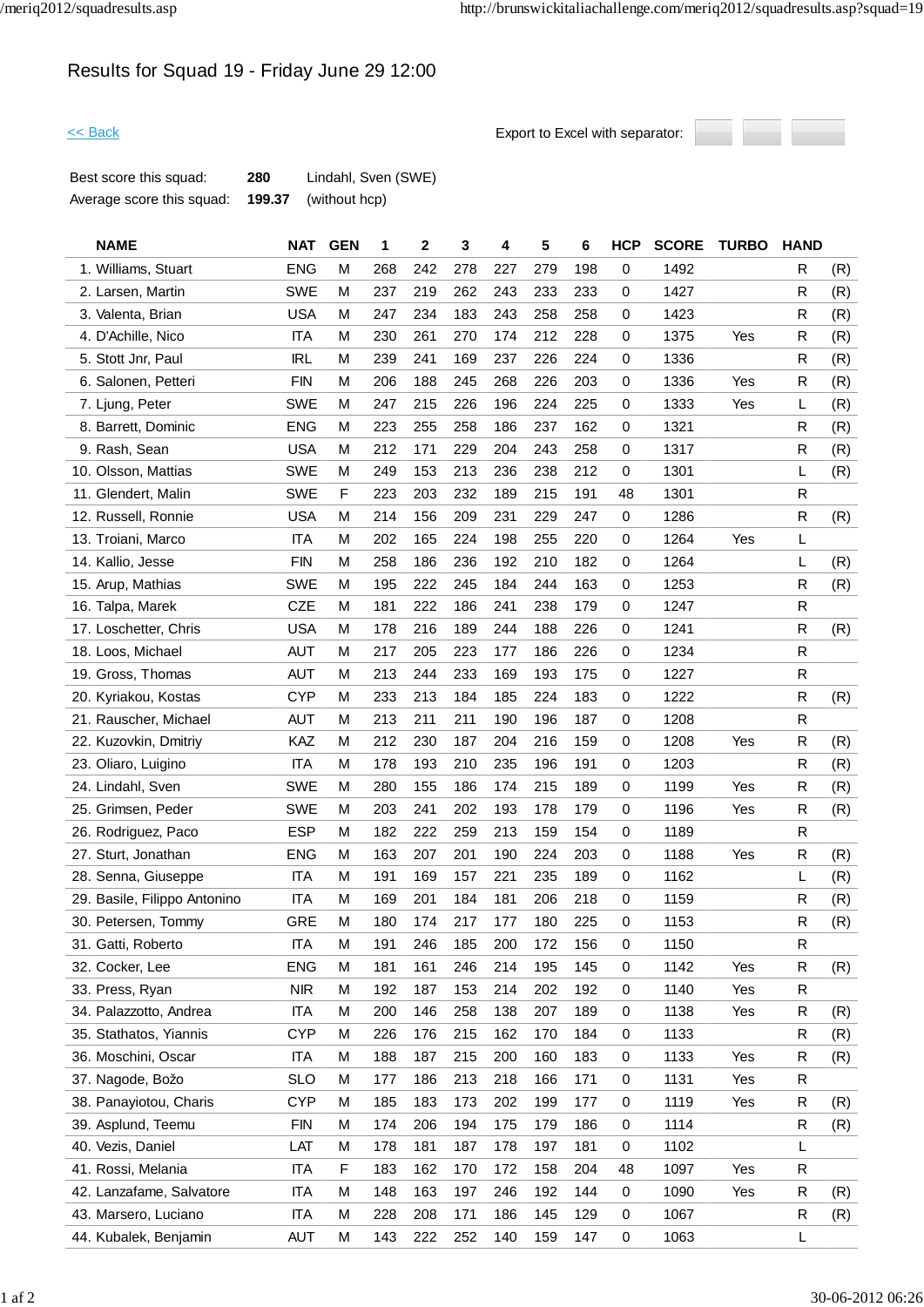| 45. latteri, Achille       | IΤA        | M | 149 | 196 | 160 | 174 | 156 | 150 | 985 | Yes | - |  |
|----------------------------|------------|---|-----|-----|-----|-----|-----|-----|-----|-----|---|--|
| 46. Bikar, Mikulas         | SVK        | M | 176 | 161 | 179 | 149 | 165 | 132 | 962 | Yes |   |  |
| 47. Stepanek, Martin       | CZE        | M | 136 | 158 | 160 | 159 | 169 | 160 | 942 | Yes |   |  |
| 48. Gonzalez Morocho, Raul | <b>ESP</b> | M | 148 | 147 | 177 | 175 | 172 | 122 | 941 |     |   |  |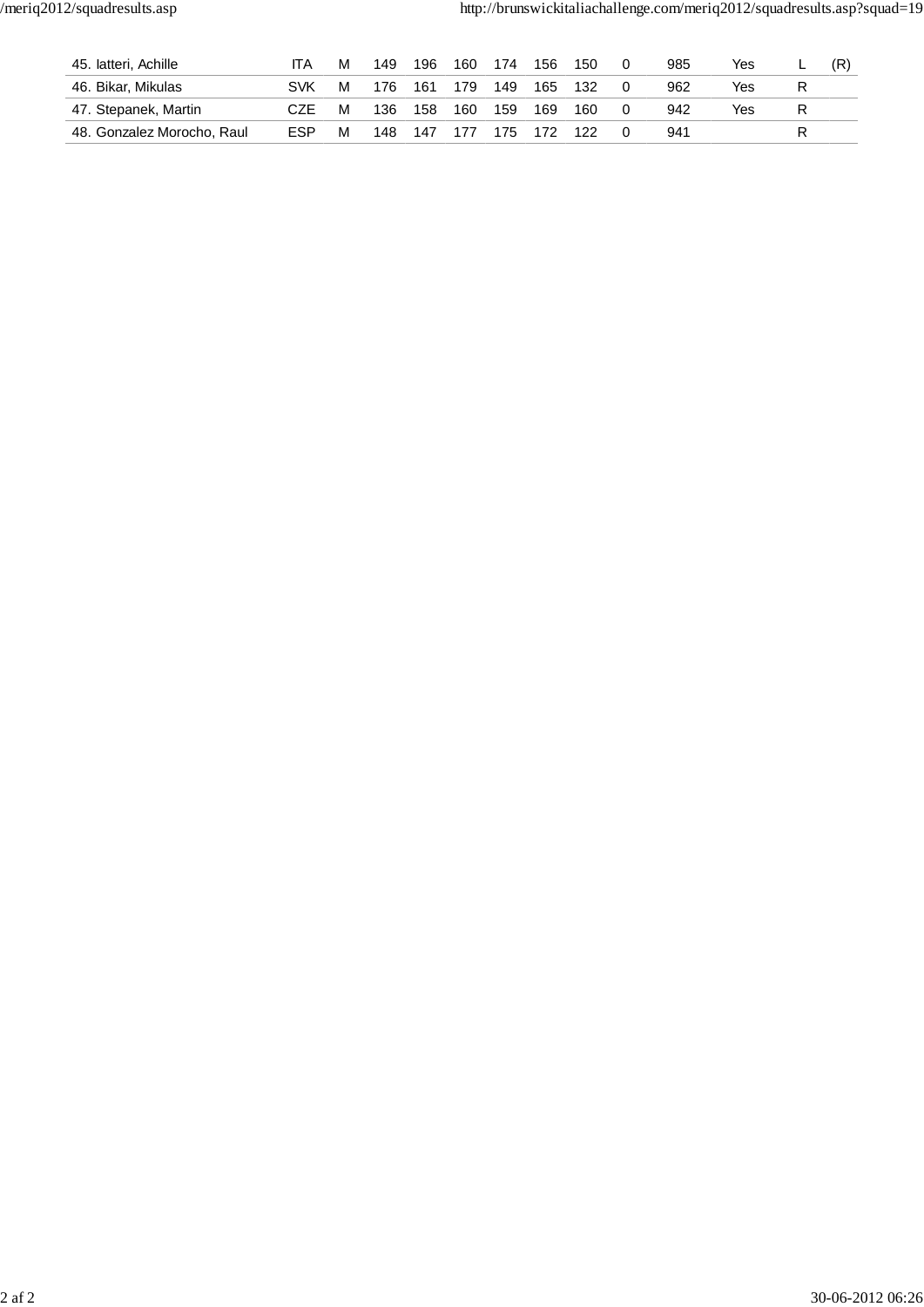# Results for Squad 20 - Friday June 29 16:00

```
<< Back Export to Excel with separator:
```


| Best score this squad:    | 277 | Anker, Sam (FIN)            |
|---------------------------|-----|-----------------------------|
| Average score this squad: |     | <b>192.76</b> (without hcp) |

| <b>NAME</b>                 | <b>NAT</b> | <b>GEN</b> | 1   | 2   | 3   | 4   | 5   | 6   | <b>HCP</b>  | <b>SCORE</b> | <b>TURBO</b> | <b>HAND</b> |     |
|-----------------------------|------------|------------|-----|-----|-----|-----|-----|-----|-------------|--------------|--------------|-------------|-----|
| 1. Moor, Paul               | <b>ENG</b> | M          | 259 | 201 | 214 | 214 | 192 | 245 | 0           | 1325         |              | L           | (R) |
| 2. Ancarani, Sandro         | SUI        | M          | 226 | 225 | 202 | 212 | 222 | 233 | 0           | 1320         | Yes          | R           |     |
| 3. Raatikainen, Teemu       | <b>FIN</b> | M          | 236 | 214 | 236 | 213 | 210 | 200 | 0           | 1309         |              | R           | (R) |
| 4. Gross, Thomas            | <b>AUT</b> | M          | 192 | 202 | 257 | 182 | 236 | 214 | 0           | 1283         |              | R           | (R) |
| 5. Vezis, Daniel            | LAT        | M          | 215 | 203 | 226 | 232 | 188 | 216 | 0           | 1280         |              | L           | (R) |
| 6. Lajovic, Dušan           | <b>SLO</b> | M          | 243 | 197 | 192 | 211 | 208 | 224 | 0           | 1275         |              | R           | (R) |
| 7. Larsen, Thomas           | <b>DEN</b> | M          | 264 | 170 | 190 | 213 | 217 | 215 | 0           | 1269         |              | R           | (R) |
| 8. Parapini, Marco          | <b>ITA</b> | M          | 204 | 204 | 214 | 268 | 189 | 190 | 0           | 1269         | Yes          | $\mathsf R$ |     |
| 9. Flack, Nina              | <b>SWE</b> | F          | 198 | 192 | 199 | 230 | 193 | 202 | 48          | 1262         | Yes          | R           | (R) |
| 10. Loos, Michael           | <b>AUT</b> | M          | 221 | 231 | 206 | 211 | 193 | 200 | $\mathbf 0$ | 1262         |              | R           | (R) |
| 11. Barrett, Dominic        | <b>ENG</b> | M          | 196 | 200 | 226 | 188 | 198 | 224 | 0           | 1232         |              | R           | (R) |
| 12. Russell, Ronnie         | <b>USA</b> | M          | 222 | 173 | 210 | 224 | 148 | 247 | 0           | 1224         |              | R           | (R) |
| 13. Schütz, Jenny           | SUI        | F          | 185 | 205 | 155 | 256 | 165 | 203 | 48          | 1217         | Yes          | $\mathsf R$ |     |
| 14. Ragusa, Giancarlo       | <b>BEL</b> | M          | 215 | 211 | 180 | 189 | 207 | 206 | 0           | 1208         |              | R           | (R) |
| 15. Marrone, Erik           | <b>ITA</b> | M          | 225 | 195 | 163 | 212 | 214 | 188 | 0           | 1197         | Yes          | L           | (R) |
| 16. Anker, Sam              | <b>FIN</b> | M          | 157 | 277 | 189 | 212 | 214 | 148 | 0           | 1197         | Yes          | R           | (R) |
| 17. Thurlby, Rob            | <b>ENG</b> | M          | 225 | 168 | 183 | 190 | 198 | 226 | 0           | 1190         |              | R           | (R) |
| 18. Volpert, Nati           | <b>ISR</b> | M          | 166 | 188 | 217 | 191 | 212 | 205 | 0           | 1179         |              | R           | (R) |
| 19. Ligato, Massimo         | <b>ITA</b> | M          | 191 | 202 | 223 | 196 | 161 | 202 | $\mathbf 0$ | 1175         | Yes          | R           | (R) |
| 20. Suslov, Andrey          | <b>RUS</b> | M          | 191 | 165 | 209 | 189 | 169 | 248 | 0           | 1171         | Yes          | $\mathsf R$ | (R) |
| 21. Fedeli, Andrea          | <b>ITA</b> | M          | 256 | 188 | 226 | 157 | 190 | 149 | 0           | 1166         |              | R           |     |
| 22. Grabrijan, Anže         | <b>SLO</b> | M          | 192 | 226 | 155 | 183 | 236 | 172 | $\mathbf 0$ | 1164         |              | L           | (R) |
| 23. Galeone, Nicola         | <b>ITA</b> | M          | 202 | 183 | 219 | 193 | 191 | 171 | 0           | 1159         | Yes          | R           | (R) |
| 24. Palestre, Alfonso       | <b>ITA</b> | M          | 206 | 232 | 192 | 180 | 179 | 167 | $\mathbf 0$ | 1156         | Yes          | R           | (R) |
| 25. O Reilly, Derek         | <b>IRL</b> | M          | 218 | 192 | 209 | 195 | 188 | 152 | 0           | 1154         |              | R           |     |
| 26. Buzzelli, Daniela       | <b>ITA</b> | F          | 187 | 153 | 183 | 199 | 169 | 213 | 48          | 1152         |              | R           |     |
| 27. Fabbietti, Sergio       | <b>ITA</b> | M          | 202 | 134 | 251 | 226 | 190 | 149 | 0           | 1152         | Yes          | $\mathsf R$ |     |
| 28. Arup, Mathias           | <b>SWE</b> | M          | 191 | 163 | 191 | 202 | 175 | 224 | 0           | 1146         |              | R           | (R) |
| 29. Talpa, Marek            | <b>CZE</b> | M          | 166 | 206 | 201 | 191 | 205 | 177 | 0           | 1146         |              | R           | (R) |
| 30. Volpert, Yossi          | <b>ISR</b> | M          | 158 | 205 | 119 | 166 | 212 | 275 | 0           | 1135         |              | R           | (R) |
| 31. Kuzovkin, Dmitriy       | KAZ        | M          | 179 | 135 | 153 | 216 | 202 | 241 | 0           | 1126         |              | R           | (R) |
| 32. Csernicsek, Manuel      | <b>AUT</b> | M          | 170 | 158 | 199 | 180 | 206 | 209 | 0           | 1122         |              | $\mathsf R$ |     |
| 33. Evripidou, Loukas       | <b>CYP</b> | M          | 151 | 212 | 186 | 182 | 185 | 198 | 0           | 1114         |              | R           | (R) |
| 34. Foley, Barry            | <b>IRL</b> | M          | 193 | 168 | 160 | 200 | 169 | 215 | $\mathbf 0$ | 1105         | Yes          | $\mathsf R$ |     |
| 35. Panayiotou, Charis      | <b>CYP</b> | M          | 176 | 176 | 183 | 185 | 181 | 200 | 0           | 1101         | Yes          | R           | (R) |
| 36. Medveditskov, Yuri      | <b>RUS</b> | M          | 192 | 210 | 167 | 175 | 191 | 165 | $\mathbf 0$ | 1100         |              | $\mathsf R$ | (R) |
| 37. Schuetz, Johannes       | SUI        | M          | 212 | 189 | 204 | 148 | 196 | 148 | 0           | 1097         | Yes          | R           |     |
| 38. Medveditskov, Alexander | <b>RUS</b> | M          | 167 | 183 | 179 | 180 | 235 | 137 | 0           | 1081         | Yes          | R           | (R) |
| 39. Morabito, Francesco     | <b>ITA</b> | M          | 194 | 199 | 194 | 162 | 158 | 165 | 0           | 1072         |              | $\mathsf R$ | (R) |
| 40. Lochhead, Matthew       | <b>ENG</b> | M          | 136 | 157 | 169 | 206 | 189 | 172 | 0           | 1029         |              | R           | (R) |
| 41. Ciccone, Generoso       | <b>ITA</b> | M          | 174 | 162 | 194 | 186 | 145 | 151 | $\mathbf 0$ | 1012         |              | R           | (R) |
| 42. Stavrou, Loizos         | <b>CYP</b> | M          | 158 | 177 | 207 | 138 | 161 | 166 | 0           | 1007         | Yes          | R           | (R) |
| 43. Armefths, Mattheos      | <b>CYP</b> | M          | 145 | 133 | 173 | 169 | 161 | 109 | 0           | 890          | Yes          | R           | (R) |
| 44. Panayiotou, Giorgos     | <b>CYP</b> | M          | 110 | 201 | 151 | 125 | 149 | 145 | 0           | 881          |              | R           | (R) |
|                             |            |            |     |     |     |     |     |     |             |              |              |             |     |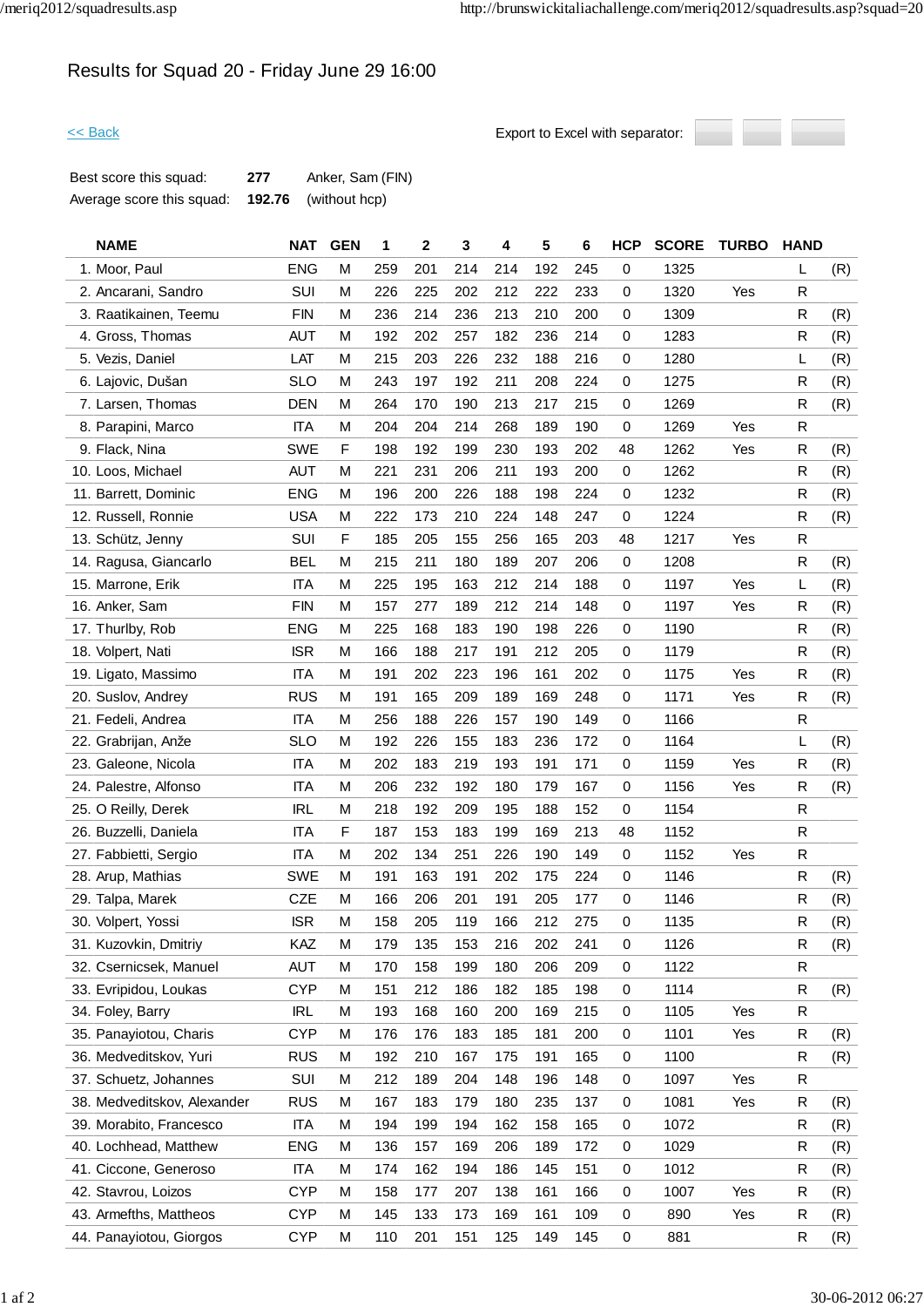| 45. Kemps, Jell | BEL M 149 157 |  |  |  |  |  | 306 |  | $R$ $(R)$ |
|-----------------|---------------|--|--|--|--|--|-----|--|-----------|
|-----------------|---------------|--|--|--|--|--|-----|--|-----------|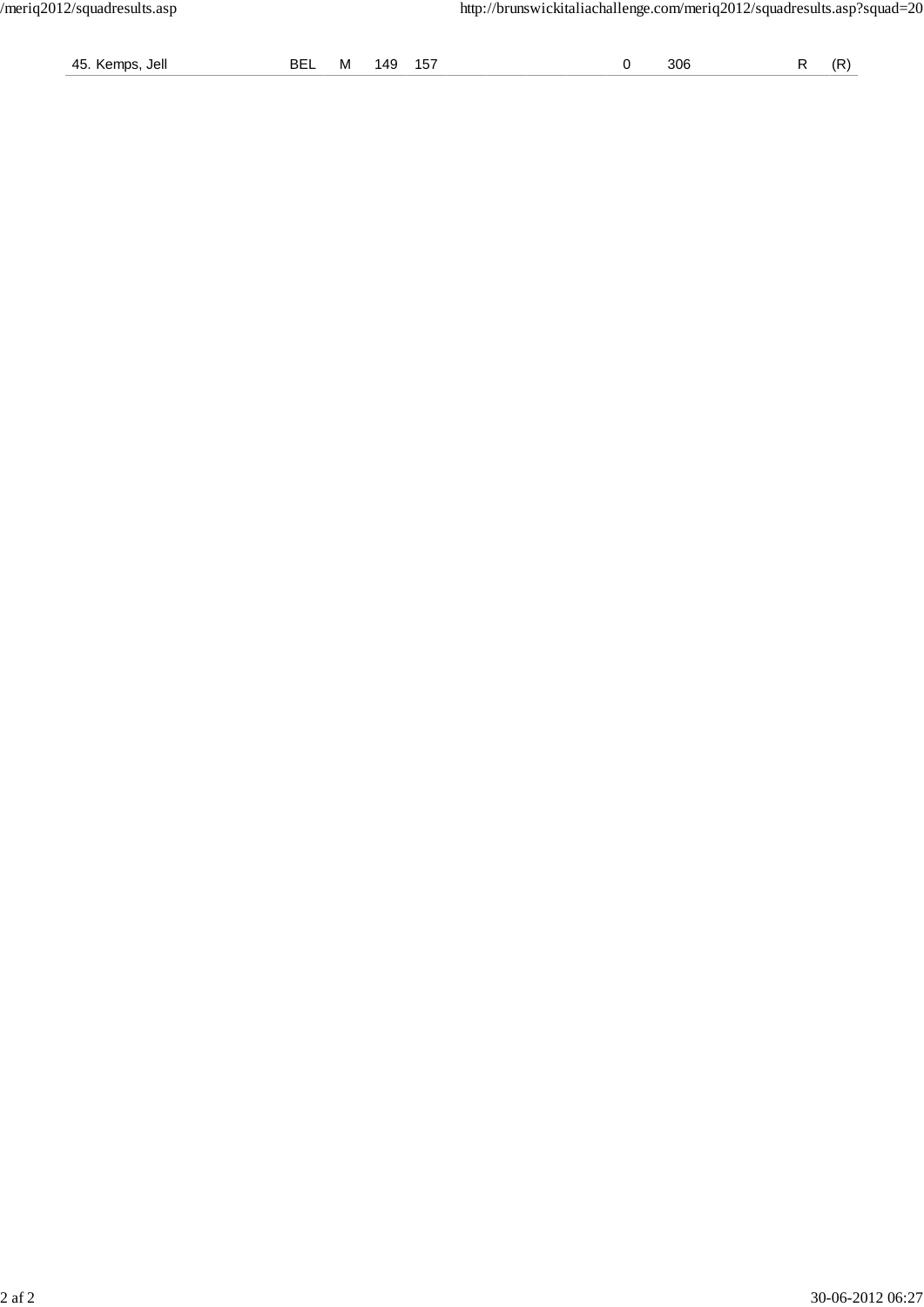# Results for Squad 21 - Friday June 29 20:00



| Best score this squad:    | 279   | Parapini, Marco (ITA) |
|---------------------------|-------|-----------------------|
| Average score this squad: | 192.7 | (without hcp)         |

| <b>NAME</b>                  | <b>NAT</b> | <b>GEN</b> | 1   | 2   | 3   | 4   | 5   | 6   | <b>HCP</b>  | <b>SCORE</b> | <b>TURBO</b> | <b>HAND</b>  |     |
|------------------------------|------------|------------|-----|-----|-----|-----|-----|-----|-------------|--------------|--------------|--------------|-----|
| 1. Parapini, Marco           | <b>ITA</b> | M          | 202 | 215 | 254 | 279 | 215 | 174 | 0           | 1339         | Yes          | R            | (R) |
| 2. Flack, Nina               | <b>SWE</b> | F          | 255 | 215 | 236 | 192 | 226 | 153 | 48          | 1325         | Yes          | R            | (R) |
| 3. Galeone, Nicola           | <b>ITA</b> | M          | 236 | 192 | 233 | 199 | 257 | 206 | 0           | 1323         |              | R            | (R) |
| 4. Berges, Mathieu           | SUI        | М          | 228 | 202 | 226 | 231 | 190 | 234 | 0           | 1311         |              | R            |     |
| 5. Vaglia, Vittorio          | <b>ITA</b> | M          | 226 | 211 | 202 | 236 | 193 | 241 | 0           | 1309         | Yes          | R            |     |
| 6. Spadavecchia, Andrea      | <b>ITA</b> | M          | 215 | 239 | 216 | 179 | 212 | 231 | 0           | 1292         | Yes          | $\mathsf R$  | (R) |
| 7. De Angelis, Marco         | <b>ITA</b> | M          | 226 | 210 | 198 | 177 | 223 | 246 | 0           | 1280         | Yes          | R            |     |
| 8. Biolghini, Diego          | ITA        | M          | 193 | 190 | 223 | 245 | 182 | 239 | 0           | 1272         | Yes          | R            |     |
| 9. Fascella, Francesco       | <b>ITA</b> | M          | 225 | 200 | 255 | 201 | 188 | 203 | 0           | 1272         | Yes          | R            |     |
| 10. Regenass, Cedric         | SUI        | M          | 211 | 244 | 205 | 180 | 258 | 168 | $\mathbf 0$ | 1266         |              | R            |     |
| 11. Canady, David            | <b>GER</b> | M          | 226 | 213 | 216 | 184 | 193 | 211 | 0           | 1243         |              | R            |     |
| 12. Bellomonte, Francesco    | <b>ITA</b> | M          | 216 | 198 | 192 | 204 | 231 | 187 | 0           | 1228         | Yes          | $\mathsf{R}$ |     |
| 13. Maddaloni, Enrico        | <b>ITA</b> | M          | 160 | 193 | 211 | 204 | 255 | 204 | 0           | 1227         |              | L            |     |
| 14. Elena, Grazia            | <b>ITA</b> | F          | 181 | 221 | 189 | 202 | 218 | 161 | 48          | 1220         |              | R            | (R) |
| 15. Calabrese, Cosimo        | <b>ITA</b> | M          | 205 | 246 | 169 | 216 | 158 | 224 | $\mathbf 0$ | 1218         | Yes          | R            |     |
| 16. Palestre, Alfonso        | ITA        | M          | 253 | 207 | 183 | 216 | 203 | 151 | 0           | 1213         | Yes          | R            | (R) |
| 17. Balzano, Annalisa        | <b>ITA</b> | F          | 155 | 226 | 212 | 168 | 191 | 200 | 48          | 1200         | Yes          | L            |     |
| 18. Belotti, Antonio         | <b>ITA</b> | M          | 214 | 201 | 223 | 161 | 183 | 211 | 0           | 1193         |              | $\mathsf{R}$ |     |
| 19. Di Benedetto, Helga      | <b>ITA</b> | F          | 168 | 165 | 214 | 220 | 175 | 200 | 48          | 1190         | Yes          | R            |     |
| 20. Huber, Philippe          | SUI        | M          | 195 | 254 | 208 | 189 | 169 | 173 | 0           | 1188         |              | R            |     |
| 21. Rodriguez, Paco          | <b>ESP</b> | M          | 204 | 204 | 205 | 191 | 181 | 195 | 0           | 1180         |              | $\mathsf R$  | (R) |
| 22. Radi, Tommaso            | <b>ITA</b> | М          | 180 | 181 | 228 | 209 | 194 | 183 | 0           | 1175         |              | R            |     |
| 23. Bland Jr, Kenneth J      | <b>USA</b> | M          | 208 | 151 | 215 | 194 | 208 | 194 | 0           | 1170         | Yes          | R            |     |
| 24. Mancuso, Luciano         | <b>ITA</b> | M          | 179 | 201 | 230 | 211 | 165 | 165 | $\mathbf 0$ | 1151         |              | $\mathsf{R}$ | (R) |
| 25. Morra, Alessandra        | <b>ITA</b> | F          | 133 | 175 | 265 | 169 | 168 | 182 | 48          | 1140         |              | R            | (R) |
| 26. Endrizzi, Massimo        | <b>ITA</b> | M          | 178 | 210 | 167 | 184 | 195 | 204 | 0           | 1138         | Yes          | R            | (R) |
| 27. Palazzotto, Andrea       | <b>ITA</b> | M          | 175 | 203 | 238 | 213 | 164 | 145 | 0           | 1138         | Yes          | R            | (R) |
| 28. Santu, Alessandro        | ITA        | M          | 192 | 148 | 222 | 201 | 201 | 147 | 0           | 1111         |              | R            | (R) |
| 29. Lanzafame, Salvatore     | <b>ITA</b> | М          | 162 | 148 | 154 | 207 | 212 | 225 | $\mathbf 0$ | 1108         | Yes          | R            | (R) |
| 30. Baravaglio, Luca         | <b>ITA</b> | M          | 158 | 174 | 196 | 188 | 215 | 176 | 0           | 1107         |              | $\mathsf R$  | (R) |
| 31. Kuzovkin, Dmitriy        | KAZ        | M          | 211 | 179 | 140 | 233 | 193 | 136 | 0           | 1092         |              | $\mathsf R$  | (R) |
| 32. Giovannini, Gianmaria    | <b>SMR</b> | M          | 146 | 191 | 200 | 155 | 173 | 222 | 0           | 1087         | Yes          | R            |     |
| 33. Basile, Filippo Antonino | ITA        | M          | 167 | 196 | 127 | 215 | 191 | 189 | 0           | 1085         |              | R            | (R) |
| 34. Coppini, Ezio            | <b>ITA</b> | M          | 204 | 187 | 142 | 178 | 146 | 223 | $\mathbf 0$ | 1080         | Yes          | R            |     |
| 35. Canevari, Andrea         | <b>ITA</b> | M          | 167 | 167 | 190 | 166 | 224 | 166 | 0           | 1080         |              | R            |     |
| 36. Troiani, Marco           | <b>ITA</b> | M          | 195 | 161 | 157 | 178 | 231 | 154 | $\mathbf 0$ | 1076         | Yes          | L            | (R) |
| 37. Frascati, Giuseppe       | <b>ITA</b> | M          | 180 | 156 | 171 | 198 | 178 | 170 | 0           | 1053         | Yes          | R            |     |
| 38. Polanisz, Emil           | <b>POL</b> | M          | 156 | 211 | 186 | 180 | 178 | 142 | 0           | 1053         |              | R            |     |
| 39. Bertossi, Nicola         | ITA        | M          | 160 | 190 | 152 | 157 | 222 | 170 | 0           | 1051         | Yes          | R            |     |
| 40. Ecoffey, Xavier          | SUI        | M          | 160 | 182 | 206 | 158 | 167 | 167 | 0           | 1040         |              | R            |     |
| 41. Magri, Stefano           | <b>ITA</b> | M          | 220 | 160 | 167 | 179 | 152 | 132 | $\mathbf 0$ | 1010         | Yes          | R            | (R) |
| 42. Mancuso, Salvatore       | ITA        | M          | 172 | 140 | 203 | 156 | 165 | 165 | 0           | 1001         |              | R            | (R) |
| 43. Rossi, Melania           | <b>ITA</b> | F          | 139 | 146 | 168 | 176 | 115 | 192 | 48          | 984          | Yes          | $\mathsf R$  | (R) |
| 44. Gonzalez Morocho, Raul   | <b>ESP</b> | M          | 168 | 166 | 162 | 98  | 161 | 188 | 0           | 943          |              | R            | (R) |
|                              |            |            |     |     |     |     |     |     |             |              |              |              |     |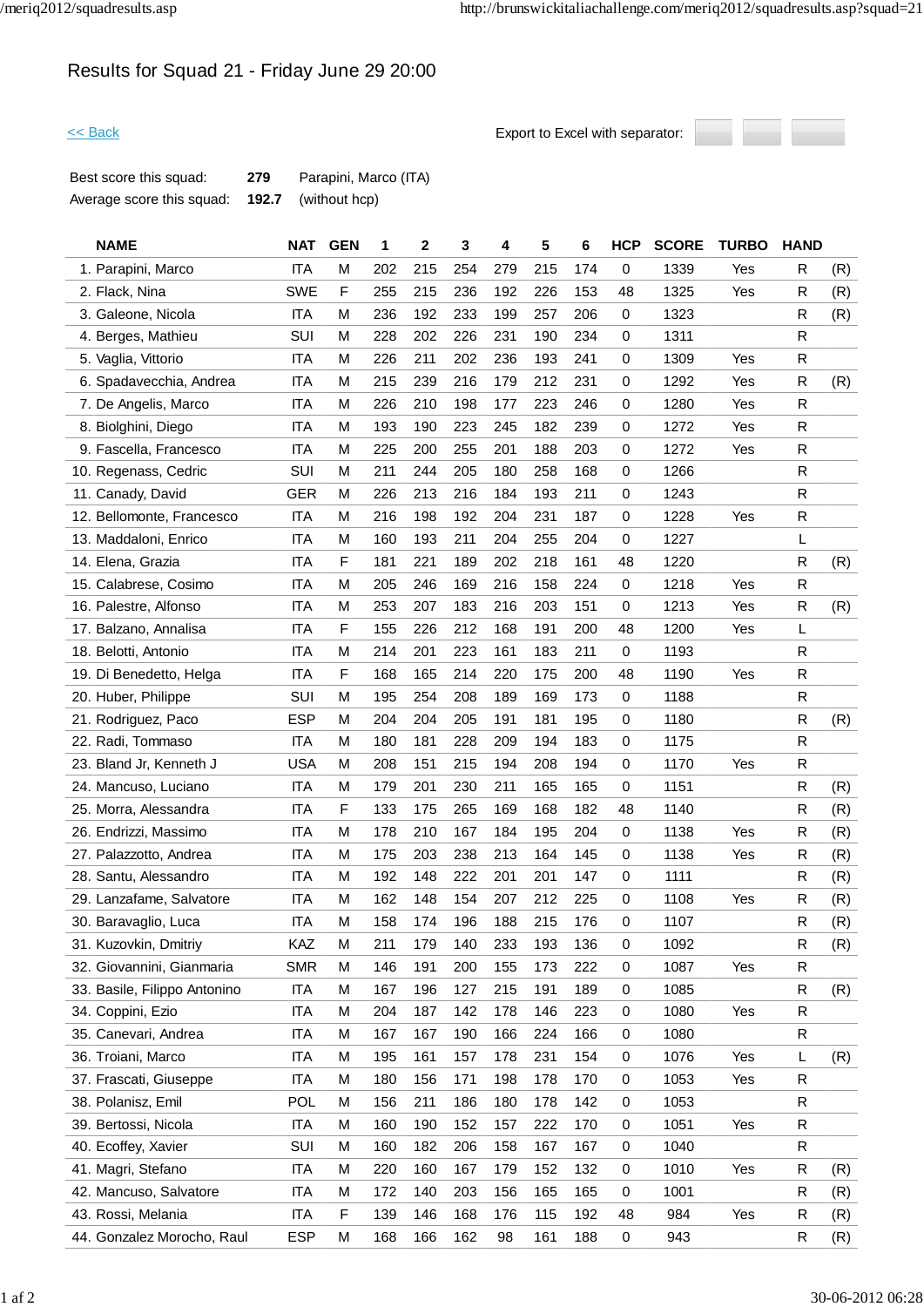# Results for Squad 22 - Saturday June 30 09:00



| Best score this squad:    | 275 | Sermand, Julien (FRA)       |
|---------------------------|-----|-----------------------------|
| Average score this squad: |     | <b>189.95</b> (without hcp) |

| <b>NAME</b>                   | <b>NAT</b> | <b>GEN</b>  | 1   | 2   | 3   | 4   | 5   | 6   | <b>HCP</b>  | <b>SCORE</b> | <b>TURBO</b> | <b>HAND</b>  |     |
|-------------------------------|------------|-------------|-----|-----|-----|-----|-----|-----|-------------|--------------|--------------|--------------|-----|
| 1. Palazzotto, Andrea         | <b>ITA</b> | M           | 213 | 268 | 196 | 180 | 246 | 222 | 0           | 1325         | Yes          | R            | (R) |
| 2. Suslov, Andrey             | <b>RUS</b> | M           | 189 | 225 | 242 | 236 | 195 | 236 | 0           | 1323         | Yes          | R            | (R) |
| 3. Loos, Michael              | <b>AUT</b> | M           | 226 | 247 | 209 | 226 | 201 | 212 | 0           | 1321         |              | R            | (R) |
| 4. Vezis, Daniel              | LAT        | M           | 184 | 218 | 245 | 216 | 215 | 242 | 0           | 1320         |              | L            | (R) |
| 5. Boccato, Marco             | <b>ITA</b> | M           | 245 | 234 | 215 | 186 | 203 | 236 | 0           | 1319         |              | R            | (R) |
| 6. Sermand, Julien            | <b>FRA</b> | M           | 193 | 221 | 189 | 275 | 210 | 191 | 0           | 1279         | Yes          | R            |     |
| 7. Gross, Thomas              | <b>AUT</b> | м           | 184 | 237 | 235 | 199 | 265 | 153 | 0           | 1273         |              | R            | (R) |
| 8. Grimsen, Peder             | <b>SWE</b> | M           | 188 | 191 | 230 | 223 | 216 | 214 | 0           | 1262         |              | $\mathsf R$  | (R) |
| 9. Csernicsek, Manuel         | <b>AUT</b> | M           | 201 | 225 | 221 | 173 | 215 | 211 | 0           | 1246         |              | R            | (R) |
| 10. Talpa, Marek              | <b>CZE</b> | M           | 192 | 174 | 203 | 181 | 258 | 230 | $\mathbf 0$ | 1238         |              | R            | (R) |
| 11. Lochhead, Matthew         | <b>ENG</b> | м           | 194 | 213 | 204 | 192 | 177 | 234 | 0           | 1214         |              | R            | (R) |
| 12. Fascella, Francesco       | <b>ITA</b> | М           | 215 | 190 | 175 | 212 | 200 | 216 | 0           | 1208         | Yes          | R            | (R) |
| 13. Petersen, Tommy           | <b>GRE</b> | M           | 165 | 201 | 245 | 245 | 181 | 169 | 0           | 1206         |              | R            | (R) |
| 14. Vaglia, Vittorio          | <b>ITA</b> | М           | 183 | 212 | 224 | 201 | 189 | 187 | 0           | 1196         | Yes          | R            | (R) |
| 15. Rauscher, Michael         | <b>AUT</b> | M           | 236 | 184 | 193 | 185 | 198 | 199 | 0           | 1195         |              | R            | (R) |
| 16. Lanzafame, Salvatore      | <b>ITA</b> | M           | 194 | 249 | 214 | 179 | 180 | 179 | 0           | 1195         | Yes          | R            | (R) |
| 17. Ragusa, Giancarlo         | <b>BEL</b> | M           | 216 | 216 | 161 | 175 | 194 | 232 | 0           | 1194         |              | R            | (R) |
| 18. Gonella, Fabio            | <b>ITA</b> | M           | 144 | 205 | 198 | 233 | 201 | 204 | 0           | 1185         |              | R            | (R) |
| 19. Fasulo, Roberta           | <b>ITA</b> | F           | 184 | 182 | 178 | 142 | 241 | 207 | 48          | 1182         |              | R            | (R) |
| 20. Ferina, Roberta           | <b>ITA</b> | F           | 191 | 192 | 190 | 176 | 196 | 182 | 48          | 1175         |              | R            | (R) |
| 21. Bódis, Giorgio            | <b>HUN</b> | M           | 193 | 178 | 223 | 189 | 174 | 195 | 0           | 1152         | Yes          | R            | (R) |
| 22. Senna, Giuseppe           | <b>ITA</b> | M           | 158 | 201 | 212 | 190 | 184 | 204 | $\mathbf 0$ | 1149         | Yes          | L            | (R) |
| 23. Palestre, Alfonso         | <b>ITA</b> | M           | 160 | 171 | 179 | 190 | 229 | 204 | 0           | 1133         |              | R            | (R) |
| 24. Marchiori, Gianni         | <b>ITA</b> | M           | 222 | 195 | 184 | 172 | 196 | 160 | $\mathbf 0$ | 1129         | Yes          | R            |     |
| 25. Cimino, Fabio             | <b>ITA</b> | M           | 222 | 199 | 190 | 167 | 177 | 171 | 0           | 1126         |              | $\mathsf R$  | (R) |
| 26. Fragola, Nicola           | <b>ITA</b> | M           | 204 | 176 | 145 | 176 | 217 | 206 | 0           | 1124         |              | R            |     |
| 27. Quintieri, Antonino Luigi | <b>ITA</b> | M           | 185 | 162 | 172 | 197 | 193 | 213 | 0           | 1122         |              | R            |     |
| 28. Medveditskov, Alexander   | <b>RUS</b> | M           | 215 | 152 | 207 | 159 | 246 | 143 | 0           | 1122         |              | R            | (R) |
| 29. Rossi, Melania            | <b>ITA</b> | $\mathsf F$ | 167 | 166 | 156 | 177 | 203 | 197 | 48          | 1114         | Yes          | R            | (R) |
| 30. Nagode, Božo              | <b>SLO</b> | M           | 172 | 172 | 208 | 196 | 204 | 139 | 0           | 1091         |              | R            | (R) |
| 31. Bencardino, Alberto       | <b>ITA</b> | M           | 147 | 174 | 189 | 182 | 171 | 224 | 0           | 1087         | Yes          | R            | (R) |
| 32. Bikar, Mikulas            | <b>SVK</b> | M           | 165 | 203 | 158 | 201 | 171 | 180 | 0           | 1078         |              | R            | (R) |
| 33. Lindahl, Sven             | SWE        | M           | 168 | 182 | 193 | 149 | 170 | 212 | 0           | 1074         | Yes          | R            | (R) |
| 34. Stepanek, Martin          | CZE        | M           | 165 | 141 | 219 | 184 | 171 | 193 | $\mathbf 0$ | 1073         |              | R            | (R) |
| 35. Fabbietti, Sergio         | ITA        | M           | 147 | 225 | 223 | 165 | 173 | 134 | 0           | 1067         | Yes          | R            | (R) |
| 36. Borgognoni, Marco         | <b>ITA</b> | M           | 188 | 178 | 177 | 177 | 146 | 193 | $\mathbf 0$ | 1059         | Yes          | $\mathsf{R}$ |     |
| 37. Agostino, Francesco       | <b>ITA</b> | М           | 176 | 169 | 166 | 223 | 155 | 169 | 0           | 1058         | Yes          | R            | (R) |
| 38. Valentini, Stefania       | ITA        | F           | 133 | 200 | 169 | 160 | 194 | 149 | 48          | 1053         |              | R            | (R) |
| 39. Troiani, Marco            | ITA        | M           | 141 | 183 | 233 | 157 | 151 | 181 | 0           | 1046         | Yes          | L            | (R) |
| 40. Corelli, Elisabetta       | ITA        | F           | 141 | 150 | 199 | 202 | 157 | 133 | 48          | 1030         |              | R            | (R) |
| 41. Canevari, Andrea          | ITA        | М           | 144 | 194 | 173 | 152 | 161 | 200 | $\mathbf 0$ | 1024         | Yes          | R            | (R) |
| 42. Angus, David              | SCO        | M           | 191 | 210 | 153 | 145 | 153 | 172 | 0           | 1024         | Yes          | R            |     |
| 43. Ciccone, Generoso         | <b>ITA</b> | M           | 180 | 158 | 162 | 151 | 212 | 161 | $\mathbf 0$ | 1024         |              | ${\sf R}$    | (R) |
| 44. Casarotto, Marco          | <b>ITA</b> | М           | 175 | 154 | 163 | 177 | 190 | 122 | 0           | 981          | Yes          | ${\sf R}$    | (R) |
|                               |            |             |     |     |     |     |     |     |             |              |              |              |     |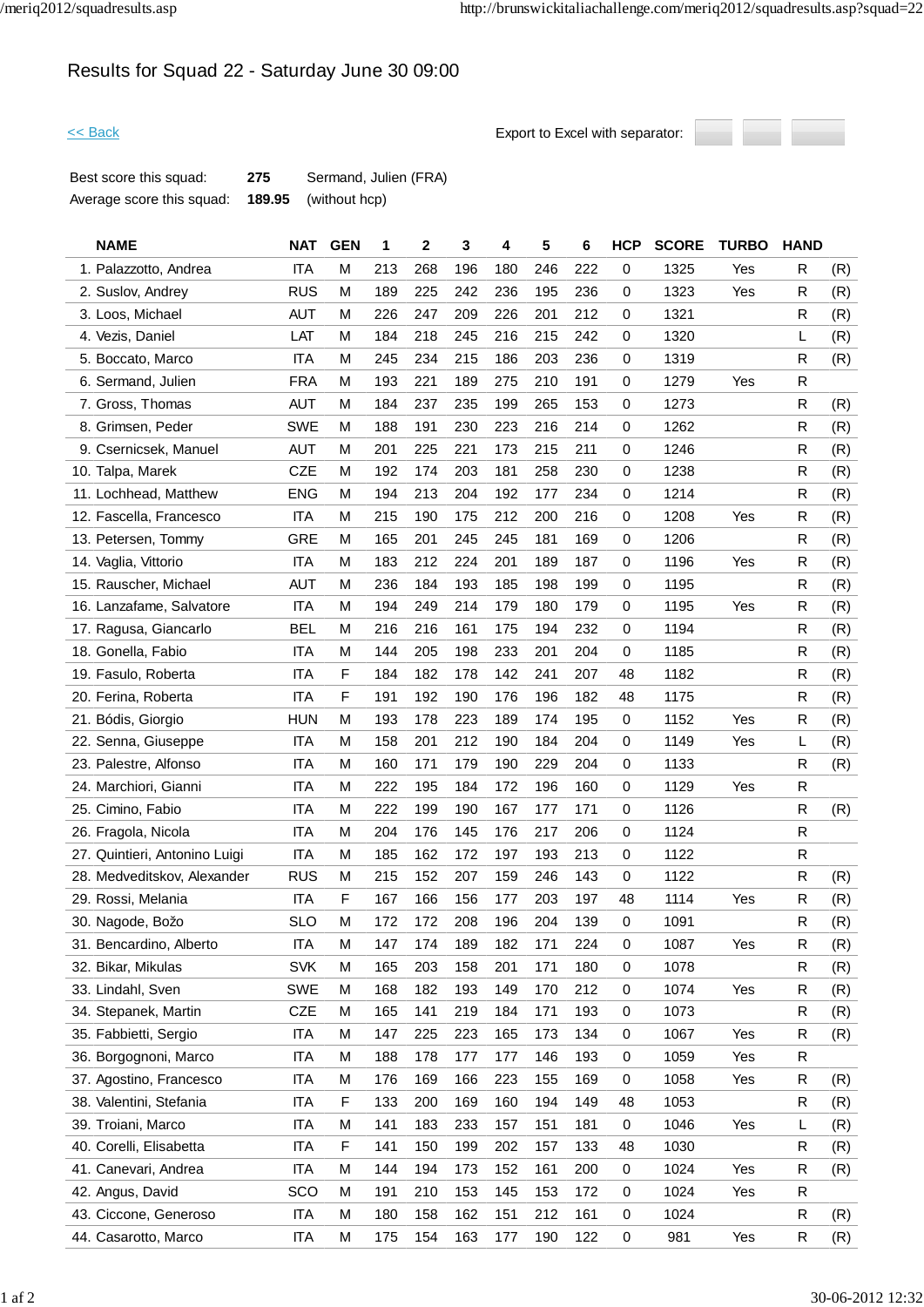| 45. Panaro, Bruno    | м | 146 | 180 | 153 | 121 | 183             | 153 | 936 |  |  |
|----------------------|---|-----|-----|-----|-----|-----------------|-----|-----|--|--|
| 46. Bertossi, Nicola | M | 141 | 209 |     |     | 130 175 147 133 |     | 935 |  |  |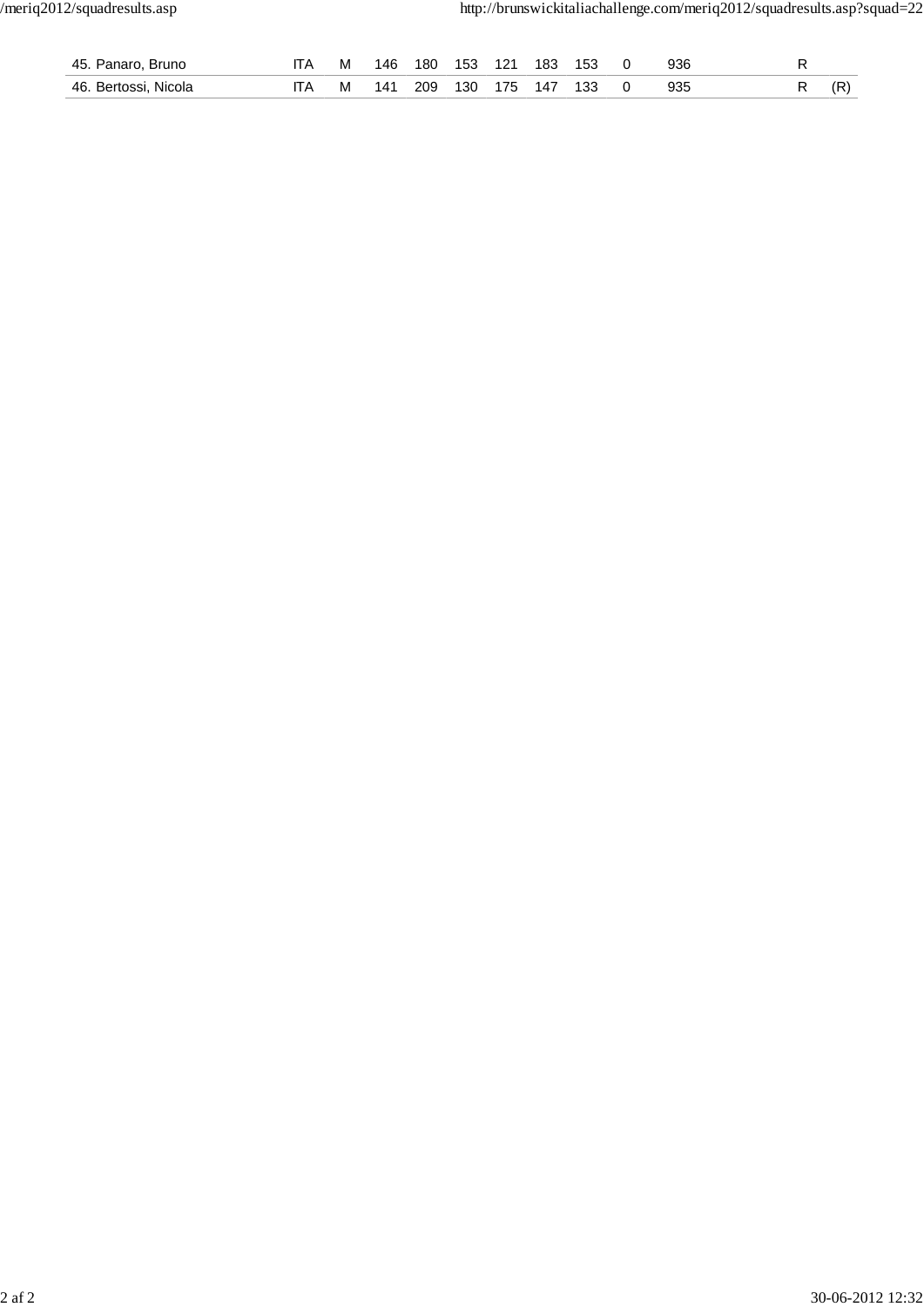# Results for Squad 23 - Saturday June 30 13:00



| Best score this squad:    | 299 | Gross, Thomas (AUT)         |
|---------------------------|-----|-----------------------------|
| Average score this squad: |     | <b>195.06</b> (without hcp) |

| <b>NAME</b>               | <b>NAT</b> | <b>GEN</b> | 1   | 2   | 3   | 4   | 5   | 6   | <b>HCP</b> | <b>SCORE</b> | <b>TURBO</b> | <b>HAND</b> |     |
|---------------------------|------------|------------|-----|-----|-----|-----|-----|-----|------------|--------------|--------------|-------------|-----|
| 1. Barrett, Dominic       | <b>ENG</b> | M          | 224 | 234 | 247 | 238 | 226 | 279 | 0          | 1448         | Yes          | R           | (R) |
| 2. Vezis, Daniel          | <b>ENG</b> | M          | 256 | 243 | 212 | 232 | 236 | 211 | 0          | 1390         |              | L           | (R) |
| 3. Olsson, Mattias        | <b>SWE</b> | м          | 237 | 218 | 202 | 227 | 203 | 267 | 0          | 1354         |              | L           | (R) |
| 4. Moor, Paul             | <b>ENG</b> | м          | 258 | 246 | 199 | 221 | 215 | 213 | 0          | 1352         |              | L           | (R) |
| 5. Talpa, Marek           | <b>CZE</b> | м          | 235 | 246 | 176 | 201 | 245 | 234 | 0          | 1337         |              | R           | (R) |
| 6. Flack, Nina            | <b>SWE</b> | F          | 236 | 207 | 236 | 233 | 217 | 156 | 48         | 1333         | Yes          | R           | (R) |
| 7. Sadeharju, Arttu       | <b>FIN</b> | м          | 180 | 208 | 203 | 222 | 249 | 248 | 0          | 1310         |              | R           | (R) |
| 8. Lochhead, Matthew      | <b>ENG</b> | M          | 179 | 268 | 270 | 222 | 149 | 211 | 0          | 1299         |              | R           | (R) |
| 9. Celli, Maurizio        | <b>ITA</b> | M          | 225 | 210 | 186 | 222 | 210 | 221 | 0          | 1274         |              | R           | (R) |
| 10. Gross, Thomas         | <b>AUT</b> | м          | 189 | 184 | 151 | 195 | 299 | 248 | 0          | 1266         |              | R           | (R) |
| 11. Thurlby, Rob          | <b>ENG</b> | М          | 216 | 205 | 188 | 239 | 195 | 220 | 0          | 1263         | Yes          | R           | (R) |
| 12. Kyriakou, Kostas      | <b>CYP</b> | M          | 212 | 184 | 235 | 241 | 163 | 210 | 0          | 1245         | Yes          | R           | (R) |
| 13. Panchenko, Alexandr   | KAZ        | М          | 184 | 183 | 221 | 267 | 185 | 205 | 0          | 1245         | Yes          | R           | (R) |
| 14. Canady, David         | <b>GER</b> | M          | 212 | 184 | 235 | 214 | 191 | 201 | 0          | 1237         |              | R           | (R) |
| 15. Kubalek, Benjamin     | <b>AUT</b> | м          | 233 | 194 | 264 | 179 | 176 | 183 | 0          | 1229         |              | L           | (R) |
| 16. Stathatos, Yiannis    | <b>CYP</b> | м          | 186 | 180 | 215 | 195 | 193 | 247 | 0          | 1216         |              | R           | (R) |
| 17. Radi, Tommaso         | <b>ITA</b> | м          | 204 | 187 | 217 | 174 | 212 | 218 | 0          | 1212         | Yes          | R           | (R) |
| 18. Nieminen, Kari        | <b>FIN</b> | M          | 237 | 195 | 208 | 205 | 153 | 198 | 0          | 1196         |              | R           | (R) |
| 19. Stefanelli, Fabio     | <b>ITA</b> | м          | 192 | 151 | 230 | 181 | 234 | 198 | 0          | 1186         |              | R           |     |
| 20. De Angelis, Marco     | <b>ITA</b> | M          | 244 | 177 | 151 | 190 | 235 | 181 | 0          | 1178         | Yes          | R           | (R) |
| 21. Impera, Gianfranco    | ITA        | M          | 190 | 208 | 181 | 184 | 203 | 211 | 0          | 1177         |              | R           | (R) |
| 22. Maddaloni, Domenico   | <b>ITA</b> | м          | 177 | 176 | 210 | 232 | 189 | 179 | 0          | 1163         | Yes          | R           |     |
| 23. Cocker, Lee           | <b>ENG</b> | м          | 213 | 218 | 193 | 172 | 196 | 171 | 0          | 1163         | Yes          | R           | (R) |
| 24. Petersen, Tommy       | <b>GRE</b> | м          | 164 | 235 | 161 | 183 | 215 | 199 | 0          | 1157         |              | R           | (R) |
| 25. Ancarani, Sandro      | SUI        | M          | 211 | 191 | 188 | 193 | 148 | 224 | 0          | 1155         | Yes          | R           | (R) |
| 26. Pionna, Carla         | <b>ITA</b> | F          | 168 | 180 | 203 | 166 | 194 | 196 | 48         | 1155         |              | R           | (R) |
| 27. Panayiotou, Charis    | <b>CYP</b> | M          | 192 | 187 | 185 | 186 | 197 | 206 | 0          | 1153         | Yes          | R           | (R) |
| 28. Fabbietti, Sergio     | ITA        | M          | 241 | 173 | 182 | 202 | 160 | 190 | 0          | 1148         |              | R           | (R) |
| 29. Ligato, Massimo       | <b>ITA</b> | м          | 207 | 167 | 197 | 234 | 158 | 178 | 0          | 1141         | Yes          | R           | (R) |
| 30. Schütz, Jenny         | SUI        | F          | 189 | 166 | 179 | 165 | 190 | 181 | 48         | 1118         | Yes          | R           | (R) |
| 31. Lajovic, Dušan        | <b>SLO</b> | M          | 203 | 202 | 232 | 163 | 152 | 162 | 0          | 1114         |              | R           | (R) |
| 32. Bertossi, Nicola      | <b>ITA</b> | M          | 148 | 231 | 179 | 214 | 177 | 152 | 0          | 1101         |              | R           | (R) |
| 33. Bland Jr, Kenneth J   | <b>USA</b> | м          | 200 | 180 | 196 | 164 | 212 | 140 | 0          | 1092         | Yes          | R           | (R) |
| 34. Novara, Carlo         | <b>ITA</b> | M          | 176 | 215 | 159 | 156 | 168 | 203 | 0          | 1077         |              | R           | (R) |
| 35. Belotti, Antonio      | <b>ITA</b> | М          | 163 | 190 | 211 | 158 | 175 | 174 | 0          | 1071         |              | R           | (R) |
| 36. Schuetz, Johannes     | SUI        | M          | 188 | 187 | 205 | 151 | 165 | 174 | 0          | 1070         | Yes          | R           | (R) |
| 37. Giovannini, Gianmaria | <b>SMR</b> | M          | 148 | 205 | 134 | 187 | 202 | 173 | 0          | 1049         | Yes          | R           | (R) |
| 38. Sias, Tiziano         | <b>ITA</b> | M          | 193 | 131 | 187 | 201 | 171 | 161 | 0          | 1044         | Yes          | R           | (R) |
| 39. Maddaloni, Enrico     | <b>ITA</b> | M          | 188 | 186 | 245 | 156 | 138 | 114 | 0          | 1027         |              | L           | (R) |
| 40. Evripidou, Loukas     | <b>CYP</b> | м          | 148 | 217 | 169 | 187 | 174 | 127 | 0          | 1022         |              | R           | (R) |
| 41. Bottaro, Paolo        | <b>ITA</b> | M          | 168 | 174 | 172 | 132 | 195 | 170 | 0          | 1011         |              | R           |     |
| 42. Bencardino, Alberto   | ITA        | M          | 164 | 161 | 143 | 176 | 161 | 203 | 0          | 1008         | Yes          | R           | (R) |
| 43. Zuccheddu, Maurizio   | <b>ITA</b> | M          | 171 | 127 | 229 | 157 | 126 | 146 | 0          | 956          |              | R           | (R) |
| 44. Panayiotou, Giorgos   | CYP        | M          | 151 | 134 | 135 | 138 | 181 | 160 | 0          | 899          |              | R           | (R) |
|                           |            |            |     |     |     |     |     |     |            |              |              |             |     |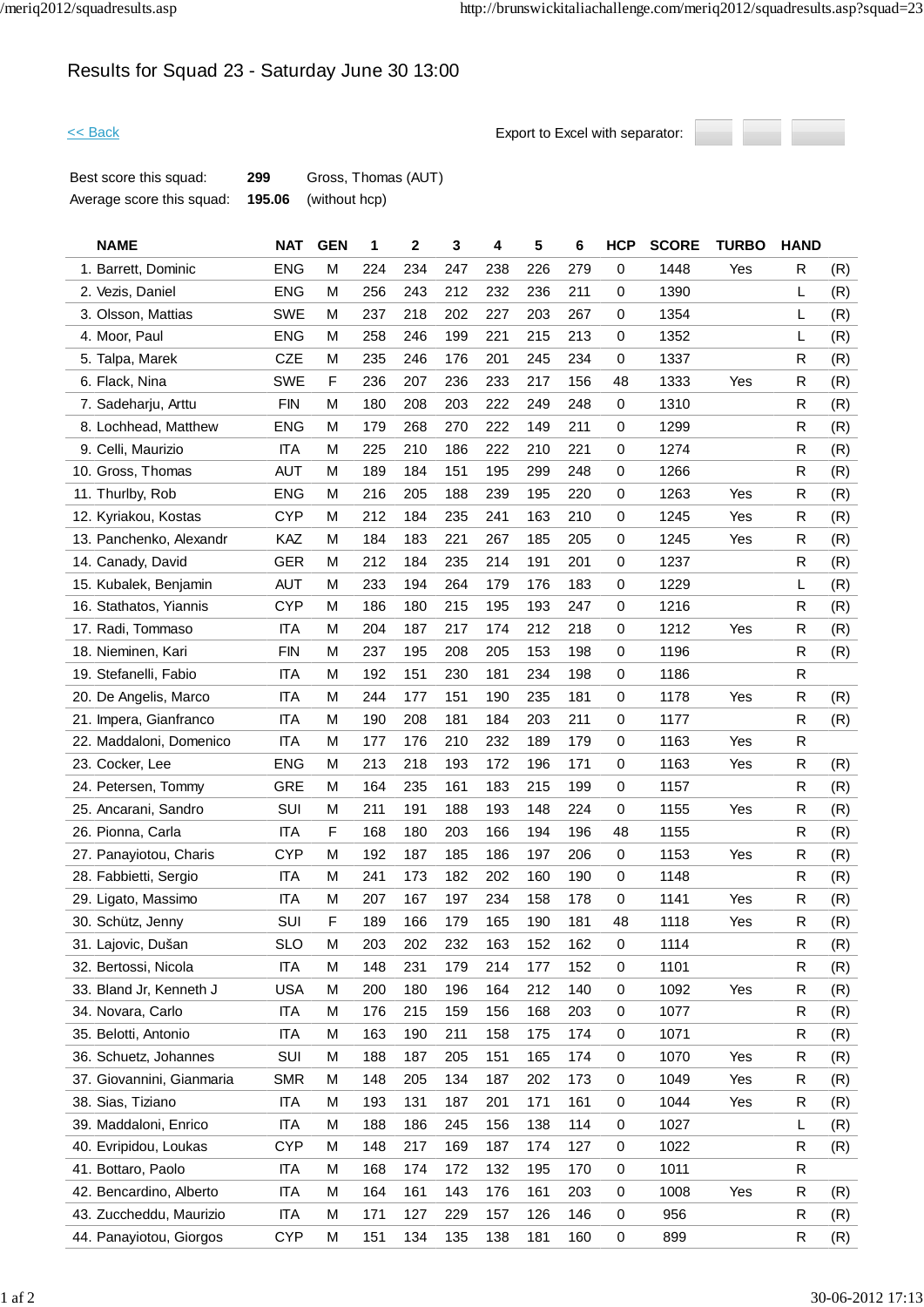# Results for Squad 24 - Saturday June 30 17:00



| Best score this squad:    | 278    | Jähi, Joonas (FIN) |
|---------------------------|--------|--------------------|
| Average score this squad: | 189.57 | (without hcp)      |

| <b>NAME</b>              | <b>NAT</b> | <b>GEN</b> | 1   | 2   | 3   | 4   | 5   | 6   | <b>HCP</b> | <b>SCORE</b> | <b>TURBO</b> | <b>HAND</b> |     |
|--------------------------|------------|------------|-----|-----|-----|-----|-----|-----|------------|--------------|--------------|-------------|-----|
| 1. Grimsen, Peder        | <b>SWE</b> | М          | 265 | 267 | 216 | 215 | 193 | 200 | 0          | 1356         | Yes          | R           | (R) |
| 2. Mattsson, John        | <b>SWE</b> | м          | 214 | 233 | 267 | 207 | 191 | 221 | 0          | 1333         | Yes          | R           | (R) |
| 3. Berges, Mathieu       | SUI        | м          | 220 | 199 | 244 | 256 | 187 | 221 | 0          | 1327         | Yes          | R           | (R) |
| 4. Russell, Ronnie       | <b>USA</b> | м          | 216 | 197 | 245 | 223 | 171 | 258 | 0          | 1310         |              | R           | (R) |
| 5. Ciminelli, Ryan       | <b>USA</b> | м          | 218 | 189 | 210 | 225 | 213 | 236 | 0          | 1291         |              | L           | (R) |
| 6. Asplund, Teemu        | <b>FIN</b> | М          | 197 | 243 | 248 | 211 | 168 | 208 | 0          | 1275         |              | R           | (R) |
| 7. Thurlby, Rob          | <b>ENG</b> | м          | 243 | 192 | 220 | 195 | 160 | 255 | 0          | 1265         | Yes          | R           | (R) |
| 8. Biolghini, Diego      | <b>ITA</b> | м          | 215 | 212 | 223 | 203 | 225 | 186 | 0          | 1264         |              | R           | (R) |
| 9. Jähi, Joonas          | <b>FIN</b> | М          | 237 | 184 | 278 | 158 | 184 | 215 | 0          | 1256         |              | R           | (R) |
| 10. Spadavecchia, Andrea | <b>ITA</b> | м          | 258 | 222 | 194 | 158 | 213 | 206 | 0          | 1251         | Yes          | R           | (R) |
| 11. Regenass, Cedric     | <b>SUI</b> | м          | 178 | 220 | 196 | 189 | 203 | 246 | 0          | 1232         |              | R           | (R) |
| 12. Sermand, Julien      | <b>FRA</b> | М          | 174 | 235 | 192 | 213 | 226 | 191 | 0          | 1231         | Yes          | R           | (R) |
| 13. Balzano, Annalisa    | <b>ITA</b> | F          | 206 | 190 | 202 | 185 | 198 | 194 | 48         | 1223         |              | L           | (R) |
| 14. Bland Jr, Kenneth J  | <b>USA</b> | м          | 195 | 211 | 205 | 169 | 237 | 203 | 0          | 1220         | Yes          | R           | (R) |
| 15. Foley, Barry         | <b>IRL</b> | м          | 169 | 202 | 209 | 199 | 208 | 199 | 0          | 1186         |              | R           | (R) |
| 16. Sturt, Jonathan      | <b>ENG</b> | м          | 171 | 257 | 207 | 168 | 179 | 203 | 0          | 1185         | Yes          | R           | (R) |
| 17. Allegro, Federico    | <b>ITA</b> | м          | 140 | 144 | 234 | 197 | 219 | 244 | 0          | 1178         |              | R           |     |
| 18. Loschetter, Chris    | <b>USA</b> | М          | 216 | 159 | 215 | 216 | 205 | 167 | 0          | 1178         |              | R           | (R) |
| 19. Miceli, Daniele      | <b>ITA</b> | М          | 165 | 188 | 254 | 178 | 201 | 187 | 0          | 1173         | Yes          | R           |     |
| 20. Morabito, Francesco  | <b>ITA</b> | м          | 184 | 189 | 215 | 206 | 194 | 179 | 0          | 1167         |              | R           | (R) |
| 21. Morra, Alessandra    | ITA        | F          | 162 | 190 | 173 | 201 | 191 | 190 | 48         | 1155         |              | R           | (R) |
| 22. O Reilly, Derek      | <b>IRL</b> | М          | 159 | 182 | 190 | 199 | 189 | 235 | 0          | 1154         | Yes          | R           | (R) |
| 23. Huber, Philippe      | SUI        | м          | 176 | 183 | 155 | 239 | 185 | 206 | 0          | 1144         |              | R           | (R) |
| 24. Fascella, Francesco  | <b>ITA</b> | М          | 177 | 171 | 234 | 179 | 152 | 223 | $\pmb{0}$  | 1136         | Yes          | R           | (R) |
| 25. Buzzelli, Daniela    | <b>ITA</b> | F          | 177 | 191 | 205 | 147 | 211 | 157 | 48         | 1136         |              | R           | (R) |
| 26. Fedeli, Andrea       | <b>ITA</b> | М          | 167 | 174 | 225 | 184 | 155 | 228 | 0          | 1133         |              | R           | (R) |
| 27. Stefanelli, Fabio    | <b>ITA</b> | м          | 228 | 178 | 185 | 206 | 141 | 193 | 0          | 1131         |              | R           | (R) |
| 28. Alleluia, Giuseppe   | <b>ITA</b> | М          | 177 | 182 | 257 | 134 | 226 | 145 | 0          | 1121         | Yes          | R           | (R) |
| 29. Ecoffey, Xavier      | SUI        | м          | 218 | 185 | 156 | 181 | 179 | 179 | 0          | 1098         | Yes          | R           | (R) |
| 30. Radi, Tommaso        | <b>ITA</b> | M          | 222 | 214 | 191 | 179 | 124 | 168 | 0          | 1098         |              | R           | (R) |
| 31. Schuetz, Johannes    | SUI        | М          | 180 | 193 | 143 | 203 | 202 | 175 | 0          | 1096         |              | R           | (R) |
| 32. Marchiori, Gianni    | <b>ITA</b> | М          | 190 | 180 | 169 | 157 | 193 | 197 | 0          | 1086         | Yes          | R           | (R) |
| 33. Kallio, Jesse        | <b>FIN</b> | M          | 225 | 203 | 198 | 178 | 141 | 137 | 0          | 1082         |              | L           | (R) |
| 34. Badiali, Gianluca    | <b>ITA</b> | М          | 195 | 178 | 157 | 154 | 193 | 182 | 0          | 1059         |              | R           |     |
| 35. Panchenko, Alexandr  | KAZ        | М          | 161 | 133 | 201 | 181 | 187 | 192 | 0          | 1055         | Yes          | R           | (R) |
| 36. Armefths, Mattheos   | <b>CYP</b> | М          | 179 | 227 | 145 | 178 | 135 | 170 | 0          | 1034         | Yes          | R           | (R) |
| 37. Stepanek, Martin     | CZE        | M          | 158 | 201 | 145 | 137 | 189 | 164 | 0          | 994          |              | R           | (R) |
| 38. Balsano, Gianluca    | <b>ITA</b> | М          | 176 | 192 | 131 | 178 | 175 | 142 | 0          | 994          | Yes          | R           | (R) |
| 39. Stavrou, Loizos      | <b>CYP</b> | М          | 189 | 156 | 192 | 158 | 124 | 168 | 0          | 987          | Yes          | R           | (R) |
| 40. Kuzovkin, Dmitriy    | KAZ        | м          | 166 | 139 | 150 | 164 | 196 | 170 | 0          | 985          | Yes          | R           | (R) |
| 41. Angus, David         | SCO        | М          | 129 | 171 | 214 | 142 | 179 | 148 | 0          | 983          | Yes          | R           | (R) |
| 42. Ciccone, Generoso    | ITA        | M          | 152 | 145 | 144 | 158 | 186 | 184 | 0          | 969          | Yes          | R           | (R) |
| 43. Boccato, Valentina   | <b>ITA</b> | F          | 134 | 200 | 143 | 163 | 145 | 124 | 48         | 957          |              | L           | (R) |
| 44. Aicardi, Giorgio     | <b>ITA</b> | М          | 163 | 134 | 178 | 179 | 126 | 173 | 0          | 953          |              | R           | (R) |
|                          |            |            |     |     |     |     |     |     |            |              |              |             |     |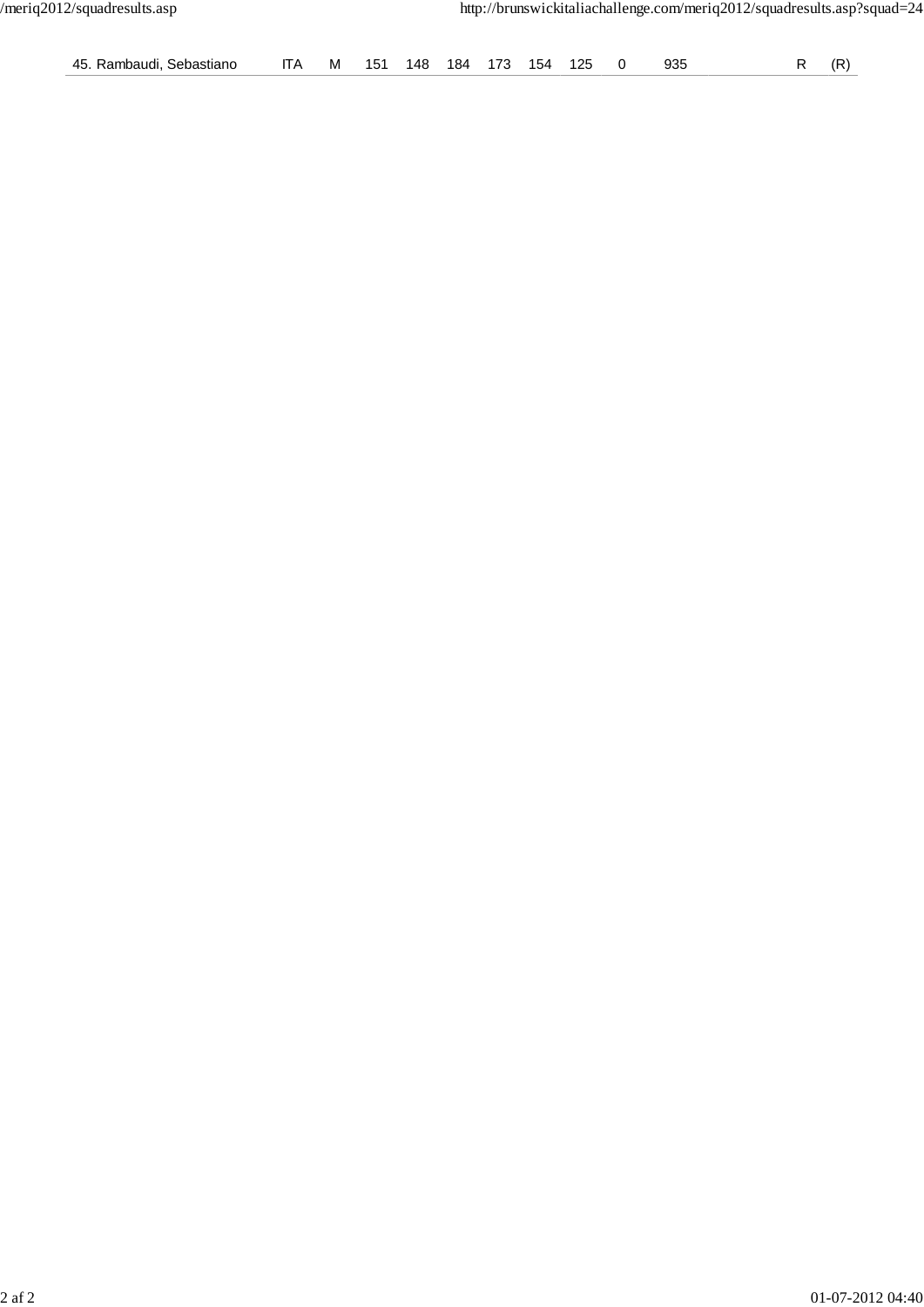# Results for Squad 25 - Saturday June 30 21:00



| Best score this squad:    | 290 | Rodriguez, Paco (ESP)       |
|---------------------------|-----|-----------------------------|
| Average score this squad: |     | <b>188.25</b> (without hcp) |

| <b>NAME</b>                  | <b>NAT</b> | <b>GEN</b> | 1   | 2   | 3   | 4   | 5   | 6   | <b>HCP</b>  | <b>SCORE</b> | <b>TURBO</b> | <b>HAND</b> |     |
|------------------------------|------------|------------|-----|-----|-----|-----|-----|-----|-------------|--------------|--------------|-------------|-----|
| 1. Russell, Ronnie           | <b>USA</b> | M          | 224 | 211 | 234 | 268 | 211 | 268 | 0           | 1416         |              | R           | (R) |
| 2. Biolghini, Diego          | <b>ITA</b> | M          | 208 | 249 | 200 | 192 | 240 | 210 | 0           | 1299         |              | R           | (R) |
| 3. Petersen, Tommy           | <b>GRE</b> | М          | 185 | 247 | 247 | 212 | 165 | 226 | 0           | 1282         | Yes          | R           | (R) |
| 4. Bellomonte, Francesco     | <b>ITA</b> | M          | 222 | 235 | 213 | 165 | 236 | 210 | 0           | 1281         | Yes          | R           | (R) |
| 5. Rodriguez, Paco           | <b>ESP</b> | M          | 195 | 290 | 196 | 187 | 217 | 165 | 0           | 1250         | Yes          | R           | (R) |
| 6. Boccato, Marco            | <b>ITA</b> | M          | 197 | 221 | 224 | 214 | 171 | 216 | 0           | 1243         |              | R           | (R) |
| 7. Miceli, Daniele           | <b>ITA</b> | M          | 218 | 214 | 219 | 205 | 204 | 183 | 0           | 1243         | Yes          | R           | (R) |
| 8. Gross, Thomas             | AUT        | M          | 192 | 200 | 213 | 204 | 234 | 195 | 0           | 1238         | Yes          | ${\sf R}$   | (R) |
| 9. Alleluia, Giuseppe        | <b>ITA</b> | M          | 166 | 231 | 230 | 230 | 188 | 186 | 0           | 1231         | Yes          | R           | (R) |
| 10. Morra, Alessandra        | <b>ITA</b> | F          | 188 | 201 | 191 | 198 | 161 | 235 | 48          | 1222         |              | R           | (R) |
| 11. Basile, Filippo Antonino | <b>ITA</b> | М          | 214 | 189 | 198 | 237 | 200 | 171 | 0           | 1209         |              | R           | (R) |
| 12. Sturt, Jonathan          | <b>ENG</b> | M          | 199 | 219 | 193 | 211 | 170 | 208 | 0           | 1200         |              | R           | (R) |
| 13. Panayiotou, Charis       | <b>CYP</b> | M          | 174 | 199 | 203 | 226 | 172 | 216 | 0           | 1190         | Yes          | R           | (R) |
| 14. Maddaloni, Domenico      | <b>ITA</b> | M          | 170 | 220 | 148 | 190 | 259 | 203 | 0           | 1190         | Yes          | R           | (R) |
| 15. Delcarmine, Alessandro   | <b>ITA</b> | M          | 224 | 237 | 192 | 185 | 213 | 133 | 0           | 1184         | Yes          | $\mathsf R$ | (R) |
| 16. Di Benedetto, Helga      | <b>ITA</b> | F          | 237 | 171 | 192 | 176 | 188 | 168 | 48          | 1180         | Yes          | R           | (R) |
| 17. Kubalek, Benjamin        | AUT        | М          | 201 | 222 | 225 | 216 | 167 | 143 | 0           | 1174         |              | L           | (R) |
| 18. Borgognoni, Marco        | <b>ITA</b> | M          | 185 | 214 | 188 | 180 | 225 | 176 | 0           | 1168         | Yes          | R           | (R) |
| 19. Senna, Giuseppe          | <b>ITA</b> | M          | 211 | 187 | 225 | 136 | 213 | 191 | 0           | 1163         | Yes          | L           | (R) |
| 20. Pilotti, Roberto         | <b>ITA</b> | M          | 245 | 168 | 171 | 167 | 178 | 233 | 0           | 1162         | Yes          | R           | (R) |
| 21. Sermand, Julien          | <b>FRA</b> | M          | 177 | 199 | 147 | 204 | 220 | 209 | 0           | 1156         | Yes          | R           | (R) |
| 22. Ferina, Roberta          | <b>ITA</b> | F          | 172 | 190 | 179 | 166 | 189 | 207 | 48          | 1151         |              | R           | (R) |
| 23. Press, Ryan              | <b>NIR</b> | M          | 179 | 156 | 170 | 244 | 175 | 225 | 0           | 1149         | Yes          | R           | (R) |
| 24. Polanisz, Emil           | POL        | M          | 257 | 168 | 158 | 257 | 151 | 157 | 0           | 1148         |              | R           | (R) |
| 25. Bikar, Mikulas           | <b>SVK</b> | M          | 153 | 221 | 170 | 171 | 214 | 194 | 0           | 1123         |              | R           | (R) |
| 26. Ragusa, Giancarlo        | <b>BEL</b> | M          | 223 | 173 | 170 | 178 | 192 | 187 | 0           | 1123         | Yes          | R           | (R) |
| 27. Canady, David            | <b>GER</b> | M          | 203 | 202 | 161 | 188 | 171 | 197 | 0           | 1122         |              | R           | (R) |
| 28. Calabrese, Cosimo        | <b>ITA</b> | M          | 167 | 184 | 187 | 195 | 204 | 183 | 0           | 1120         |              | R           | (R) |
| 29. Medveditskov, Alexander  | <b>RUS</b> | М          | 175 | 143 | 186 | 204 | 210 | 201 | 0           | 1119         | Yes          | R           | (R) |
| 30. Giovannini, Gianmaria    | <b>SMR</b> | M          | 187 | 134 | 200 | 246 | 180 | 169 | 0           | 1116         |              | R           | (R) |
| 31. Lochhead, Matthew        | <b>ENG</b> | M          | 209 | 161 | 197 | 189 | 202 | 158 | 0           | 1116         |              | R           | (R) |
| 32. Andreello, Paola         | <b>ITA</b> | F          | 180 | 163 | 143 | 188 | 197 | 189 | 48          | 1108         |              | R           | (R) |
| 33. Tosin, Marco             | <b>ITA</b> | M          | 190 | 169 | 195 | 179 | 172 | 188 | 0           | 1093         | Yes          | R           | (R) |
| 34. Endrizzi, Massimo        | <b>ITA</b> | M          | 179 | 174 | 184 | 193 | 177 | 170 | 0           | 1077         |              | R           | (R) |
| 35. Fascella, Francesco      | ITA        | M          | 178 | 192 | 185 | 158 | 167 | 186 | 0           | 1066         | Yes          | R           | (R) |
| 36. Ciccone, Generoso        | <b>ITA</b> | M          | 180 | 165 | 176 | 145 | 186 | 210 | 0           | 1062         |              | R           | (R) |
| 37. Sias, Tiziano            | <b>ITA</b> | M          | 199 | 178 | 164 | 161 | 161 | 197 | 0           | 1060         | Yes          | R           | (R) |
| 38. Nota, Stefano            | <b>ITA</b> | M          | 209 | 170 | 124 | 210 | 152 | 189 | 0           | 1054         | Yes          | R           | (R) |
| 39. Suslov, Andrey           | <b>RUS</b> | M          | 180 | 159 | 203 | 203 | 150 | 157 | 0           | 1052         | Yes          | R           | (R) |
| 40. Fragola, Nicola          | <b>ITA</b> | M          | 208 | 152 | 185 | 167 | 189 | 151 | 0           | 1052         |              | R           | (R) |
| 41. Coppini, Ezio            | <b>ITA</b> | M          | 171 | 156 | 131 | 204 | 203 | 169 | $\mathbf 0$ | 1034         |              | R           | (R) |
| 42. Fasulo, Roberta          | <b>ITA</b> | F          | 163 | 192 | 149 | 172 | 164 | 145 | 48          | 1033         |              | R           | (R) |
| 43. Volpert, Yossi           | <b>ISR</b> | M          | 165 | 162 | 184 | 186 | 164 | 156 | 0           | 1017         |              | R           | (R) |
| 44. Kuzovkin, Dmitriy        | KAZ        | M          | 179 | 142 | 192 | 159 | 159 | 171 | 0           | 1002         | Yes          | R           | (R) |
|                              |            |            |     |     |     |     |     |     |             |              |              |             |     |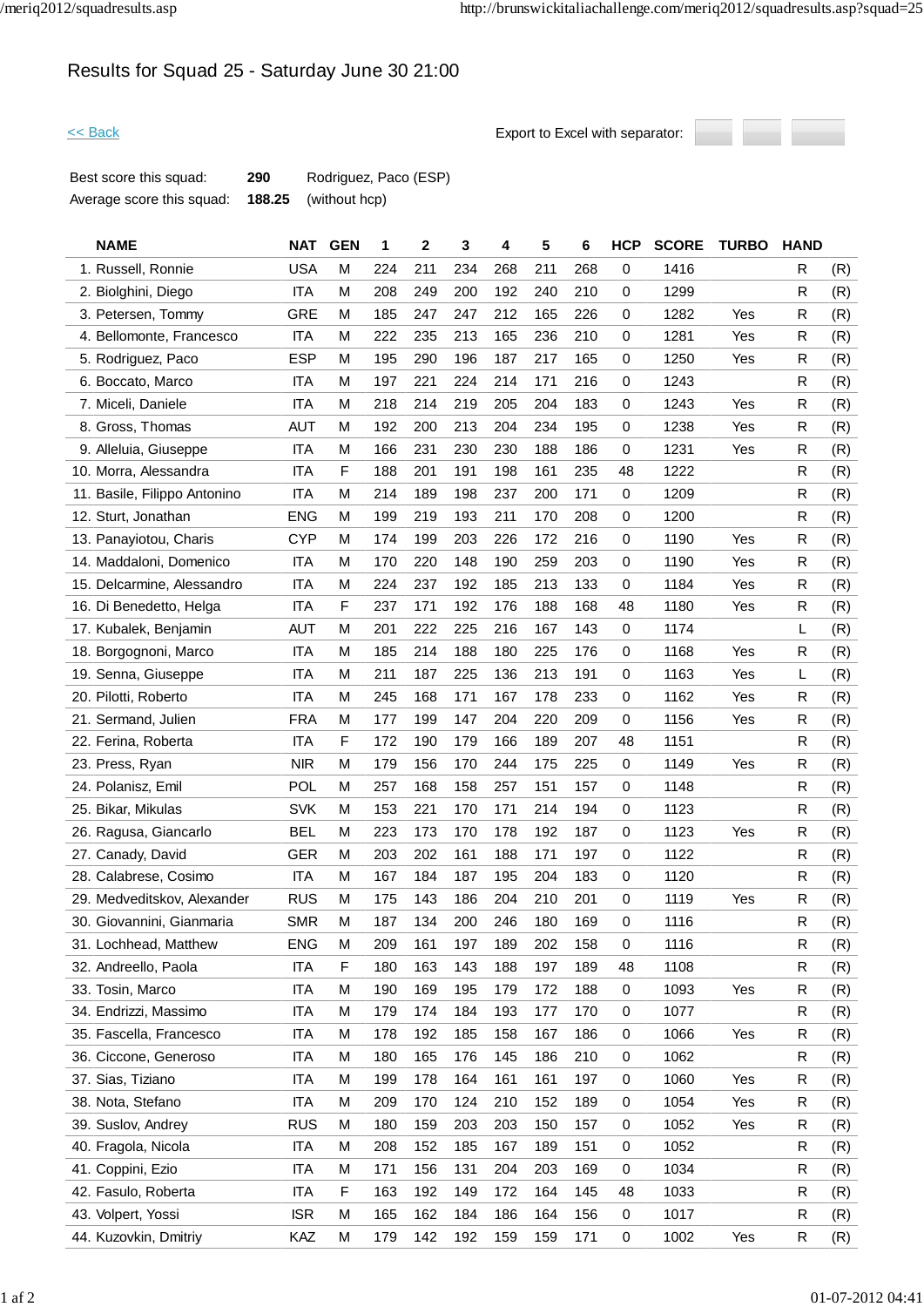| 45. Gonzalez Morocho, Raul | ESP | М | 162 | 164 | 188 | 153 | 176 | 141 | 984 |     |
|----------------------------|-----|---|-----|-----|-----|-----|-----|-----|-----|-----|
| 46. Gasti, Giorgio         | ITA | м | 188 | 152 | 138 | 163 | 209 | 120 | 970 | (R) |
| 47. Bertossi, Nicola       | IΤA | м | 160 | 176 | 139 | 143 | 157 | 180 | 955 | (R) |
| 48. Zuccheddu, Maurizio    | IΤA | м | 160 | 180 | 147 | 145 | 124 | 112 | 868 | (R) |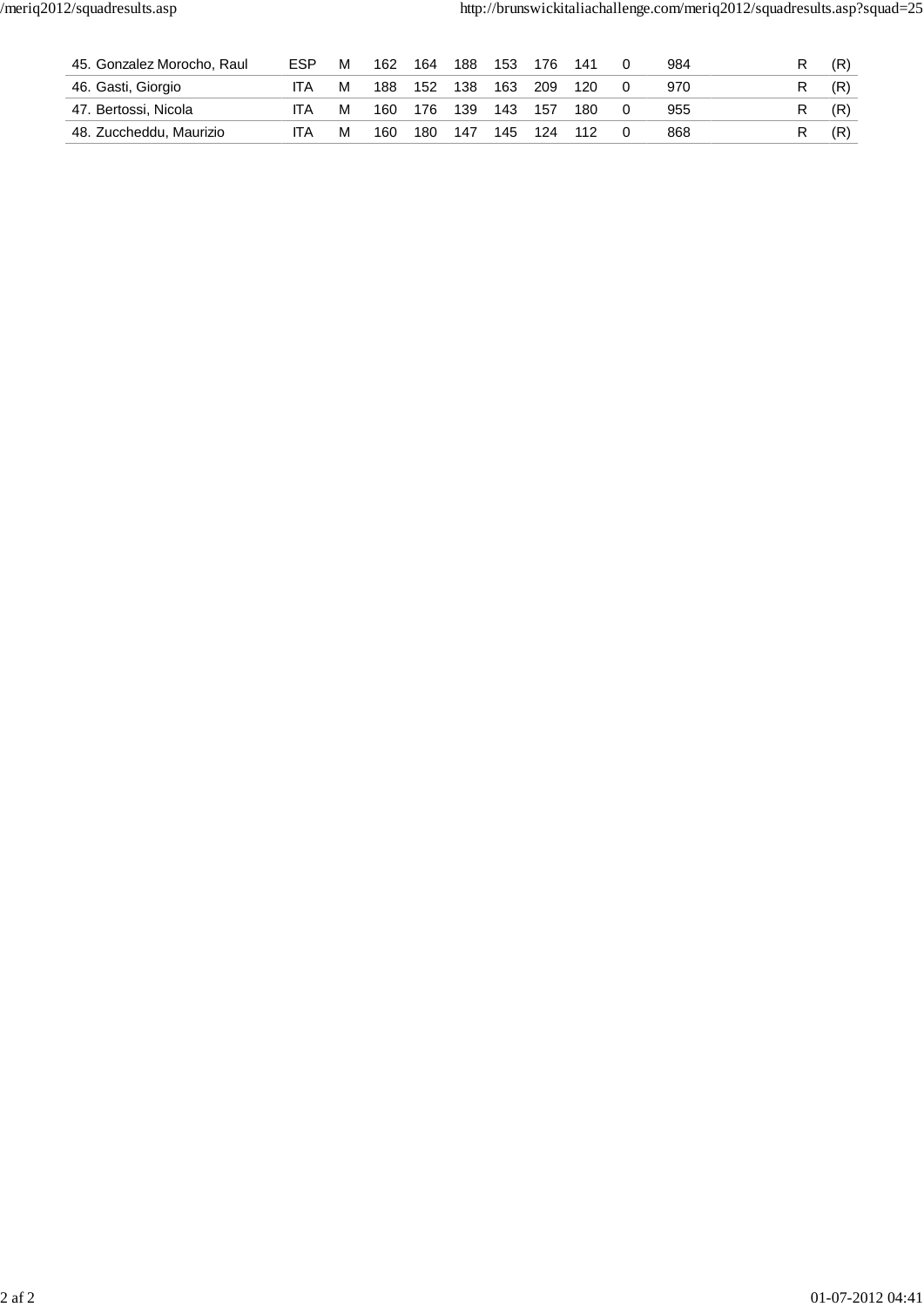## Results for 23.06.2012

### << Back

|                | IN THE        |                      |            |            | <b>BEST</b> | <b>LAST</b> |               |              |
|----------------|---------------|----------------------|------------|------------|-------------|-------------|---------------|--------------|
| <b>POS</b>     | <b>FINALS</b> | <b>NAME</b>          | <b>NAT</b> | <b>GEN</b> | <b>PINS</b> | <b>GAME</b> | <b>SQUAD#</b> | <b>HAND</b>  |
| 1              | 17            | Cimino, Fabio        | <b>ITA</b> | M          | 1355        | 248         | 02            | R            |
| $\overline{c}$ |               | Zucchinelli, Enzo    | <b>ITA</b> | M          | 1315        | 194         | 02            | R            |
| 3              |               | Marsero, Luciano     | <b>ITA</b> | M          | 1294        | 235         | 02            | $\mathsf{R}$ |
| 4              | 45            | Origlia, Eros        | <b>ITA</b> | M          | 1285        | 165         | 03            | R            |
| 5              |               | Marrone, Erik        | <b>ITA</b> | M          | 1280        | 214         | 02            | L            |
| 6              | 49            | Celli, Maurizio      | <b>ITA</b> | M          | 1273        | 201         | 03            | ${\sf R}$    |
| $\overline{7}$ |               | Ligato, Massimo      | <b>ITA</b> | M          | 1270        | 235         | 02            | R            |
| 8              | 15            | Bortolon, Renato     | <b>ITA</b> | M          | 1262        | 203         | 03            | R            |
| 9              | 46            | Vercellino, Mario    | <b>ITA</b> | M          | 1233        | 171         | 03            | R            |
| 10             |               | Rampi, Mauro         | <b>ITA</b> | M          | 1200        | 173         | 02            | L            |
| 11             |               | Bettinardi, Daniele  | <b>ITA</b> | M          | 1189        | 214         | 02            | L            |
| 12             |               | De Luca, Samuel      | <b>ITA</b> | M          | 1187        | 170         | 02            | R            |
| 13             |               | Cecchini, Maurizio   | <b>ITA</b> | M          | <u>1168</u> | <b>196</b>  | 02            | R            |
| 14             |               | Boschi, Alessandro   | <b>ITA</b> | M          | 1165        | 156         | 03            | R            |
| 15             |               | Prandi, Federico     | <b>ITA</b> | M          | 1158        | 183         | 02            | $\mathsf{R}$ |
| 16             |               | Alleluia, Giuseppe   | <b>ITA</b> | M          | 1157        | 236         | 03            | R            |
| 17             |               | Impera, Gianfranco   | <b>ITA</b> | M          | 1153        | 206         | 02            | R            |
| 18             |               | Lauro, Michela       | <b>ITA</b> | F          | 1146        | <u>187</u>  | 02            | ${\sf R}$    |
| 19             |               | Spadavecchia, Andrea | <b>ITA</b> | M          | 1141        | 180         | 02            | R            |
| 20             |               | Pacella, Daniele     | <b>ITA</b> | M          | 1136        | 170         | 03            | R            |
| 21             |               | Ingala, Giovanni     | <b>ITA</b> | M          | 1131        | 211         | 02            | R            |
| 22             |               | Pachera, Graziano    | <b>ITA</b> | M          | 1121        | 195         | 02            | R            |
| 23             |               | Regali, Fausta       | <b>ITA</b> | F          | 1121        | 171         | 02            | ${\sf R}$    |
| 24             |               | Nota, Stefano        | <b>ITA</b> | M          | 1114        | 196         | 03            | R            |
| 25             |               | Novara, Carlo        | <b>ITA</b> | M          | 1110        | 192         | 02            | R            |
| 26             |               | Bonezzi, Boris       | <b>ITA</b> | M          | 1105        | 157         | 02            | R            |
| 27             |               | Chiulli, Luca        | <b>ITA</b> | M          | 1095        | 170         | 03            | $\mathsf{R}$ |
| 28             |               | Pilotti, Roberto     | <b>ITA</b> | M          | 1094        | 177         | 03            | R            |
| 29             |               | Fraschini, Renato    | <b>ITA</b> | M          | 1076        | 198         | 02            | $\mathsf R$  |
| 30             |               | Garilli, Antonio     | <b>ITA</b> | M          | 1076        | <u>160</u>  | 02            | ${\sf R}$    |
| 31             |               | Merli, Giovanni      | ITA        | M          | 1062        | 204         | 02            | R            |
| 32             |               | Salvagno, Geremia    | <b>ITA</b> | M          | 1055        | 126         | 03            | R            |
| 33             |               | Mancuso, Salvatore   | <b>ITA</b> | M          | 1045        | 146         | 03            | R            |
| 34             |               | Mancuso, Luciano     | <b>ITA</b> | M          | 1042        | 164         | 03            | R            |
| 35             |               | Togni, Riziero       | <b>ITA</b> | M          | 1035        | 202         | 03            | R            |
| 36             |               | Zuccheddu, Maurizio  | <b>ITA</b> | M          | 1032        | <b>165</b>  | 02            | R            |
| 37             |               | Agostino, Francesco  | <b>ITA</b> | M          | 1030        | 175         | 02            | R            |
| 38             |               | Casarotto, Marco     | <b>ITA</b> | M          | 1021        | 145         | 02            | R            |
| 39             |               | Sanfelici, Dante     | <b>ITA</b> | M          | 1019        | 190         | 02            | R            |
| 40             |               | Tiso, Maurizio       | <b>ITA</b> | M          | 1011        | 188         | 02            | R            |
| 41             |               | Boccato, Valentina   | <b>ITA</b> | F          | 1011        | 153         | 02            | L            |
| 42             |               | Gasti, Giorgio       | <b>ITA</b> | M          | 996         | 157         | 03            | $\mathsf R$  |
| 43             |               | Maggi, Angelo        | <b>ITA</b> | M          | 993         | 154         | 02            | R            |
| 44             |               | Steffenino, Giuseppe | <b>ITA</b> | M          | 985         | 183         | 03            | R            |
| 45             |               | Ferri, Manuel        | ITA        | M          | 932         | <u>134</u>  | 02            | R            |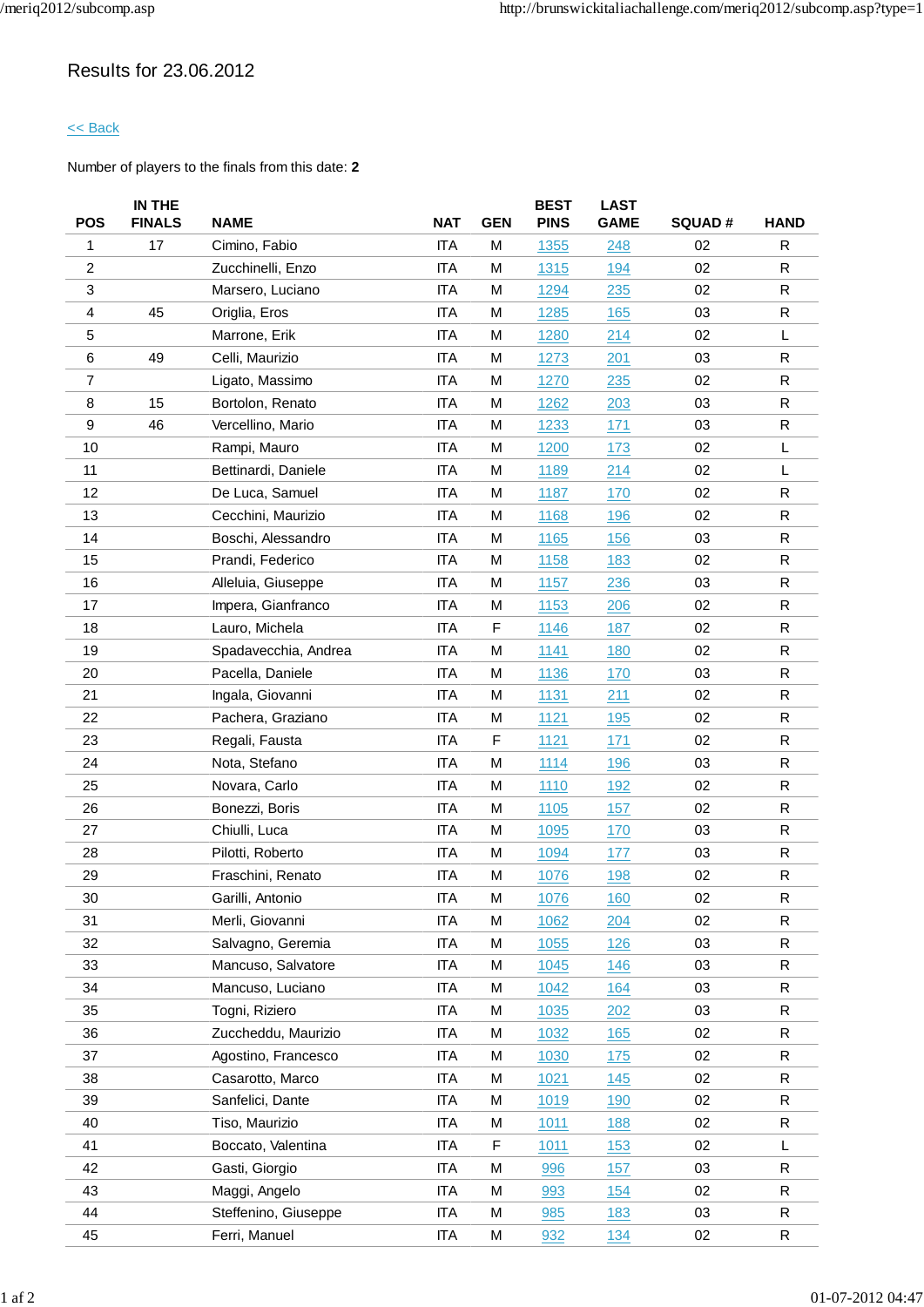## Results for 24.06.2012

### << Back

| <b>POS</b>     | IN THE<br><b>FINALS</b> | <b>NAME</b>          | <b>NAT</b> | <b>GEN</b> | <b>BEST</b><br><b>PINS</b> | <b>LAST</b><br><b>GAME</b> | <b>SQUAD#</b> | <b>HAND</b>  |
|----------------|-------------------------|----------------------|------------|------------|----------------------------|----------------------------|---------------|--------------|
| 1              | 15                      | Bortolon, Renato     | <b>ITA</b> | M          | 1356                       | 216                        | 04            | ${\sf R}$    |
| $\overline{c}$ | 39                      | Bellini, Sergio      | <b>ITA</b> | Μ          | 1321                       | <u>195</u>                 | 04            | R            |
| 3              |                         | Celli, Maurizio      | <b>ITA</b> | M          | 1301                       | 241                        | 04            | R            |
| 4              |                         | Spagnoli, Davide     | <b>ITA</b> | Μ          | 1270                       | 184                        | 05            | R            |
| 5              |                         | Dell'Amico, Massimo  | <b>ITA</b> | M          | 1252                       | 228                        | 06            | $\mathsf R$  |
| $\,6$          |                         | Boccato, Marco       | <b>ITA</b> | M          | 1227                       | 149                        | 06            | $\mathsf R$  |
| $\overline{7}$ |                         | Endrizzi, Massimo    | <b>ITA</b> | M          | 1220                       | 185                        | 06            | $\mathsf{R}$ |
| 8              |                         | Marrone, Erik        | <b>ITA</b> | M          | 1206                       | 175                        | 04            | L            |
| 9              |                         | Knijff, Dennis       | <b>NED</b> | М          | 1205                       | 210                        | 06            | R            |
| 10             |                         | Salvagno, Geremia    | <b>ITA</b> | M          | 1201                       | 205                        | 04            | R            |
| 11             |                         | Panero, Roberto      | <b>ITA</b> | M          | 1182                       | 190                        | 04            | $\mathsf{R}$ |
| 12             |                         | Gonella, Fabio       | <b>ITA</b> | M          | 1179                       | 161                        | 06            | ${\sf R}$    |
| 13             |                         | Olini, Franco        | <b>ITA</b> | M          | 1163                       | 178                        | 05            | $\mathsf R$  |
| 14             |                         | De Paris, Marco      | <b>ITA</b> | М          | 1159                       | 245                        | 05            | $\mathsf{R}$ |
| 15             |                         | Polato, Marco        | <b>ITA</b> | M          | 1158                       | 204                        | 05            | $\mathsf{R}$ |
| 16             |                         | Prato, Sandro        | <b>ITA</b> | М          | 1157                       | 172                        | 05            | R            |
| 17             | 17                      | Cimino, Fabio        | <b>ITA</b> | М          | 1110                       | 155                        | 04            | $\mathsf{R}$ |
| 18             |                         | Tiso, Maurizio       | <b>ITA</b> | М          | 1088                       | 187                        | 05            | $\mathsf R$  |
| 19             |                         | Santamaria, Lara     | <b>ITA</b> | F          | 1064                       | 174                        | 06            | ${\sf R}$    |
| 20             |                         | Garilli, Antonio     | <b>ITA</b> | М          | 1039                       | 160                        | 05            | $\mathsf{R}$ |
| 21             |                         | Agrati, Manuel       | <b>ITA</b> | M          | 1038                       | 133                        | 05            | $\mathsf R$  |
| 22             |                         | Balsano, Gianluca    | <b>ITA</b> | м          | 1030                       | 121                        | 05            | ${\sf R}$    |
| 23             |                         | Colijn, Michael      | <b>NED</b> | М          | 1025                       | 176                        | 06            | L            |
| 24             |                         | Giuliano, Antonio    | <b>ITA</b> | Μ          | 1009                       | 192                        | 06            | $\mathsf{R}$ |
| 25             |                         | Giuffrida, Alfio     | <b>ITA</b> | Μ          | 974                        | 135                        | 05            | ${\sf R}$    |
| 26             |                         | Piunti, Riccardo     | <b>ITA</b> | Μ          | 971                        | 175                        | 04            | $\mathsf R$  |
| 27             |                         | Rambaudi, Sebastiano | <b>ITA</b> | M          | 957                        | 159                        | 04            | R            |
| 28             |                         | Tomaselli, Mauro     | <b>ITA</b> | M          | 952                        | 212                        | 05            | $\mathsf{R}$ |
| 29             |                         | Spoto, Walter Dino   | <b>ITA</b> | M          | 948                        | 145                        | 05            | R            |
| 30             |                         | Grieco, Eugenio      | <b>ITA</b> | Μ          | 927                        | 129                        | 05            | R            |
| 31             |                         | Primavera, Roberto   | <b>ITA</b> | M          | 553                        | 169                        | 05            | $\mathsf{R}$ |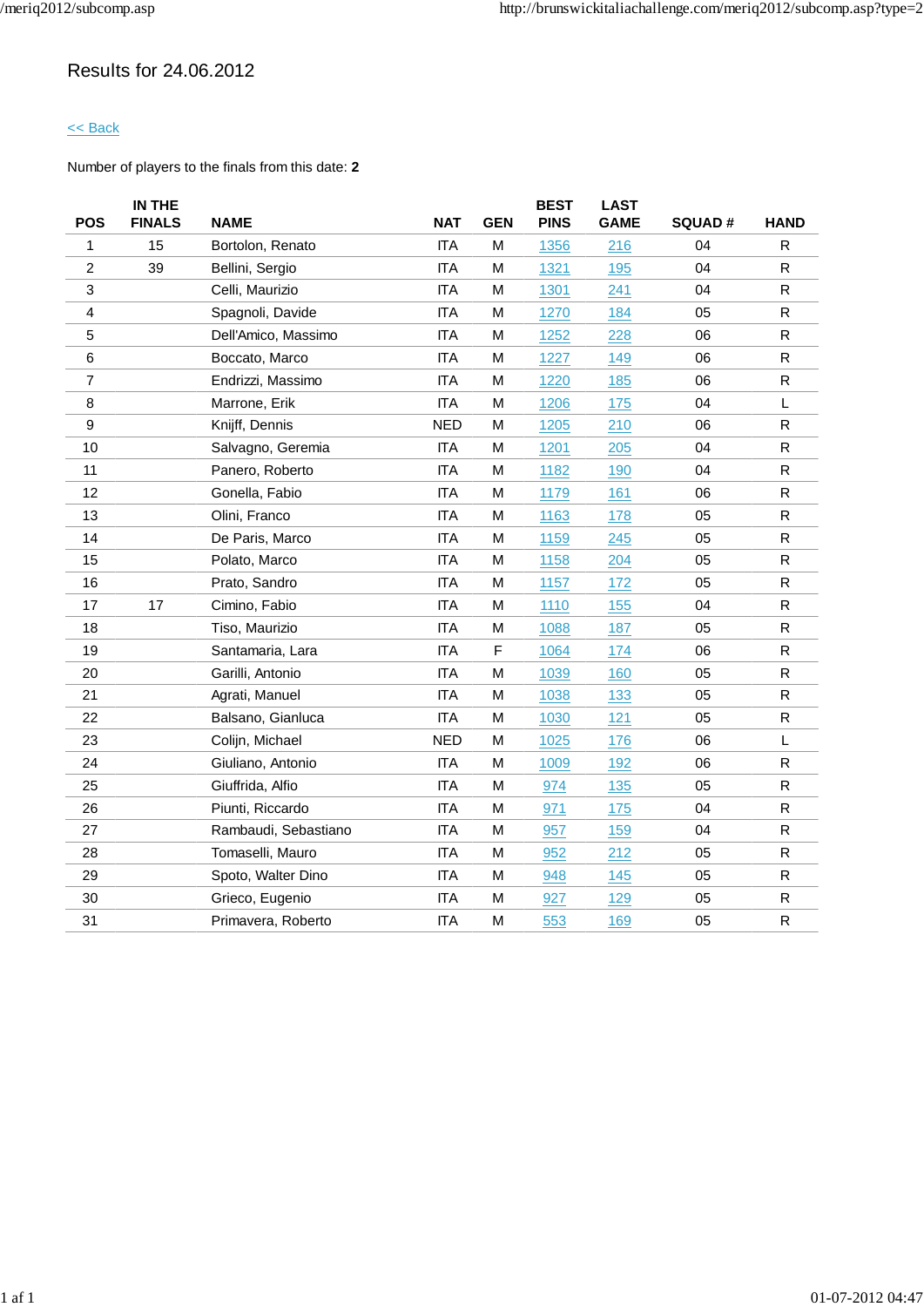## Results for 25.06.2012

### << Back

|                | IN THE         |                        |            |             | <b>BEST</b> | LAST        |               |              |
|----------------|----------------|------------------------|------------|-------------|-------------|-------------|---------------|--------------|
| <b>POS</b>     | <b>FINALS</b>  | <b>NAME</b>            | <b>NAT</b> | <b>GEN</b>  | <b>PINS</b> | <b>GAME</b> | <b>SQUAD#</b> | <b>HAND</b>  |
| 1              | 10             | Pirozzi, Massimo       | <b>ITA</b> | M           | 1388        | 268         | 08            | R            |
| $\overline{2}$ | 32             | Osella, Luca           | <b>ITA</b> | M           | 1327        | 256         | 09            | R            |
| 3              | $\overline{7}$ | Valenta, Brian         | <b>USA</b> | M           | 1305        | 226         | 08            | $\mathsf{R}$ |
| 4              |                | Santu, Alessandro      | <b>ITA</b> | M           | 1282        | 267         | 09            | R            |
| 5              |                | Ponti, Francesco       | <b>ITA</b> | M           | 1260        | 202         | 09            | R            |
| 6              | 18             | Volpert, Nati          | <b>ISR</b> | M           | 1251        | 220         | 09            | R            |
| $\overline{7}$ |                | Mozzone, Alessandro    | <b>ITA</b> | M           | 1247        | 182         | 09            | R            |
| 8              |                | Baravaglio, Luca       | <b>ITA</b> | M           | 1245        | 255         | 09            | $\mathsf{R}$ |
| 9              |                | Facchino, Desiderio    | <b>ITA</b> | M           | 1242        | 205         | 09            | R            |
| 10             |                | Ronconi, Giuseppe      | <b>ITA</b> | M           | 1238        | 234         | 08            | R            |
| 11             |                | Favero, Alessandro     | <b>ITA</b> | M           | 1229        | 244         | 09            | R            |
| 12             |                | Tosin, Marco           | <b>ITA</b> | M           | 1219        | 196         | 09            | R            |
| 13             | 52             | Marsero, Luciano       | <b>ITA</b> | М           | 1211        | 194         | 09            | R            |
| 14             | 45             | Origlia, Eros          | <b>ITA</b> | M           | 1179        | 161         | 09            | R            |
| 15             |                | Delcarmine, Alessandro | <b>ITA</b> | M           | 1162        | 202         | 09            | $\mathsf{R}$ |
| 16             |                | Farina, Eleonora       | <b>ITA</b> | F           | 1157        | 217         | 09            | R            |
| 17             |                | Fanizza, Pierfranco    | <b>ITA</b> | M           | 1150        | 167         | 09            | L            |
| 18             |                | Reverdito, Roberto     | <b>ITA</b> | M           | 1143        | 200         | 09            | L            |
| 19             |                | Tomatis, Daniele       | <b>ITA</b> | M           | 1133        | 229         | 09            | R            |
| 20             |                | Martinelli, Massimo    | <b>ITA</b> | M           | 1131        | 178         | 08            | R            |
| 21             |                | Boccato, Corrado       | <b>ITA</b> | M           | 1127        | 192         | 09            | R            |
| 22             |                | Moschini, Oscar        | <b>ITA</b> | M           | 1121        | 201         | 09            | R            |
| 23             |                | Spadavecchia, Renato   | <b>ITA</b> | M           | 1113        | 191         | 09            | $\mathsf{R}$ |
| 24             |                | Genchi, Silvio         | <b>ITA</b> | M           | 1110        | 200         | 09            | R            |
| 25             |                | Ferina, Roberta        | <b>ITA</b> | F           | 1109        | 155         | 09            | R            |
| 26             |                | Sias, Tiziano          | <b>ITA</b> | M           | 1103        | 166         | 09            | R            |
| 27             |                | Haest, Michael         | <b>BEL</b> | M           | 1100        | 258         | 08            | $\mathsf{R}$ |
| 28             |                | Bencardino, Alberto    | <b>ITA</b> | M           | 1090        | 189         | 08            | ${\sf R}$    |
| 29             |                | Baravaglio, Bruno      | <b>ITA</b> | M           | 1090        | 168         | 09            | ${\sf R}$    |
| 30             |                | Farina, Maurizio       | <b>ITA</b> | M           | 1082        | <u>184</u>  | 09            | $\mathsf R$  |
| 31             |                | Ogliari, Daniele       | <b>ITA</b> | M           | 1075        | 174         | 09            | R            |
| 32             |                | Rizzo, Marzia          | <b>ITA</b> | $\mathsf F$ | 1072        | 200         | 09            | R            |
| 33             |                | Spadavecchia, Andrea   | <b>ITA</b> | M           | 1060        | 175         | 09            | R            |
| 34             |                | Aicardi, Giorgio       | <b>ITA</b> | M           | 1057        | 186         | 09            | R            |
| 35             |                | Girani, Sandro         | <b>ITA</b> | M           | 1056        | 172         | 09            | ${\sf R}$    |
| 36             |                | Bissini, Danilo        | <b>ITA</b> | M           | 1037        | 198         | 09            | R            |
| 37             |                | Vitale, Mauro          | <b>ITA</b> | M           | 1030        | 178         | 09            | L            |
| 38             |                | Chiulli, Luca          | <b>ITA</b> | Μ           | 1028        | 134         | 09            | R            |
| 39             |                | Fasulo, Roberta        | <b>ITA</b> | F           | 1023        | 176         | 09            | R            |
| 40             |                | Votta, Ivan            | <b>ITA</b> | M           | 1020        | 182         | 08            | R            |
| 41             |                | Volpert, Yossi         | <b>ISR</b> | M           | 1019        | 194         | 09            | R            |
| 42             |                | Falciola, Carlo        | <b>ITA</b> | M           | 1019        | 186         | 09            | R            |
| 43             |                | Oliaro, Luigino        | <b>ITA</b> | M           | 1018        | 170         | 09            | R            |
| 44             |                | Siriban, Manuel Ibalio | <b>ITA</b> | M           | 1004        | 143         | 09            | R            |
| 45             |                | Steffenino, Giuseppe   | <b>ITA</b> | М           | 998         | <u>179</u>  | 09            | R            |
|                |                |                        |            |             |             |             |               |              |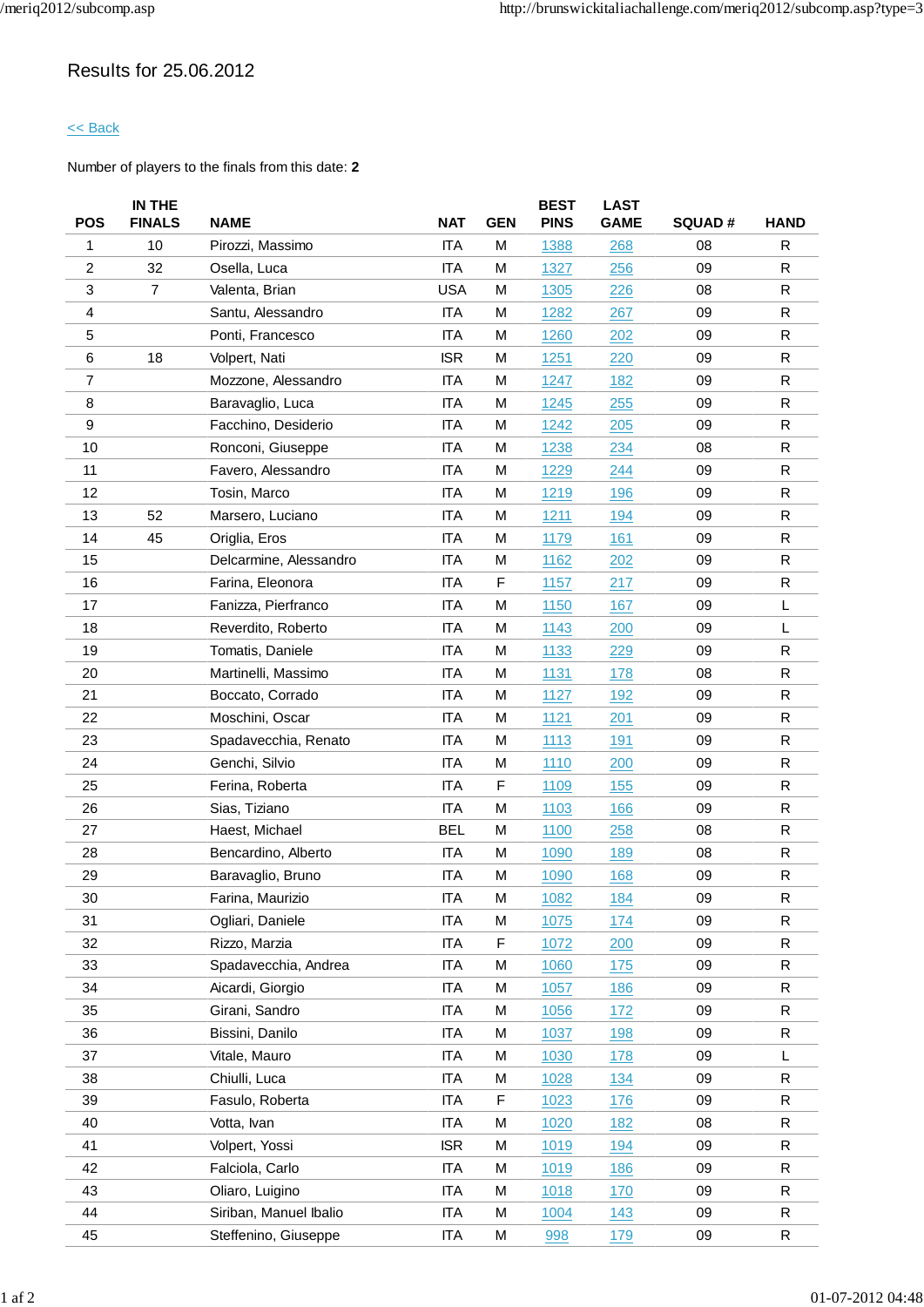| 46                    | Sascau, Laura     |      |   | 987        | 1 O.T | 09 |   |
|-----------------------|-------------------|------|---|------------|-------|----|---|
| . –<br>4 <sub>l</sub> | Nastasi, Giuseppe | II A | M | <b>276</b> | 69    | 09 |   |
| 48                    | Diego<br>Готе',   | .IA  | М |            |       | 09 | D |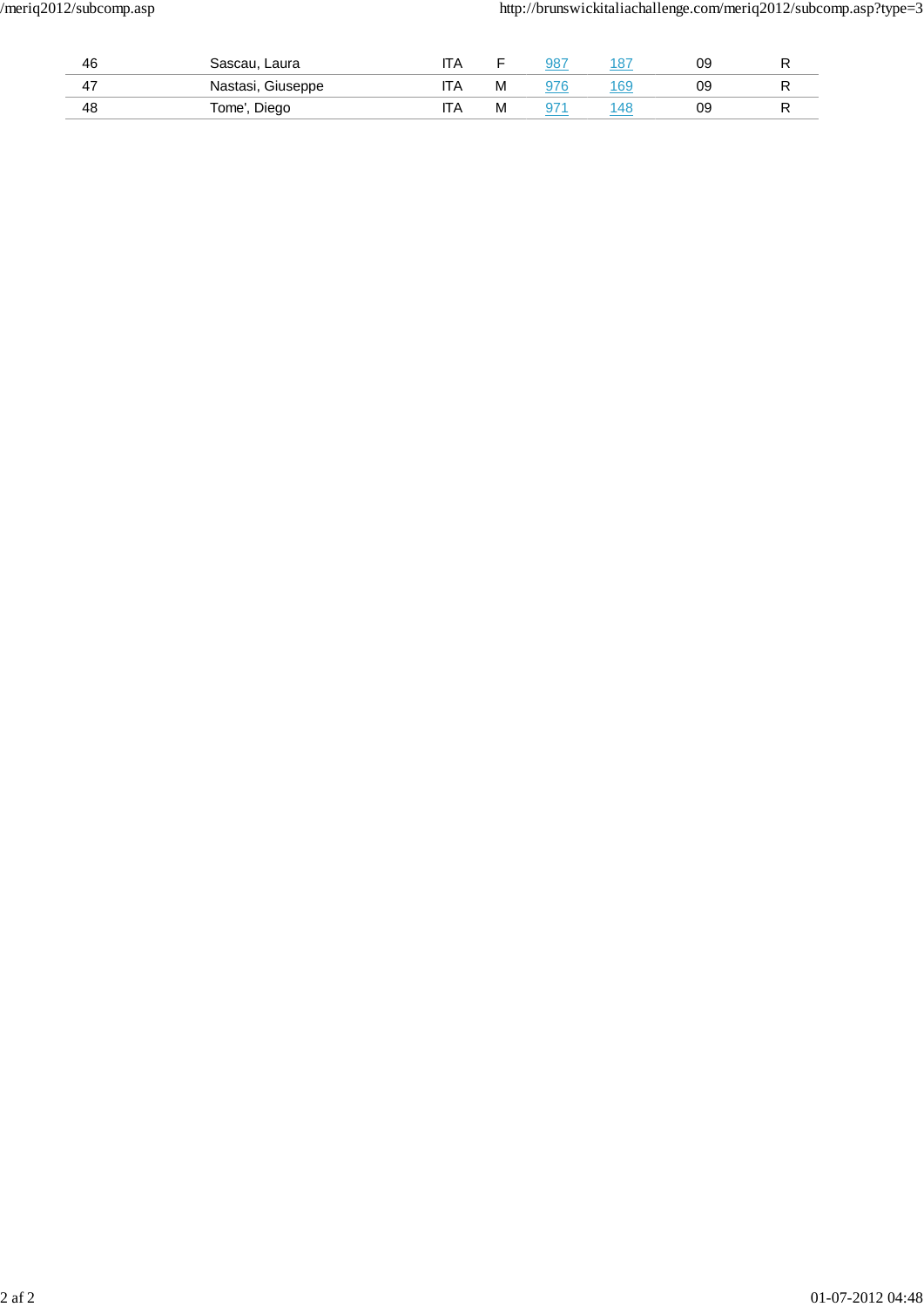## Results for 26.06.2012

### << Back

|                | IN THE         |                        |            |            | <b>BEST</b> | <b>LAST</b> |               |              |
|----------------|----------------|------------------------|------------|------------|-------------|-------------|---------------|--------------|
| <b>POS</b>     | <b>FINALS</b>  | <b>NAME</b>            | <b>NAT</b> | <b>GEN</b> | <b>PINS</b> | <b>GAME</b> | <b>SQUAD#</b> | <b>HAND</b>  |
| 1              | 5              | Rash, Sean             | <b>USA</b> | M          | 1442        | 206         | 11            | R            |
| $\overline{c}$ | 18             | Volpert, Nati          | <b>ISR</b> | м          | 1355        | 202         | 12            | R            |
| 3              |                | Origlia, Eros          | <b>ITA</b> | M          | 1313        | 299         | 12            | $\mathsf{R}$ |
| 4              | $\overline{c}$ | Ciminelli, Ryan        | <b>USA</b> | M          | 1307        | 254         | 11            | L            |
| 5              |                | Vercellino, Mario      | <b>ITA</b> | M          | 1296        | 193         | 12            | R            |
| 6              |                | Boccato, Marco         | <b>ITA</b> | M          | 1285        | 266         | 11            | $\mathsf R$  |
| $\overline{7}$ |                | Caselli, Gianluca      | <b>ITA</b> | M          | 1274        | 206         | 12            | R            |
| 8              |                | Marrone, Erik          | <b>ITA</b> | M          | 1261        | 224         | 12            | L            |
| 9              |                | Volpert, Yossi         | <b>ISR</b> | M          | 1250        | 204         | 11            | R            |
| 10             |                | Fanizza, Pierfranco    | <b>ITA</b> | M          | 1239        | 201         | 12            | L            |
| 11             |                | Rossi, Federico        | <b>ITA</b> | M          | 1233        | 201         | 11            | $\mathsf R$  |
| 12             |                | Novara, Carlo          | <b>ITA</b> | M          | 1232        | 138         | 12            | $\mathsf{R}$ |
| 13             |                | Spadavecchia, Andrea   | <b>ITA</b> | M          | 1228        | 169         | 12            | $\mathsf R$  |
| 14             |                | Pinardi, Igor          | <b>ITA</b> | M          | 1210        | 213         | 11            | R            |
| 15             |                | Oliaro, Luigino        | <b>ITA</b> | M          | 1206        | 186         | 12            | $\mathsf{R}$ |
| 16             |                | Panchenko, Alexandr    | KAZ        | M          | 1181        | 163         | 12            | $\mathsf{R}$ |
| 17             |                | Endrizzi, Massimo      | <b>ITA</b> | M          | 1180        | 236         | 12            | $\mathsf{R}$ |
| 18             |                | Mozzone, Alessandro    | <b>ITA</b> | M          | <u>1180</u> | 213         | 11            | $\mathsf R$  |
| 19             |                | Andreello, Paola       | <b>ITA</b> | F          | 1180        | 180         | 12            | $\mathsf{R}$ |
| 20             |                | Zavalloni, Giorgio     | <b>ITA</b> | M          | 1179        | 179         | 11            | R            |
| 21             | 43             | Zampieri, Avellino     | <b>ITA</b> | M          | 1170        | 223         | 12            | R            |
| 22             |                | Di Donfrancesco, Dante | <b>ITA</b> | M          | 1161        | 208         | 11            | $\mathsf{R}$ |
| 23             |                | Colijn, Michael        | <b>NED</b> | M          | 1157        | 179         | 11            | L            |
| 24             |                | Spadavecchia, Renato   | <b>ITA</b> | M          | 1155        | 208         | 12            | $\mathsf{R}$ |
| 25             |                | Donini, Fabrizio       | <b>ITA</b> | M          | 1153        | 176         | 11            | R            |
| 26             |                | Balsano, Gianluca      | <b>ITA</b> | M          | 1121        | 166         | 11            | R            |
| 27             |                | Ceccarel, Renzo        | <b>ITA</b> | M          | 1107        | 169         | 12            | $\mathsf{R}$ |
| 28             |                | Kuzovkin, Dmitriy      | KAZ        | M          | 1100        | 190         | 12            | $\mathsf R$  |
| 29             |                | Knijff, Dennis         | <b>NED</b> | M          | 1091        | 194         | 11            | $\mathsf R$  |
| 30             |                | Presti, Mirko          | <b>ITA</b> | M          | 1087        | 161         | 11            | ${\sf R}$    |
| 31             |                | Antonello, Roberto     | <b>ITA</b> | M          | 1077        | 202         | 12            | L            |
| 32             |                | Pacella, Daniele       | <b>ITA</b> | M          | 1070        | 179         | 12            | R            |
| 33             |                | Mattera, Roberto       | <b>ITA</b> | M          | 1064        | 181         | 12            | R            |
| 34             |                | Giusti, Fabio          | <b>ITA</b> | M          | 1056        | 222         | 11            | R            |
| 35             |                | Cillo, Alessandro      | <b>ITA</b> | M          | 1055        | 201         | 12            | R            |
| 36             |                | Grieco, Eugenio        | <b>ITA</b> | M          | 1052        | 160         | 12            | $\mathsf{R}$ |
| 37             |                | Vignola, Marcello      | <b>ITA</b> | M          | 1050        | 155         | 12            | R            |
| 38             |                | Panero, Roberto        | <b>ITA</b> | М          | 1049        | 174         | 12            | R            |
| 39             |                | Zuccheddu, Maurizio    | <b>ITA</b> | M          | 1035        | 185         | 12            | R            |
| 40             |                | Mancuso, Luciano       | <b>ITA</b> | M          | 1019        | 168         | 12            | $\mathsf R$  |
| 41             |                | Mori, Giulio           | <b>ITA</b> | M          | 1011        | 160         | 11            | R            |
| 42             |                | Frontini, Emanuele     | <b>ITA</b> | M          | 996         | 164         | 12            | R            |
| 43             |                | Sias, Tiziano          | <b>ITA</b> | M          | 992         | 191         | 12            | R            |
| 44             |                | Spoto, Walter Dino     | <b>ITA</b> | M          | 971         | 130         | 12            | R            |
| 45             |                | Astegiano, Livio       | ITA        | M          | 963         | <b>158</b>  | 12            | $\mathsf{R}$ |
|                |                |                        |            |            |             |             |               |              |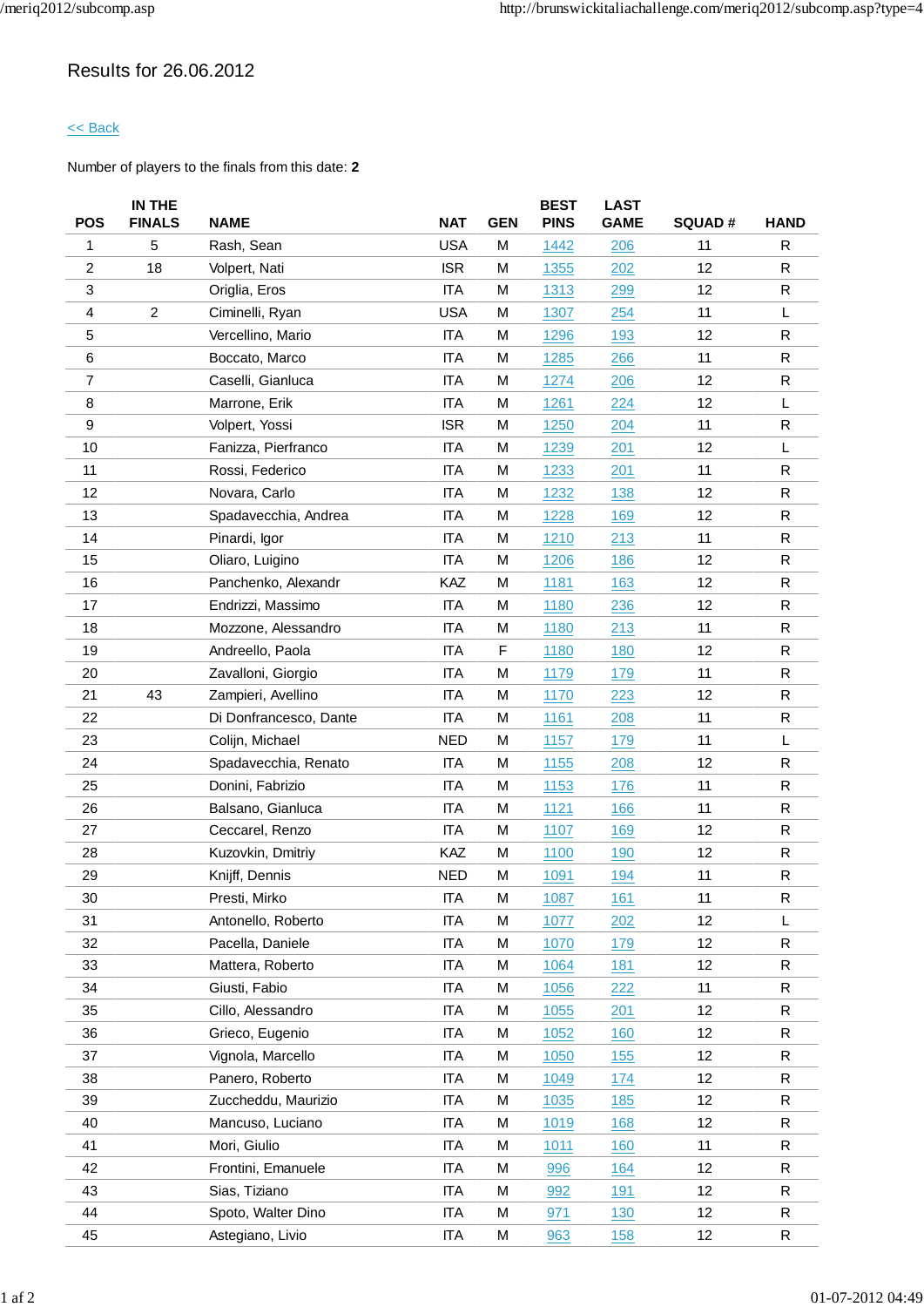| 46 | Bartalotta, Luigia  | IΑ |   | 953 | 149 |  |
|----|---------------------|----|---|-----|-----|--|
| 47 | Cavallero, Davide   | ΙA | м | 949 | 168 |  |
| 48 | Viglino, Alessandro | ۱A | м | 94' | 187 |  |
| 49 | Mancuso, Salvatore  | IΑ | м | 94٬ | 64  |  |
|    |                     |    |   |     |     |  |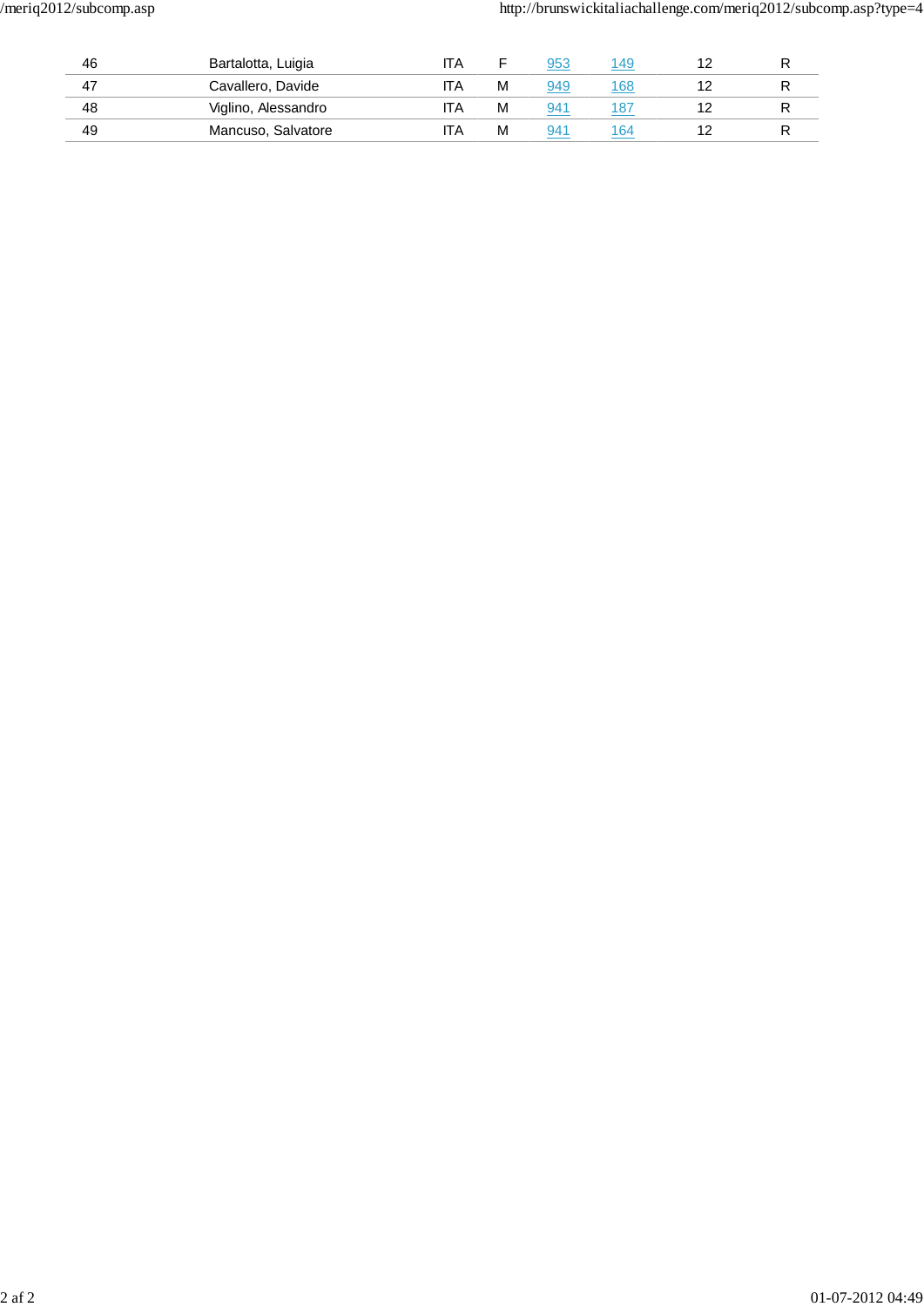## Results for 27.06.2012

### << Back

|                | IN THE         |                        |            |            | <b>BEST</b> | <b>LAST</b> |               |              |
|----------------|----------------|------------------------|------------|------------|-------------|-------------|---------------|--------------|
| <b>POS</b>     | <b>FINALS</b>  | <b>NAME</b>            | <b>NAT</b> | <b>GEN</b> | <b>PINS</b> | <b>GAME</b> | <b>SQUAD#</b> | <b>HAND</b>  |
| 1              | $\overline{c}$ | Ciminelli, Ryan        | <b>USA</b> | M          | 1483        | 276         | 13            | L            |
| $\overline{c}$ | 3              | Andersson, Kim         | <b>SWE</b> | м          | 1453        | 226         | 13            | R            |
| 3              | $\overline{7}$ | Valenta, Brian         | <b>USA</b> | M          | 1374        | 166         | 13            | $\mathsf{R}$ |
| 4              |                | Zampieri, Avellino     | <b>ITA</b> | M          | 1304        | 184         | 14            | $\mathsf{R}$ |
| 5              |                | Andersson, Andreas     | <b>SWE</b> | м          | 1296        | 206         | 13            | ${\sf R}$    |
| 6              |                | Reverdito, Roberto     | <b>ITA</b> | M          | 1284        | 221         | 15            | L            |
| $\overline{7}$ |                | Donini, Fabrizio       | <b>ITA</b> | М          | 1282        | 195         | 13            | $\mathsf{R}$ |
| 8              |                | Baravaglio, Bruno      | <b>ITA</b> | M          | 1266        | 203         | 15            | ${\sf R}$    |
| 9              |                | Tomatis, Daniele       | <b>ITA</b> | M          | 1261        | 224         | 15            | $\mathsf{R}$ |
| 10             | 42             | Wetterberg, Mattias    | <b>SWE</b> | M          | 1260        | 234         | 13            | ${\sf R}$    |
| 11             |                | Baravaglio, Luca       | <b>ITA</b> | M          | 1253        | 205         | 15            | $\mathsf R$  |
| 12             | 30             | Mattsson, John         | <b>SWE</b> | М          | 1248        | 173         | 13            | $\mathsf{R}$ |
| 13             |                | Rossi, Federico        | <b>ITA</b> | M          | 1242        | 175         | 13            | $\mathsf R$  |
| 14             | 11             | D'Achille, Nico        | <b>ITA</b> | М          | 1235        | 192         | 15            | $\mathsf{R}$ |
| 15             |                | Di Donfrancesco, Dante | <b>ITA</b> | M          | 1230        | 203         | 13            | $\mathsf{R}$ |
| 16             |                | Marrone, Erik          | <b>ITA</b> | M          | 1226        | 197         | 15            | L.           |
| 17             | 48             | Ponti, Francesco       | <b>ITA</b> | М          | 1224        | 268         | 14            | $\mathsf{R}$ |
| 18             |                | Falciola, Carlo        | <b>ITA</b> | M          | 1214        | 186         | 15            | $\mathsf R$  |
| 19             |                | Boccato, Marco         | <b>ITA</b> | М          | 1207        | 204         | 13            | $\mathsf{R}$ |
| 20             |                | Ferina, Roberta        | <b>ITA</b> | F          | 1206        | 205         | 15            | $\mathsf{R}$ |
| 21             |                | Delcarmine, Alessandro | <b>ITA</b> | M          | 1193        | 192         | 15            | $\mathsf{R}$ |
| 22             |                | Genchi, Silvio         | <b>ITA</b> | M          | 1192        | 223         | 15            | $\mathsf{R}$ |
| 23             |                | Elena, Grazia          | <b>ITA</b> | F          | 1191        | 240         | 15            | $\mathsf R$  |
| 24             |                | Battagli, Giovanni     | <b>ITA</b> | M          | 1190        | 203         | 15            | L            |
| 25             |                | Panchenko, Alexandr    | KAZ        | M          | 1190        | 195         | 13            | R            |
| 26             |                | Tosin, Marco           | <b>ITA</b> | м          | 1184        | 258         | 15            | $\mathsf{R}$ |
| 27             |                | Miotti, Marco          | <b>ITA</b> | M          | 1180        | 239         | 15            | $\mathsf{R}$ |
| 28             |                | Gonella, Fabio         | <b>ITA</b> | М          | 1180        | 180         | 13            | $\mathsf R$  |
| 29             |                | Fasulo, Roberta        | <b>ITA</b> | F          | 1178        | 160         | 15            | ${\sf R}$    |
| 30             |                | Borsari, Elena         | <b>ITA</b> | F          | 1174        | <u>199</u>  | 15            | ${\sf R}$    |
| 31             |                | Novara, Carlo          | <b>ITA</b> | М          | 1171        | 211         | 15            | R            |
| 32             |                | Nota, Stefano          | <b>ITA</b> | M          | 1169        | 172         | 15            | $\mathsf{R}$ |
| 33             |                | Ur Rehman, ljaz        | <b>PAK</b> | M          | 1162        | 215         | 13            | R            |
| 34             | 16             | Grimsen, Peder         | SWE        | M          | 1161        | 153         | 14            | $\mathsf R$  |
| 35             |                | Reviglio, Marco        | <b>ITA</b> | M          | 1160        | 157         | 15            | L            |
| 36             | 46             | Vercellino, Mario      | <b>ITA</b> | М          | 1149        | 171         | 14            | $\mathsf R$  |
| 37             |                | De Paris, Marco        | <b>ITA</b> | M          | 1140        | 206         | 15            | $\mathsf R$  |
| 38             |                | Prato, Sandro          | ITA        | М          | 1134        | 175         | 15            | R            |
| 39             |                | Magri, Stefano         | <b>ITA</b> | М          | 1129        | 191         | 13            | $\mathsf R$  |
| 40             |                | Impera, Gianfranco     | <b>ITA</b> | M          | 1127        | 169         | 15            | $\mathsf R$  |
| 41             |                | Agostino, Francesco    | <b>ITA</b> | M          | 1123        | 212         | 15            | $\mathsf R$  |
| 42             |                | Fanizza, Pierfranco    | <b>ITA</b> | M          | 1121        | 198         | 15            | L            |
| 43             |                | Guastavigna, Giorgio   | ITA        | M          | 1114        | 179         | 15            | R            |
| 44             |                | Pinardi, Igor          | <b>ITA</b> | M          | 1112        | 185         | 14            | R            |
| 45             |                | Olini, Franco          | ITA        | M          | 1107        | 200         | 14            | R            |
|                |                |                        |            |            |             |             |               |              |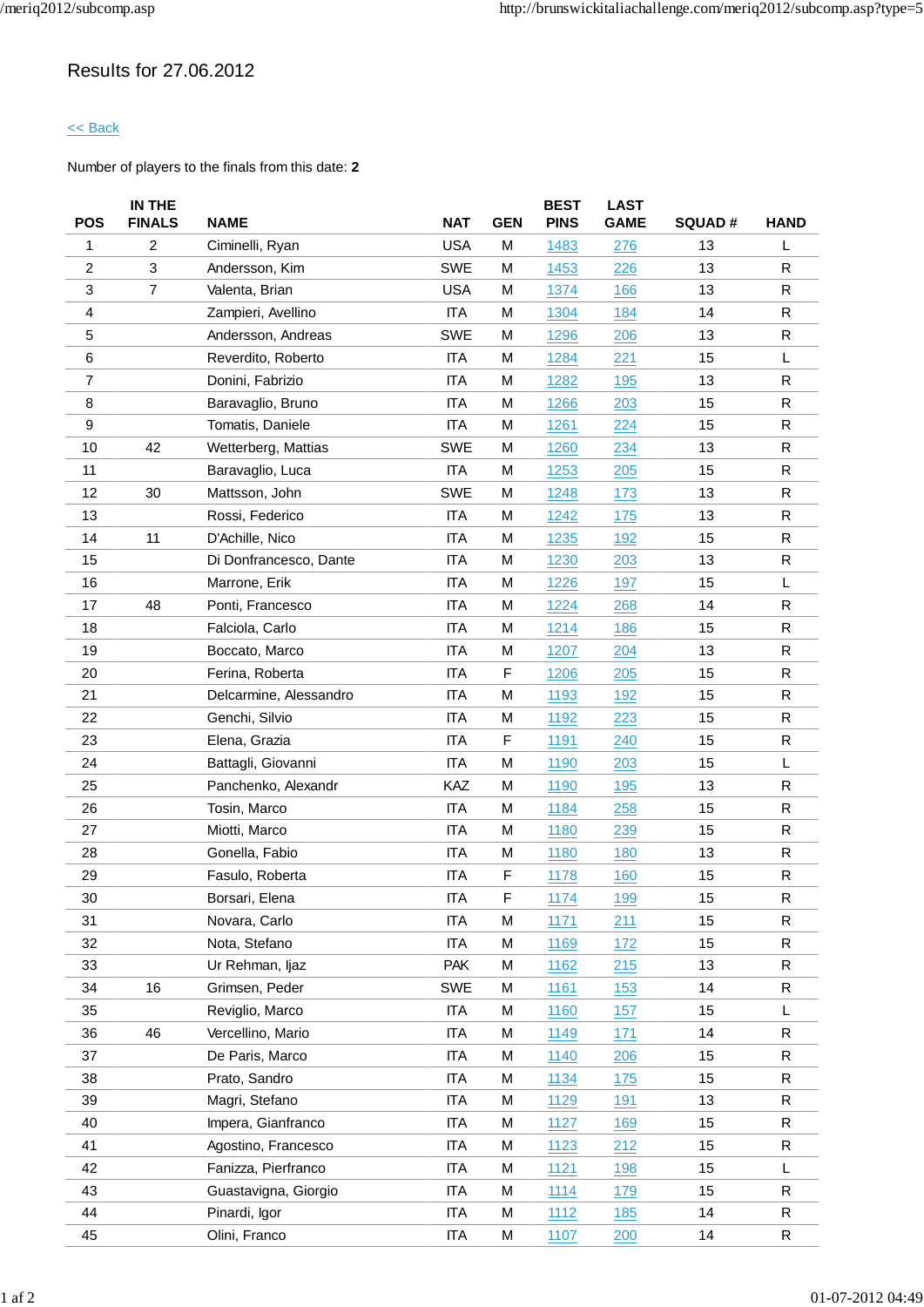| 46 |    | Medveditskov, Alexander | <b>RUS</b> | M | 1104        | <u>180</u> | 14 | R           |
|----|----|-------------------------|------------|---|-------------|------------|----|-------------|
| 47 |    | Presti, Mirko           | <b>ITA</b> | М | 1103        | 208        | 14 | ${\sf R}$   |
| 48 |    | Iskhakov, Makhmut       | KAZ        | М | 1100        | 199        | 14 | $\mathsf R$ |
| 49 |    | Pilotti, Roberto        | <b>ITA</b> | М | 1100        | 181        | 15 | $\mathsf R$ |
| 50 |    | Boccato, Valentina      | <b>ITA</b> | F | 1098        | 171        | 15 | L           |
| 51 |    | Chattha, M.hussain      | <b>PAK</b> | M | 1087        | 163        | 13 | ${\sf R}$   |
| 52 |    | Corelli, Elisabetta     | <b>ITA</b> | F | 1084        | 201        | 14 | $\mathsf R$ |
| 53 |    | Boccato, Corrado        | <b>ITA</b> | М | 1084        | 178        | 14 | $\mathsf R$ |
| 54 |    | Merli, Giovanni         | <b>ITA</b> | М | 1079        | 178        | 14 | ${\sf R}$   |
| 55 |    | Morra, Alessandra       | <b>ITA</b> | F | 1077        | 185        | 15 | R           |
| 56 |    | Medveditskov, Yuri      | <b>RUS</b> | M | 1077        | 154        | 14 | $\mathsf R$ |
| 57 |    | Maggi, Angelo           | <b>ITA</b> | М | 1068        | 181        | 15 | R           |
| 58 |    | Sferruzzi, Roberto      | <b>ITA</b> | M | 1067        | 222        | 15 | ${\sf R}$   |
| 59 |    | Malchiodi, Mauro        | <b>ITA</b> | М | <u>1065</u> | 191        | 14 | ${\sf R}$   |
| 60 |    | Tomaselli, Mauro        | <b>ITA</b> | М | 1062        | 202        | 15 | $\mathsf R$ |
| 61 |    | Bencardino, Alberto     | <b>ITA</b> | М | 1059        | 196        | 14 | $\mathsf R$ |
| 62 |    | Astegiano, Livio        | <b>ITA</b> | M | 1056        | 171        | 15 | R           |
| 63 |    | Sias, Tiziano           | <b>ITA</b> | М | 1054        | 222        | 15 | ${\sf R}$   |
| 64 |    | Nieminen, Kari          | <b>FIN</b> | М | 1052        | 136        | 14 | ${\sf R}$   |
| 65 |    | Schillaci, Calogero     | <b>ITA</b> | М | 1049        | 166        | 15 | $\mathsf R$ |
| 66 |    | Ciro, Fabrizio          | <b>ITA</b> | M | 1044        | 158        | 14 | $\mathsf R$ |
| 67 |    | Rambaudi, Sebastiano    | <b>ITA</b> | М | 1042        | 167        | 15 | $\mathsf R$ |
| 68 |    | Kuzovkin, Dmitriy       | KAZ        | M | 1024        | 186        | 15 | $\mathsf R$ |
| 69 |    | Rossetti, Massimiliano  | <b>ITA</b> | М | 1019        | 160        | 15 | R           |
| 70 | 45 | Origlia, Eros           | <b>ITA</b> | М | 1015        | 195        | 14 | ${\sf R}$   |
| 71 |    | Tiso, Maurizio          | <b>ITA</b> | М | 1013        | 175        | 15 | $\mathsf R$ |
| 72 |    | Gambetta, Giorgio       | <b>ITA</b> | М | 1012        | 184        | 15 | $\mathsf R$ |
| 73 |    | Pionna, Carla           | <b>ITA</b> | F | 1010        | 199        | 15 | $\mathsf R$ |
| 74 |    | Sascau, Laura           | <b>ITA</b> | F | 1002        | 139        | 15 | R           |
| 75 |    | Valentini, Stefania     | <b>ITA</b> | F | 1001        | 140        | 13 | ${\sf R}$   |
| 76 |    | Giusti, Fabio           | <b>ITA</b> | М | 998         | 165        | 13 | R           |
| 77 |    | Mori, Giulio            | <b>ITA</b> | M | 994         | 179        | 13 | $\mathsf R$ |
| 78 |    | Atta, Muhammad          | <b>PAK</b> | М | 994         | 173        | 14 | R           |
| 79 |    | Lindahl, Sven           | <b>SWE</b> | М | 992         | 158        | 14 | R           |
| 80 |    | Viglino, Alessandro     | <b>ITA</b> | M | 989         | 136        | 15 | R           |
| 81 |    | Ferrazzi, Attilio       | <b>ITA</b> | M | 985         | 168        | 15 | R           |
| 82 |    | Senna, Giuseppe         | <b>ITA</b> | M | 970         | 168        | 13 | L           |
| 83 |    | Chiale, Michelangelo    | <b>ITA</b> | М | 922         | 157        | 15 | L           |
| 84 |    | Gasti, Giorgio          | ITA        | М | 902         | 89         | 15 | R           |
| 85 |    | Braghini, Simone        | <b>ITA</b> | М | 854         | 107        | 15 | R           |
|    |    |                         |            |   |             |            |    |             |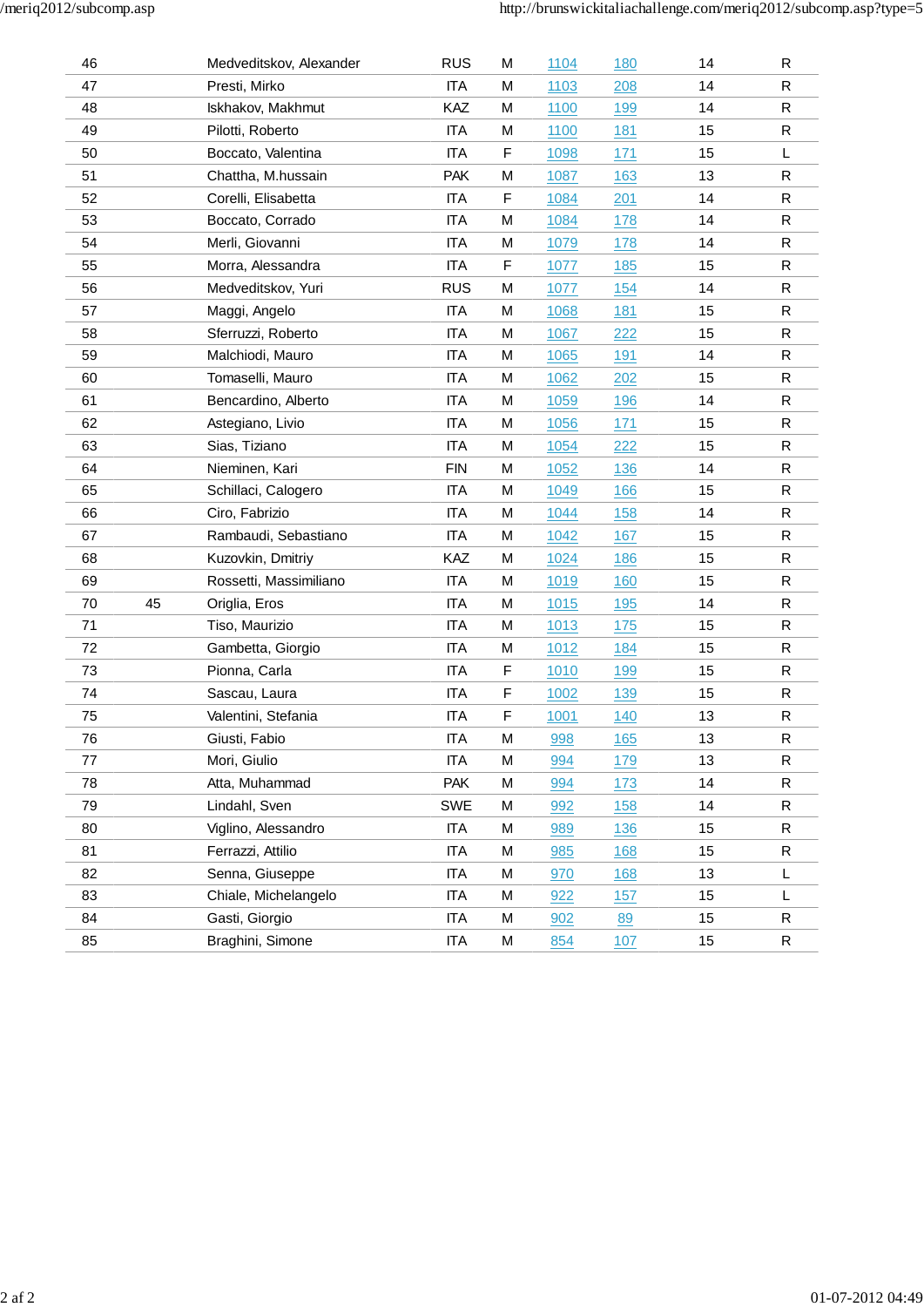## Results for 28.06.2012

### << Back

|                | IN THE        |                         |            |            | <b>BEST</b> | <b>LAST</b> |               |              |
|----------------|---------------|-------------------------|------------|------------|-------------|-------------|---------------|--------------|
| <b>POS</b>     | <b>FINALS</b> | <b>NAME</b>             | <b>NAT</b> | <b>GEN</b> | <b>PINS</b> | <b>GAME</b> | <b>SQUAD#</b> | <b>HAND</b>  |
| 1              | 12            | Moor, Paul              | <b>ENG</b> | M          | 1366        | 234         | 18            | L            |
| $\overline{c}$ | 13            | Larsen, Thomas          | <b>DEN</b> | M          | 1363        | 255         | 17            | $\mathsf R$  |
| 3              | 14            | Jähi, Joonas            | <b>FIN</b> | M          | 1361        | 227         | 16            | $\mathsf{R}$ |
| 4              | 6             | Larsen, Martin          | <b>SWE</b> | М          | 1354        | 229         | 17            | ${\sf R}$    |
| 5              | 20            | Raatikainen, Teemu      | <b>FIN</b> | M          | 1348        | 234         | 17            | R            |
| 6              | 21            | Grabrijan, Anže         | <b>SLO</b> | M          | 1343        | 167         | 17            | L            |
| $\overline{7}$ | 22            | Arup, Mathias           | SWE        | М          | 1339        | 256         | 17            | $\mathsf R$  |
| 8              | 19            | Olsson, Mattias         | <b>SWE</b> | M          | 1339        | 215         | 17            | L            |
| 9              | 24            | Stathatos, Yiannis      | <b>GRE</b> | М          | 1338        | 246         | 16            | $\mathsf R$  |
| 10             | 26            | Sadeharju, Arttu        | <b>FIN</b> | M          | 1337        | 234         | 16            | $\mathsf{R}$ |
| 11             | 29            | Ljung, Peter            | <b>SWE</b> | M          | 1333        | 237         | 17            | L            |
| 12             | 33            | Bódis, Giorgio          | <b>HUN</b> | М          | 1327        | 236         | 16            | R            |
| 13             | 28            | Salonen, Petteri        | <b>FIN</b> | М          | 1320        | 192         | 17            | $\mathsf R$  |
| 14             |               | Loschetter, Chris       | <b>USA</b> | M          | 1318        | 216         | 18            | R            |
| 15             |               | Wetterberg, Mattias     | <b>SWE</b> | М          | 1317        | 211         | 16            | $\mathsf{R}$ |
| 16             |               | Thurlby, Rob            | <b>ENG</b> | M          | 1311        | 226         | 18            | $\mathsf R$  |
| 17             | 4             | Barrett, Dominic        | <b>ENG</b> | M          | 1301        | 236         | 18            | $\mathsf{R}$ |
| 18             |               | Kallio, Jesse           | <b>FIN</b> | M          | 1273        | 212         | 17            | L            |
| 19             | 18            | Volpert, Nati           | <b>ISR</b> | М          | 1246        | 227         | 17            | $\mathsf{R}$ |
| 20             | 31            | Flack, Nina             | <b>SWE</b> | F          | 1244        | 197         | 17            | $\mathsf{R}$ |
| 21             | 44            | Andersson, Andreas      | <b>SWE</b> | M          | 1241        | 178         | 16            | R            |
| 22             |               | Colijn, Michael         | <b>NED</b> | M          | 1232        | 216         | 16            | L            |
| 23             | 30            | Mattsson, John          | <b>SWE</b> | М          | 1229        | 195         | 16            | $\mathsf{R}$ |
| 24             |               | Asplund, Teemu          | <b>FIN</b> | М          | 1215        | 208         | 17            | $\mathsf{R}$ |
| 25             | 11            | D'Achille, Nico         | <b>ITA</b> | М          | 1214        | 191         | 17            | $\mathsf{R}$ |
| 26             | 51            | Zucchinelli, Enzo       | <b>ITA</b> | М          | 1212        | 210         | 18            | R            |
| 27             |               | Panchenko, Alexandr     | KAZ        | M          | 1210        | 153         | 16            | R            |
| 28             |               | Senna, Giuseppe         | <b>ITA</b> | М          | 1200        | 242         | 17            | L            |
| 29             | 16            | Grimsen, Peder          | <b>SWE</b> | M          | 1199        | 158         | 16            | $\mathsf R$  |
| 30             |               | Medveditskov, Alexander | <b>RUS</b> | M          | 1192        | 158         | 17            | ${\sf R}$    |
| 31             | 37            | Galeone, Nicola         | <b>ITA</b> | М          | 1188        | 184         | 18            | $\mathsf{R}$ |
| 32             |               | Palermaa, Osku          | <b>FIN</b> | M          | 1187        | 159         | 17            | $\mathsf{R}$ |
| 33             |               | Kuzovkin, Dmitriy       | KAZ        | М          | 1175        | 139         | 16            | R            |
| 34             |               | Lindahl, Sven           | SWE        | М          | 1172        | 180         | 16            | $\mathsf{R}$ |
| 35             |               | Nieminen, Kari          | <b>FIN</b> | М          | 1162        | 231         | 16            | $\mathsf R$  |
| 36             |               | Ragusa, Giancarlo       | <b>BEL</b> | М          | 1161        | 174         | 17            | ${\sf R}$    |
| 37             |               | Abrate, Fabio           | <b>ITA</b> | M          | 1158        | 254         | 17            | $\mathsf{R}$ |
| 38             | 27            | Stott Jnr, Paul         | <b>IRL</b> | M          | 1151        | 217         | 18            | R            |
| 39             |               | Knijff, Dennis          | <b>NED</b> | М          | 1151        | 203         | 16            | R            |
| 40             |               | Sturt, Jonathan         | <b>ENG</b> | М          | 1151        | 162         | 18            | $\mathsf{R}$ |
| 41             | 8             | Russell, Ronnie         | <b>USA</b> | М          | 1143        | 177         | 18            | ${\sf R}$    |
| 42             |               | Palestre, Alfonso       | <b>ITA</b> | М          | 1138        | 176         | 17            | $\mathsf R$  |
| 43             |               | Kemps, Jell             | <b>BEL</b> | М          | 1134        | 191         | 17            | R            |
| 44             |               | Cocker, Lee             | <b>ENG</b> | M          | 1129        | 202         | 18            | $\mathsf{R}$ |
| 45             |               | Anker, Sam              | <b>FIN</b> | M          | 1129        | <u>185</u>  | 17            | R            |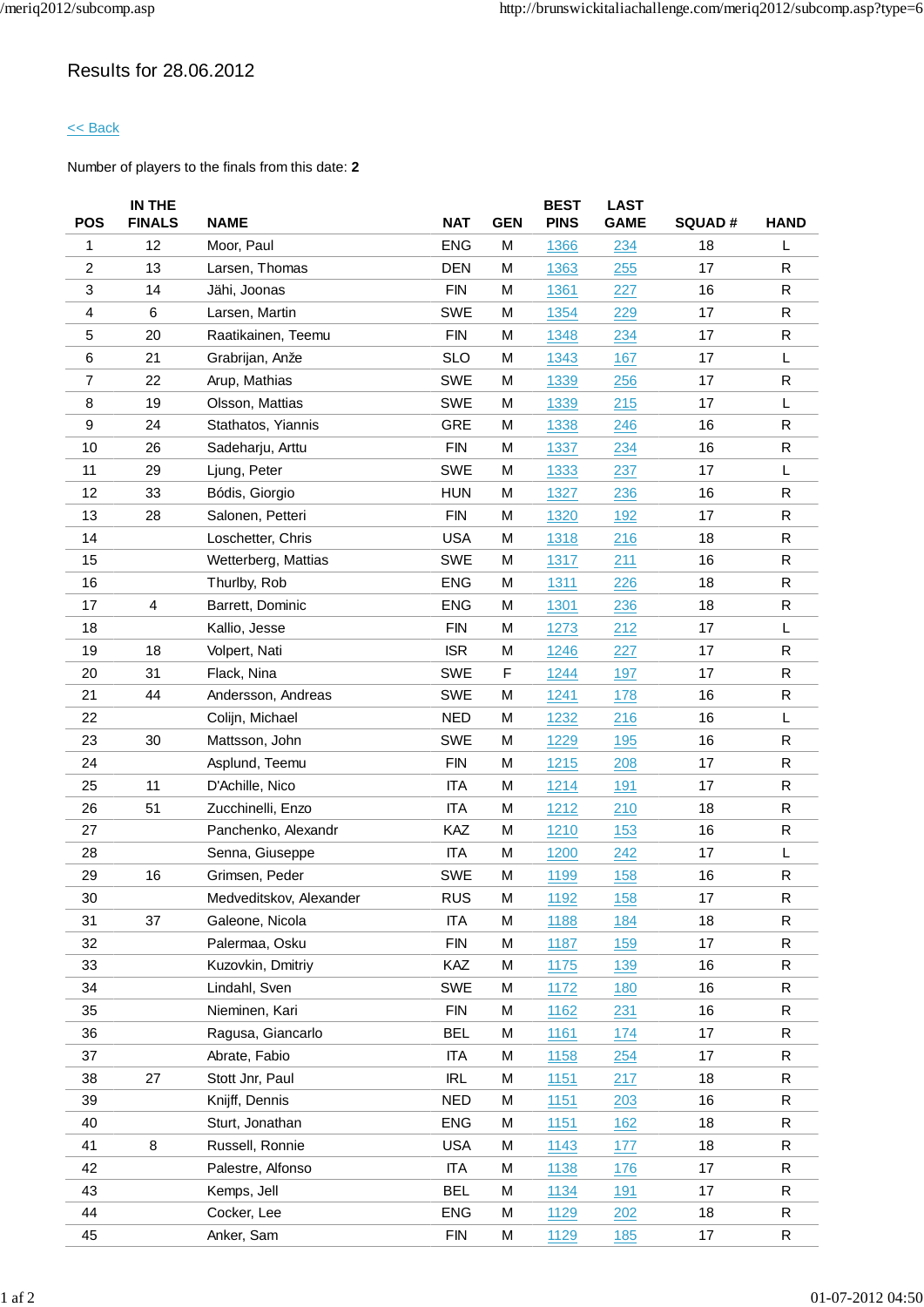| 46      |              | Panayiotou, Charis       | <b>CYP</b> | M | 1125 | 159 | 16 | R            |
|---------|--------------|--------------------------|------------|---|------|-----|----|--------------|
| 47      |              | Kyriakou, Kostas         | <b>CYP</b> | M | 1124 | 179 | 16 | ${\sf R}$    |
| 48      |              | Stavrou, Loizos          | <b>CYP</b> | M | 1118 | 163 | 17 | R            |
| 49      | 52           | Marsero, Luciano         | <b>ITA</b> | М | 1116 | 189 | 18 | ${\sf R}$    |
| 50      | 35           | Palazzotto, Andrea       | <b>ITA</b> | M | 1106 | 171 | 17 | ${\sf R}$    |
| 51      |              | Morabito, Francesco      | <b>ITA</b> | M | 1097 | 184 | 17 | ${\sf R}$    |
| 52      |              | Gonella, Fabio           | <b>ITA</b> | M | 1092 | 167 | 18 | $\mathsf{R}$ |
| 53      | $\mathbf{1}$ | Williams, Stuart         | <b>ENG</b> | M | 1081 | 181 | 18 | ${\sf R}$    |
| 54      | 36           | Suslov, Andrey           | <b>RUS</b> | M | 1075 | 267 | 18 | $\mathsf{R}$ |
| 55      |              | Evripidou, Loukas        | <b>CYP</b> | M | 1075 | 236 | 17 | ${\sf R}$    |
| 56      |              | Romellini, Daniela       | <b>ITA</b> | F | 1067 | 209 | 18 | ${\sf R}$    |
| 57      |              | Santamaria, Lara         | <b>ITA</b> | F | 1067 | 198 | 18 | ${\sf R}$    |
| 58      |              | Petersen, Tommy          | <b>GRE</b> | M | 1061 | 164 | 17 | $\mathsf{R}$ |
| 59      |              | Panero, Roberto          | <b>ITA</b> | M | 1056 | 168 | 18 | $\mathsf R$  |
| 60      |              | Reverdito, Roberto       | <b>ITA</b> | M | 1049 | 139 | 18 | L            |
| 61      |              | Lochhead, Matthew        | <b>ENG</b> | M | 1046 | 183 | 18 | ${\sf R}$    |
| 62      |              | Armefths, Mattheos       | <b>CYP</b> | M | 1043 | 191 | 17 | ${\sf R}$    |
| 63      |              | Lajovic, Dušan           | <b>SLO</b> | M | 1029 | 158 | 17 | ${\sf R}$    |
| 64      |              | Lanzafame, Salvatore     | <b>ITA</b> | M | 999  | 159 | 17 | $\mathsf{R}$ |
| 65      |              | Chiulli, Luca            | <b>ITA</b> | M | 997  | 148 | 18 | $\mathsf{R}$ |
| 66      |              | Panayiotou, Giorgos      | <b>CYP</b> | M | 989  | 127 | 17 | $\mathsf{R}$ |
| 67      |              | Pisana, Fabio            | <b>ITA</b> | M | 987  | 176 | 18 | ${\sf R}$    |
| 68      |              | Medveditskov, Yuri       | <b>RUS</b> | M | 974  | 153 | 17 | ${\sf R}$    |
| 69      |              | Astegiano, Livio         | <b>ITA</b> | M | 972  | 148 | 18 | ${\sf R}$    |
| 70      |              | Ciccone, Generoso        | <b>ITA</b> | M | 972  | 129 | 18 | ${\sf R}$    |
| 71      |              | Basile, Filippo Antonino | <b>ITA</b> | M | 960  | 158 | 17 | ${\sf R}$    |
| 72      |              | Farina, Maurizio         | <b>ITA</b> | M | 953  | 136 | 18 | $\mathsf{R}$ |
| 73      |              | Valentini, Stefania      | <b>ITA</b> | F | 933  | 151 | 17 | ${\sf R}$    |
| 74      |              | Pisana, Gianni           | <b>ITA</b> | M | 928  | 164 | 18 | $\mathsf{R}$ |
| 75      |              | latteri, Achille         | <b>ITA</b> | M | 898  | 161 | 18 | L            |
| 76      |              | Spoto, Walter Dino       | <b>ITA</b> | M | 885  | 152 | 18 | ${\sf R}$    |
| $77 \,$ |              | Steffenino, Giuseppe     | <b>ITA</b> | M | 881  | 165 | 18 | ${\sf R}$    |
|         |              |                          |            |   |      |     |    |              |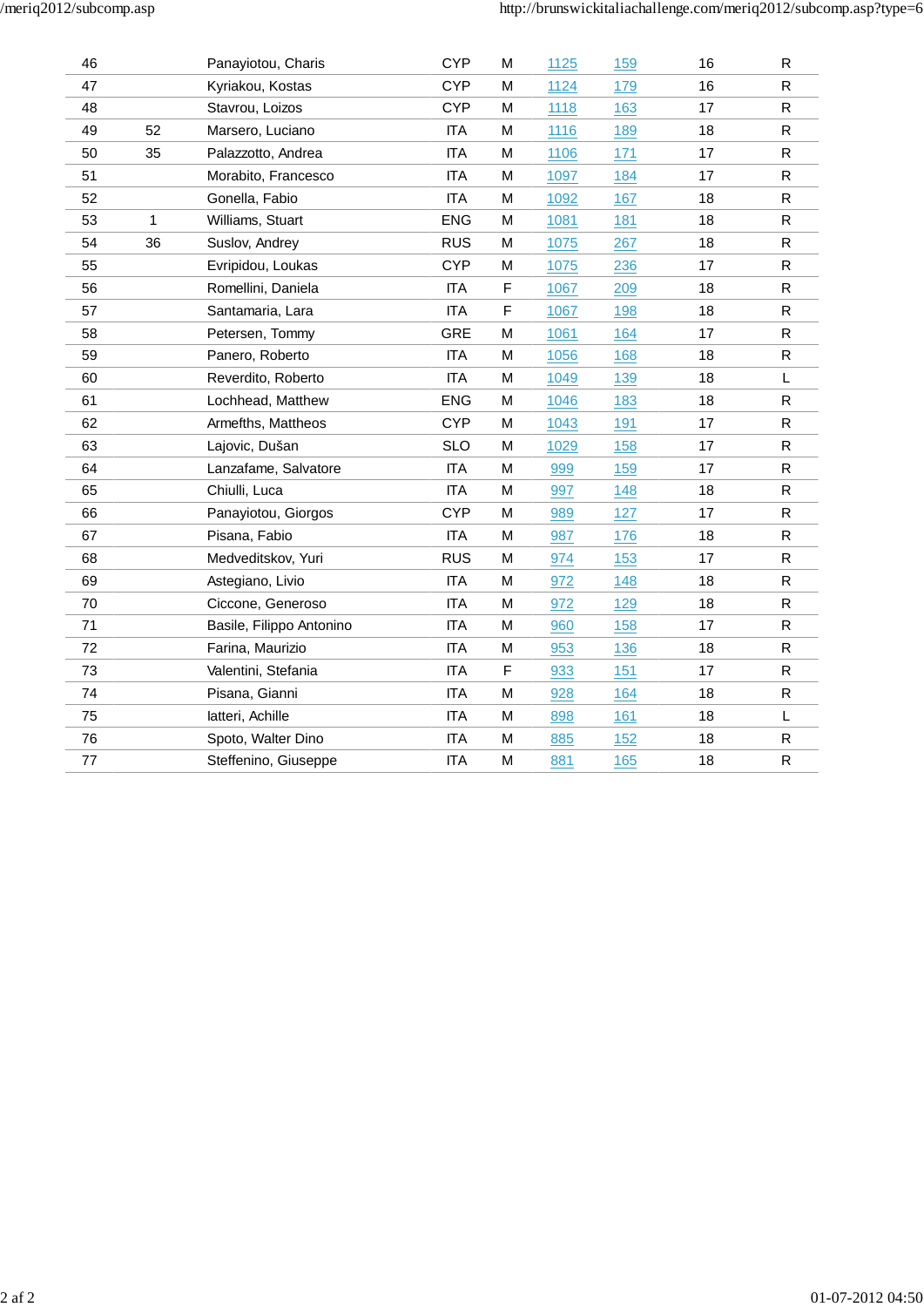# Turbo game 5

<< Back

|            | IN THE        |                     |            |            |               | <b>PREV</b> |               |             |
|------------|---------------|---------------------|------------|------------|---------------|-------------|---------------|-------------|
| <b>POS</b> | <b>FINALS</b> | <b>NAME</b>         | <b>NAT</b> | <b>GEN</b> | <b>GAME 5</b> | <b>GAME</b> | <b>SQUAD#</b> | <b>HAND</b> |
|            |               | Marrone, Erik       | ITA        | M          | 268           | 210         | 04            |             |
| 2          | 45            | Origlia, Eros       | ITA        | M          | 264           | <u> 183</u> | 09            | R           |
| 3          |               | Valenta, Brian      | USA        | M          | 259           | 249         | 13            | R           |
| 4          | 42            | Wetterberg, Mattias | <b>SWE</b> | M          | 259           | 247         | 16            | R           |
| 5          |               | Maddaloni, Domenico | ITA        | M          | 259           | <u> 190</u> | 25            | R           |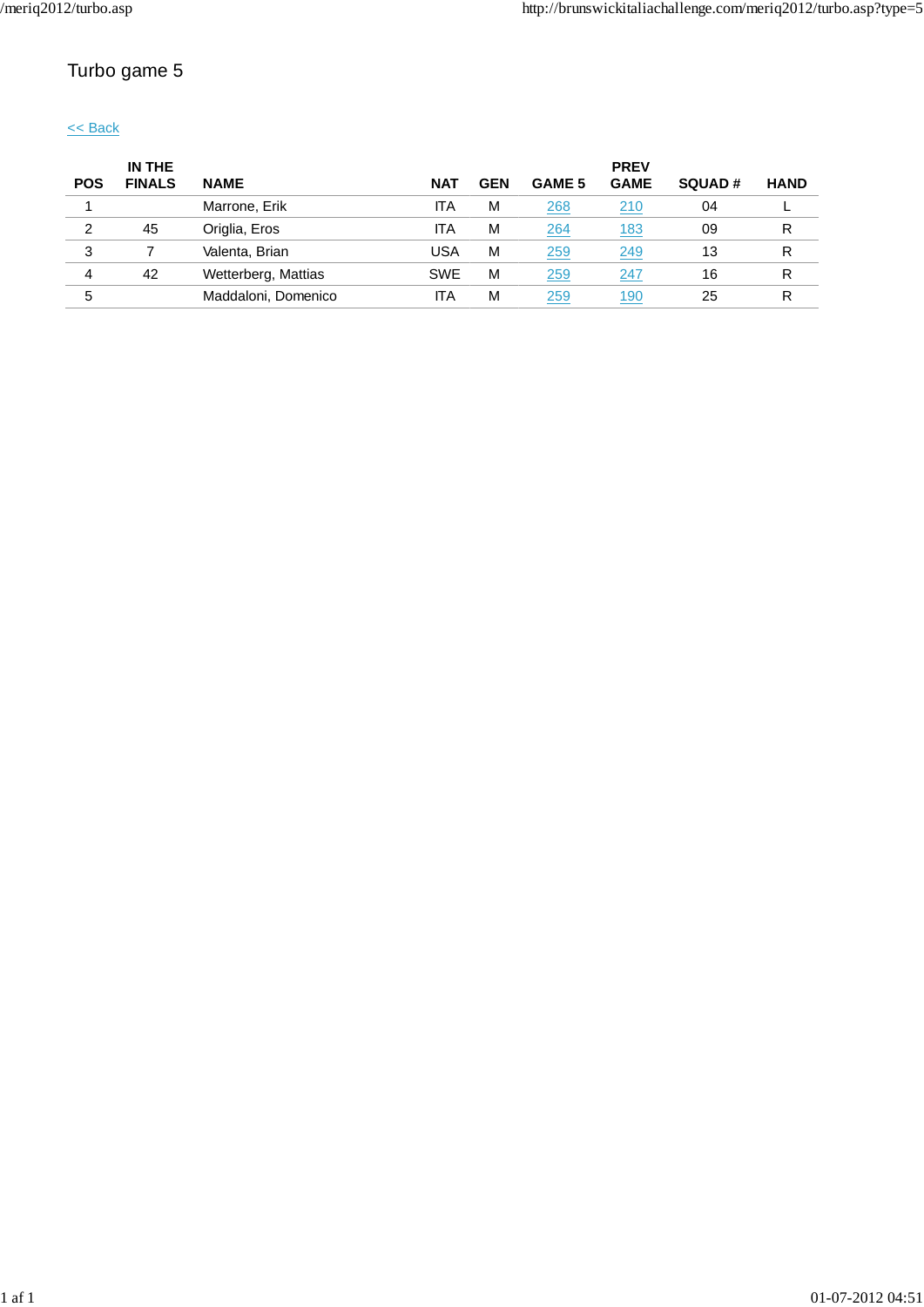# Turbo game 6

### << Back

|            | IN THE        |                  |            |            |        | <b>PREV</b> |               |             |
|------------|---------------|------------------|------------|------------|--------|-------------|---------------|-------------|
| <b>POS</b> | <b>FINALS</b> | <b>NAME</b>      | <b>NAT</b> | <b>GEN</b> | GAME 6 | <b>GAME</b> | <b>SQUAD#</b> | <b>HAND</b> |
|            | 45            | Origlia, Eros    | <b>ITA</b> | M          | 299    | 213         | 12            | R           |
| 2          | 4             | Barrett, Dominic | <b>ENG</b> | M          | 279    | 226         | 23            | R           |
| 3          | 10            | Pirozzi, Massimo | ITA        | M          | 268    | 246         | 08            | R           |
| 4          | 36            | Suslov, Andrey   | <b>RUS</b> | M          | 267    | <u>154</u>  | 18            | R           |
| 5          |               | Boccato, Marco   | <b>ITA</b> | M          | 266    | 215         | 11            | R           |
| 6          | 32            | Osella, Luca     | ITA        | M          | 256    | <u>186</u>  | 09            | R           |
|            |               | Baravaglio, Luca | ITA        | M          | 255    | 201         | 09            | R           |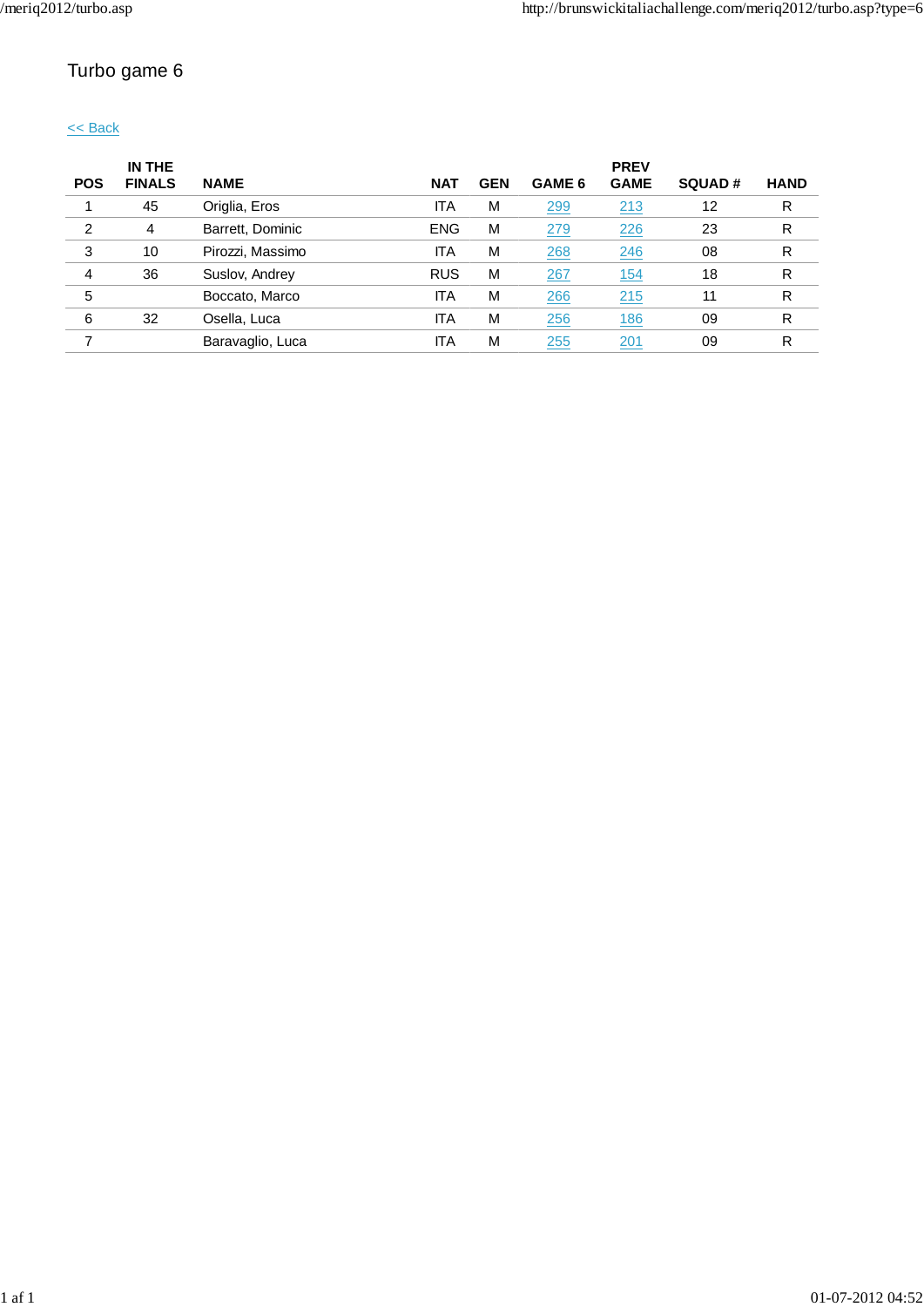# Results for Desperado

**Export to Excel with separator:** 



| Best score this squad:    | 227 | Foley, Barry (IRL)          |
|---------------------------|-----|-----------------------------|
| Average score this squad: |     | <b>187.12</b> (without hcp) |

| <b>NAME</b>                | <b>NAT</b> | <b>GEN</b> | 1   | <b>HCP</b>  | <b>SCORE</b> | <b>HAND</b> |     |
|----------------------------|------------|------------|-----|-------------|--------------|-------------|-----|
| 1. Foley, Barry            | <b>IRL</b> | M          | 227 | 0           | 227          | R           | (R) |
| 2. Biolghini, Diego        | <b>ITA</b> | M          | 213 | 0           | 213          | R           | (R) |
| 3. Lanzafame, Salvatore    | <b>ITA</b> | M          | 209 | 0           | 209          | R           | (R) |
| 4. Gross, Thomas           | <b>AUT</b> | м          | 203 | 0           | 203          | R           | (R) |
| 5. Nota, Stefano           | ITA        | M          | 200 | 0           | 200          | R           | (R) |
| 6. Rauscher, Michael       | AUT        | M          | 200 | 0           | 200          | R           | (R) |
| 7. Panayiotou, Charis      | <b>CYP</b> | M          | 196 | 0           | 196          | R           | (R) |
| 8. Lindahl, Sven           | <b>SWE</b> | M          | 195 | 0           | 195          | R           | (R) |
| 9. Medveditskov, Alexander | <b>RUS</b> | M          | 185 | 0           | 185          | R           | (R) |
| 10. Armefths, Mattheos     | <b>CYP</b> | M          | 182 | 0           | 182          | R           | (R) |
| 11. Sermand, Julien        | <b>FRA</b> | M          | 182 | $\mathbf 0$ | 182          | R           | (R) |
| 12. Pilotti, Roberto       | <b>ITA</b> | M          | 180 | 0           | 180          | R           | (R) |
| 13. O Reilly, Derek        | <b>IRL</b> | м          | 173 | 0           | 173          | R           | (R) |
| 14. Senna, Giuseppe        | ITA        | M          | 167 | 0           | 167          | L           | (R) |
| 15. Kuzovkin, Dmitriy      | KAZ        | M          | 141 | 0           | 141          | R           | (R) |
| 16. Bertossi, Nicola       | <b>ITA</b> | M          | 141 | 0           | 141          | R           | (R) |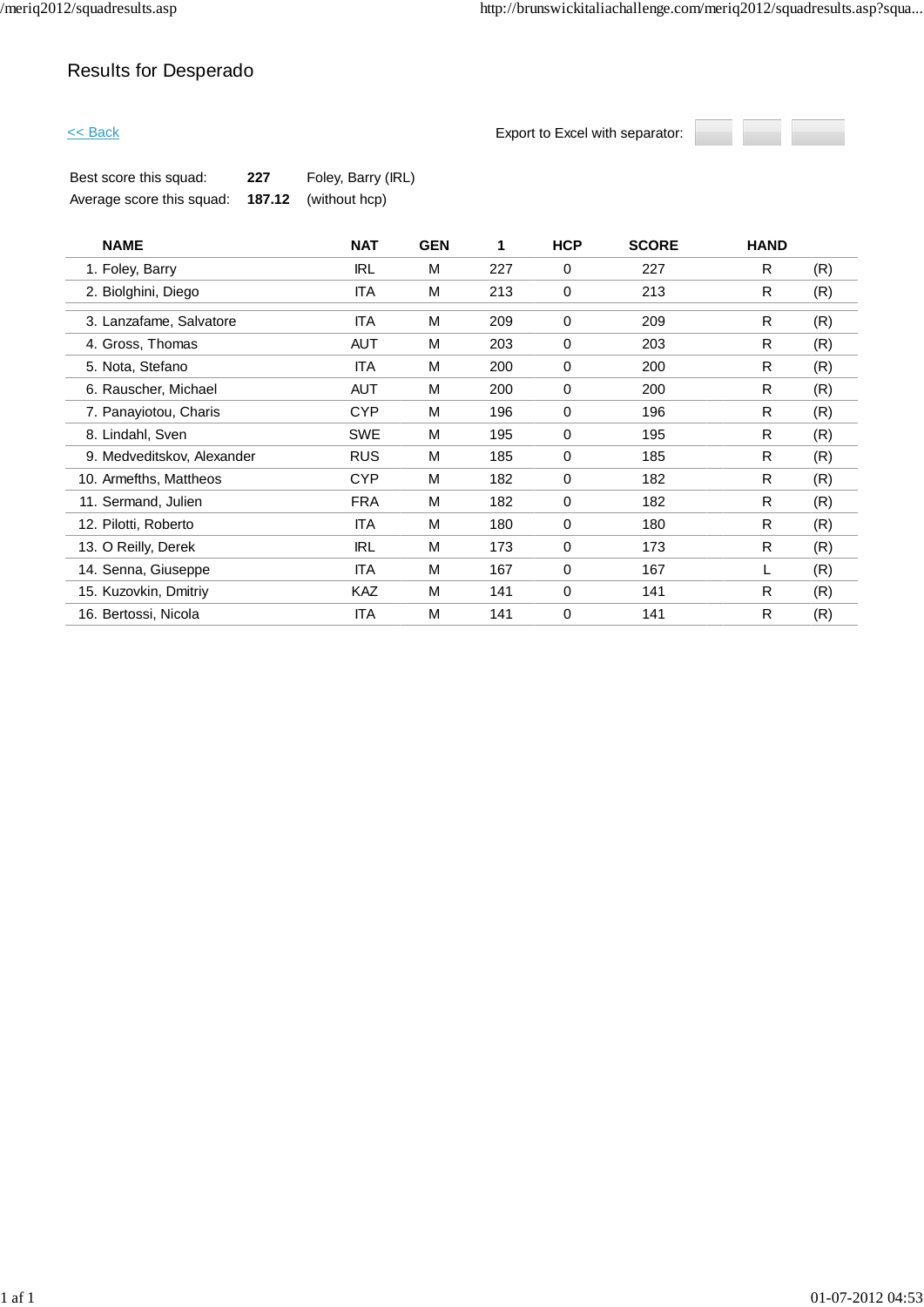## Total qualification results



### How many players qualify for the finals?

## Qualified directly to final step 2 (Position 1 - 10)

| <b>NAME</b>      | <b>NAT</b> | <b>GEN</b> | <b>BEST</b><br><b>PINS</b> | <b>LAST</b><br><b>GAME</b> | <b>SQUAD#</b> | <b>SQUAD</b><br><b>COUNT</b> | <b>HAND</b>  |
|------------------|------------|------------|----------------------------|----------------------------|---------------|------------------------------|--------------|
| Williams, Stuart | <b>ENG</b> | M          | 1492                       | 198                        | 19            | 2                            | R            |
| Ciminelli, Ryan  | <b>USA</b> | M          | 1483                       | 276                        | 13            | 3                            |              |
| Andersson, Kim   | <b>SWE</b> | M          | 1453                       | 226                        | 13            |                              | R            |
| Barrett, Dominic | <b>ENG</b> | M          | 1448                       | 279                        | 23            | 4                            | R            |
| Rash, Sean       | <b>USA</b> | M          | 1442                       | 206                        | 11            | 2                            | R            |
| Larsen, Martin   | <b>SWE</b> | M          | 1427                       | 233                        | 19            | 2                            | R            |
| Valenta, Brian   | <b>USA</b> | M          | 1423                       | 258                        | 19            | 3                            | R            |
| Russell, Ronnie  | <b>USA</b> | M          | 1416                       | 268                        | 25            | 5                            | $\mathsf{R}$ |
| Vezis, Daniel    | <b>ENG</b> | M          | 1390                       | 211                        | 23            | 4                            |              |
| Pirozzi, Massimo | <b>ITA</b> | M          | 1388                       | 268                        | 08            | 2                            | R            |
|                  |            |            |                            |                            |               |                              |              |

## Qualified to final step 1 (Position 11 - 40)

| <b>POS</b> | <b>NAME</b>        | <b>NAT</b> | <b>GEN</b> | <b>BEST</b><br><b>PINS</b> | <b>LAST</b><br><b>GAME</b> | <b>SQUAD#</b> | <b>SQUAD</b><br><b>COUNT</b> | <b>HAND</b>  |
|------------|--------------------|------------|------------|----------------------------|----------------------------|---------------|------------------------------|--------------|
| 11         | D'Achille, Nico    | <b>ITA</b> | M          | 1375                       | 228                        | 19            | 4                            | R            |
| 12         | Moor, Paul         | <b>ENG</b> | M          | 1366                       | 234                        | 18            | 3                            | L            |
| 13         | Larsen, Thomas     | <b>DEN</b> | M          | 1363                       | 255                        | 17            | $\overline{2}$               | ${\sf R}$    |
| 14         | Jähi, Joonas       | <b>FIN</b> | M          | 1361                       | 227                        | 16            | $\overline{c}$               | ${\sf R}$    |
| 15         | Bortolon, Renato   | <b>ITA</b> | M          | 1356                       | 216                        | 04            | 3                            | $\mathsf{R}$ |
| 16         | Grimsen, Peder     | <b>SWE</b> | M          | 1356                       | 200                        | 24            | 5                            | R            |
| 17         | Cimino, Fabio      | <b>ITA</b> | M          | 1355                       | 248                        | 02            | 4                            | $\mathsf{R}$ |
| 18         | Volpert, Nati      | <b>ISR</b> | M          | 1355                       | 202                        | 12            | $\overline{4}$               | ${\sf R}$    |
| 19         | Olsson, Mattias    | <b>SWE</b> | M          | 1354                       | 267                        | 23            | $\mathbf 3$                  | L            |
| 20         | Raatikainen, Teemu | <b>FIN</b> | M          | 1348                       | 234                        | 17            | $\overline{2}$               | R            |
| 21         | Grabrijan, Anže    | <b>SLO</b> | M          | 1343                       | 167                        | 17            | $\overline{2}$               | L            |
| 22         | Arup, Mathias      | <b>SWE</b> | M          | 1339                       | 256                        | 17            | $\sqrt{3}$                   | $\mathsf R$  |
| 23         | Parapini, Marco    | <b>ITA</b> | M          | 1339                       | 174                        | 21            | $\overline{c}$               | R            |
| 24         | Stathatos, Yiannis | <b>GRE</b> | M          | 1338                       | 246                        | 16            | 3                            | ${\sf R}$    |
| 25         | Talpa, Marek       | <b>CZE</b> | м          | 1337                       | 234                        | 23            | 4                            | R            |
| 26         | Sadeharju, Arttu   | <b>FIN</b> | M          | 1337                       | 234                        | 16            | $\overline{c}$               | ${\sf R}$    |
| 27         | Stott Jnr, Paul    | <b>IRL</b> | M          | 1336                       | 224                        | 19            | $\overline{2}$               | ${\sf R}$    |
| 28         | Salonen, Petteri   | <b>FIN</b> | M          | 1336                       | 203                        | 19            | $\overline{2}$               | $\mathsf{R}$ |
| 29         | Ljung, Peter       | <b>SWE</b> | M          | 1333                       | 237                        | 17            | $\overline{c}$               | L            |
| 30         | Mattsson, John     | <b>SWE</b> | M          | 1333                       | 221                        | 24            | 3                            | R            |
| 31         | Flack, Nina        | <b>SWE</b> | F          | 1333                       | 164                        | 23            | $\overline{4}$               | $\mathsf{R}$ |
| 32         | Osella, Luca       | <b>ITA</b> | M          | 1327                       | 256                        | 09            | $\mathbf{1}$                 | ${\sf R}$    |
| 33         | Bódis, Giorgio     | <b>HUN</b> | M          | 1327                       | 236                        | 16            | 3                            | R            |
| 34         | Berges, Mathieu    | SUI        | M          | 1327                       | 221                        | 24            | $\overline{c}$               | ${\sf R}$    |
| 35         | Palazzotto, Andrea | <b>ITA</b> | M          | 1325                       | 222                        | 22            | $\overline{4}$               | ${\sf R}$    |
| 36         | Suslov, Andrey     | <b>RUS</b> | M          | 1323                       | 236                        | 22            | $\overline{\mathbf{4}}$      | R            |
| 37         | Galeone, Nicola    | <b>ITA</b> | M          | 1323                       | 206                        | 21            | 3                            | ${\sf R}$    |
| 38         | Loos, Michael      | <b>AUT</b> | M          | 1321                       | 212                        | 22            | 3                            | $\mathsf R$  |
| 39         | Bellini, Sergio    | <b>ITA</b> | M          | 1321                       | <u>195</u>                 | 04            | 1                            | R            |
| 40         | Ancarani, Sandro   | SUI        | M          | 1320                       | 233                        | 20            | $\overline{2}$               | ${\sf R}$    |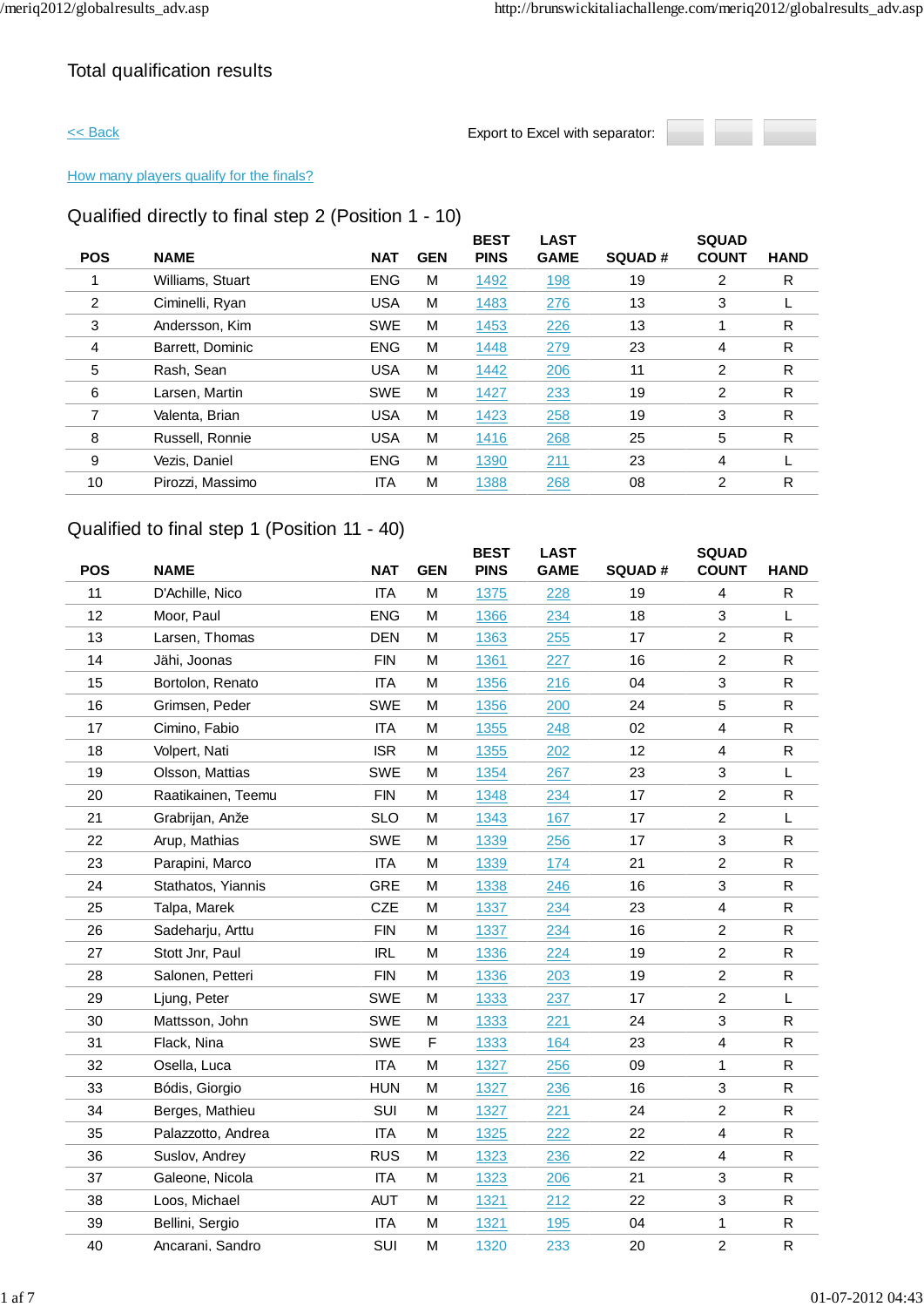,

## Twelve players from June 23rd to June 28th (Position 41 - 52)

### Complete results: 23.06.2012 - 24.06.2012 - 25.06.2012 - 26.06.2012 - 27.06.2012 - 28.06.2012

| <b>POS</b> | <b>NAME</b>         | <b>NAT</b> | <b>GEN</b> | <b>BEST</b><br><b>PINS</b> | <b>LAST</b><br><b>GAME</b> | <b>SQUAD#</b> | <b>SQUAD</b><br><b>COUNT</b> | <b>HAND</b> |
|------------|---------------------|------------|------------|----------------------------|----------------------------|---------------|------------------------------|-------------|
| 41         | Loschetter, Chris   | <b>USA</b> | M          | 1318                       | 216                        | 18            | 3                            | R           |
| 42         | Wetterberg, Mattias | <b>SWE</b> | M          | 1317                       | 211                        | 16            | 2                            | R           |
| 43         | Zampieri, Avellino  | <b>ITA</b> | M          | 1304                       | 184                        | 14            | 3                            | R           |
| 44         | Andersson, Andreas  | <b>SWE</b> | M          | 1296                       | 206                        | 13            | 2                            | R           |
| 45         | Origlia, Eros       | <b>ITA</b> | M          | 1313                       | 299                        | 12            | 5                            | R           |
| 46         | Vercellino, Mario   | <b>ITA</b> | M          | 1296                       | 193                        | 12            | 3                            | R           |
| 47         | Santu, Alessandro   | <b>ITA</b> | M          | 1282                       | 267                        | 09            | 2                            | R           |
| 48         | Ponti, Francesco    | <b>ITA</b> | M          | 1260                       | 202                        | 09            | 2                            | R           |
| 49         | Celli, Maurizio     | <b>ITA</b> | M          | 1301                       | 241                        | 04            | 3                            | R           |
| 50         | Spagnoli, Davide    | <b>ITA</b> | M          | 1270                       | 184                        | 05            | 2                            | R           |
| 51         | Zucchinelli, Enzo   | <b>ITA</b> | M          | 1315                       | 194                        | 02            | 2                            | R           |
| 52         | Marsero, Luciano    | <b>ITA</b> | M          | 1294                       | 235                        | 02            | 5                            | R           |

## Four players from the Turbo (Position 53 - 56)

### Complete results: Game 5 - Game 6

| <b>POS</b> | <b>NAME</b>             | <b>NAT</b> | <b>GEN</b> | <b>TURBO</b><br><b>SCORE</b> | <b>PREV</b><br><b>GAME</b> | <b>SQUAD#</b> | <b>SQUAD</b><br><b>COUNT</b> | <b>HAND</b> |
|------------|-------------------------|------------|------------|------------------------------|----------------------------|---------------|------------------------------|-------------|
|            |                         |            |            |                              |                            |               |                              |             |
| 53         | 45 Marrone, Erik        | ITA        | М          | 268                          | 210                        | 04            | 6                            |             |
| 54         | 46 Maddaloni, Domenico  | ITA        | М          | 259                          | 190                        | 25            |                              | R           |
| 55         | Boccato, Marco<br>47    | ITA        | М          | 266                          | 215                        |               | 5                            | R           |
| 56         | Baravaglio, Luca<br>48. | <b>ITA</b> | М          | 255                          | 201                        | 09            |                              | R           |

## Two players from the Desperado (Position 57 - 58)

### Complete results

| <b>POS</b> | <b>NAME</b>      | <b>NAT</b> | <b>GEN</b> | <b>TURBO</b><br><b>SCORE</b> | <b>PREV</b><br><b>GAME</b> | <b>SQUAD#</b> | <b>SQUAD</b><br><b>COUNT</b> | <b>HAND</b> |
|------------|------------------|------------|------------|------------------------------|----------------------------|---------------|------------------------------|-------------|
| 57         | Foley, Barry     | IRL        | М          | 1186                         | 169                        | Desperado     |                              |             |
| 58         | Biolghini, Diego | ITA        | М          | 1299                         | 208                        | Desperado     |                              |             |

### Position 59 -

| <b>RANK</b>              | <b>NAME</b>               | <b>NAT</b> | <b>GEN</b> | <b>BEST</b><br><b>PINS</b> | <b>LAST</b><br><b>GAME</b> | <b>SQUAD#</b> | <b>SQUAD</b><br><b>COUNT</b> | <b>HAND</b>  |
|--------------------------|---------------------------|------------|------------|----------------------------|----------------------------|---------------|------------------------------|--------------|
| 59                       | Thurlby, Rob              | <b>ENG</b> | M          | 1311                       | 226                        | 18            | 4                            | R            |
| 60                       | Vaglia, Vittorio          | <b>ITA</b> | M          | 1309                       | 241                        | 21            | 2                            | R            |
| 61                       | Glendert, Malin           | <b>SWE</b> | F          | 1301                       | 199                        | 19            |                              | R            |
| 62                       | Lochhead, Matthew         | <b>ENG</b> | M          | 1299                       | 211                        | 23            | 5                            | R            |
| 63                       | Spadavecchia, Andrea      | <b>ITA</b> | M          | 1292                       | 231                        | 21            | 5                            | R            |
| 64                       | Reverdito, Roberto        | <b>ITA</b> | M          | 1284                       | 221                        | 15            | 3                            |              |
| 65                       | Gross, Thomas             | <b>AUT</b> | M          | 1283                       | 214                        | 20            | 5                            | R            |
| 66                       | Petersen, Tommy           | <b>GRE</b> | M          | 1282                       | 226                        | 25            | 5                            | R            |
| 67                       | Donini, Fabrizio          | <b>ITA</b> | M          | 1282                       | 195                        | 13            | $\overline{2}$               | R            |
| 68                       | Bellomonte, Francesco     | <b>ITA</b> | M          | 1281                       | 210                        | 25            | $\overline{2}$               | R            |
| 69                       | De Angelis, Marco         | <b>ITA</b> | M          | 1280                       | 246                        | 21            | $\overline{2}$               | R            |
| 70                       | Sermand, Julien           | <b>FRA</b> | M          | 1279                       | 191                        | 22            | 3                            | R            |
| $\overline{\phantom{a}}$ | <b>Listendo Industria</b> | $\sim$     | <b>B</b> A | 107                        | 001                        | $\sim$        | $\sim$                       | <sub>n</sub> |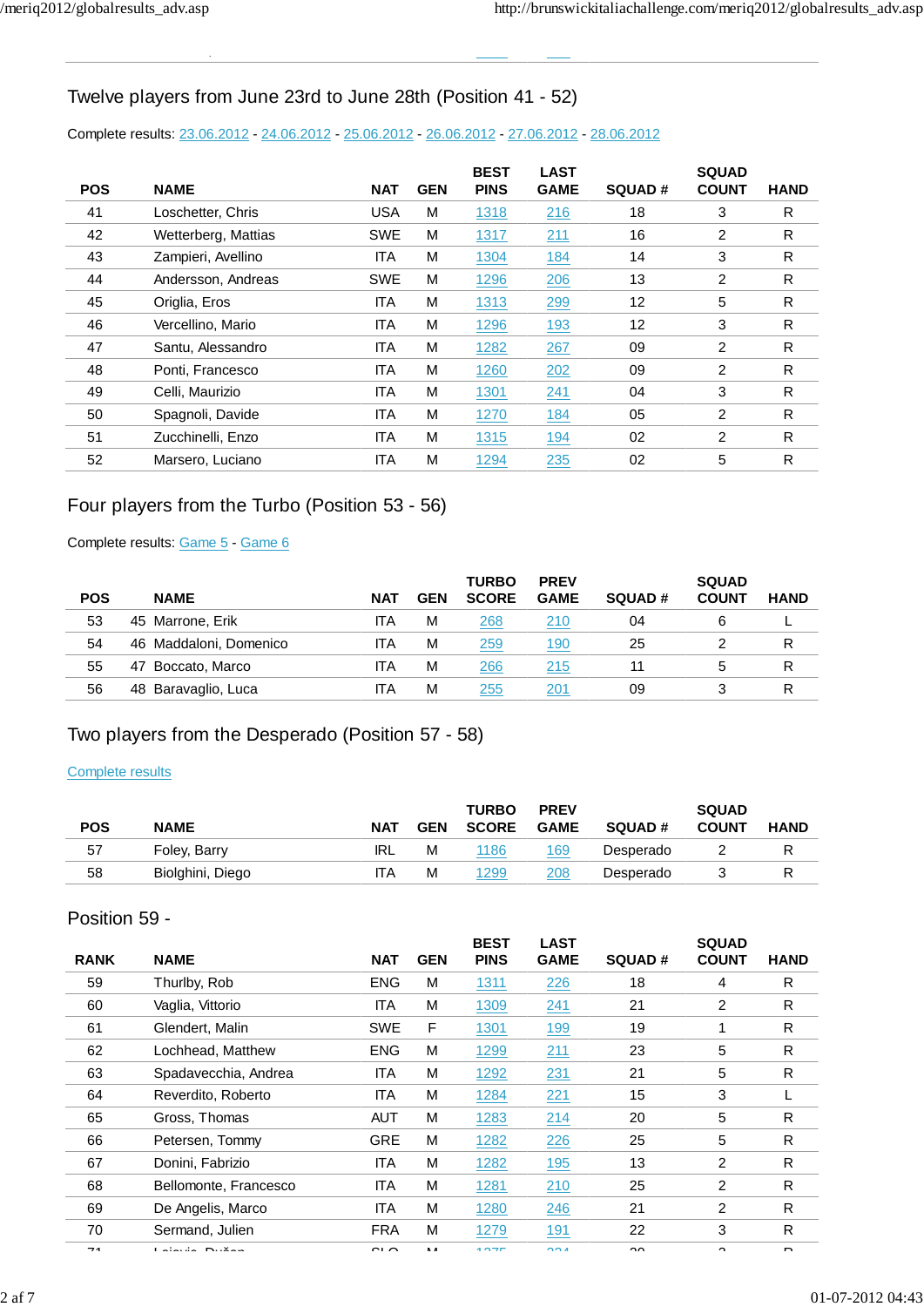| 71  | Lajovic, Dusan           | <b>SLU</b>   | ΙVΙ | 7275        | 224 | ZU | J.              | к            |
|-----|--------------------------|--------------|-----|-------------|-----|----|-----------------|--------------|
| 72  | Asplund, Teemu           | <b>FIN</b>   | M   | 1275        | 208 | 24 | 3               | R            |
| 73  | Caselli, Gianluca        | <b>ITA</b>   | M   | 1274        | 206 | 12 | 1               | R            |
| 74  | Kallio, Jesse            | <b>FIN</b>   | М   | 1273        | 212 | 17 | 3               | L            |
| 75  | Fascella, Francesco      | <b>ITA</b>   | M   | <u>1272</u> | 203 | 21 | 4               | R            |
| 76  | Ligato, Massimo          | <b>ITA</b>   | M   | 1270        | 235 | 02 | 4               | R            |
| 77  | Baravaglio, Bruno        | <b>ITA</b>   | М   | 1266        | 203 | 15 | $\overline{2}$  | R            |
| 78  | Regenass, Cedric         | SUI          | M   | <u>1266</u> | 168 | 21 | $\overline{2}$  | $\mathsf{R}$ |
| 79  | Troiani, Marco           | <b>ITA</b>   | M   | 1264        | 220 | 19 | 3               | L            |
| 80  | Tomatis, Daniele         | <b>ITA</b>   | М   | 1261        | 224 | 15 | $\overline{2}$  | R            |
| 81  | Dell'Amico, Massimo      | <b>ITA</b>   | М   | <u>1252</u> | 228 | 06 | 2               | R            |
| 82  | Volpert, Yossi           | <b>ISR</b>   | M   | 1250        | 204 | 11 | 5               | R            |
| 83  | Rodriguez, Paco          | <b>ESP</b>   | M   | 1250        | 165 | 25 | 3               | $\mathsf R$  |
| 84  | Mozzone, Alessandro      | <b>ITA</b>   | M   | 1247        | 182 | 09 | $\overline{2}$  | R            |
| 85  | Csernicsek, Manuel       | <b>AUT</b>   | М   | <u>1246</u> | 211 | 22 | $\overline{2}$  | $\mathsf R$  |
| 86  | Kyriakou, Kostas         | <b>CYP</b>   | M   | 1245        | 210 | 23 | 3               | R            |
| 87  | Panchenko, Alexandr      | KAZ          | M   | 1245        | 205 | 23 | $\overline{7}$  | $\mathsf{R}$ |
| 88  | Canady, David            | GER          | M   | 1243        | 211 | 21 | 3               | $\mathsf{R}$ |
| 89  | Miceli, Daniele          | <b>ITA</b>   | M   | 1243        | 183 | 25 | $\overline{2}$  | $\mathsf{R}$ |
| 90  | Facchino, Desiderio      | <b>ITA</b>   | M   | <u>1242</u> | 205 | 09 | 1               | $\mathsf{R}$ |
| 91  | Rossi, Federico          | ITA          | M   | 1242        | 175 | 13 | 3               | R            |
| 92  | Fanizza, Pierfranco      | <b>ITA</b>   | M   | 1239        | 201 | 12 | 3               | L            |
| 93  | Ronconi, Giuseppe        | <b>ITA</b>   | M   | 1238        | 234 | 08 | 1               | R            |
| 94  | Colijn, Michael          | <b>NED</b>   | M   | 1232        | 216 | 16 | 3               | L            |
| 95  | Novara, Carlo            | <b>ITA</b>   | М   | 1232        | 138 | 12 | 4               | $\mathsf R$  |
| 96  | Alleluia, Giuseppe       | <b>ITA</b>   | M   | <u>1231</u> | 186 | 25 | 3               | $\mathsf{R}$ |
| 97  | Di Donfrancesco, Dante   | <b>ITA</b>   | M   | 1230        | 203 | 13 | $\overline{2}$  | R            |
| 98  | Favero, Alessandro       | <b>ITA</b>   | M   | 1229        | 244 | 09 | 1               | R            |
| 99  | Kubalek, Benjamin        | <b>AUT</b>   | M   | 1229        | 183 | 23 | 3               | L            |
| 100 | Maddaloni, Enrico        | <b>ITA</b>   | М   | 1227        | 204 | 21 | 2               | L            |
| 101 | Balzano, Annalisa        | <b>ITA</b>   | F   | 1223        | 202 | 24 | $\overline{c}$  | L            |
| 102 | Morra, Alessandra        | <b>ITA</b>   | F   | 1222        | 243 | 25 | 4               | $\mathsf{R}$ |
| 103 | Bland Jr, Kenneth J      | <b>USA</b>   | M   | 1220        | 203 | 24 | 3               | R            |
| 104 | Endrizzi, Massimo        | <b>ITA</b>   | M   | 1220        | 185 | 06 | 4               | R            |
| 105 | Elena, Grazia            | ITA          | F   | 1220        | 169 | 21 | 2               | R            |
| 106 | Tosin, Marco             | <b>ITA</b>   | M   | 1219        | 196 | 09 | 3               | R            |
| 107 | Calabrese, Cosimo        | <b>ITA</b>   | M   | 1218        | 224 | 21 | $\overline{2}$  | R            |
| 108 | Schütz, Jenny            | SUI          | F   | 1217        | 211 | 20 | $\overline{2}$  | $\mathsf{R}$ |
| 109 | Falciola, Carlo          | <b>ITA</b>   | M   | 1214        | 186 | 15 | $\overline{c}$  | $\mathsf R$  |
| 110 | Palestre, Alfonso        | ITA          | M   | 1213        | 151 | 21 | 5               | R            |
| 111 | Radi, Tommaso            | <b>ITA</b>   | M   | 1212        | 218 | 23 | 3               | R            |
| 112 | Pinardi, Igor            | ITA          | M   | 1210        | 213 | 11 | $\overline{c}$  | R            |
| 113 | Basile, Filippo Antonino | <b>ITA</b>   | М   | 1209        | 171 | 25 | 4               | R            |
| 114 | Ragusa, Giancarlo        | BEL          | M   | 1208        | 206 | 20 | 4               | $\mathsf R$  |
| 115 | Rauscher, Michael        | <b>AUT</b>   | M   | 1208        | 187 | 19 | $\overline{2}$  | $\mathsf{R}$ |
| 116 | Kuzovkin, Dmitriy        | KAZ          | M   | 1208        | 159 | 19 | 11              | $\mathsf R$  |
| 117 | Ferina, Roberta          | <b>ITA</b>   | F   | 1206        | 205 | 15 | 4               | R            |
| 118 | Oliaro, Luigino          | <b>ITA</b>   | M   | 1206        | 186 | 12 | 3               | R            |
| 119 | Knijff, Dennis           | <b>NED</b>   | M   | 1205        | 210 | 06 | 3               | R            |
| 120 | Salvagno, Geremia        | ITA          | M   | 1201        | 205 | 04 | 3               | R            |
| 121 | Senna, Giuseppe          | <b>ITA</b>   | M   | 1200        | 242 | 17 | 5               | L            |
| 122 | Sturt, Jonathan          | <b>ENG</b>   | M   | 1200        | 208 | 25 | 4               | R            |
| 123 | Rampi, Mauro             | <b>ITA</b>   | M   | 1200        | 173 | 02 | 1               | L            |
| 101 | Lindobl Cunn             | <b>CIAIC</b> | ٨A  | 1100        | 100 | 10 | $\pmb{\Lambda}$ | D            |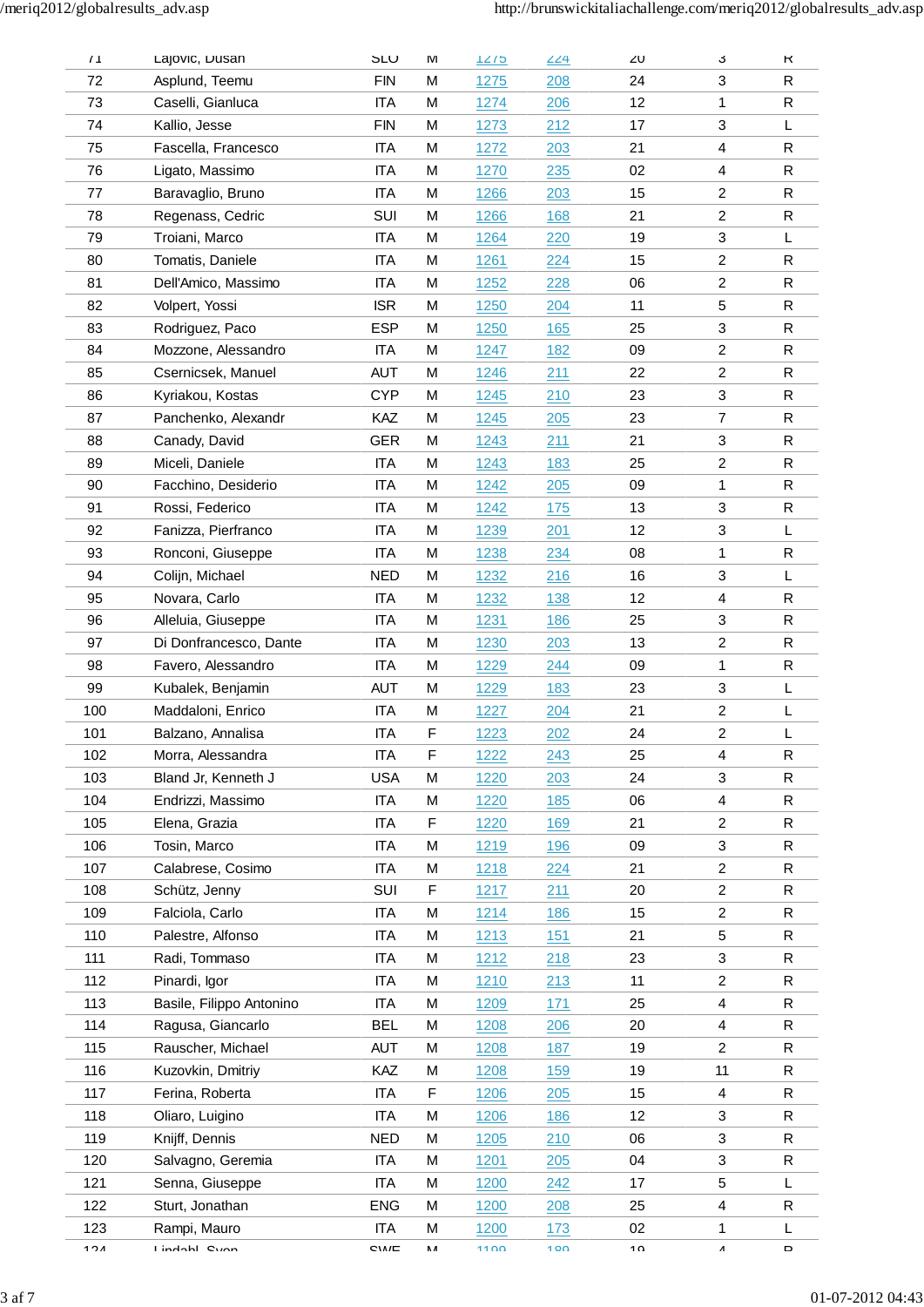| 124 | Lilludill, OVEII        | ついに        | IVI | <u>1122</u> | 102         | ៲៴ | 4                          | U            |
|-----|-------------------------|------------|-----|-------------|-------------|----|----------------------------|--------------|
| 125 | Anker, Sam              | FIN        | M   | 1197        | 148         | 20 | 2                          | R            |
| 126 | Nieminen, Kari          | <b>FIN</b> | M   | 1196        | 198         | 23 | 3                          | R            |
| 127 | Lanzafame, Salvatore    | <b>ITA</b> | M   | 1195        | 179         | 22 | 4                          | $\mathsf{R}$ |
| 128 | Belotti, Antonio        | <b>ITA</b> | M   | 1193        | 211         | 21 | $\overline{c}$             | R            |
| 129 | Delcarmine, Alessandro  | <b>ITA</b> | M   | <u>1193</u> | 192         | 15 | 3                          | $\mathsf{R}$ |
| 130 | Genchi, Silvio          | <b>ITA</b> | M   | 1192        | 223         | 15 | $\overline{2}$             | R            |
| 131 | Medveditskov, Alexander | <b>RUS</b> | M   | <u>1192</u> | 158         | 17 | 5                          | R            |
| 132 | Panayiotou, Charis      | <b>CYP</b> | M   | 1190        | 216         | 25 | 5                          | R            |
| 133 | Di Benedetto, Helga     | <b>ITA</b> | F   | 1190        | 208         | 21 | $\overline{2}$             | ${\sf R}$    |
| 134 | Battagli, Giovanni      | <b>ITA</b> | M   | <u>1190</u> | 203         | 15 | $\overline{2}$             | L            |
| 135 | Bettinardi, Daniele     | <b>ITA</b> | M   | 1189        | <u> 214</u> | 02 | $\overline{2}$             | L            |
| 136 | Huber, Philippe         | SUI        | M   | 1188        | 173         | 21 | $\overline{2}$             | R            |
| 137 | De Luca, Samuel         | <b>ITA</b> | M   | 1187        | 170         | 02 | 2                          | R            |
| 138 | Palermaa, Osku          | <b>FIN</b> | M   | 1187        | 159         | 17 | $\mathbf{1}$               | R            |
| 139 | Stefanelli, Fabio       | <b>ITA</b> | M   | 1186        | 198         | 23 | $\overline{c}$             | $\mathsf{R}$ |
| 140 | Gonella, Fabio          | <b>ITA</b> | M   | 1185        | 204         | 22 | 4                          | R            |
| 141 | Fasulo, Roberta         | <b>ITA</b> | F   | <u>1182</u> | 215         | 22 | 4                          | $\mathsf R$  |
| 142 | Panero, Roberto         | <b>ITA</b> | M   | 1182        | 190         | 04 | 3                          | R            |
| 143 | Miotti, Marco           | <b>ITA</b> | M   | 1180        | 239         | 15 | $\overline{2}$             | R            |
|     |                         |            |     |             |             |    |                            |              |
| 144 | Andreello, Paola        | <b>ITA</b> | F   | 1180        | 180         | 12 | 2                          | R            |
| 145 | Zavalloni, Giorgio      | <b>ITA</b> | M   | 1179        | 179         | 11 | 1                          | ${\sf R}$    |
| 146 | Allegro, Federico       | <b>ITA</b> | M   | <b>1178</b> | 244         | 24 | 1                          | $\mathsf R$  |
| 147 | Impera, Gianfranco      | <b>ITA</b> | M   | 1177        | 211         | 23 | 3                          | R            |
| 148 | Borsari, Elena          | <b>ITA</b> | F   | 1174        | 199         | 15 | 1                          | R            |
| 149 | Nota, Stefano           | <b>ITA</b> | M   | 1169        | 172         | 15 | 4                          | R            |
| 150 | Cecchini, Maurizio      | <b>ITA</b> | M   | 1168        | 196         | 02 | 1                          | R            |
| 151 | Borgognoni, Marco       | <b>ITA</b> | M   | 1168        | 176         | 25 | $\overline{c}$             | $\mathsf{R}$ |
| 152 | Morabito, Francesco     | <b>ITA</b> | M   | 1167        | 179         | 24 | 3                          | R            |
| 153 | Fedeli, Andrea          | <b>ITA</b> | M   | <u>1166</u> | 149         | 20 | $\overline{\mathbf{c}}$    | $\mathsf{R}$ |
| 154 | Boschi, Alessandro      | ITA        | M   | 1165        | 156         | 03 | $\overline{2}$             | $\mathsf{R}$ |
| 155 | Olini, Franco           | <b>ITA</b> | M   | 1163        | 178         | 05 | $\overline{c}$             | R            |
| 156 | Cocker, Lee             | <b>ENG</b> | M   | 1163        | 171         | 23 | 3                          | R            |
| 157 | Pilotti, Roberto        | <b>ITA</b> | M   | 1162        | 233         | 25 | 3                          | R            |
| 158 | Ur Rehman, Ijaz         | <b>PAK</b> | M   | 1162        | <u>215</u>  | 13 | $\overline{2}$             | $\mathsf{R}$ |
| 159 | Reviglio, Marco         | <b>ITA</b> | M   | 1160        | 157         | 15 | 1                          | L            |
| 160 | De Paris, Marco         | <b>ITA</b> | M   | 1159        | 245         | 05 | $\overline{2}$             | $\mathsf{R}$ |
| 161 | Abrate, Fabio           | <b>ITA</b> | M   | 1158        | 254         | 17 | $\overline{2}$             | R            |
| 162 | Polato, Marco           | <b>ITA</b> | M   | 1158        | 204         | 05 | $\overline{c}$             | R            |
| 163 | Prandi, Federico        | <b>ITA</b> | M   | 1158        | 183         | 02 | $\overline{c}$             | $\mathsf{R}$ |
| 164 | Farina, Eleonora        | <b>ITA</b> | F   | 1157        | 217         | 09 | $\overline{c}$             | $\mathsf R$  |
| 165 | Prato, Sandro           | ITA        | M   | <u>1157</u> | 172         | 05 | 3                          | $\mathsf{R}$ |
| 166 | Spadavecchia, Renato    | <b>ITA</b> | M   | 1155        | 208         | 12 | $\overline{c}$             | R            |
| 167 | Pionna, Carla           | <b>ITA</b> | F   | 1155        | 204         | 23 | $\overline{2}$             | $\mathsf{R}$ |
| 168 | O Reilly, Derek         | <b>IRL</b> | M   | 1154        | 235         | 24 | $\overline{\mathbf{c}}$    | R            |
| 169 | Buzzelli, Daniela       | <b>ITA</b> | F   | 1152        | 221         | 20 | $\overline{2}$             | ${\sf R}$    |
| 170 | Fabbietti, Sergio       | <b>ITA</b> | M   | 1152        | 149         | 20 | 3                          | $\mathsf{R}$ |
| 171 | Mancuso, Luciano        | <b>ITA</b> | M   | <b>1151</b> | 165         | 21 | 3                          | $\mathsf{R}$ |
| 172 | Gatti, Roberto          | <b>ITA</b> | M   | <u>1150</u> | 156         | 19 | 1                          | $\mathsf{R}$ |
| 173 | Press, Ryan             | <b>NIR</b> | M   | 1149        | 225         | 25 | $\overline{c}$             | R            |
| 174 | Polanisz, Emil          | <b>POL</b> | M   | 1148        | 157         | 25 | $\overline{c}$             | R            |
| 175 | Lauro, Michela          | <b>ITA</b> | F   | 1146        | 187         | 02 | $\overline{c}$             | $\mathsf{R}$ |
| 176 | Pacella, Daniele        | <b>ITA</b> | M   | 1136        | 170         | 03 | $\overline{2}$             | $\mathsf R$  |
| 177 | KAmns . IAll            | RFI        | М   | 1134        | 191         | 17 | $\boldsymbol{\mathcal{P}}$ | R            |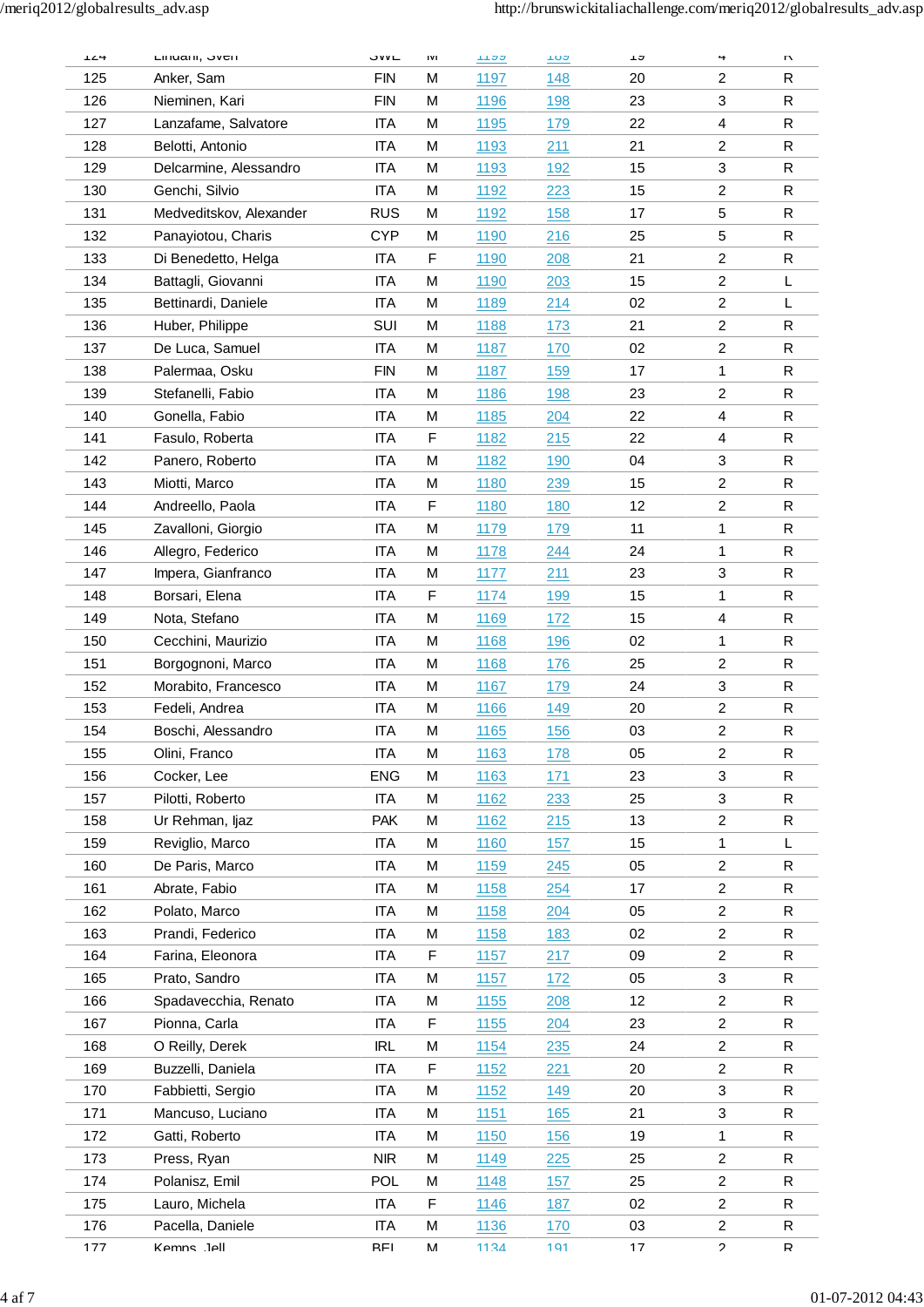| 1.1.1 | inviripo, ouri            | $- - -$    | $\mathbf{1} \mathbf{V} \mathbf{1}$ | $1.1 \times T$ | $\frac{1}{2}$ | $\mathbf{r}$ | <b>L</b>                | $\mathbf{r}$ $\mathbf{v}$ |
|-------|---------------------------|------------|------------------------------------|----------------|---------------|--------------|-------------------------|---------------------------|
| 178   | Moschini, Oscar           | <b>ITA</b> | M                                  | 1133           | 183           | 19           | 3                       | R                         |
| 179   | Ingala, Giovanni          | <b>ITA</b> | M                                  | 1131           | 211           | 02           | $\overline{2}$          | R                         |
| 180   | Martinelli, Massimo       | <b>ITA</b> | M                                  | <u>1131</u>    | 178           | 08           | $\overline{c}$          | $\mathsf R$               |
| 181   | Nagode, Božo              | <b>SLO</b> | M                                  | 1131           | 171           | 19           | $\overline{2}$          | R                         |
| 182   | Magri, Stefano            | <b>ITA</b> | M                                  | 1129           | 191           | 13           | $\overline{2}$          | $\mathsf R$               |
| 183   | Marchiori, Gianni         | <b>ITA</b> | M                                  | <u>1129</u>    | 160           | 22           | $\overline{\mathbf{c}}$ | $\mathsf R$               |
| 184   | Boccato, Corrado          | <b>ITA</b> | M                                  | 1127           | 192           | 09           | $\overline{2}$          | R                         |
| 185   | Fragola, Nicola           | <b>ITA</b> | M                                  | 1124           | 206           | 22           | $\overline{2}$          | R                         |
| 186   | Agostino, Francesco       | <b>ITA</b> | M                                  | 1123           | 212           | 15           | 3                       | R                         |
| 187   | Bikar, Mikulas            | <b>SVK</b> | M                                  | 1123           | 194           | 25           | 3                       | R                         |
| 188   | Quintieri, Antonino Luigi | <b>ITA</b> | M                                  | 1122           | 213           | 22           | 1                       | R                         |
| 189   | Pachera, Graziano         | <b>ITA</b> | M                                  | 1121           | 195           | 02           | 1                       | R                         |
| 190   | Regali, Fausta            | <b>ITA</b> | F                                  | 1121           | 171           | 02           | $\overline{c}$          | $\mathsf R$               |
| 191   | Balsano, Gianluca         | <b>ITA</b> | M                                  | 1121           | 166           | 11           | 3                       | $\mathsf{R}$              |
| 192   | Stavrou, Loizos           | <b>CYP</b> | M                                  | 1118           | 163           | 17           | 3                       | R                         |
| 193   | Giovannini, Gianmaria     | <b>SMR</b> | M                                  | 1116           | 169           | 25           | 3                       | R                         |
| 194   | Rossi, Melania            | <b>ITA</b> | F                                  | 1114           | 205           | 22           | 3                       | $\mathsf R$               |
| 195   | Evripidou, Loukas         | <b>CYP</b> | M                                  | 1114           | 198           | 20           | 3                       | $\mathsf{R}$              |
| 196   | Guastavigna, Giorgio      | <b>ITA</b> | M                                  | 1114           | 179           | 15           | 1                       | R                         |
| 197   | Ceccarel, Renzo           | <b>ITA</b> | M                                  | 1107           | 169           | 12           | 1                       | $\mathsf R$               |
| 198   | Bonezzi, Boris            | <b>ITA</b> | M                                  | 1105           | 157           | 02           | 1                       | R                         |
| 199   |                           | <b>ITA</b> | M                                  |                |               | 14           | $\overline{c}$          | R                         |
|       | Presti, Mirko             |            |                                    | 1103           | 208           |              | 5                       |                           |
| 200   | Sias, Tiziano             | <b>ITA</b> | M                                  | 1103           | 166           | 09           |                         | R                         |
| 201   | Bertossi, Nicola          | <b>ITA</b> | M                                  | 1101           | 152           | 23           | 4                       | R                         |
| 202   | Haest, Michael            | <b>BEL</b> | M                                  | 1100           | 258           | 08           | 1                       | $\mathsf R$               |
| 203   | Iskhakov, Makhmut         | KAZ        | M                                  | 1100           | 199           | 14           | 1                       | $\mathsf{R}$              |
| 204   | Medveditskov, Yuri        | <b>RUS</b> | M                                  | <u>1100</u>    | 165           | 20           | 3                       | $\mathsf R$               |
| 205   | Ecoffey, Xavier           | SUI        | М                                  | 1098           | 179           | 24           | 2                       | R                         |
| 206   | Boccato, Valentina        | <b>ITA</b> | F                                  | 1098           | 171           | 15           | 3                       | L                         |
| 207   | Schuetz, Johannes         | SUI        | M                                  | 1097           | 148           | 20           | 3                       | $\mathsf R$               |
| 208   | Chiulli, Luca             | <b>ITA</b> | M                                  | 1095           | 170           | 03           | 3                       | R                         |
| 209   | Bencardino, Alberto       | <b>ITA</b> | M                                  | 1090           | 189           | 08           | 4                       | R                         |
| 210   | Tiso, Maurizio            | <b>ITA</b> | M                                  | 1088           | 187           | 05           | 3                       | R                         |
| 211   | Chattha, M.hussain        | <b>PAK</b> | M                                  | 1087           | 163           | 13           | $\overline{2}$          | R                         |
| 212   | Corelli, Elisabetta       | <b>ITA</b> | F                                  | 1084           | 201           | 14           | 2                       | R                         |
| 213   | Farina, Maurizio          | <b>ITA</b> | M                                  | 1082           | 184           | 09           | $\overline{2}$          | R                         |
| 214   | Coppini, Ezio             | ITA        | M                                  | <u>1080</u>    | 223           | 21           | $\overline{c}$          | R                         |
| 215   | Canevari, Andrea          | <b>ITA</b> | M                                  | 1080           | 166           | 21           | $\overline{2}$          | R                         |
| 216   | Merli, Giovanni           | <b>ITA</b> | M                                  | 1079           | 178           | 14           | $\overline{c}$          | R                         |
| 217   | Antonello, Roberto        | <b>ITA</b> | M                                  | 1077           | 202           | 12           | 1                       | L                         |
| 218   | Fraschini, Renato         | <b>ITA</b> | M                                  | 1076           | 198           | 02           | $\mathbf{1}$            | R                         |
| 219   | Garilli, Antonio          | <b>ITA</b> | M                                  | 1076           | 160           | 02           | $\overline{c}$          | R                         |
| 220   | Ogliari, Daniele          | <b>ITA</b> | M                                  | 1075           | 174           | 09           | 1                       | R                         |
| 221   | Stepanek, Martin          | CZE        | M                                  | 1073           | <u>193</u>    | 22           | 3                       | R                         |
| 222   | Rizzo, Marzia             | <b>ITA</b> | F                                  | 1072           | 200           | 09           | 1                       | R                         |
| 223   | Maggi, Angelo             | <b>ITA</b> | M                                  | 1068           | 181           | 15           | $\overline{2}$          | R                         |
| 224   | Sferruzzi, Roberto        | <b>ITA</b> | М                                  | 1067           | 222           | 15           | 1                       | R                         |
| 225   | Romellini, Daniela        | <b>ITA</b> | F                                  | 1067           | 209           | 18           | 1                       | $\mathsf R$               |
| 226   | Santamaria, Lara          | <b>ITA</b> | F                                  | 1067           | <u>198</u>    | 18           | $\overline{2}$          | R                         |
| 227   | Malchiodi, Mauro          | <b>ITA</b> | M                                  | 1065           | 191           | 14           | $\overline{c}$          | $\mathsf{R}$              |
| 228   | Mattera, Roberto          | <b>ITA</b> | M                                  | 1064           | 181           | 12           | $\overline{c}$          | R                         |
| 229   | Ciccone, Generoso         | ITA        | м                                  | 1062           | 210           | 25           | 5                       | R                         |
| 230   | Tomaselli. Mauro          | <b>ITA</b> | M                                  | 1062           | 202           | 15           | $\overline{c}$          | $\mathsf R$               |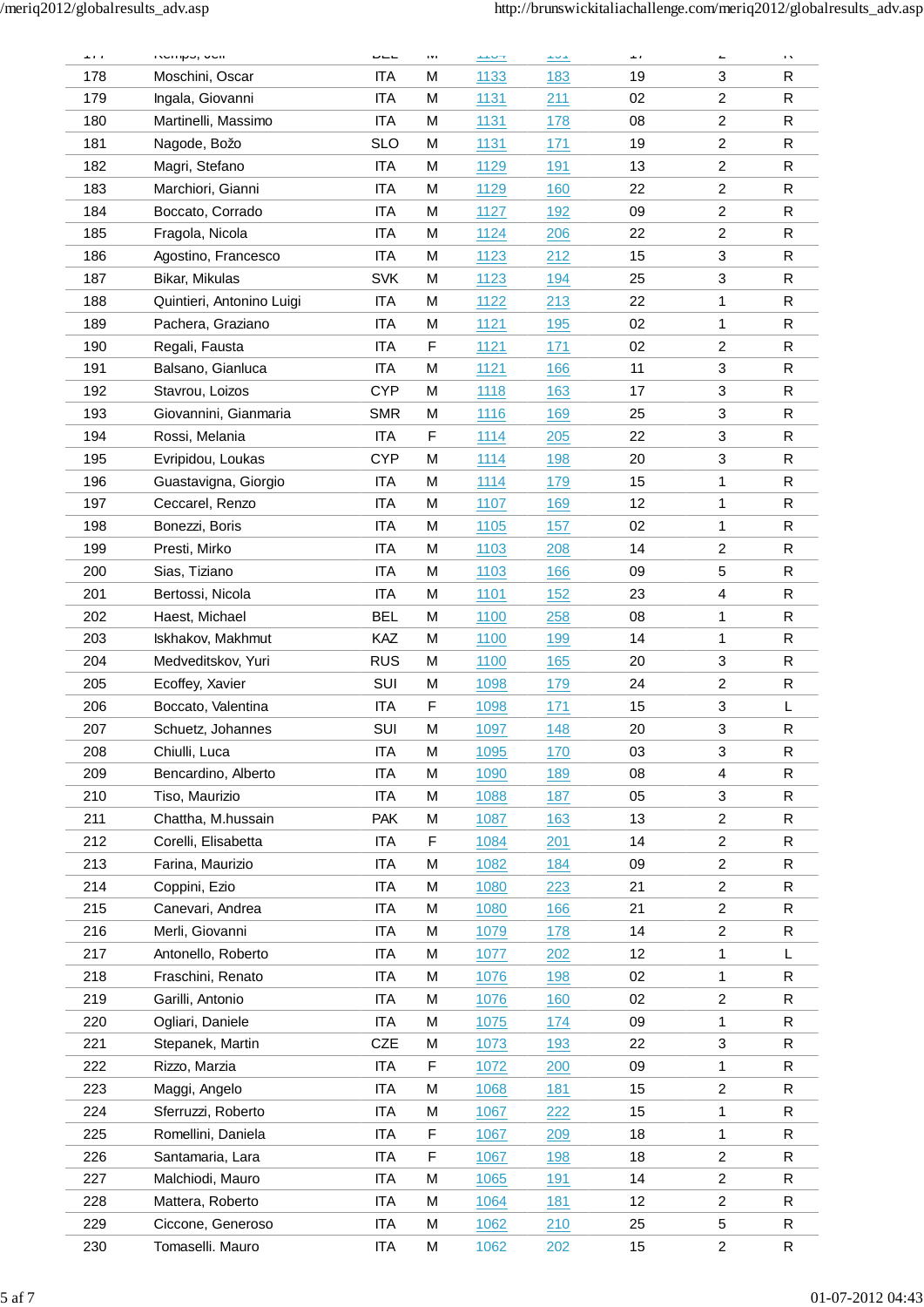| --- | بالمستحدث وبالحاجات بالحادية    | .          | $\ldots$ | $ -$         | $= -$      | $\ddot{\phantom{0}}$ |                         | $\sim$ $\sim$ |
|-----|---------------------------------|------------|----------|--------------|------------|----------------------|-------------------------|---------------|
| 231 | Badiali, Gianluca               | <b>ITA</b> | M        | 1059         | 182        | 24                   | 1                       | R             |
| 232 | Aicardi, Giorgio                | <b>ITA</b> | M        | 1057         | 186        | 09                   | 2                       | R             |
| 233 | Giusti, Fabio                   | <b>ITA</b> | M        | 1056         | 222        | 11                   | $\overline{c}$          | R             |
| 234 | Girani, Sandro                  | <b>ITA</b> | M        | 1056         | 172        | 09                   | 1                       | $\mathsf{R}$  |
| 235 | Astegiano, Livio                | <b>ITA</b> | M        | 1056         | 171        | 15                   | 3                       | R             |
| 236 | Cillo, Alessandro               | <b>ITA</b> | M        | 1055         | 201        | 12                   | 1                       | $\mathsf R$   |
| 237 | Frascati, Giuseppe              | <b>ITA</b> | M        | 1053         | 170        | 21                   | 1                       | R             |
| 238 | Valentini, Stefania             | <b>ITA</b> | F        | 1053         | 157        | 22                   | 3                       | R             |
| 239 | Grieco, Eugenio                 | <b>ITA</b> | M        | 1052         | 160        | 12                   | 2                       | R             |
| 240 | Vignola, Marcello               | <b>ITA</b> | M        | 1050         | 155        | 12                   | 1                       | $\mathsf{R}$  |
| 241 | Schillaci, Calogero             | <b>ITA</b> | M        | 1049         | 166        | 15                   | 1                       | $\mathsf{R}$  |
| 242 | Mancuso, Salvatore              | <b>ITA</b> | M        | 1045         | 146        | 03                   | 3                       | R             |
| 243 | Ciro, Fabrizio                  | <b>ITA</b> | M        | 1044         | 158        | 14                   | 1                       | $\mathsf{R}$  |
| 244 | Armefths, Mattheos              | <b>CYP</b> | M        | 1043         | 191        | 17                   | 3                       | R             |
| 245 | Rambaudi, Sebastiano            | <b>ITA</b> | M        | 1042         | 167        | 15                   | 3                       | R             |
| 246 | Agrati, Manuel                  | <b>ITA</b> | M        | 1038         | 133        | 05                   | 1                       | R             |
| 247 | Bissini, Danilo                 | <b>ITA</b> | M        | 1037         | 198        | 09                   | 1                       | R             |
| 248 | Togni, Riziero                  | ITA        | M        | 1035         | 202        | 03                   | $\overline{\mathbf{c}}$ | $\mathsf{R}$  |
| 249 | Zuccheddu, Maurizio             | <b>ITA</b> | M        | 1035         | 185        | 12                   | $\overline{4}$          | R             |
| 250 | Vitale, Mauro                   | <b>ITA</b> | M        | 1030         | 178        | 09                   | 1                       | L             |
| 251 | Angus, David                    | SCO        | М        | 1024         | 172        | 22                   | 2                       | R             |
| 252 | Casarotto, Marco                | <b>ITA</b> | M        | 1021         | 145        | 02                   | $\overline{2}$          | R             |
| 253 |                                 | <b>ITA</b> | M        |              | 182        | 08                   | $\overline{\mathbf{c}}$ | $\mathsf{R}$  |
| 254 | Votta, Ivan<br>Sanfelici, Dante | <b>ITA</b> | M        | 1020<br>1019 | 190        | 02                   | 1                       | $\mathsf{R}$  |
|     |                                 |            |          |              |            |                      |                         |               |
| 255 | Rossetti, Massimiliano          | <b>ITA</b> | M        | <u>1019</u>  | 160        | 15                   | 1                       | $\mathsf{R}$  |
| 256 | Gambetta, Giorgio               | ITA        | M        | 1012         | 184        | 15                   | 1                       | R             |
| 257 | Bottaro, Paolo                  | <b>ITA</b> | M        | 1011         | 170        | 23                   | 1                       | R             |
| 258 | Mori, Giulio                    | <b>ITA</b> | M        | 1011         | 160        | 11                   | 3                       | R             |
| 259 | Giuliano, Antonio               | <b>ITA</b> | M        | 1009         | 192        | 06                   | 2                       | $\mathsf{R}$  |
| 260 | Siriban, Manuel Ibalio          | <b>ITA</b> | M        | 1004         | 143        | 09                   | 1                       | $\mathsf R$   |
| 261 | Sascau, Laura                   | <b>ITA</b> | F        | 1002         | 139        | 15                   | $\overline{c}$          | $\mathsf{R}$  |
| 262 | Steffenino, Giuseppe            | <b>ITA</b> | M        | 998          | 179        | 09                   | 3                       | R             |
| 263 | Frontini, Emanuele              | <b>ITA</b> | M        | 996          | 164        | 12                   | 1                       | R             |
| 264 | Gasti, Giorgio                  | <b>ITA</b> | M        | 996          | 157        | 03                   | 4                       | R             |
| 265 | Atta, Muhammad                  | <b>PAK</b> | M        | 994          | 173        | 14                   | $\overline{c}$          | $\mathsf{R}$  |
| 266 | Viglino, Alessandro             | <b>ITA</b> | M        | 989          | 136        | 15                   | $\overline{2}$          | $\mathsf{R}$  |
| 267 | Panayiotou, Giorgos             | <b>CYP</b> | M        | 989          | 127        | 17                   | 3                       | $\mathsf{R}$  |
| 268 | Pisana, Fabio                   | ITA        | M        | 987          | 176        | 18                   | 1                       | R             |
| 269 | Ferrazzi, Attilio               | <b>ITA</b> | M        | 985          | <u>168</u> | 15                   | 1                       | $\mathsf{R}$  |
| 270 | latteri, Achille                | ITA        | M        | 985          | 150        | 19                   | 2                       | L             |
| 271 | Gonzalez Morocho, Raul          | <b>ESP</b> | M        | 984          | 141        | 25                   | 3                       | R             |
| 272 | Nastasi, Giuseppe               | <b>ITA</b> | M        | 976          | 169        | 09                   | 1                       | $\mathsf{R}$  |
| 273 | Giuffrida, Alfio                | <b>ITA</b> | M        | 974          | 135        | 05                   | 1                       | R             |
| 274 | Piunti, Riccardo                | <b>ITA</b> | M        | 971          | 175        | 04                   | 1                       | $\mathsf{R}$  |
| 275 | Tome', Diego                    | <b>ITA</b> | M        | 971          | 148        | 09                   | 1                       | R             |
| 276 | Spoto, Walter Dino              | <b>ITA</b> | M        | 971          | 130        | 12                   | 3                       | R             |
| 277 | Bartalotta, Luigia              | ITA        | F        | 953          | 149        | 12                   | 1                       | R             |
| 278 | Cavallero, Davide               | <b>ITA</b> | M        | 949          | 168        | 12                   | 1                       | R             |
| 279 | Panaro, Bruno                   | ITA        | M        | 936          | <u>153</u> | 22                   | 1                       | $\mathsf{R}$  |
| 280 | Ferri, Manuel                   | <b>ITA</b> | М        | 932          | 134        | 02                   | 1                       | $\mathsf{R}$  |
| 281 | Pisana, Gianni                  | <b>ITA</b> | M        | 928          | 164        | 18                   | 1                       | $\mathsf R$   |
| 282 | Chiale, Michelangelo            | <b>ITA</b> | M        | 922          | 157        | 15                   | 1                       | L             |
| 283 | Braghini, Simone                | <b>ITA</b> | М        | 854          | 107        | 15                   | 1                       | ${\sf R}$     |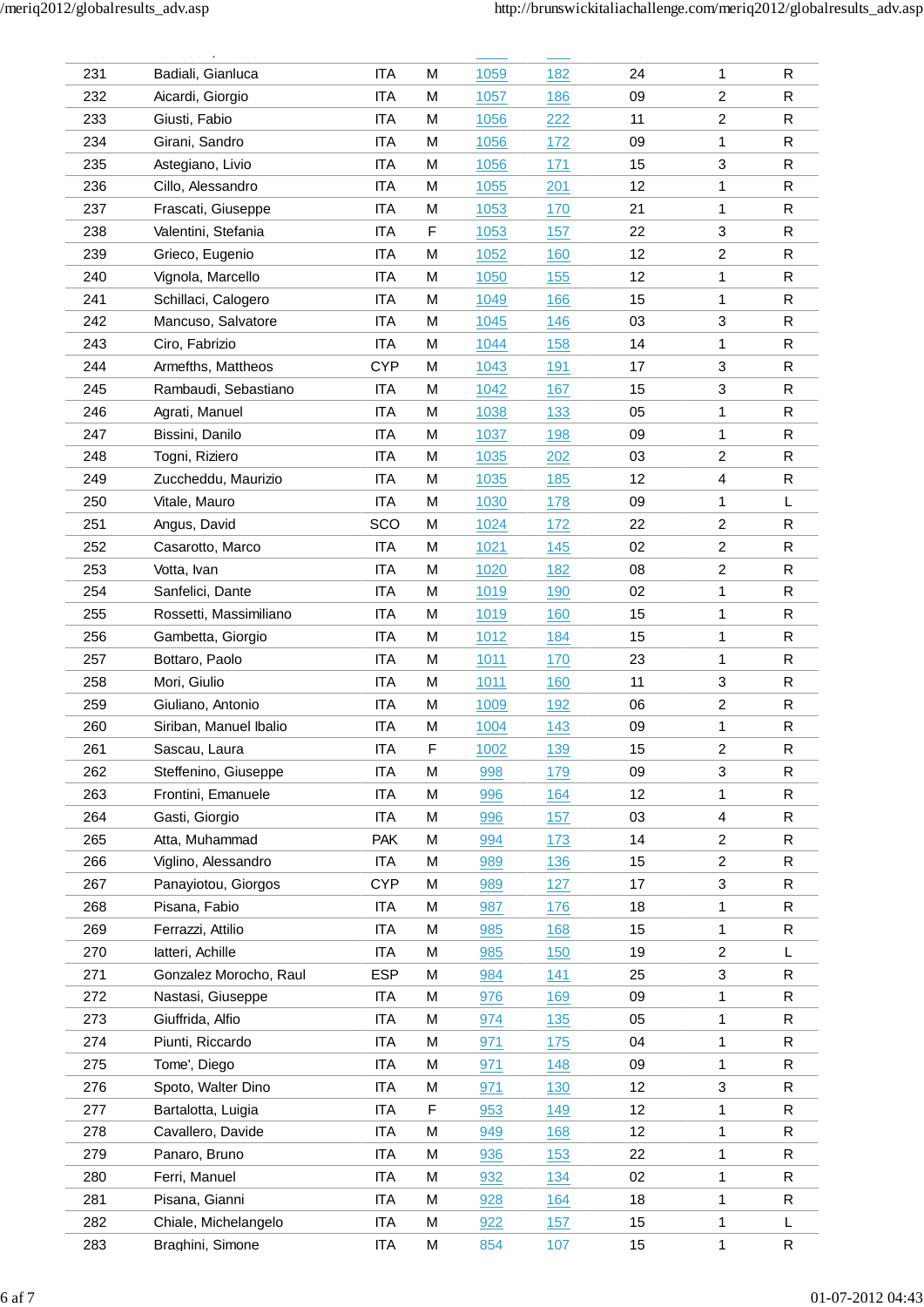|                    | $\overline{\phantom{a}}$ |            |  |  |  |
|--------------------|--------------------------|------------|--|--|--|
| റാം.<br>∽⊃<br>____ | .                        | <b>IVI</b> |  |  |  |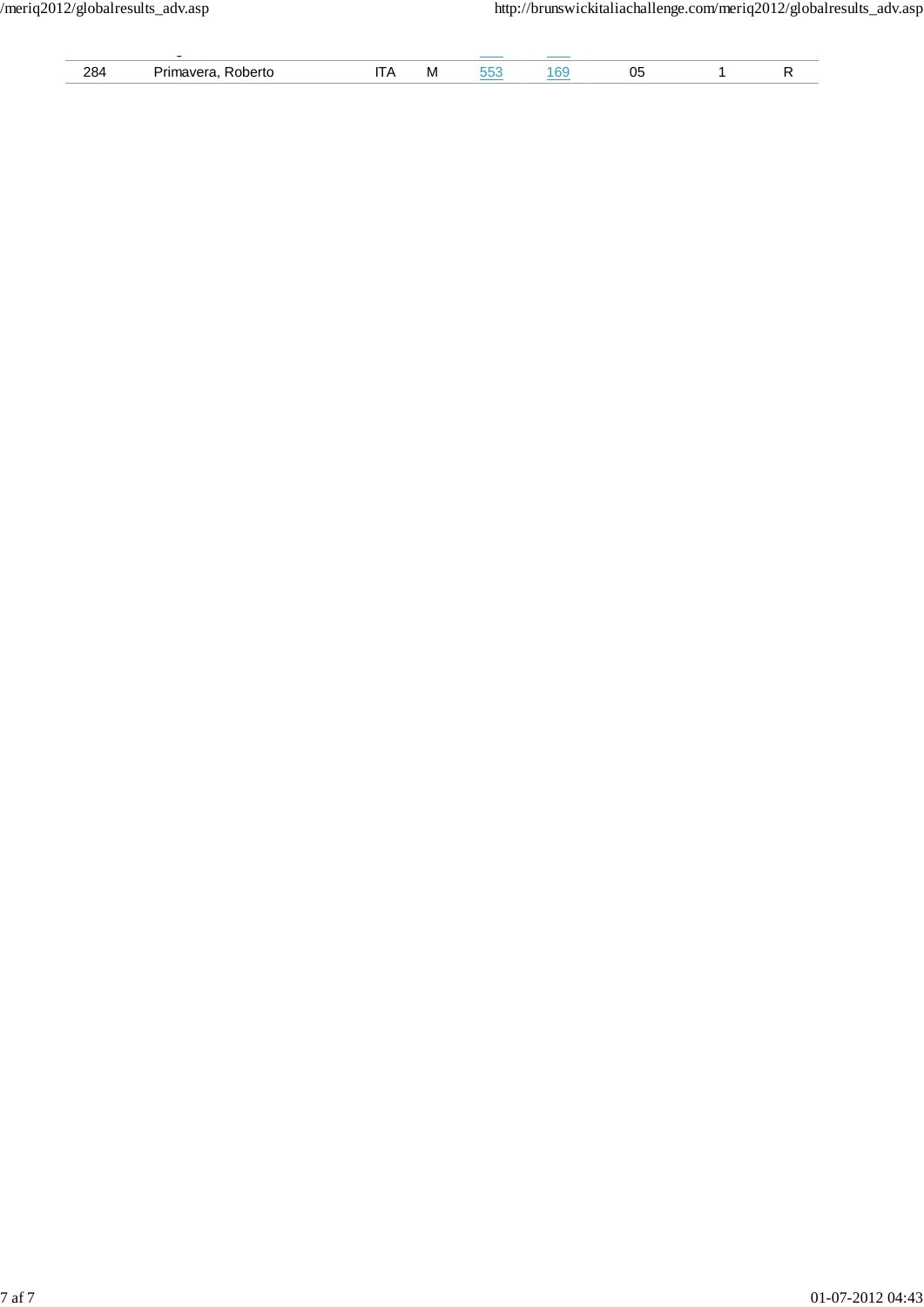# Results for Final Step 1

**Export to Excel with separator:** 



| Best score this squad:    | 279 | Berges, Mathieu (SUI)       |
|---------------------------|-----|-----------------------------|
| Average score this squad: |     | <b>201.98</b> (without hcp) |

| <b>NAME</b>            | <b>NAT</b> | <b>GEN</b> | 1   | $\boldsymbol{2}$ | 3   | 4   | <b>HCP</b> | <b>SCORE</b> | <b>HAND</b>  |
|------------------------|------------|------------|-----|------------------|-----|-----|------------|--------------|--------------|
| 1. Berges, Mathieu     | SUI        | M          | 279 | 198              | 245 | 235 | 0          | 957          | R            |
| 2. Loschetter, Chris   | <b>USA</b> | M          | 258 | 245              | 233 | 204 | 0          | 940          | ${\sf R}$    |
| 3. Olsson, Mattias     | <b>SWE</b> | M          | 200 | 209              | 268 | 246 | $\pmb{0}$  | 923          | L            |
| 4. Loos, Michael       | <b>AUT</b> | M          | 257 | 179              | 256 | 226 | 0          | 918          | R            |
| 5. Moor, Paul          | <b>ENG</b> | M          | 235 | 257              | 201 | 212 | $\pmb{0}$  | 905          | Г            |
| 6. Maddaloni, Domenico | <b>ITA</b> | M          | 207 | 223              | 211 | 258 | 0          | 899          | R            |
| 7. Suslov, Andrey      | <b>RUS</b> | M          | 194 | 192              | 237 | 269 | 0          | 892          | ${\sf R}$    |
| 8. Wetterberg, Mattias | <b>SWE</b> | M          | 226 | 232              | 211 | 222 | $\pmb{0}$  | 891          | R            |
| 9. Salonen, Petteri    | <b>FIN</b> | M          | 232 | 212              | 179 | 258 | 0          | 881          | $\mathsf R$  |
| 10. Ponti, Francesco   | <b>ITA</b> | M          | 226 | 232              | 234 | 187 | $\pmb{0}$  | 879          | R            |
| 11. Stott Jnr, Paul    | <b>IRL</b> | M          | 226 | 236              | 162 | 253 | 0          | 877          | $\mathsf R$  |
| 12. Marrone, Erik      | <b>ITA</b> | M          | 204 | 222              | 212 | 234 | 0          | 872          | L            |
| 13. Ljung, Peter       | <b>SWE</b> | M          | 197 | 257              | 163 | 244 | 0          | 861          | L            |
| 14. Zucchinelli, Enzo  | <b>ITA</b> | M          | 191 | 258              | 213 | 194 | 0          | 856          | R            |
| 15. Talpa, Marek       | CZE        | M          | 269 | 199              | 148 | 227 | 0          | 843          | ${\sf R}$    |
| 16. Stathatos, Yiannis | <b>GRE</b> | M          | 219 | 205              | 232 | 181 | 0          | 837          | R            |
| 17. Flack, Nina        | <b>SWE</b> | F          | 178 | 221              | 213 | 192 | 32         | 836          | ${\sf R}$    |
| 18. Ancarani, Sandro   | SUI        | M          | 190 | 204              | 214 | 208 | 0          | 816          | ${\sf R}$    |
| 19. Thurlby, Rob       | <b>ENG</b> | M          | 182 | 204              | 243 | 182 | $\pmb{0}$  | 811          | R            |
| 20. Jähi, Joonas       | <b>FIN</b> | M          | 184 | 227              | 187 | 210 | $\pmb{0}$  | 808          | ${\sf R}$    |
| 21. Celli, Maurizio    | <b>ITA</b> | M          | 230 | 191              | 165 | 220 | 0          | 806          | R            |
| 22. Larsen, Thomas     | <b>DEN</b> | M          | 242 | 210              | 163 | 184 | 0          | 799          | $\mathsf{R}$ |
| 23. Vercellino, Mario  | <b>ITA</b> | М          | 169 | 226              | 195 | 208 | 0          | 798          | R            |
| 24. Biolghini, Diego   | <b>ITA</b> | M          | 179 | 191              | 160 | 267 | 0          | 797          | ${\sf R}$    |
| 25. Raatikainen, Teemu | <b>FIN</b> | M          | 168 | 192              | 224 | 212 | $\pmb{0}$  | 796          | R            |
| 26. Parapini, Marco    | <b>ITA</b> | M          | 205 | 173              | 223 | 194 | 0          | 795          | R            |
| 27. Origlia, Eros      | <b>ITA</b> | M          | 210 | 256              | 148 | 181 | 0          | 795          | ${\sf R}$    |
| 28. Andersson, Andreas | <b>SWE</b> | M          | 223 | 150              | 202 | 219 | 0          | 794          | R            |
| 29. Cimino, Fabio      | <b>ITA</b> | M          | 201 | 223              | 152 | 209 | 0          | 785          | ${\sf R}$    |
| 30. D'Achille, Nico    | <b>ITA</b> | M          | 172 | 228              | 194 | 191 | $\pmb{0}$  | 785          | ${\sf R}$    |
| 31. Grimsen, Peder     | <b>SWE</b> | М          | 187 | 161              | 234 | 202 | 0          | 784          | R            |
| 32. Arup, Mathias      | <b>SWE</b> | M          | 209 | 174              | 173 | 225 | $\pmb{0}$  | 781          | R            |
| 33. Bódis, Giorgio     | <b>HUN</b> | M          | 177 | 202              | 218 | 181 | 0          | 778          | R            |
| 34. Boccato, Marco     | <b>ITA</b> | M          | 171 | 188              | 224 | 194 | 0          | 777          | R            |
| 35. Sadeharju, Arttu   | <b>FIN</b> | M          | 197 | 178              | 171 | 227 | $\pmb{0}$  | 773          | R            |
| 36. Grabrijan, Anže    | <b>SLO</b> | М          | 160 | 226              | 167 | 215 | 0          | 768          | L            |
| 37. Volpert, Nati      | <b>ISR</b> | M          | 202 | 193              | 170 | 202 | $\pmb{0}$  | 767          | R            |
| 38. Santu, Alessandro  | <b>ITA</b> | М          | 180 | 238              | 172 | 171 | $\pmb{0}$  | 761          | R            |
| 39. Foley, Barry       | <b>IRL</b> | M          | 197 | 177              | 205 | 167 | $\pmb{0}$  | 746          | R            |
| 40. Palazzotto, Andrea | <b>ITA</b> | М          | 202 | 145              | 206 | 186 | 0          | 739          | R            |
| 41. Galeone, Nicola    | <b>ITA</b> | M          | 202 | 163              | 193 | 178 | 0          | 736          | R            |
| 42. Osella, Luca       | <b>ITA</b> | M          | 182 | 162              | 200 | 189 | 0          | 733          | ${\sf R}$    |
| 43. Bortolon, Renato   | <b>ITA</b> | М          | 166 | 190              | 194 | 183 | $\pmb{0}$  | 733          | ${\sf R}$    |
| 44. Marsero, Luciano   | <b>ITA</b> | М          | 134 | 214              | 182 | 195 | $\pmb{0}$  | 725          | R            |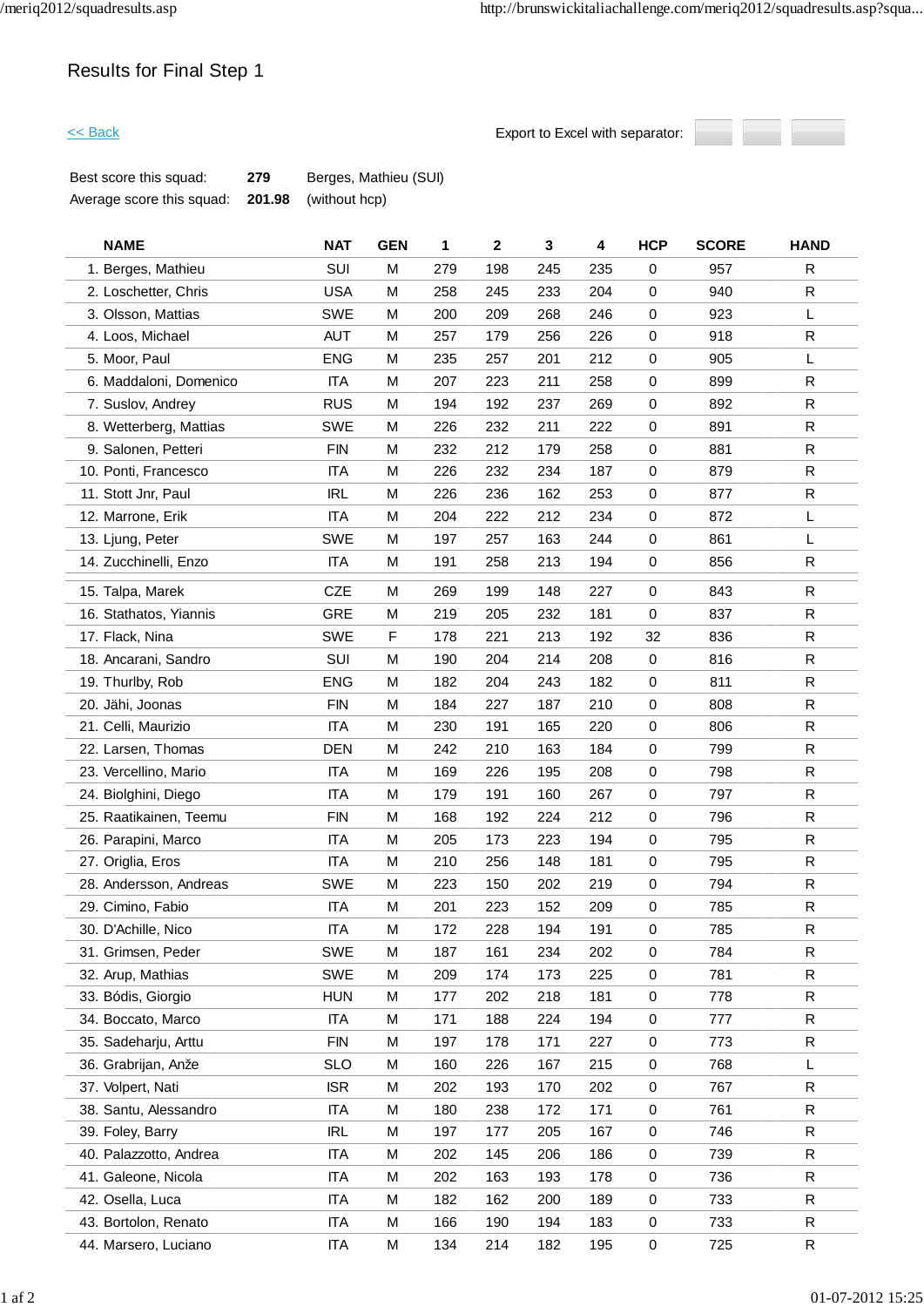| 45. Spagnoli, Davide   | ITA        | M | 182 | 196 | 181 | 159 | 718 |   |
|------------------------|------------|---|-----|-----|-----|-----|-----|---|
| 46. Zampieri, Avellino | <b>ITA</b> | м | 203 | 161 | 159 | 178 | 701 | R |
| 47. Bellini, Sergio    | <b>ITA</b> | м | 149 | 181 | 181 | 161 | 672 |   |
| 48. Mattsson, John     | <b>SWE</b> | M | 175 | 168 | 149 |     | 669 |   |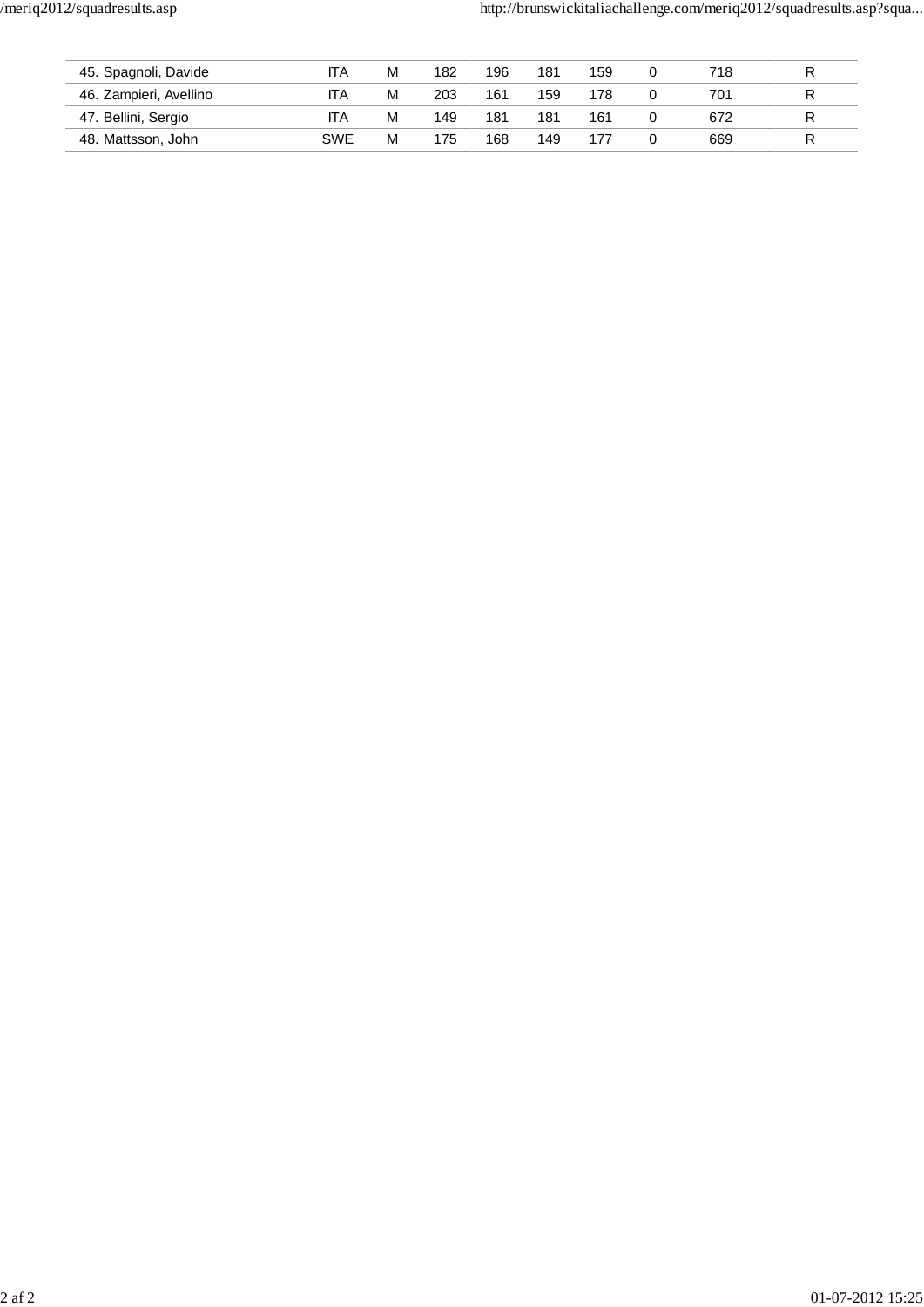# Results for Final Step 2

**Export to Excel with separator:** 



| Best score this squad:    | 279 | Ciminelli, Ryan (USA)       |
|---------------------------|-----|-----------------------------|
| Average score this squad: |     | <b>208.57</b> (without hcp) |

| <b>NAME</b>             | <b>NAT</b> | <b>GEN</b> | 1   | $\mathbf{2}$ | 3   | 4   | <b>HCP</b>  | <b>SCORE</b> | <b>HAND</b>  |
|-------------------------|------------|------------|-----|--------------|-----|-----|-------------|--------------|--------------|
| 1. Loschetter, Chris    | <b>USA</b> | M          | 258 | 258          | 227 | 256 | $\mathbf 0$ | 999          | R            |
| 2. Ciminelli, Ryan      | <b>USA</b> | M          | 200 | 279          | 255 | 206 | $\mathbf 0$ | 940          | L            |
| 3. Rash, Sean           | <b>USA</b> | M          | 269 | 224          | 190 | 254 | $\mathbf 0$ | 937          | $\mathsf{R}$ |
| 4. Barrett, Dominic     | <b>ENG</b> | M          | 268 | 209          | 228 | 226 | $\mathbf 0$ | 931          | R            |
| 5. Russell, Ronnie      | <b>USA</b> | M          | 222 | 205          | 278 | 215 | $\mathbf 0$ | 920          | $\mathsf{R}$ |
| 6. Ljung, Peter         | <b>SWE</b> | M          | 264 | 203          | 201 | 217 | $\pmb{0}$   | 885          | L            |
| 7. Moor, Paul           | <b>ENG</b> | M          | 193 | 258          | 186 | 247 | $\mathbf 0$ | 884          | L            |
| 8. Vezis, Daniel        | <b>ENG</b> | M          | 211 | 233          | 199 | 232 | $\pmb{0}$   | 875          | L            |
| 9. Marrone, Erik        | <b>ITA</b> | M          | 247 | 234          | 183 | 186 | $\mathbf 0$ | 850          | L            |
| 10. Salonen, Petteri    | <b>FIN</b> | M          | 259 | 205          | 190 | 194 | $\mathbf 0$ | 848          | $\mathsf{R}$ |
| 11. Zucchinelli, Enzo   | <b>ITA</b> | M          | 183 | 205          | 233 | 212 | $\mathbf 0$ | 833          | R            |
| 12. Loos, Michael       | <b>AUT</b> | M          | 190 | 201          | 226 | 211 | $\mathbf 0$ | 828          | R            |
| 13. Stott Jnr, Paul     | <b>IRL</b> | M          | 216 | 216          | 222 | 169 | $\mathbf 0$ | 823          | $\mathsf{R}$ |
| 14. Pirozzi, Massimo    | <b>ITA</b> | M          | 205 | 203          | 195 | 214 | $\mathbf 0$ | 817          | $\mathsf{R}$ |
| 15. Valenta, Brian      | <b>USA</b> | M          | 223 | 207          | 193 | 191 | $\mathbf 0$ | 814          | $\mathsf{R}$ |
| 16. Williams, Stuart    | <b>ENG</b> | M          | 211 | 160          | 222 | 213 | $\mathbf 0$ | 806          | R            |
| 17. Olsson, Mattias     | <b>SWE</b> | м          | 214 | 203          | 194 | 190 | $\mathbf 0$ | 801          | L            |
| 18. Berges, Mathieu     | <b>SUI</b> | M          | 224 | 226          | 171 | 174 | $\mathbf 0$ | 795          | R            |
| 19. Suslov, Andrey      | <b>RUS</b> | м          | 235 | 200          | 185 | 169 | $\mathbf 0$ | 789          | R.           |
| 20. Wetterberg, Mattias | <b>SWE</b> | м          | 209 | 180          | 177 | 222 | $\mathbf 0$ | 788          | ${\sf R}$    |
| 21. Larsen, Martin      | <b>SWE</b> | М          | 186 | 181          | 177 | 197 | $\mathbf 0$ | 741          | R            |
| 22. Ponti, Francesco    | <b>ITA</b> | M          | 171 | 179          | 188 | 202 | $\mathbf 0$ | 740          | $\mathsf{R}$ |
| 23. Andersson, Kim      | <b>SWE</b> | M          | 194 | 225          | 139 | 156 | $\pmb{0}$   | 714          | ${\sf R}$    |
| 24. Maddaloni, Domenico | <b>ITA</b> | м          | 195 | 169          | 134 | 167 | $\mathbf 0$ | 665          | ${\sf R}$    |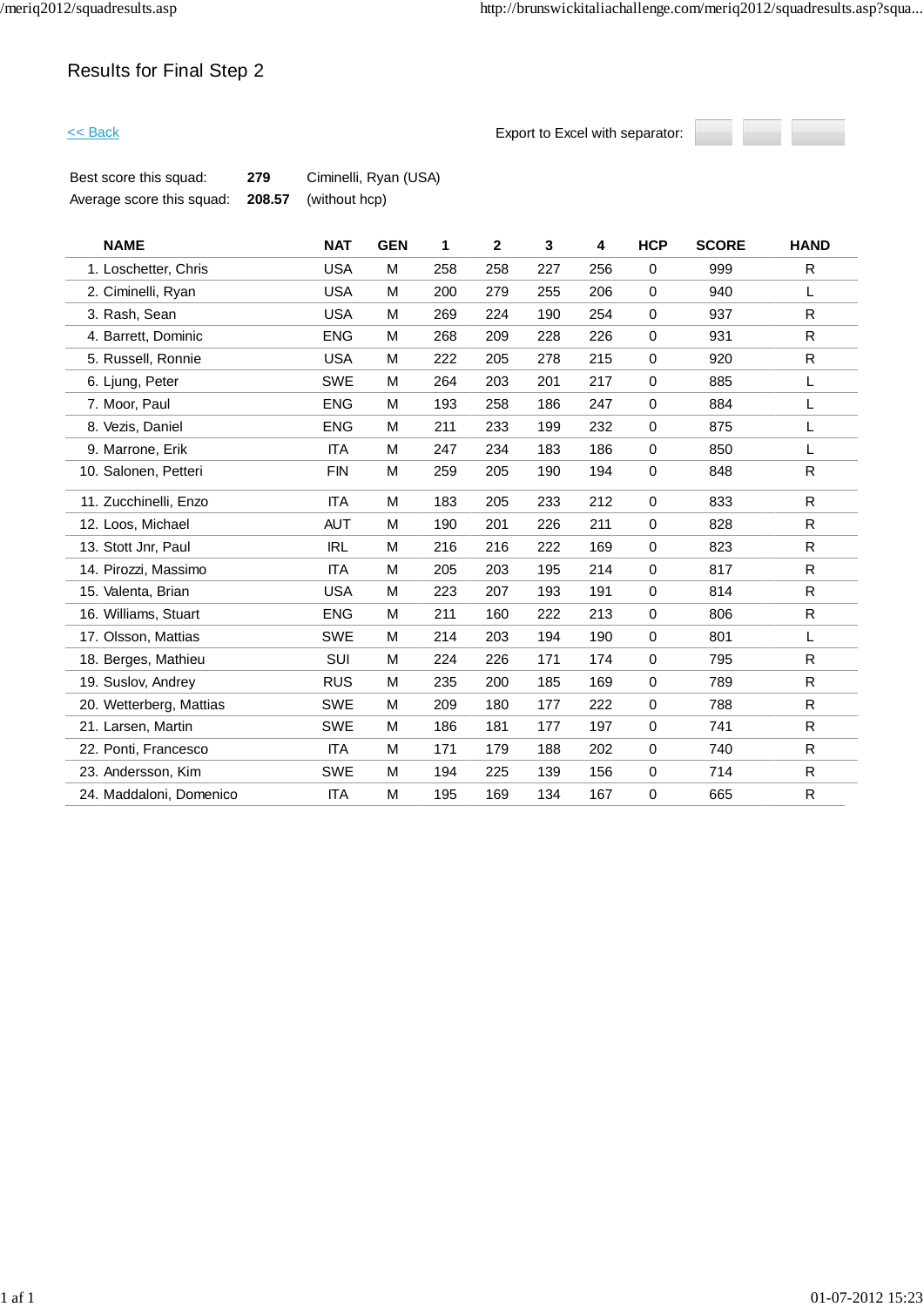## Results for Final Step 3

<< Back Export to Excel with separator:



Best score this squad: **285** Rash, Sean (USA)

|                      |     |     |     |     |     |     |     |     |     | <b>MATCH</b> |            |              |             |      |
|----------------------|-----|-----|-----|-----|-----|-----|-----|-----|-----|--------------|------------|--------------|-------------|------|
| <b>NAME</b>          |     | 2   | 3   | 4   | 5   | 6   |     | 8   | 9   | <b>BONUS</b> | <b>HCP</b> | <b>SCORE</b> | <b>PREV</b> | тот  |
| 1. Loschetter, Chris | 241 | 251 | 199 | 243 | 228 | 208 | 184 | 248 | 204 | 150          | 0          | 2156         | 999         | 3155 |
| 2. Rash, Sean        | 176 | 208 | 285 | 233 | 234 | 244 | 246 | 223 | 194 | 120          | 0          | 2163         | 937         | 3100 |
| 3. Barrett, Dominic  | 247 | 171 | 232 | 222 | 243 | 242 | 198 | 196 | 204 | 140          | 0          | 2095         | 931         | 3026 |
| 4. Ciminelli, Ryan   | 218 | 253 | 235 | 169 | 191 | 226 | 238 | 222 | 268 | 60           | 0          | 2080         | 940         | 3020 |
| 5. Russell, Ronnie   | 222 | 266 | 256 | 198 | 183 | 201 | 223 | 223 | 203 | 100          | 0          | 2075         | 920         | 2995 |
| 6. Vezis, Daniel     | 249 | 215 | 198 | 184 | 211 | 202 | 223 | 269 | 214 | 100          | 0          | 2065         | 875         | 2940 |
| 7. Moor, Paul        | 225 | 191 | 202 | 204 | 234 | 209 | 182 | 180 | 268 | 80           | 0          | 1975         | 884         | 2859 |
| 8. Marrone, Erik     | 202 | 154 | 185 | 214 | 240 | 213 | 215 | 243 | 193 | 120          | 0          | 1979         | 850         | 2829 |
| 9. Salonen, Petteri  | 217 | 214 |     | 194 | 167 | 213 | 223 | 190 | 223 | 50           | 0          | 1862         | 848         | 2710 |
| 10. Ljung, Peter     | 178 | 190 | 198 | 197 | 234 | 175 | 164 | 215 | 200 | 60           | 0          | 1811         | 885         | 2696 |
|                      |     |     |     |     |     |     |     |     |     |              |            |              |             |      |

### Game 1

| <b>MATCH</b> | <b>NAME</b>       | <b>NAT</b> | <b>GEN</b> | <b>SCORE</b> | <b>HCP</b> | <b>TOTAL</b> | <b>BONUS</b> |
|--------------|-------------------|------------|------------|--------------|------------|--------------|--------------|
|              | Marrone, Erik     | ITA        | M          | 202          | 0          | 202          |              |
|              | Moor, Paul        | <b>ENG</b> | M          | 225          | 0          | 225          | 20           |
| 2            | Rash, Sean        | <b>USA</b> | M          | 176          | 0          | 176          |              |
|              | Salonen, Petteri  | <b>FIN</b> | M          | 217          | 0          | 217          | 20           |
| 3            | Ciminelli, Ryan   | <b>USA</b> | M          | 218          | 0          | 218          |              |
|              | Loschetter, Chris | <b>USA</b> | M          | 241          | 0          | 241          | 20           |
| 4            | Ljung, Peter      | <b>SWE</b> | M          | 178          | 0          | 178          |              |
|              | Russell, Ronnie   | <b>USA</b> | M          | 222          | 0          | 222          | 20           |
| 5            | Barrett, Dominic  | <b>ENG</b> | M          | 247          | 0          | 247          |              |
|              | Vezis. Daniel     | <b>ENG</b> | M          | 249          | 0          | 249          | 20           |

## Game 2

| <b>MATCH</b> | <b>NAME</b>       | <b>NAT</b> | <b>GEN</b> | <b>SCORE</b> | <b>HCP</b> | <b>TOTAL</b> | <b>BONUS</b> |
|--------------|-------------------|------------|------------|--------------|------------|--------------|--------------|
|              | Russell, Ronnie   | USA        | M          | 266          | 0          | 266          | 30           |
|              | Salonen, Petteri  | <b>FIN</b> | M          | 214          |            | 214          |              |
| 2            | Ciminelli, Ryan   | USA        | M          | 253          | 0          | 253          | 30           |
|              | Moor, Paul        | <b>ENG</b> | M          | 191          |            | 191          |              |
| 3            | Barrett, Dominic  | <b>ENG</b> | M          | 171          | 0          | 171          | 20           |
|              | Marrone, Erik     | ITA.       | M          | 154          |            | 154          |              |
| 4            | Loschetter, Chris | USA        | M          | 251          | 0          | 251          | 30           |
|              | Vezis, Daniel     | <b>ENG</b> | M          | 215          | ი          | 215          |              |
| 5            | Ljung, Peter      | <b>SWE</b> | M          | 190          | 0          | 190          |              |
|              | Rash, Sean        | USA        | M          | 208          |            | 208          | 20           |

### Game 3

| <b>MATCH</b> | <b>NAME</b>       | <b>NAT</b> | <b>GEN</b> | <b>SCORE</b> | <b>HCP</b> | <b>TOTAL</b> | <b>BONUS</b> |
|--------------|-------------------|------------|------------|--------------|------------|--------------|--------------|
|              | Loschetter, Chris | <b>USA</b> | M          | 199          | 0          | 199          |              |
|              | Rash, Sean        | USA        | M          | 285          | 0          | 285          | 30           |
| 2            | Barrett, Dominic  | <b>ENG</b> | M          | 232          | 0          | 232          | 20           |
|              | Ljung, Peter      | <b>SWE</b> | M          | 198          | 0          | 198          |              |
| 3            | Moor, Paul        | <b>ENG</b> | M          | 202          | 0          | 202          | 20           |
|              | Vezis, Daniel     | <b>ENG</b> | M          | 198          | 0          | 198          |              |
| 4            | Marrone, Erik     | <b>ITA</b> | M          | 185          | 0          | 185          | 20           |
|              | Salonen, Petteri  | <b>FIN</b> | M          | 171          | 0          | 171          |              |
| 5            | Ciminelli, Ryan   | USA        | M          | 235          | 0          | 235          |              |
|              | Russell, Ronnie   | USA        | M          | 256          | 0          | 256          | 30           |

Game 4

| <b>BONUS</b> |
|--------------|
| 20           |
|              |
| 20           |
|              |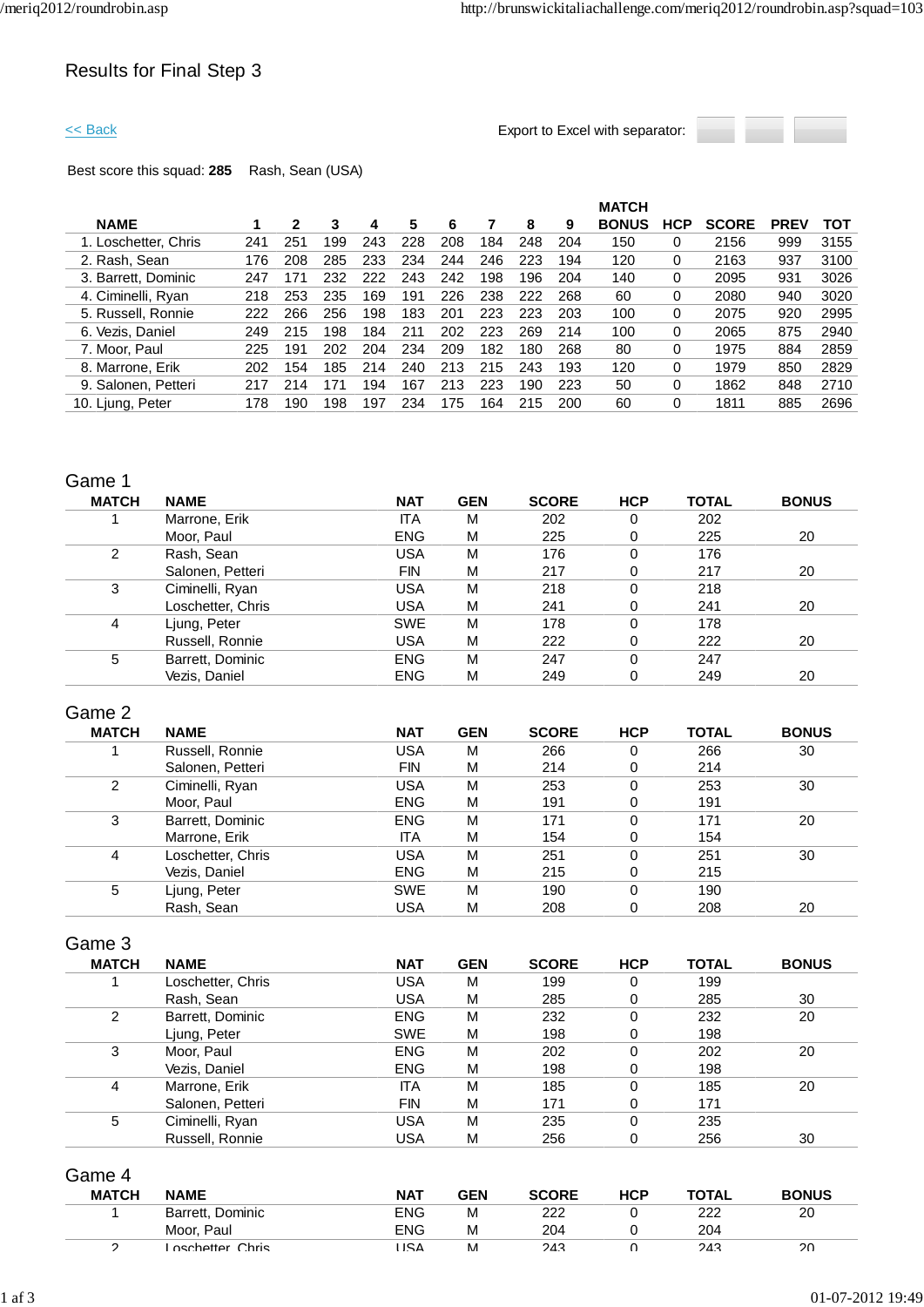| $\overline{\phantom{a}}$ | $\sim$           | $\sim$     | $\cdots$ | $\sim$ 1 $\sim$ | ັ | ں ۔ | $\overline{\phantom{0}}$ |
|--------------------------|------------------|------------|----------|-----------------|---|-----|--------------------------|
|                          | Salonen, Petteri | FIN        | M        | 194             |   | 194 |                          |
| 3                        | Rash, Sean       | USA        | M        | 233             |   | 233 | 20                       |
|                          | Russell, Ronnie  | USA        | M        | 198             |   | 198 |                          |
| 4                        | Ciminelli, Ryan  | USA        | M        | 169             |   | 169 |                          |
|                          | Ljung, Peter     | <b>SWE</b> | M        | 197             |   | 197 | 20                       |
| 5                        | Marrone, Erik    | IТA        | M        | 214             |   | 214 | 20                       |
|                          | Vezis, Daniel    | <b>ENG</b> | M        | 184             |   | 184 |                          |

### Game 5

| <b>MATCH</b> | <b>NAME</b>       | <b>NAT</b> | <b>GEN</b> | <b>SCORE</b> | <b>HCP</b> | <b>TOTAL</b> | <b>BONUS</b> |
|--------------|-------------------|------------|------------|--------------|------------|--------------|--------------|
|              | Russell, Ronnie   | USA        | M          | 183          | 0          | 183          |              |
|              | Vezis, Daniel     | <b>ENG</b> | M          | 211          | 0          | 211          | 20           |
| 2            | Ciminelli, Ryan   | USA        | M          | 191          | 0          | 191          |              |
|              | Marrone, Erik     | ΙTΑ        | M          | 240          | 0          | 240          | 20           |
| 3            | Ljung, Peter      | <b>SWE</b> | M          | 234          | 0          | 234          | 20           |
|              | Salonen, Petteri  | <b>FIN</b> | M          | 167          | 0          | 167          |              |
| 4            | Moor, Paul        | <b>ENG</b> | M          | 234          | 0          | 234          | 10           |
|              | Rash, Sean        | USA        | M          | 234          | 0          | 234          | 10           |
| 5            | Barrett, Dominic  | <b>ENG</b> | M          | 243          | 0          | 243          | 20           |
|              | Loschetter, Chris | USA        | M          | 228          | 0          | 228          |              |

## Game 6

| <b>MATCH</b> | <b>NAME</b>       | <b>NAT</b> | <b>GEN</b> | <b>SCORE</b> | <b>HCP</b> | <b>TOTAL</b> | <b>BONUS</b> |
|--------------|-------------------|------------|------------|--------------|------------|--------------|--------------|
|              | Ljung, Peter      | <b>SWE</b> | M          | 175          | 0          | 175          |              |
|              | Loschetter, Chris | USA        | M          | 208          | 0          | 208          | 20           |
| 2            | Rash, Sean        | USA        | M          | 244          | 0          | 244          | 20           |
|              | Vezis, Daniel     | <b>ENG</b> | M          | 202          | 0          | 202          |              |
| 3            | Marrone, Erik     | <b>ITA</b> | M          | 213          | 0          | 213          | 20           |
|              | Russell, Ronnie   | USA        | M          | 201          | 0          | 201          |              |
| 4            | Barrett, Dominic  | <b>ENG</b> | M          | 242          | 0          | 242          | 20           |
|              | Ciminelli, Ryan   | USA        | M          | 226          | 0          | 226          |              |
| 5            | Moor, Paul        | <b>ENG</b> | M          | 209          | 0          | 209          |              |
|              | Salonen, Petteri  | <b>FIN</b> | M          | 213          | 0          | 213          | 20           |

## Game 7

| <b>MATCH</b> | <b>NAME</b>       | <b>NAT</b> | <b>GEN</b> | <b>SCORE</b> | <b>HCP</b> | <b>TOTAL</b> | <b>BONUS</b> |
|--------------|-------------------|------------|------------|--------------|------------|--------------|--------------|
|              | Ciminelli, Ryan   | USA        | M          | 238          | 0          | 238          |              |
|              | Rash, Sean        | USA        | M          | 246          | 0          | 246          | 20           |
| 2            | Barrett, Dominic  | <b>ENG</b> | M          | 198          | 0          | 198          |              |
|              | Russell, Ronnie   | USA        | M          | 223          | 0          | 223          | 20           |
| 3            | Loschetter, Chris | <b>USA</b> | M          | 184          | 0          | 184          | 20           |
|              | Moor, Paul        | <b>ENG</b> | M          | 182          | 0          | 182          |              |
| 4            | Salonen, Petteri  | FIN        | M          | 223          | 0          | 223          | 10           |
|              | Vezis, Daniel     | <b>ENG</b> | M          | 223          | 0          | 223          | 10           |
| 5            | Ljung, Peter      | <b>SWE</b> | M          | 164          | 0          | 164          |              |
|              | Marrone, Erik     | ΙTΑ        | M          | 215          | 0          | 215          | 20           |

# Game 8

| <b>MATCH</b> | <b>NAME</b>       | <b>NAT</b> | <b>GEN</b> | <b>SCORE</b> | <b>HCP</b> | <b>TOTAL</b> | <b>BONUS</b> |
|--------------|-------------------|------------|------------|--------------|------------|--------------|--------------|
|              | Barrett, Dominic  | <b>ENG</b> | M          | 196          | 0          | 196          | 20           |
|              | Salonen, Petteri  | <b>FIN</b> | M          | 190          | 0          | 190          |              |
| 2            | Ljung, Peter      | <b>SWE</b> | м          | 215          | 0          | 215          | 20           |
|              | Moor, Paul        | <b>ENG</b> | M          | 180          | 0          | 180          |              |
| 3            | Ciminelli, Ryan   | <b>USA</b> | M          | 222          | 0          | 222          |              |
|              | Vezis, Daniel     | <b>ENG</b> | M          | 269          | 0          | 269          | 30           |
| 4            | Marrone, Erik     | <b>ITA</b> | M          | 243          | 0          | 243          | 20           |
|              | Rash, Sean        | <b>USA</b> | M          | 223          | 0          | 223          |              |
| 5            | Loschetter, Chris | USA        | M          | 248          | 0          | 248          | 20           |
|              | Russell, Ronnie   | USA        | M          | 223          | 0          | 223          |              |

## Game 9

| <b>MATCH</b> | <b>NAME</b>       | <b>NAT</b> | <b>GEN</b> | <b>SCORE</b> | HCP | <b>TOTAL</b> | <b>BONUS</b> |
|--------------|-------------------|------------|------------|--------------|-----|--------------|--------------|
|              | Ljung, Peter      | <b>SWE</b> | M          | 200          |     | 200          |              |
|              | Vezis, Daniel     | <b>ENG</b> | M          | 214          |     | 214          | 20           |
| っ            | Loschetter, Chris | USA        | M          | 204          |     | 204          | 20           |
|              | Marrone, Erik     | <b>ITA</b> | M          | 193          |     | 193          |              |
| 3            | Barrett, Dominic  | <b>ENG</b> | M          | 204          |     | 204          | 20           |